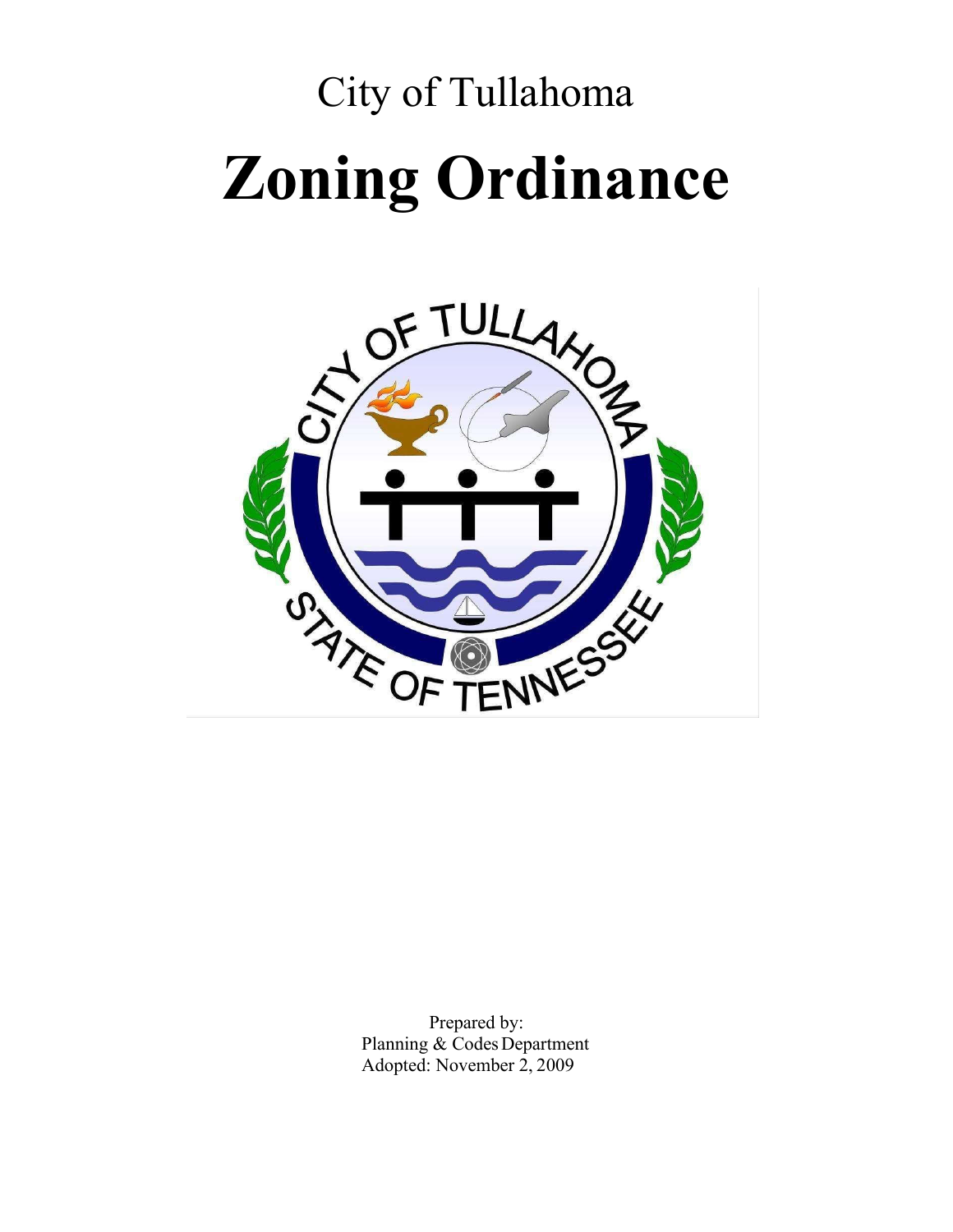| <b>Amendments</b>  | Date       | <b>Articles &amp; Sections</b>                                                                                                                                                                                                                                                                                        |  |  |  |  |
|--------------------|------------|-----------------------------------------------------------------------------------------------------------------------------------------------------------------------------------------------------------------------------------------------------------------------------------------------------------------------|--|--|--|--|
| Ordinance No. 1410 | 02.28.2011 |                                                                                                                                                                                                                                                                                                                       |  |  |  |  |
| Ordinance No. 1415 | 04.17.2015 | Section 404                                                                                                                                                                                                                                                                                                           |  |  |  |  |
| Ordinance No. 1464 | 08.08.2016 | Articles II & Section 603                                                                                                                                                                                                                                                                                             |  |  |  |  |
| Ordinance No. 1465 | 08.22.2016 | Article IV: Table TZ-1                                                                                                                                                                                                                                                                                                |  |  |  |  |
| Ordinance No. 1466 | 08.22.2016 | Sections 503 & 509                                                                                                                                                                                                                                                                                                    |  |  |  |  |
| Ordinance No. 1468 | 12.12.2016 | Articles II & Section 604                                                                                                                                                                                                                                                                                             |  |  |  |  |
| Ordinance No. 1469 | 12.12.2016 | Article VII: Sign Regulations                                                                                                                                                                                                                                                                                         |  |  |  |  |
| Ordinance No. 1473 | 02.13.2017 | Section 505: Landscaping Requirements                                                                                                                                                                                                                                                                                 |  |  |  |  |
| Ordinance No. 1480 | 05.22.2017 | Section 501: Off-Street Parking                                                                                                                                                                                                                                                                                       |  |  |  |  |
| Ordinance No. 1484 | 07.24.2017 | Articles IX & X: PUD & Administration                                                                                                                                                                                                                                                                                 |  |  |  |  |
| Ordinance No. 1491 | 08.28.2017 | Articles IV & VII: Districts and Sign Regulations                                                                                                                                                                                                                                                                     |  |  |  |  |
| Ordinance No. 1495 | 01.08.2018 | Section 705: Free Standing Signs                                                                                                                                                                                                                                                                                      |  |  |  |  |
| Ordinance No. 1501 | 06.03.2018 | Article VII: Sign Table                                                                                                                                                                                                                                                                                               |  |  |  |  |
| Ordinance No. 1510 | 10.08.2018 | Article VIII: Nonconforming Provisions                                                                                                                                                                                                                                                                                |  |  |  |  |
| Ordinance No. 1514 | 12.17.2018 | Article IV: Neighborhood Commercial District                                                                                                                                                                                                                                                                          |  |  |  |  |
| Ordinance No. 1517 | 02.25.2019 | Article II, IV, V, & VI: Independent Senior Living<br>Facility                                                                                                                                                                                                                                                        |  |  |  |  |
| Ordinance No. 1518 | 02.25.2019 | Section 501.1.3 Part 5: Location and setback of<br>parking areas                                                                                                                                                                                                                                                      |  |  |  |  |
| Ordinance No. 1524 | 08.13.2019 | Article II: Definitions & Section 404: Commercial<br><b>Districts</b>                                                                                                                                                                                                                                                 |  |  |  |  |
| Ordinance No. 1526 | 08.26.2019 | Article II: Definitions & Section 503: Accessory<br>Uses and Structures                                                                                                                                                                                                                                               |  |  |  |  |
| Ordinance No. 1527 | 09.09.2019 | Article IX-Planned Development District Overlay                                                                                                                                                                                                                                                                       |  |  |  |  |
| Ordinance No. 1528 | 09.09.2019 | Article III and IV-R-1A Large Lot Residential                                                                                                                                                                                                                                                                         |  |  |  |  |
| Ordinance No. 1539 | 05.11.2020 | Article II, IV, VI: Microbrewery, Micro-distillery,<br>and Micro-winery                                                                                                                                                                                                                                               |  |  |  |  |
| Ordinance No. 1551 | 04.12.2021 | Article VIII: Section 804 Nonconforming Lots of<br>Record, Table TZ-1                                                                                                                                                                                                                                                 |  |  |  |  |
| Ordinance No. 1563 | 08.09.2021 | Article II: Definitions and Article IV: Specific<br>District Regulations for Self-Storage Warehouse<br>Use                                                                                                                                                                                                            |  |  |  |  |
| Ordinance No. 1564 | 08.09.2021 | Article II Definitions, Article III Zoning Districts<br>And Map, Article Iv Specific District Regulations,<br>Article V General Provisions, Article VII Sign<br>Regulations, Article IX Planned Development<br>District Overlay, And Article X Administration<br>And Enforcement For Staff Duty And<br>Responsibility |  |  |  |  |
| Ordinance No. 1575 | 05.09.2022 | Section 505: Landscaping Requirements                                                                                                                                                                                                                                                                                 |  |  |  |  |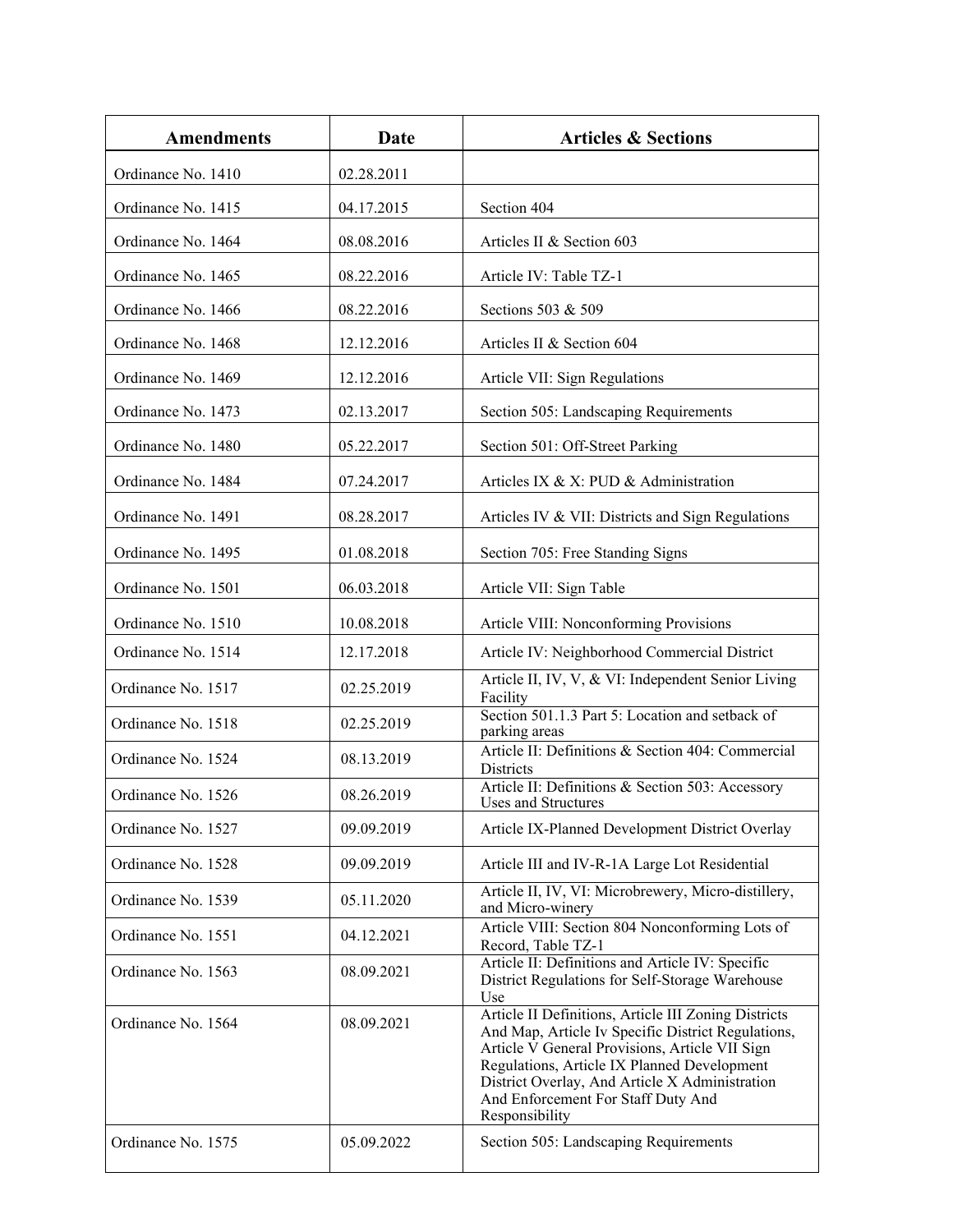| SECTION 303 RULES FOR INTERPRETATION OF DISTRICT BOUNDARIES  15           |  |
|---------------------------------------------------------------------------|--|
|                                                                           |  |
|                                                                           |  |
|                                                                           |  |
|                                                                           |  |
|                                                                           |  |
|                                                                           |  |
|                                                                           |  |
|                                                                           |  |
|                                                                           |  |
|                                                                           |  |
| SECTION 501 MINIMUM OFF-STREET PARKING, ACCESS, & DRIVEWAY REQUIREMENTS33 |  |
|                                                                           |  |
|                                                                           |  |
|                                                                           |  |
|                                                                           |  |
|                                                                           |  |
|                                                                           |  |
|                                                                           |  |
| SECTION 509 EXTENDED YARD SETBACK REQUIREMENTS & EXCEPTIONS 52            |  |
|                                                                           |  |
|                                                                           |  |
|                                                                           |  |
|                                                                           |  |
|                                                                           |  |
|                                                                           |  |
| SECTION 606. DEVELOPMENT STANDARDS FOR MICROBREWERY, MICRO-DISTILLERY,    |  |
|                                                                           |  |
|                                                                           |  |
|                                                                           |  |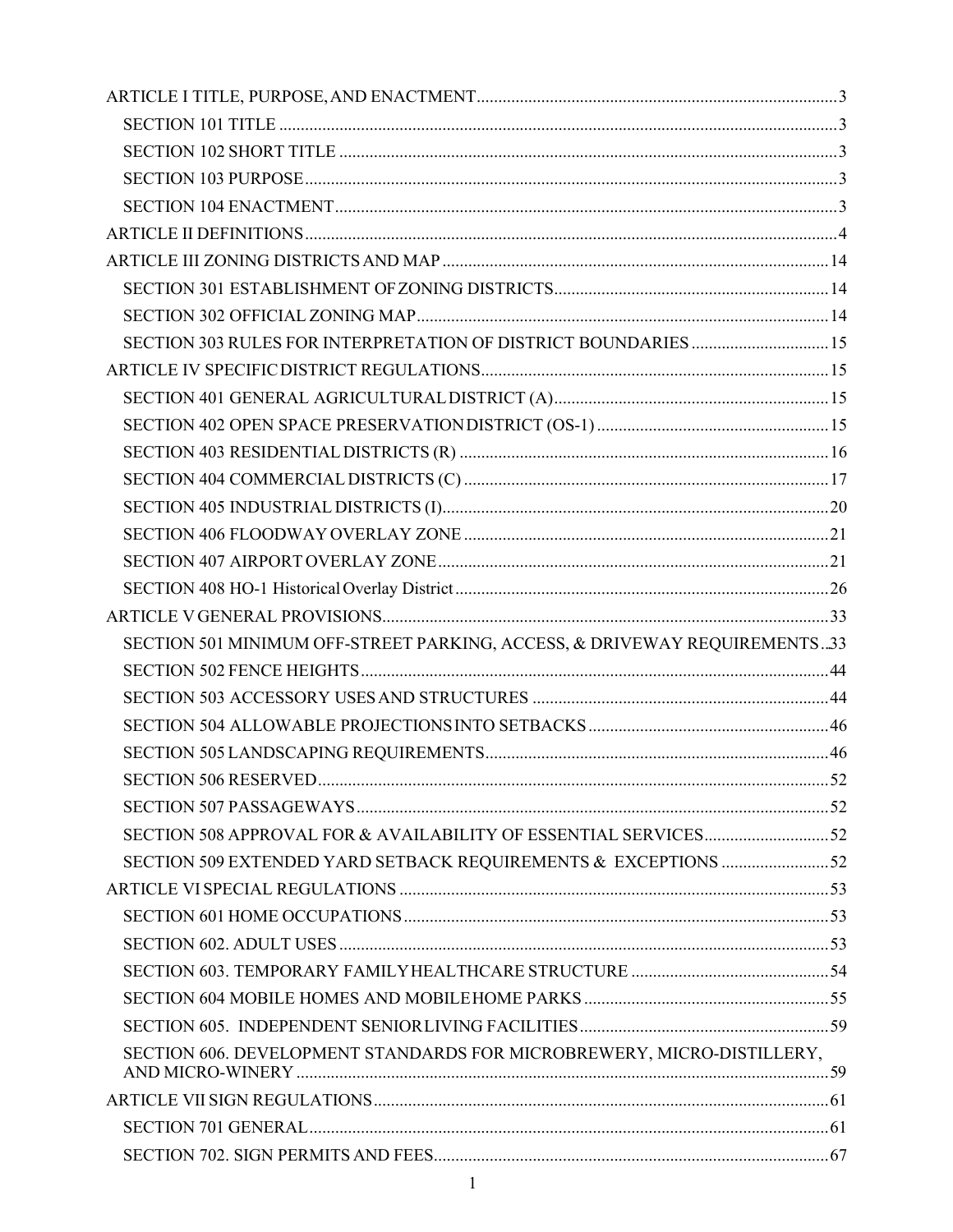| SECTION 709 REMOVAL OF NON-CONFORMING SIGNS SIGNAGE BY DIRECTOR 74           |  |
|------------------------------------------------------------------------------|--|
| SECTION 710 PENALTIES FOR VIOLATIONS OF THE PROVISIONS OF THIS ORDINANCE  74 |  |
|                                                                              |  |
|                                                                              |  |
|                                                                              |  |
|                                                                              |  |
|                                                                              |  |
|                                                                              |  |
|                                                                              |  |
|                                                                              |  |
|                                                                              |  |
|                                                                              |  |
|                                                                              |  |
|                                                                              |  |
|                                                                              |  |
|                                                                              |  |
|                                                                              |  |
|                                                                              |  |
|                                                                              |  |
|                                                                              |  |
|                                                                              |  |
| SECTION 1005 PROCEDURE FOR AUTHORIZING USES PERMITTED ON REVIEW 90           |  |
|                                                                              |  |
|                                                                              |  |
|                                                                              |  |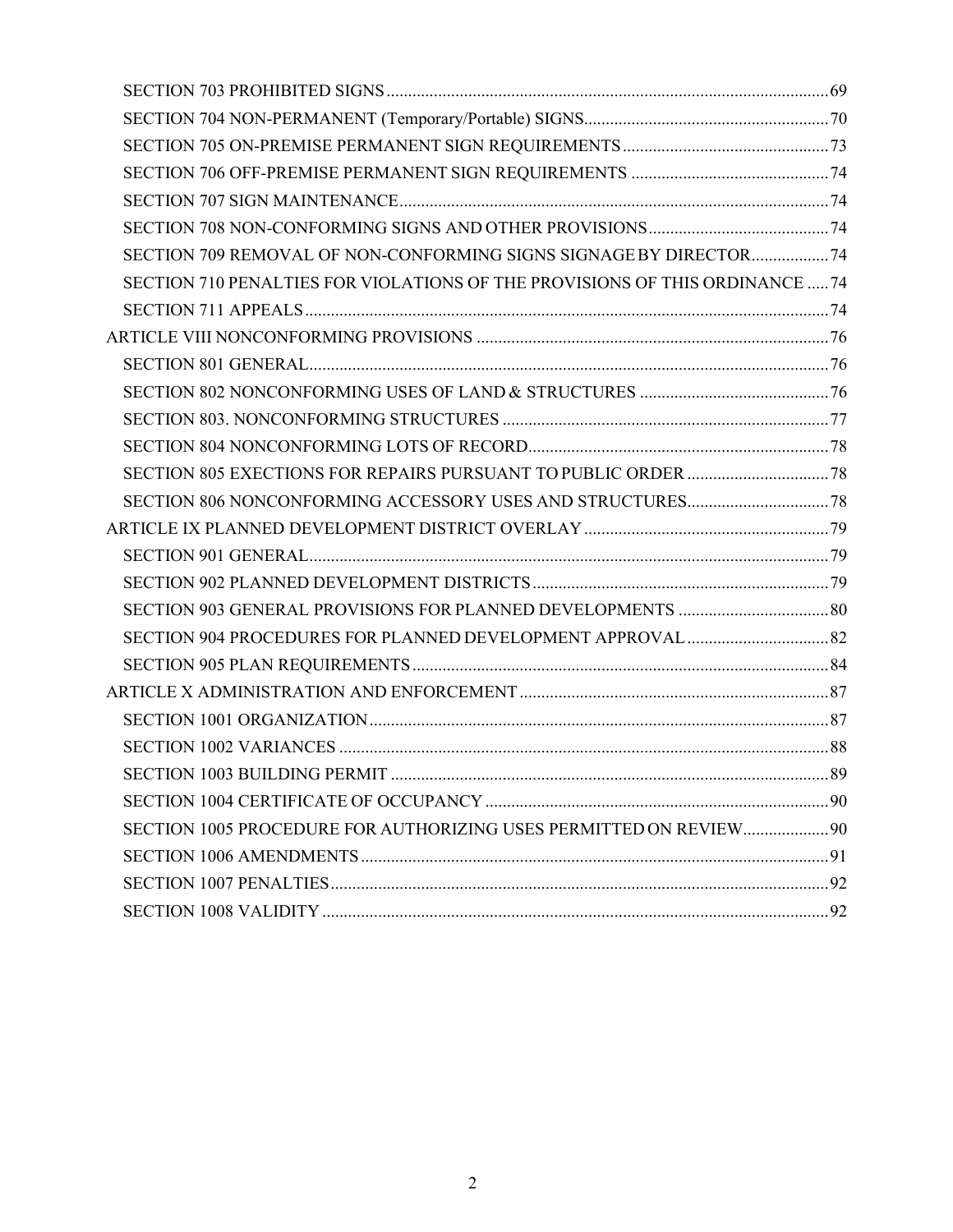## *ZONING ORDINANCE FOR THE CITY OFTULLAHOMA, TENNESSEE*

## **ARTICLE I TITLE, PURPOSE, AND ENACTMENT**

### **SECTION 101 TITLE (ORDINANCE NO. 1392)**

In pursuance of authority conferred by the Tennessee Code Annotated, Title 13, Chapter 4, Sections 13-4- 101 through 13-4-309. Ordinance to regulate the location, height, bulk, number of stories and size of buildings and other structures, the percentage of the lot which may be occupied, the sizes of yards, courts and other open spaces, the density of population, and the uses of buildings, structures and land for trade, industry, residence, recreation, public activities and other purposes; and for such purposes to divide the municipality into districts or zones of such number, shape and areas as it may determine, and regulate the erection, construction, reconstruction, alteration and uses of buildings and structures and the use of land; to prescribe penalty for the violation of its provisions and to provide for its enforcement; to repeal Ordinance No. 961, and all amendments thereto.

## **SECTION 102 SHORT TITLE**

These regulations shall be known and may be cited as "ZONING ORDINANCE FOR THE CITY OF TULLAHOMA, TENNESSEE."

#### **SECTION 103 PURPOSE**

WHEREAS, the Board of Mayor and Aldermen of the City of Tullahoma is empowered to regulate the use of land and buildings, the height of buildings, the size of open spaces, surrounding buildings and the density of population;

And,

WHEREAS, the Board of Mayor and Aldermen of the City of Tullahoma deems it necessary to exercise the power so granted in order to encourage the most appropriate use of land; to maintain and stabilize the value of property; to secure safety from fire, flood, panic, and other hazards; to prevent undue concentration of population; and to create a comprehensive and stable pattern of land uses upon which to plan for transportation, water supply, sewerage, schools, parks, and other facilities; to promote the health, safety, morals, convenience, order, prosperity and welfare of the present and future inhabitants.

#### **SECTION 104 ENACTMENT**

#### **NOW, THEREFORE, BE IT ORDAINED BY THE BOARD OF MAYOR AND ALDERMEN OF THE CITY OF TULLAHOMA, TENNESSEE:**

Except as hereinafter provided, no building shall be erected or structurally altered, nor shall any building or premises be used for any purpose, other than permitted in the zoning district in which the building or premises is located. No land or lot area shall be so reduced or diminished that yards or open spaces shall be smaller than prescribed herein, nor shall the lot area per family be reduced in any manner except in conformity with the area regulations hereby established for the district in which such building is located. No yard or other open space provided about any building for the purpose of complying with these regulations shall be considered as providing a yard or other open space of any other building.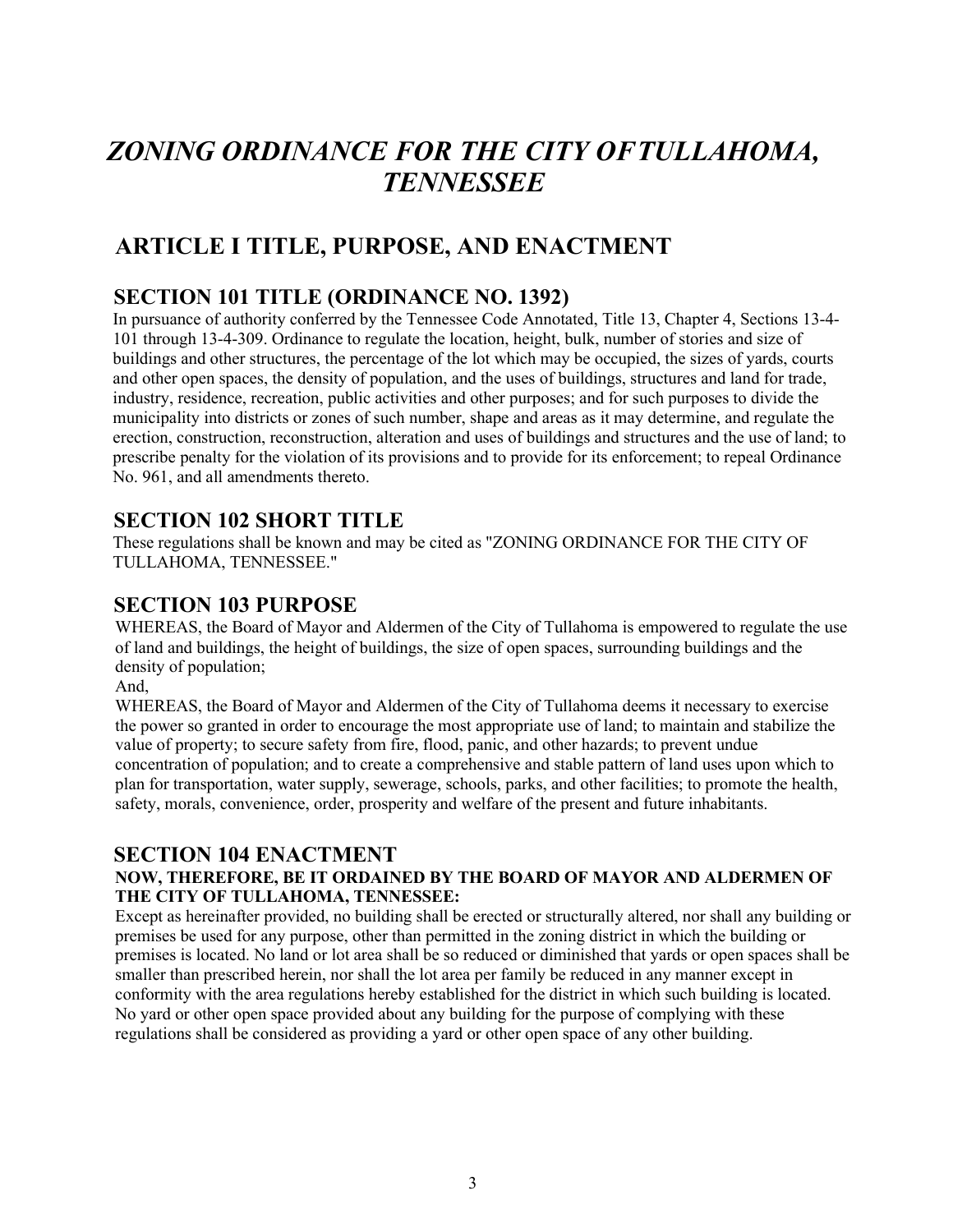## **ARTICLE II DEFINITIONS**

For the purpose of this ordinance and in order to carry out the provisions and intentions as set forth herein, certain words, terms, and phrases are to be used and interpreted as defined hereinafter. Words used in the present tense shall include the future tenses; words in the singular number include the plural and words in the plural number include the singular; the word "person" includes a firm, partnership or corporation as well as an individual; the word "lot" includes the word "plot" or "parcel;" the word "building" includes the word "structure;" and the term "shall" is always mandatory and not directory; and the word "may" is permissive. The word "used" or "occupied" as applied to any land or building shall be construed to include the word "intended, arranged, or designed to be used or occupied."

The following words, terms, and phrases are hereby defined as follows and shall be interpreted as such throughout this ordinance. Terms not herein defined shall have the meaning customarily assigned to them.

ACCESSORY BUILDING. An incidental subordinate building customarily incidental to and located on the same lot occupied by the main use or building, such as a detached garage.

ACCESSORY LIVING QUARTERS. An accessory building used solely as the temporary dwelling of guests of the occupants of the premises; such dwelling having no kitchen facilities and not rented or otherwise used as a separate sleeping unit.

ACCESSORY USE. A use conducted on the same lot as the primary use of the structure to which it is related; a use that is clearly incidental to, and customarily found in connection with, such primary use.

AGRICULTURE. The tilling of the soil, raising of crops, farm animals, livestock, horticulture, gardening, beekeeping and aquaculture.

ALLEY. Any public way or thoroughfare more than 10 feet, but less than 16 feet, in width, which has been dedicated to the public for public use.

ALTERATION. Any change, addition or modification in construction, occupancy or use.

AMUSEMENT CENTER. An establishment offering five or more amusement devices, including, but not limited to, coin-operated electronic games, shooting galleries, table games and similar recreational diversions within an enclosed building.

APARTMENT HOUSE. A residential building designed or used for three or more dwelling units.

AUTOMOTIVE REPAIR, MAJOR. An establishment primarily engaged in the repair or maintenance of motor vehicles, trailers and similar large mechanical equipment, including paint, body and fender, and major engine and engine part overhaul, which is conducted within a completely enclosed building.

AUTOMOTIVE REPAIR, MINOR. An establishment primarily engaged in the repair or maintenance of motor vehicles, trailers and similar mechanical equipment, including brake, muffler, upholstery work, tire repair and change, lubrication, tune ups, and transmission work, which is conducted within a completely enclosed building.

AUTOMOTIVE SELF-SERVICE MOTOR FUEL DISPENSING FACILITY. That portion of property where flammable or combustible liquids or gases used as fuel are stored and dispensed from fixed equipment into the fuel tanks of motor vehicles by persons other than a service station attendant. Such an establishment shall be permitted to offer for sale at retail other convenience items as a clearly secondary activity and shall be permitted also to include a free-standing automatic car wash.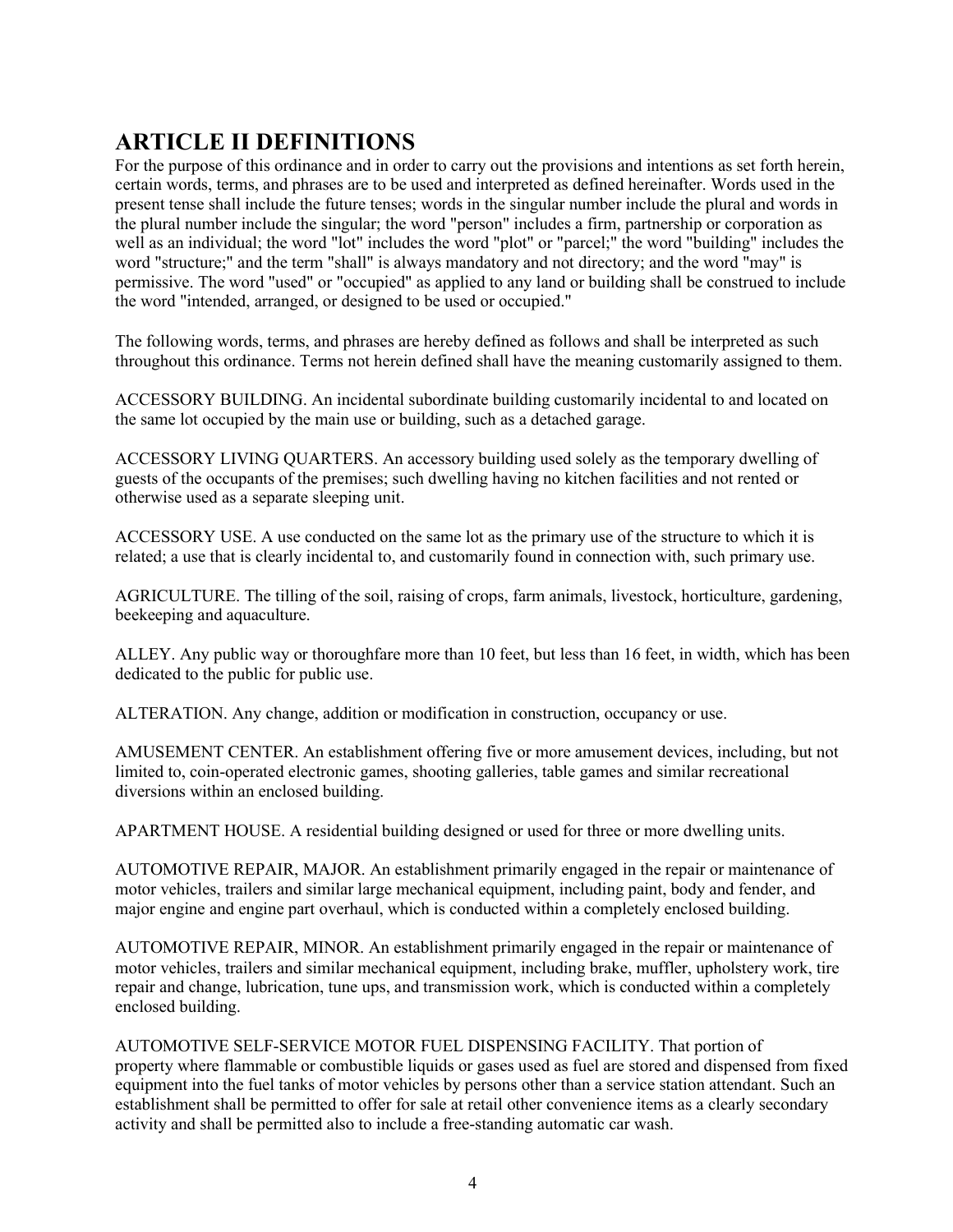AUTOMOTIVE SERVICE MOTOR FUEL DISPENSING FACILITY. That portion of property where flammable or combustible liquids or gases used as fuel are stored and dispensed from fixed equipment into the fuel tanks of motor vehicles. Accessory activities shall be permitted to include automotive repair and maintenance, car wash service, and food sales.

BASEMENT. Any floor level below the first story in a building, except that a floor level in a building having only one floor level shall be classified as a basement unless such floor level qualifies as a first story as defined herein.

BOARD. The board of appeals of the City of Tullahoma.

BOARDING HOUSE. A dwelling containing a single dwelling unit and not more than 10 sleeping units, where lodging is provided with or without meals, for compensation for more than one week.

BUILDING. Any structure used or intended for supporting or sheltering any use or occupancy.

BUILDING, MAIN. A building in which the principal use of the site is conducted.

BUILDING, TEMPORARY. A building used temporarily for the storage of construction materials and equipment incidental and necessary to on-site permitted construction of utilities, or other community facilities, or used temporarily in conjunction with the sale of property within a subdivision under construction.

BUILDING CODE. The International Building Code promulgated by the International Code Council, as adopted by the jurisdiction.

BUILDING HEIGHT. The vertical distance above the average existing grade measured to the highest point of the building. The height of a stepped or terraced building shall be the maximum height of any segment of the building.

BUILDING LINE. The perimeter of that portion of a building or structure nearest a property line, but excluding open steps, terraces, cornices and other ornamental features projecting from the walls of the building or structure.

BUSINESS OR FINANCIAL SERVICES. An establishment intended for the conduct or service or administration by a commercial enterprise, or offices for the conduct of professional or business service.

CAREGIVER. An adult who provides care for a mentally or physically impaired person within this state, and who is related by blood, marriage, or adoption to, or shall be the legally appointed guardian of, the mentally or physically impaired person for whom the adult is caring.

CANOPY. A roofed structure constructed of fabric or other material supported by the building or by support extending to the ground directly under the canopy placed so as to extend outward from the building providing a protective shield for doors, windows and other openings.

COMMERCIAL, HEAVY. An establishment or business that generally uses open sales yards, outside equipment storage or outside activities that generate noise or other impacts considered incompatible with less-intense uses. Typical businesses in this definition are lumber yards, construction specialty services, heavy equipment suppliers or building contractors.

COMMERCIAL, LIGHT. An establishment or business that generally has retail or wholesale sales, office uses, or services, which do not generate noise or other impacts considered incompatible with less-intense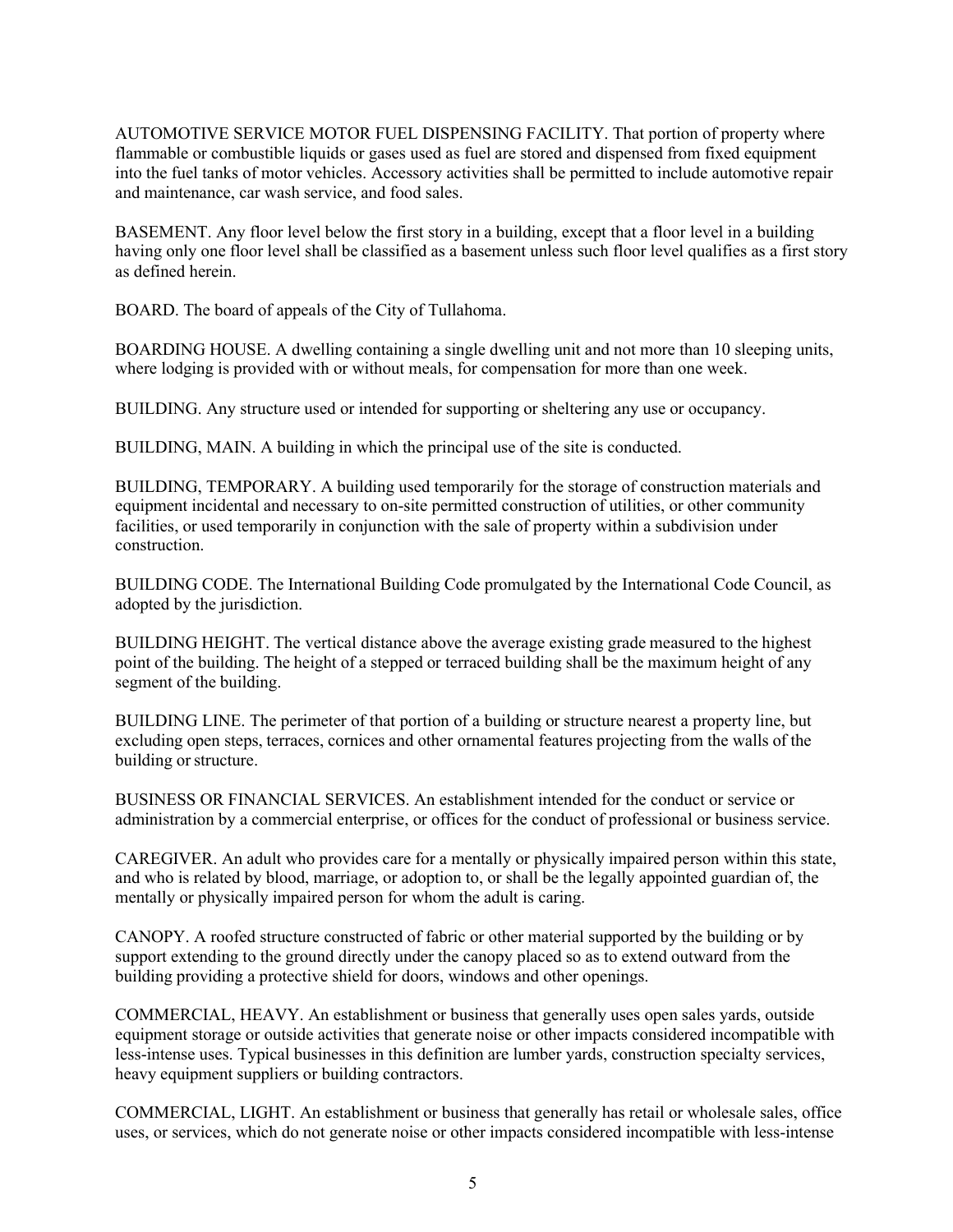uses. Typical businesses in this definition are retail stores, offices, catering services or restaurants.

COMMERCIAL CENTER, COMMUNITY. A completely planned and designed commercial development providing for the sale of general merchandise and/or convenience goods and services. A community commercial center shall provide for the sale of general merchandise, and may include a variety store, discount store or supermarket.

COMMERCIAL CENTER, CONVENIENCE. A completely planned and designed commercial development providing for the sale of general merchandise and/or convenience goods and services. A convenience commercial center shall provide a small cluster of convenience shops or services.

COMMERCIAL CENTER, NEIGHBORHOOD. A completely planned and designed commercial development providing for the sale of general merchandise and/or convenience goods and services. A neighborhood commercial center shall provide for the sales of convenience goods and services, with a supermarket as the principal tenant.

COMMERCIAL CENTER, REGIONAL. A completely planned and designed commercial development providing for the sale of general merchandise and/or convenience goods and services. A regional center shall provide for the sale of general merchandise, apparel, furniture, home furnishings, and other retail sales and services, in full depth and variety.

COMMERCIAL RETAIL SALES AND SERVICES. Establishments that engage in the sale of general retail goods and accessory services. Businesses within this definition include those that conduct sales and storage entirely within an enclosed structure (with the exception of occasional outdoor "sidewalk" promotions); businesses specializing in the sale of either general merchandise or convenience goods.

COMMUNITY DEVELOPMENT DIRECTOR. the Director of the Community Development Department and supervisor of the Senior Planner.

COMPREHENSIVE PLAN. The declaration of purposes, policies and programs for the development of the jurisdiction.

CONDITIONAL USE. A use that would become harmonious or compatible with neighboring uses through the application and maintenance of qualifying conditions.

CONDOMINIUM. A single-dwelling unit in a multiunit dwelling or structure, that is separately owned and may be combined with an undivided interest in the common areas and facilities of the property.

CONGREGATE RESIDENCE. Any building or portion thereof that contains facilities for living, sleeping and sanitation as required by this code, and may include facilities for eating and cooking for occupancy by other than a family. A congregate residence shall be permitted to be a shelter, convent, monastery, dormitory, fraternity or sorority house, but does not include jails, hospitals, nursing homes, hotels or lodging houses.

COURT. A space, open and unobstructed to the sky, located at or above grade level on a lot and bounded on three or more sides by walls of a building.

DAY CARE, FAMILY. The keeping for part-time care and/or instruction, whether or not for compensation, of six or less children at any one time within a dwelling, not including members of the family residing on the premises.

DAY CARE, GROUP. An establishment for the care and/or instruction, whether or not for compensation, of seven or more persons at any one time. Child nurseries, preschools and adult care facilities are included in this definition.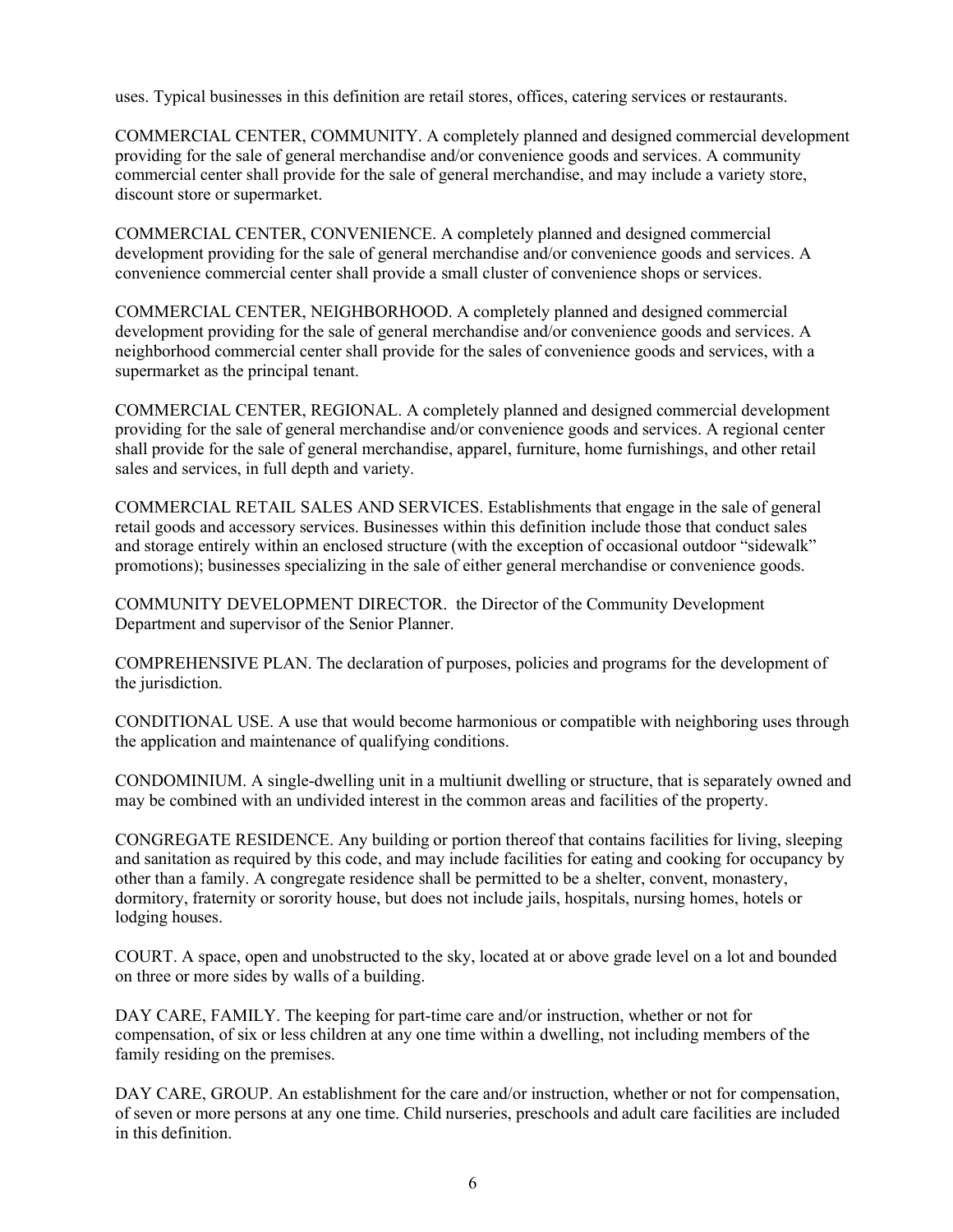DENSITY. The number of dwelling units that are allowed on an area of land, which area of land shall be permitted to include dedicated streets contained within the development.

DRINKING ESTABLISHMENT - an establishment where alcoholic beverages are obtainable within or thereon and where such beverages are consumed on the premises. If the facility also sells food and the sale of food products represent more than fifty percent (50%) of the facility's total sales, the facility shall be considered a restaurant. (Bars and Pubs

DRIVEWAY. A private access road, the use of that is limited to persons residing, employed, or otherwise using or visiting the parcel in which it is located.

DWELLING, MULTIPLE UNIT. A building or portion thereof designed for occupancy by three or more families living independently in which they may or may not share common entrances and/or other spaces. Individual dwelling units may be owned as condominiums or offered forrent.

DWELLING, SINGLE FAMILY. A detached dwelling unit with kitchen and sleeping facilities, designed for occupancy by one family.

DWELLING, TWO FAMILY. A building designed or arranged to be occupied by two families living independently, with the structure having only two dwelling units.

DWELLING UNIT. A single unit providing complete, independent living facilities for one or more persons, including permanent provisions for living, sleeping, eating, cooking and sanitation.

EASEMENT. That portion of land or property reserved for present or future use by a person or agency other than the legal fee owner(s) of the property. The easement shall be permitted to be for use under, on or above said lot or lots.

FACE OF BUILDING, PRIMARY. The wall of a building fronting on a street or right-of-way, excluding any appurtenances such as projecting fins, columns, pilasters, canopies, marquees, showcases or decorations.

FARM ANIMALS. Animals other than household pets that shall be permitted to, where permitted, be kept and maintained for commercial production and sale and/or family food production, education or recreation. Farm animals are identified by these categories: large animals, e.g., horses and cattle; medium animals, e.g., sheep and goats; or small animals, e.g., rabbits, chinchillas, chickens, turkeys, pheasants, geese, ducks and pigeons.

FLOOR AREA, GROSS. The sum of the horizontal areas of floors of a building measured from the exterior face of exterior walls or, if appropriate, from the center line of dividing walls; this includes courts and decks or porches when covered by a roof.

FLOOR AREA, NET. The gross floor area exclusive of vents, shafts, courts, elevators, stairways, exterior walls and similar facilities.

FRONTAGE. The width of a lot or parcel abutting a public right-of-way measured at the front property line.

GARAGE, PRIVATE. A building or a portion of a building not more than 1,000 square feet in area, in which only private or pleasure-type motor vehicles used by the tenants of the building or buildings on the premises are stored or kept.

GRADE (Adjacent Ground Elevation). The lowest point of elevation of the existing surface of the ground, within the area between the building and a line 5 feet from the building.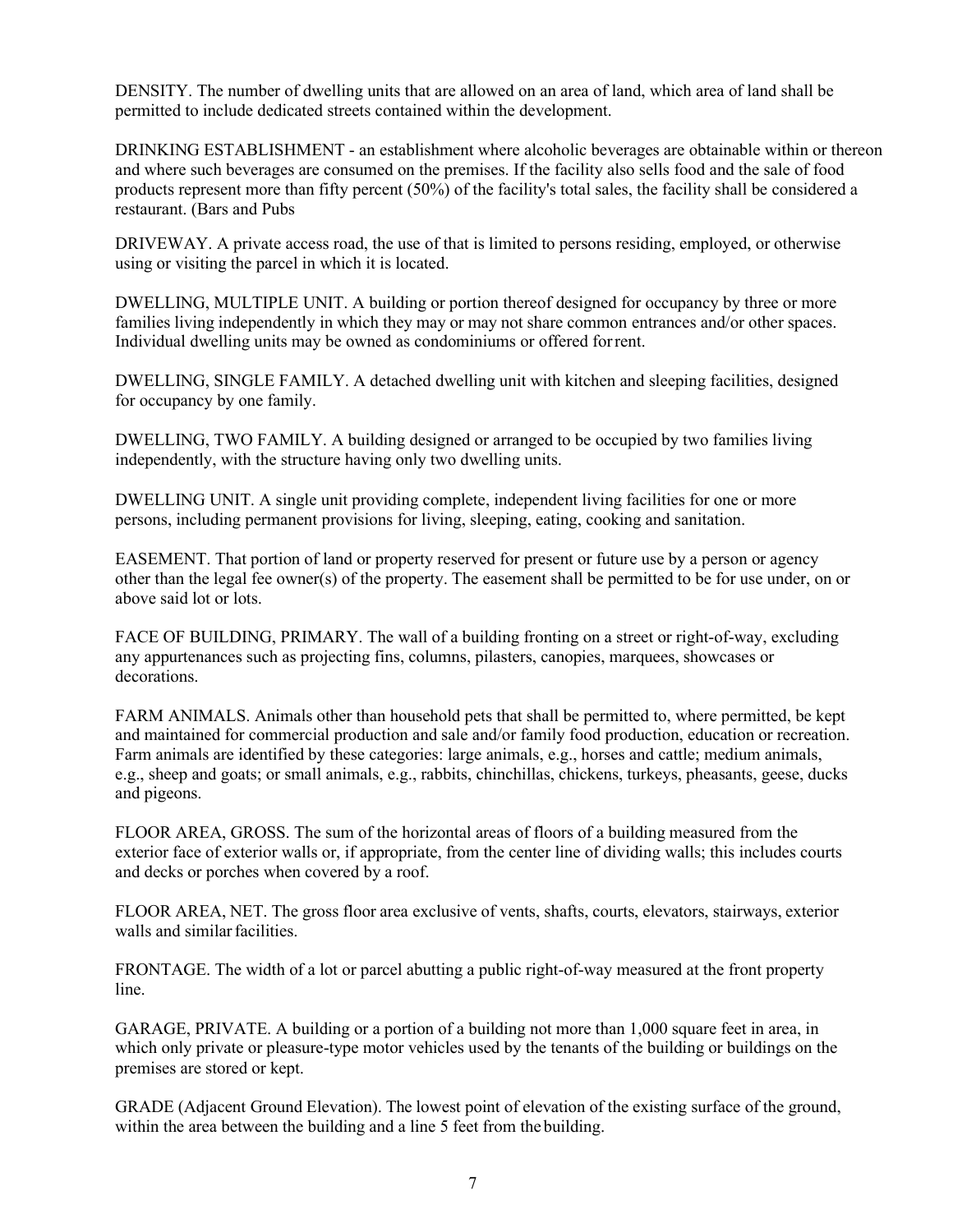GROUP CARE FACILITY. A facility, required to be licensed by the state, which provides training, care, supervision, treatment and/or rehabilitation to the aged, disabled, those convicted of crimes, or those suffering the effects of drugs or alcohol; this does not include day care centers, family day care homes, foster homes, schools, hospitals, jails or prisons.

HABITABLE SPACE (Room). Space in a structure for living, sleeping, eating or cooking. Bathrooms, toilet compartments, closets, halls, storage or utility space, and similar areas are not considered habitable space.

HOME OCCUPATION. The partial use of a dwelling unit for commercial or nonresidential uses by a resident thereof, which is subordinate and incidental to the use of the dwelling for residential purposes.

HOSPITAL. An institution designed for the diagnosis, treatment and care of human illness or infirmity and providing health services, primarily for inpatients, and including as related facilities, laboratories, outpatient departments, training facilities and staff offices.

HOUSEHOLD PETS. Dogs, cats, rabbits, birds, etc., for family use only (noncommercial) with cages, pens, etc.

INDEPENDENT SENIOR LIVING FACILITY. A residential use to house older persons who are not infirmed. Independent living residential services may include meals, housekeeping, social programs, daily maintenance and other services. An independent senior living facility is intended to be residential in character and is expected to general lower levels of impact than traditional residential units. Independent care facilities may be part of a continuing care retirement community.

INDUSTRIAL OR RESEARCH PARK. A tract of land developed according to a master site plan for the use of a family of industries and their related commercial uses, and that is of sufficient size and physical improvement to protect surrounding areas and the general community and to ensure a harmonious integration into the neighborhood.

JURISDICTION. As used in this code, jurisdiction is any political subdivision that adopts this code for administrative regulations within its sphere of authority.

KITCHEN. Any room or portion of a room within a building designed and intended to be used for the cooking or preparation of food.

LANDSCAPING. The finishing and adornment of unpaved yard areas. Materials and treatment generally include naturally growing elements such as grass, trees, shrubs and flowers. This treatment shall be permitted also to include the use of logs, rocks, fountains, water features and contouring of the earth.

LEGISLATIVE BODY. The political entity of the adopting jurisdiction.

LIVESTOCK. Includes, but is not limited to, horses, bovine animals, sheep, goats, swine, reindeer, donkeys, mules and any other hoofed animals.

LOT. A single parcel of land.

MANUFACTURING, HEAVY. All other types of manufacturing not included in the definitions of light manufacturing and medium manufacturing.

MANUFACTURING, LIGHT. The manufacturing, compounding, processing, assembling, packaging or testing of goods or equipment, including research activities, conducted entirely within an enclosed structure, with no outside storage, serviced by a modest volume of trucks or vans and imposing a negligible impact on the surrounding environment by noise, vibration, smoke, dust or pollutants.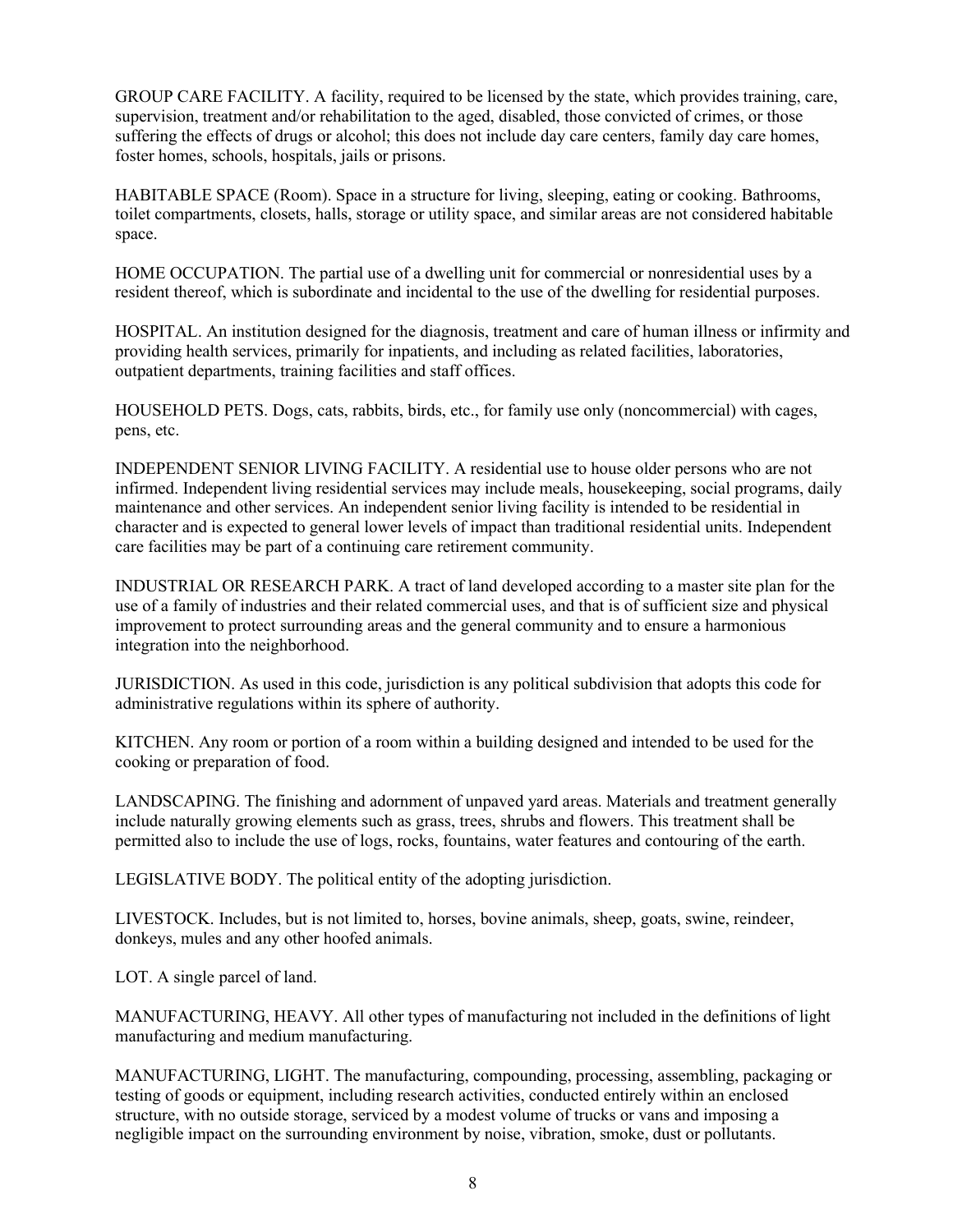MANUFACTURING, MEDIUM. The manufacturing, compounding, processing, assembling, packaging or testing of goods or equipment within an enclosed structure or an open yard that is capable of being screened from neighboring properties, serviced by a modest volume of trucks or other vehicles.

MENTALLY OR PHYSICALLY IMPAIRED PERSON. A person who is a resident of this state and who requires assistance with two (2) or more activities of daily living, as certified in writing provided by a physician licensed under Title 63, chapter 6 or 9.

MICRO-BREWERY. A facility for the production and packaging of malt beverages of alcoholic content for wholesale distribution, with a capacity of fewer than 15,000 barrels per year and may include a tasting room for consumption on-premises. A tasting room allows customers to taste/consume products manufactured on-site and purchase beverages manufactured on-site and related items. Brewery facilities that exceed this capacity are considered light industrial uses light manufacturing.

MICRO-DISTILLERY. A facility for the production and packaging of alcoholic spirits in quantities not to exceed twelve 12,000 gallons per year and may include a tasting room for consumption on-premises. A tasting room allows customers to taste/consume products manufactured on-site and purchase beverages manufactured on-site and related items. Distillery facilities that exceed this capacity are considered light industrial uses light manufacturing.

MICRO-WINERY. A facility for the production and packaging of any alcoholic beverages obtained by the fermentation of the natural contents of fruits or vegetables, containing sugar, including such beverages when fortified by the addition of alcohol or spirits, in quantities not to exceed 25,000 gallons per year and may include a tasting room for consumption on-premises. A tasting room allows customers to taste/consume products manufactured on-site and purchase beverages manufactured on-site and related items. Wineries that exceed this capacity are considered light industrial uses light manufacturing.

MOBILE HOME. A movable living unit designed for year-round occupancy having no foundation other than wheels, jacks, or skirting, and which is capable of being moved, towed or transported by another vehicle. Sometimes referred to as a trailer home.

MOBILE HOME PARK. Any area, tract, site or plot of land whereupon a minimum of two (2) mobile homes as herein defined are placed, located or maintained, or intended to be placed, located or maintained, and shall include all accessory buildings used or intended to be used as part of the equipment thereof.

MOBILE HOME SPACE. A plot of ground within a mobile home park which is designed for and designated as the location for two (2) automobiles and one mobile home and not used for any other purposes whatsoever other than customary accessory use thereof.

MORTUARY, FUNERAL HOME. An establishment in which the dead are prepared for burial or cremation. The facility shall be permitted to include a chapel for the conduct of funeral services and spaces for funeral services and informal gatherings, and/or display of funeral equipment.

MOTEL, HOTEL. Any building containing six or more sleeping units intended or designed to be used, or which are used, rented or hired out to be occupied, or which are occupied for sleeping purposes by guests.

NONCONFORMING LOT. A lot whose width, area or other dimension did not conform to the regulations when this code became effective.

NONCONFORMING SIGN. A sign or sign structure or portion thereof lawfully existing at the time this code became effective, which does not now conform.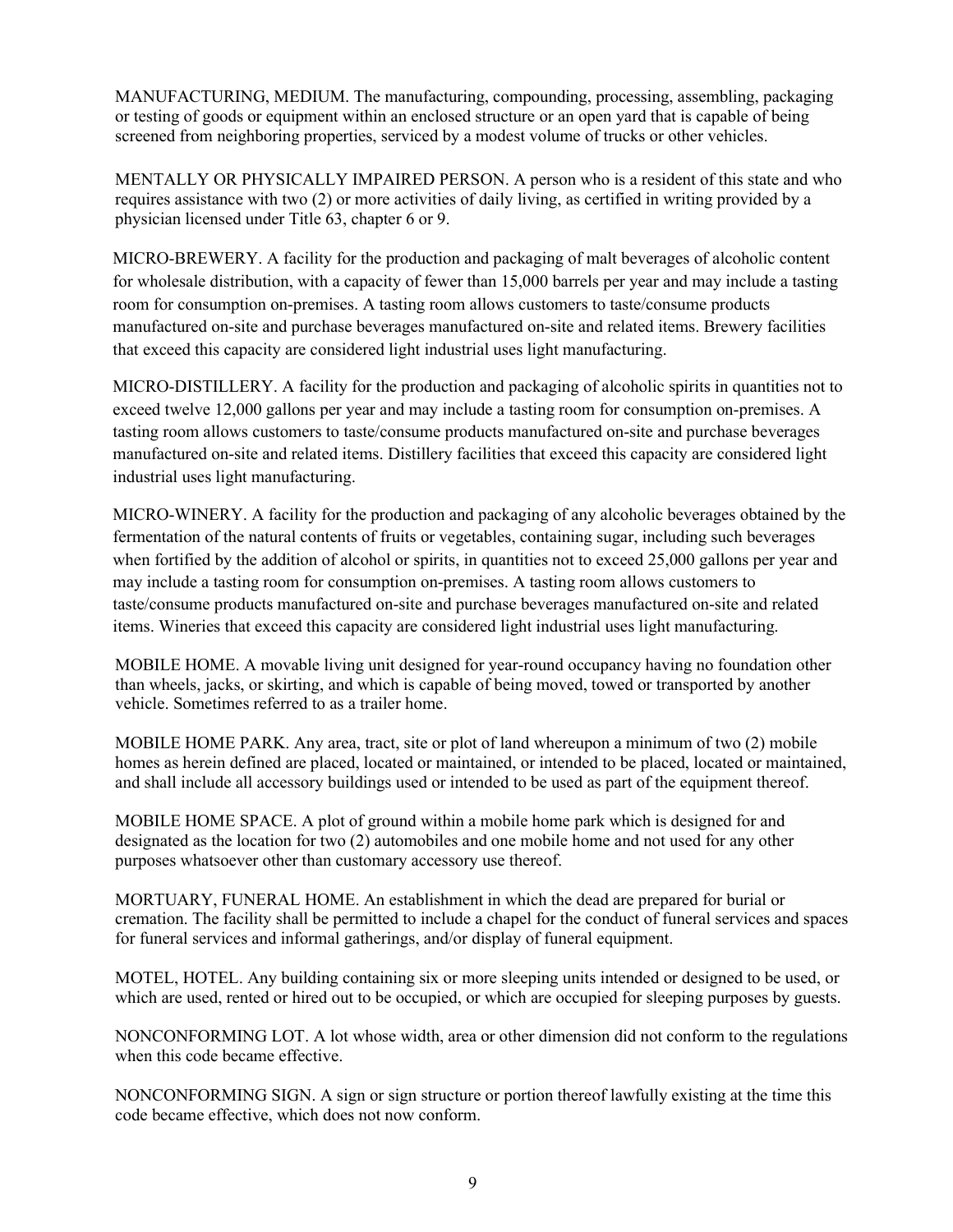NONCONFORMING STRUCTURE. A building or structure or portion thereof lawfully existing at the time this code became effective, which was designed, erected or structurally altered for a use that does not conform to the zoning regulations of the zone in which it is located.

NONCONFORMING USE. See "Use, nonconforming."

OPEN SPACE. Land areas that are not occupied by buildings, structures, parking areas, streets, alleys or required yards. Open space shall be permitted to be devoted to landscaping, preservation of natural features, patios, and recreational areas and facilities.

PARK. A public or private area of land, with or without buildings, intended for outdoor active or passive recreational uses.

PARKING LOT. An open area, other than a street, used for the parking of automobiles.

PARKING SPACE, AUTOMOBILE. A space within a building or private or public parking lot, exclusive of driveways, ramps, columns, office and work areas, for the parking of an automobile.

PERSON. A natural person, heirs, executors, administrators or assigns, and includes a firm, partnership or corporation, its or their successors or assigns, or the agent of any of the aforesaid.

PLANNED UNIT DEVELOPMENT (PUD). A residential or commercial development guided by a total design plan in which one or more of the zoning or subdivision regulations, other than use regulations, shall be permitted to be waived or varied to allow flexibility and creativity in site and building design and location, in accordance with general guidelines.

PLOT PLAN. A plot of a lot, drawn to scale, showing the actual measurements, the size and location of any existing buildings or buildings to be erected, the location of the lot in relation to abutting streets, and other such information.

POOLS (SWIMMING), HOT TUBS AND SPAS.

Above-ground/on-ground pool. See "Private swimming pool."

Barrier. A fence, a wall, a building wall, the wall of an above-ground swimming pool or a combination thereof, which completely surrounds the swimming pool and obstructs access to the swimming pool.

Hot tub. See "Private swimming pool."

In-ground pool. See "Private swimming pool."

Power safety cover. A pool cover that is placed over the water area, and is opened and closed with a motorized mechanism activated by a control switch.

Private swimming pool. Any structure that contains water over 24 inches (610 mm) in depth and which is used, or intended to be used, for swimming or recreational bathing in connection with an occupancy in Use Group R-3 and which is available only to the family and guests of the householder. This includes in-ground, above-ground, and on-ground swimming pools, hot tubs and spas.

Private swimming pool, indoor. Any private swimming pool that is totally contained within a private structure and surrounded on all four sides by walls of said structure.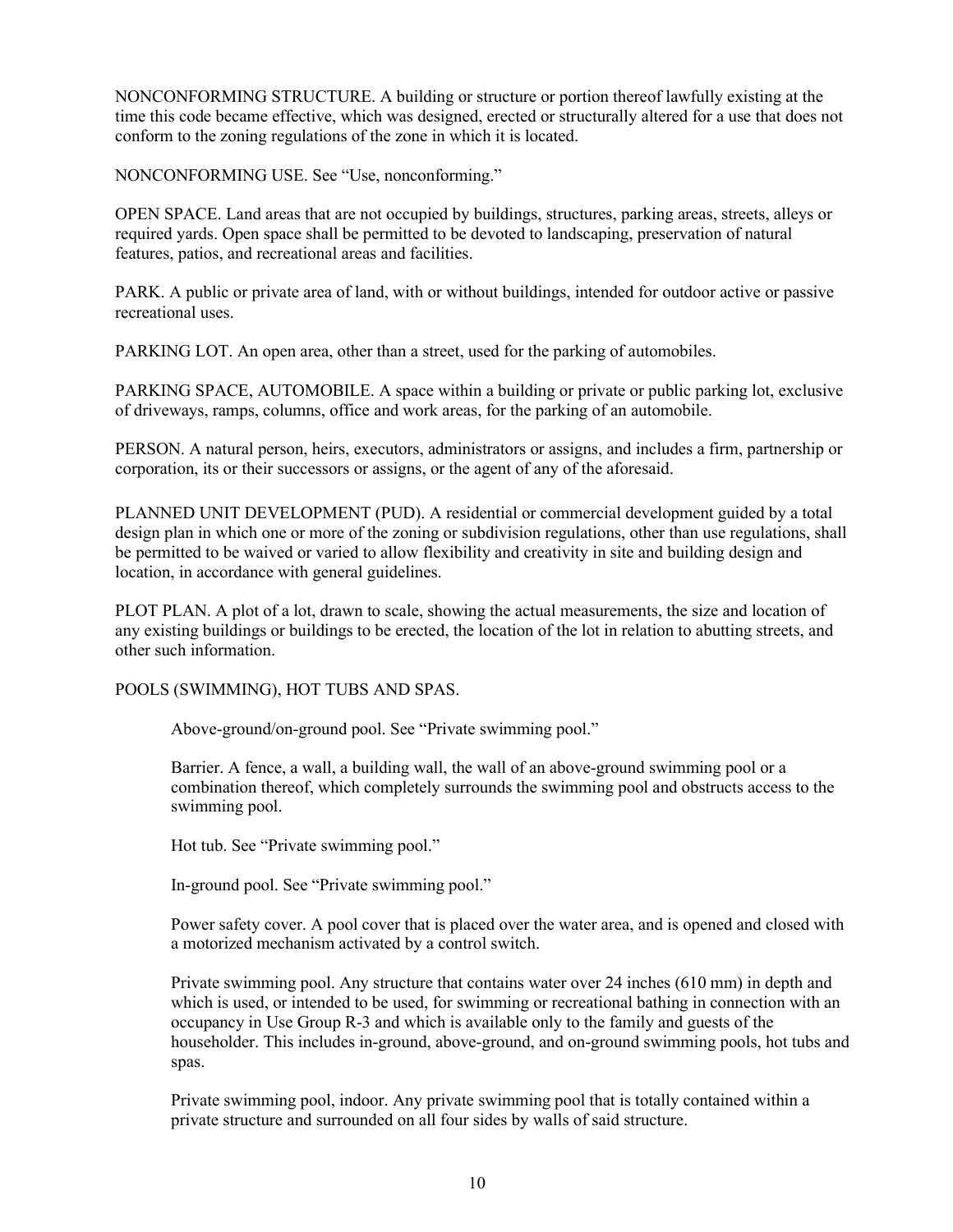Private swimming pool, outdoor. Any private swimming pool that is not an indoor pool. Public swimming pool. Any swimming pool other than a private swimming pool.

Spa. See "Private swimming pool."

PROPERTY MAINTENANCE INSPECTOR. Performs the enforcement duties for the Zoning Ordinance regulations.

PUBLIC IMPROVEMENT. Any drainage ditch, storm sewer or drainage facility, sanitary sewer, water main, roadway, parkway, sidewalk, pedestrian way, tree, lawn, off-street parking area, lot improvement, or other facility for which the local government may ultimately assume the responsibility for maintenance and operation, or for which the local government responsibility is established.

PUBLIC SERVICES. Uses operated by a unit of government to serve public needs, such as police (with or without jail), fire service, ambulance, judicial court or government offices, but not including public utility stations or maintenance facilities.

PUBLIC UTILITY STATION. A structure or facility used by a public or quasi-public utility agency to store, distribute, generate electricity, gas, telecommunications, and related equipment, or to pump or chemically treat water. This does not include storage or treatment of sewage, solid waste or hazardous waste.

PUBLIC WAY. Any street, alley or similar parcel of land essentially unobstructed from the ground to the sky, which is deeded, dedicated or otherwise permanently appropriated to the public for public use.

QUASI-PUBLIC. Essentially a public use, although under private ownership or control.

QUORUM. A majority of the authorized members of a board or commission.

RECREATION, INDOOR. An establishment providing completely enclosed recreation activities. Accessory uses shall be permitted to include the preparation and serving of food and/or the sale of equipment related to the enclosed uses. Included in this definition shall be bowling, roller skating or ice skating, billiards, pool, motion picture theatres, and related amusements.

RECREATION, OUTDOOR. An area free of buildings except for restrooms, dressing rooms, equipment storage, maintenance buildings, open-air pavilions and similar structures used primarily for recreational activities.

RECREATIONAL VEHICLE. A vehicular unit that is designed to be used primarily for recreational purposes. Examples include, but are not limited to, travel trailers, motor homes, boats, snowmobiles, and jet skis. Recreational vehicles shall include any mobile structure designed for temporary occupancy but shall not include mobile homes or manufactured homes. Recreational vehicle shall also include any trailers related to the main vehicle.

RECYCLING FACILITY. Any location whose primary use is where waste or scrap materials are stored, bought, sold, accumulated, exchanged, packaged, disassembled or handled, including, but not limited to, scrap metals, paper, rags, tires and bottles, and other such materials.

REHABILITATION CENTER (Halfway House). An establishment whose primary purpose is the rehabilitation of persons. Such services include drug and alcohol rehabilitation, assistance to emotionally and mentally disturbed persons, and halfway houses for prison parolees and juveniles.

RELIGIOUS, CULTURAL AND FRATERNAL ACTIVITY. A use or building owned or maintained by organized religious organizations or nonprofit associations for social, civic or philanthropic purposes, or the purpose for which persons regularly assemble for worship.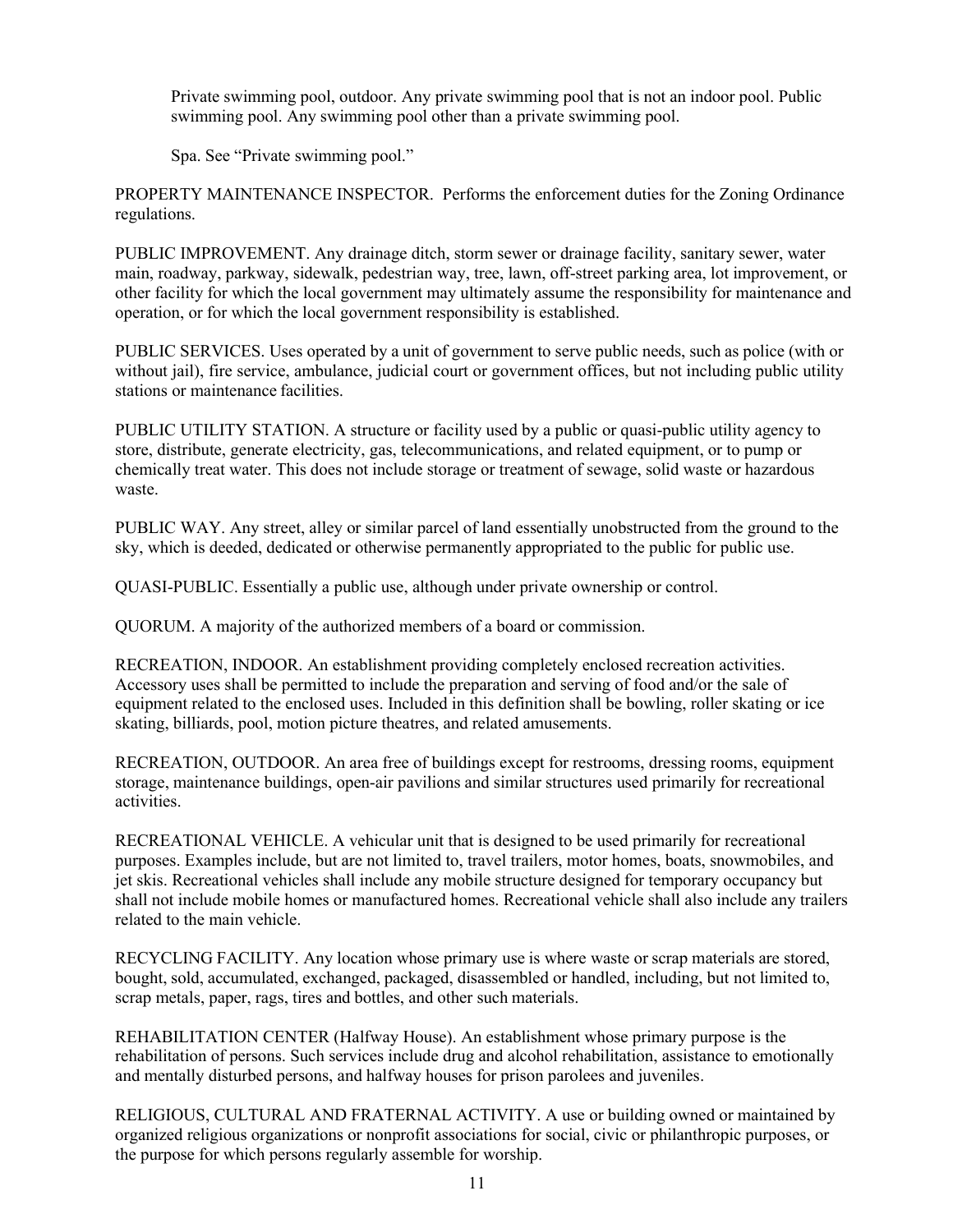RENOVATION. Interior or exterior remodeling of a structure, other than ordinary repair.

RESTAURANT. An establishment that sells prepared food for consumption. Restaurants shall be classified as follows:

Restaurant, fast food. An establishment that sells food already prepared for consumption, packaged in paper, styrofoam or similar materials, and may include drive-in or drive-up facilities for ordering.

Restaurant, general. An establishment that sells food for consumption on or off the premises. Restaurant, take-out. An establishment that sells food only for consumption off the premises.

SCHOOL, COMMERCIAL. A school establishment to provide for the teaching of industrial, clerical, managerial or artistic skills. This definition applies to schools that are owned and operated privately for profit and that do not offer a complete educational curriculum (e.g., beauty school or modeling school).

SELF-STORAGE WAREHOUSE. A building or group of buildings in a controlled access and fenced compound that contains various sizes of individual, compartmentalized, and controlled-access stalls or lockers for the storage of customer's goods or wares. Specifically in the C-2 zoning district, the required landscaping shall comply with the evergreen provision of Table L-1. This use includes boat and RV storage in an enclosed building or as open storage in compliance with Section 404 G for supplemental landscaping requirements.

SENIOR PLANNER. Performs professional and responsible administrative work in conducting major activities, special projects, or programs in the Community Development Department. Work is performed under the general supervision of the Community Development Director.

SETBACK. The minimum required distance between the property line and the building line.

SHIPPING CONTAINER. A unit originally or specifically used or designed to store goods or merchandise during shipping or hauling by land, sea, or air transportation.

SIGN. An advertising message, announcement, declaration, demonstration, display, illustration, insignia, surface or space erected or maintained in view of the observer thereof for identification, advertisement or promotion of the interests of any person, entity, product or service, including the sign structure, supports, lighting system and any attachments, ornaments or other features used to draw the attention of observers.

SIGNS, COMMUNITY. Temporary, on- or off-premises signs, generally made of a woven material or durable synthetic materials primarily attached to or hung from light poles or on buildings. These signs are solely of a decorative, festive and/or informative nature announcing activities, promotions or events with seasonal or traditional themes having broad community interest, and which are sponsored or supported by a jurisdiction-based nonprofit organization.

SITE PLAN. A plan that outlines the use and development of any tract of land.

SLEEPING UNIT. A room or space in which people sleep, which can also include permanent provisions for living, eating and either sanitation or kitchen facilities, but not both. Such rooms and spaces that are also part of a dwelling unit are not sleeping units.

STORY. That portion of building included between the upper surface of any floor and the upper surface of the floor next above, except that the topmost story shall be that portion of a building included between the upper surface of the topmost floor and the ceiling or roof above. If the finished floor level directly above a usable or unused under-floor space is more than 6 feet above grade as defined herein for more than 50 percent of the total perimeter or is more than 12 feet above grade as defined herein at any point, such usable or unused under-floor space shall be considered as a story.

STREET. Any thoroughfare or public way not less than 16 feet in width which has been dedicated.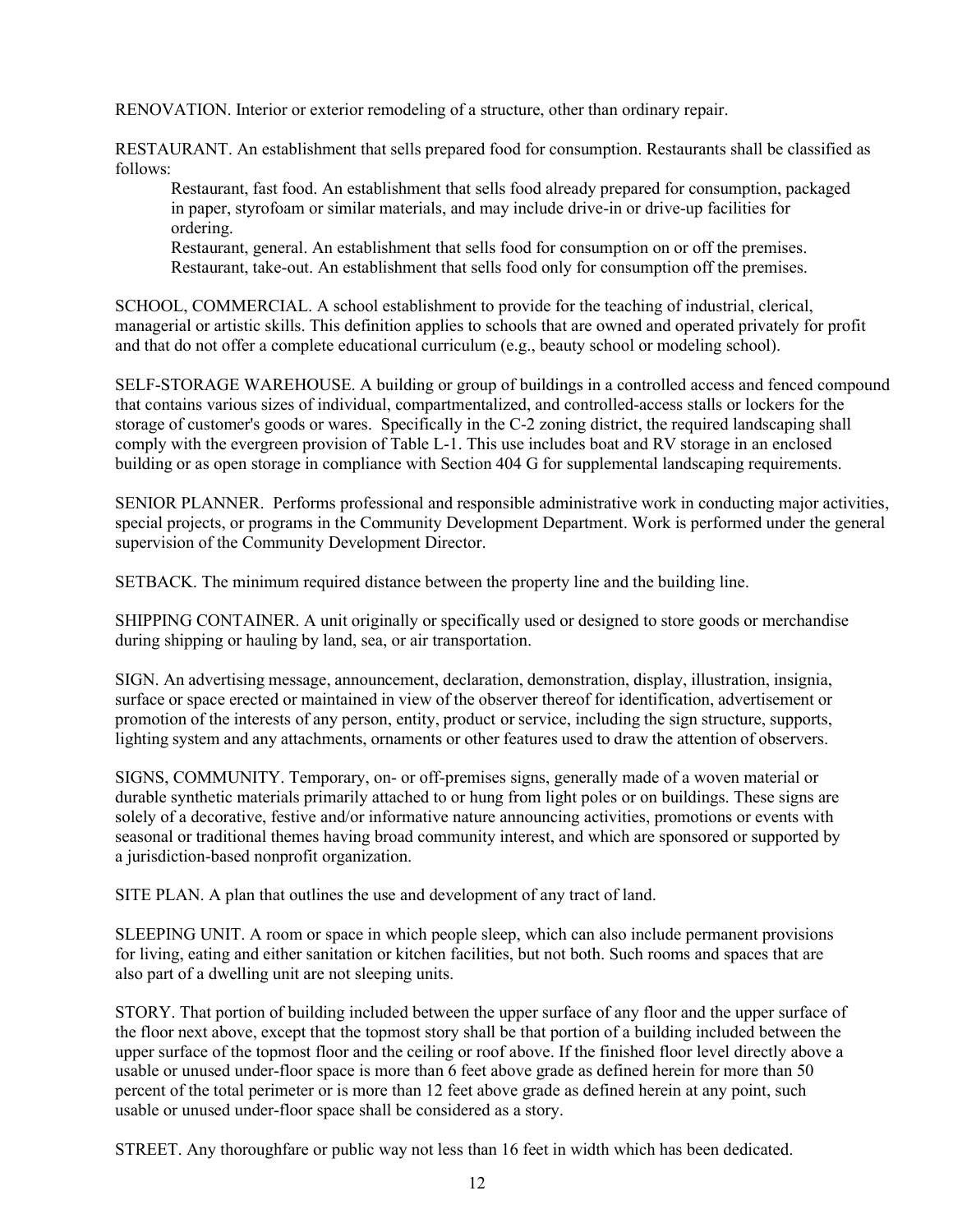STREET, PRIVATE. A right-of-way or easement in private ownership, not dedicated or maintained as a public street, which affords the principal means of access to two or more sites.

STRUCTURE. That which is built or constructed, an edifice or building of any kind, or any piece of work artificially built up or composed of parts joined together in some definite manner.

SUBDIVISION. The division of a tract, lot or parcel of land into two or more lots, plats, sites or other divisions of land.

TEMPORARY BUILDING OR STRUCTURE. A building or structure not intended for human occupancy that is capable of being moved without doing structural damage to said building. These buildings will be accessory buildings or structures to the main occupancy of the property, (i.e., open detached carports, mini- storage sheds (not to exceed 120 sq ft), dog houses, etc.,) All temporary structures and uses shall conform to the structural strength, fire safety, means of egress, accessibility, light, ventilation and sanitary requirements of this code as necessary to ensure public health, safety and general welfare.

TEMPORARY FAMILY HEALTHCARE STRUCTURE a transportable residential structure, providing an environment facilitating a caregiver's provision of care for a mentally or physically impaired person that: (A) Is primarily assembled at a location other than its site of installation; (B) Is limited to one  $(1)$ occupant who shall be the mentally or physically impaired person; (C) Has no more than three hundred (500) gross square feet; and complies with applicable provisions of Title 68, chapter 120, part 1, and codes adopted by the city pursuant to title 5. Placing the temporary family healthcare structure on a permanent foundation shall not be permitted.

THEATER. A building used primarily for the presentation of live stage productions, performances or motion pictures.

TOWNHOME OR TOWNHOUSE. A single-family dwelling unit constructed in a group of three (3) or more attached units in which each unit extends from foundation to roof with a yard or public way on at least two (2) sides. Townhouses (townhomes) shall not be more than three stories above grade plane in height. Sometimes referred to as Row Houses.

USE. The activity occurring on a lot or parcel for which land or a building is arranged, designed or intended, or for which land or a building is or may be occupied, including all accessory uses.

USE, CHANGE OF. The change within the classified use of a structure or premise.

USE, NONCONFORMING. A use that lawfully occupied a building or land at the time this code became effective, which has been lawfully continued and which does not now conform with the use regulations.

USE, PRINCIPAL. A use that fulfills a primary function of a household, establishment, institution or other entity.

USE, TEMPORARY. A use that is authorized by this code to be conducted for a fixed period of time. Temporary uses are characterized by such activities as the sale of agricultural products, contractors' offices and equipment sheds, fireworks, carnivals, flea markets, and garage sales.

VARIANCE. A deviation from the height, bulk, setback, parking or other dimensional requirements established by this code.

WAREHOUSE, WHOLESALE OR STORAGE. A building or premises in which goods, merchandise or equipment are stored for eventual distribution.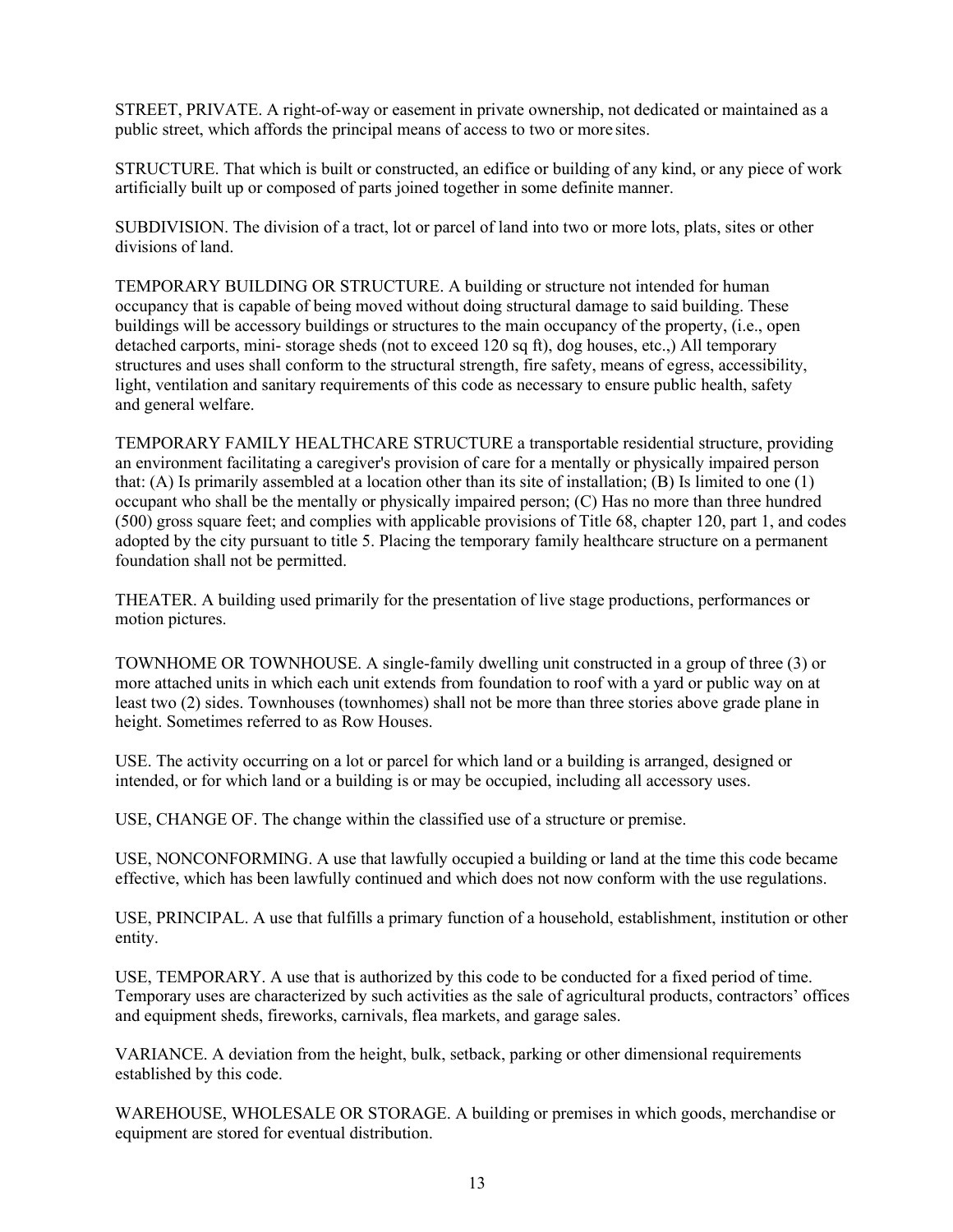YARD. An open, unoccupied space on a lot, other than a court, which is unobstructed from the ground upward by buildings or structures, except as otherwise provided in this code.

YARD, FRONT. A yard extending across the full width of the lot, the depth of which is the minimum horizontal distance between the front lot line and a line parallel thereto.

YARD, REAR. A yard extending across the full width of the lot, the depth of which is the minimum horizontal distance between the rear lot line or ordinary high water line and a line parallel thereto.

YARD, SIDE. An open, unoccupied space on the same lot with the building and between the building line and the side lot line, or to the ordinary high water line.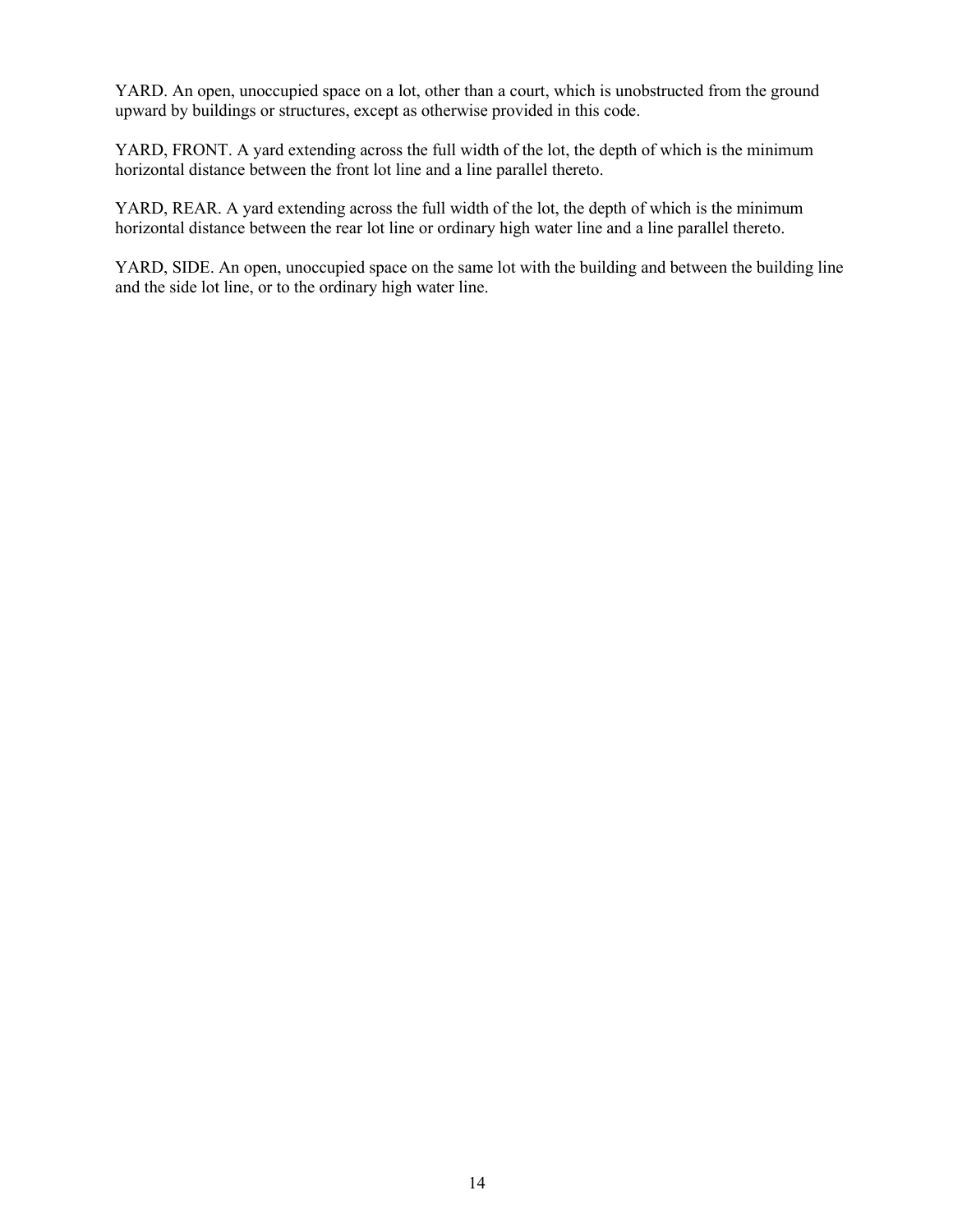## **ARTICLE III ZONING DISTRICTS AND MAP**

#### **SECTION 301 ESTABLISHMENT OF ZONING DISTRICTS**

This ordinance of the City of Tullahoma is hereby divided into zoning districts, as follows:

AGRICULTURAL A General Agricultural District

OPEN SPACE OS-1 Open Space Preservation District

RESIDENTIAL R-1 Low Density ResidentialDistrict R-1A Large Lot Residential District R-2 Medium Density ResidentialDistrict R-3 High Density Residential District R-4 High Density Residential/ Mobile Home Park District

**COMMERCIAL** C-1 Central Commercial District C-2 General Commercial District C-3 Neighborhood Commercial District

INDUSTRIAL I-1 Restricted Manufacturing and WarehousingDistrict I-2 Heavy Industrial District

FLOODWAY Floodway District

AIRPORT AO-1 Airport Overlay District

HISTORIC OVERLAY HO-1 Historic Overlay District

#### **SECTION 302 OFFICIAL ZONING MAP**

The location and boundaries of the zoning districts established by the ordinance are bounded and defined as shown on the map entitled "Zoning Map of the City of Tullahoma." The said map is made part of this ordinance by reference, and upon its introduction and passage is an effective and operative part thereof. The said map adopted by this ordinance is not included herein, but is on file and available for public inspection in the office of the Community Development Director. The zoning map shall hereafter be kept and maintained by the Tullahoma Municipal-Regional Planning Commission in the office of the Community Development director and shall be available for inspection and examination by members of the general public at all reasonable times as any other public record.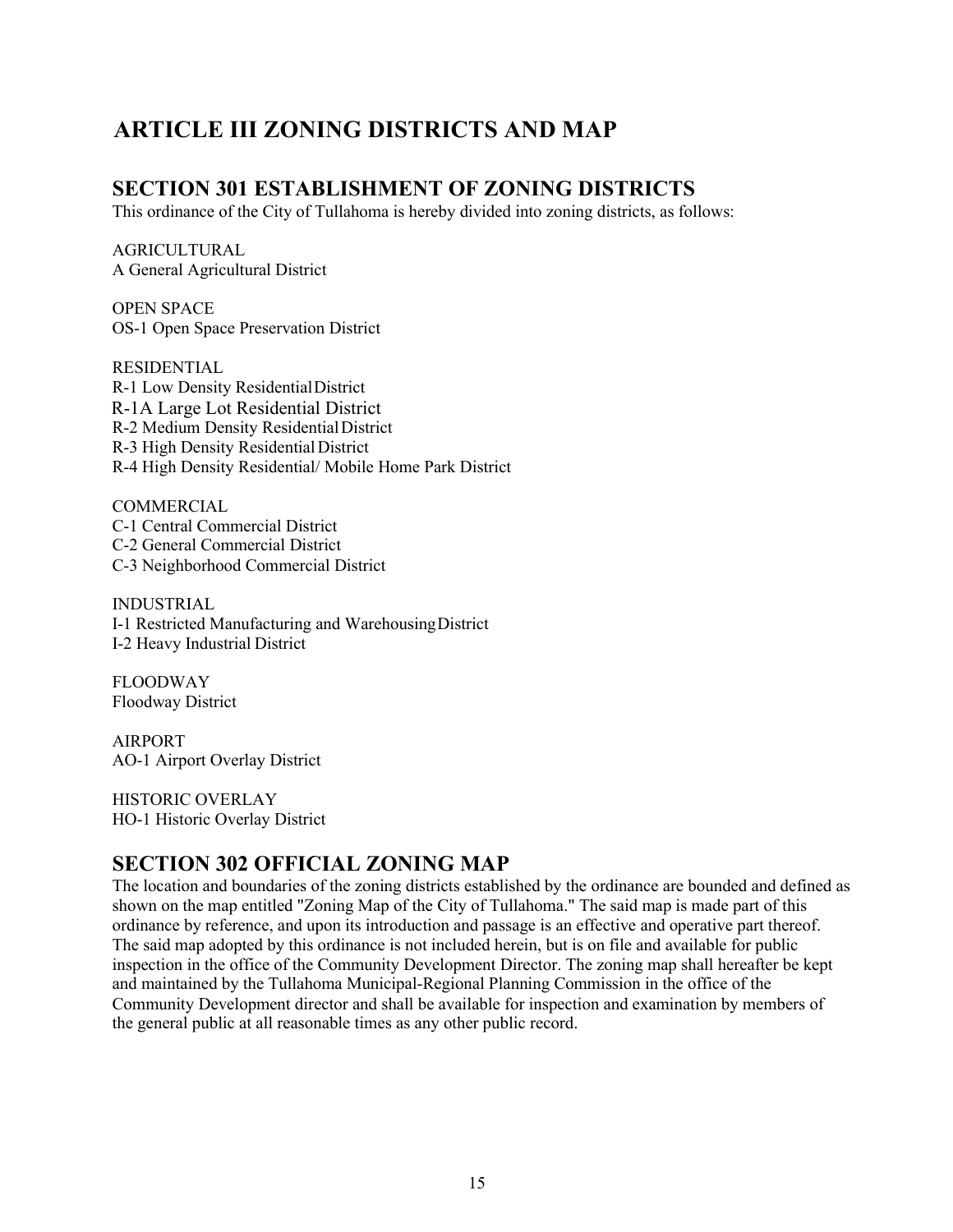## **SECTION 303 RULES FOR INTERPRETATION OF DISTRICT BOUNDARIES**

Where uncertainty exists with respect to the precise location of any of the aforesaid districts shown on the zoning map, the following rules shall apply:

- 1. Boundaries shown as following or approximately following streets, highways, or alleys shall be construed to follow the center lines of such streets, highways, oralleys.
- 2. Boundaries shown as following or approximately following platted lot lines or other property lines shall be construed to be said boundarylines.
- 3. Boundaries shown as following or approximately following railroad lines shall be construed to lie midway between the main tracks of such railroadlines.
- 4. Boundaries shown as following or approximately following the center lines of streams, rivers, or other continuously flowing water courses shall be construed as following the channel center line of such water courses taken at the mean low water.
- 5. Boundaries shown as following or closely following the limits of the City of Tullahoma shall be construed as following such limits.
- 6. Where the application of the aforesaid rules leaves a reasonable doubt as the boundaries between two districts, the regulations of the more restrictive district shall govern the entire parcel in question unless otherwise determined by the board of zoning appeals.
- 7. Whenever any street, alley, or public easement is vacated, the district classification of the property to which the vacated portions of land accrue shall become the classification of the vacated land.
- 8. The boundary of the F-1, Floodway District shall depict the 100-year flood elevation.

## **ARTICLE IV SPECIFIC DISTRICT REGULATIONS**

#### **SECTION 401 GENERAL AGRICULTURAL DISTRICT (A)**

- A. Allowable Agricultural (A) District uses shall be: Any agricultural use, including, but not limited to, dwellings, maintenance/storage buildings and other such uses necessary for the principal use.
- B. Uses Permitted upon review. The following uses may be permitted in Agricultural District (A) on review by the Board of Zoning Appeals: Accessory uses (including, but not limited to, amusement rides, office buildings, retail buildings and dwellings necessary for the maintenance of the principal use), and Temporary Uses.
- C. General.

The minimum area, setbacks, density and maximum height shall be as prescribed in Table TZ-1.

## **SECTION 402 OPEN SPACE PRESERVATION DISTRICT (OS-1)**

A. Allowable Open Space (OS-1) District uses shall be:

Any public park land or other similar recreational use, any preservation area where there should be no construction allowed and land would be set aside for natural habitat for animals, plants and natural features.

B. Uses Permitted upon review. The following uses may be permitted in OS-1 District on review by the Board of Zoning Appeals: Accessory uses (including, but not limited to, amusement rides, office buildings, retail buildings and dwellings necessary for the maintenance of the principal use) and Temporary Uses.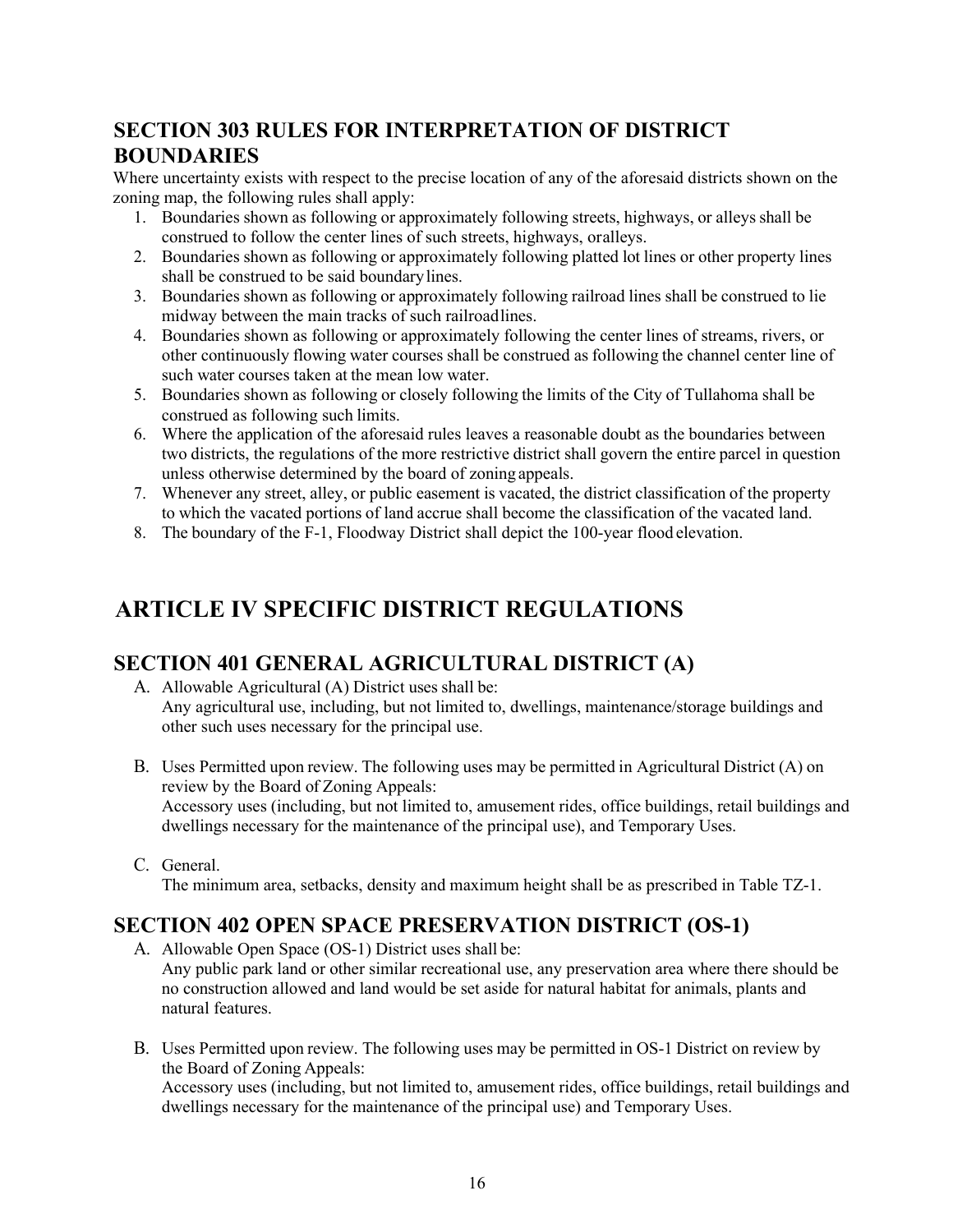C. Prohibited Uses

The following uses shall not be permitted: Dairying, the commercial raising and maintaining of poultry and other livestock; feed lots; the raising of fur bearing animals; fish and minnow hatcheries; livery or boarding stables; or dog kennels.

D. General.

The minimum area, setbacks, density and maximum height shall be as prescribed in Table TZ-1.

#### **SECTION 403 RESIDENTIAL DISTRICTS (R)**

A. Allowable Residential (R) Districts uses shall be:

R-1. The following uses are permitted in the Low-Density Residential District (R-1): Single-family dwellings, buildings accessory to single family dwelling uses (including private garages and accessory living quarters), and temporary buildings.

R-1A. The following uses are permitted in the Large Lot Residential District (R-1A): Single-family dwellings, buildings accessory to single family dwelling uses (including private garages and accessory living quarters), and temporary buildings.

R-2. The following uses are permitted in the Medium-Density Residential District (R- 2): Any use permitted in R-1 District and two-family dwellings.

R-3. The following uses are permitted in High-Density Residential District (R-3): All uses permitted in R-2 District, multi-family dwellings, such as apartment houses, boarding houses, townhouses, condominiums and congregate residences.

R-4. The following uses are permitted in Mobile Home Park/ High-Density Residential District (R-4): All uses permitted in the R-3 district and mobile home parks (refer to Section 604).

- B. Uses permitted upon review. The following uses may be permitted in a Residential District on review by the Board of Zoning Appeals:
	- 1. Churches or similar places of worship, with accessory structures.
	- 2. K-12 Schools, and colleges, public and private
	- 3. Parks, playgrounds and ball fields.
	- 4. Country Clubs with minimum 9 hole golf courses having a total land area of not less than 50 acres, but not miniature golf courses or driving ranges for commercial use.
	- 5. Police & Fire DepartmentStations
	- 6. Public and Governmental Services
	- 7. Public Libraries
	- 8. Public Parking Lots
	- *9.* Independent Senior Living Facility (R-3 and R-4 Districts only). *See Section 605 for Special Regulations.*
	- 10. Temporary Uses
- C. Uses prohibited.

Any use that is not permitted in Section A or B of the Residential Sections of this ordinance.

D. General.

The minimum area, setbacks, density and maximum height shall be as prescribed in Table TZ-1.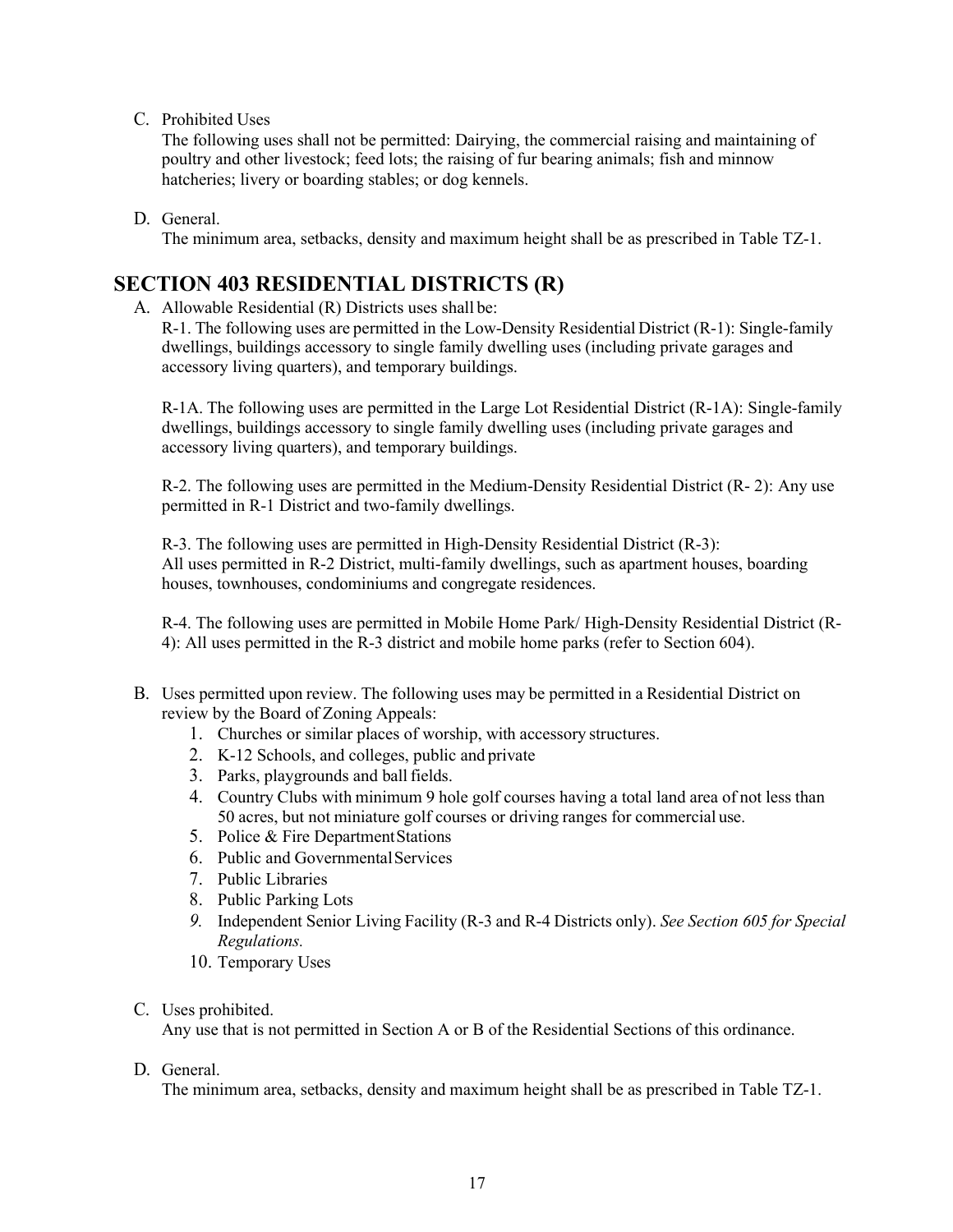## **SECTION 404 COMMERCIAL DISTRICTS (C)**

Allowable Commercial (C) District uses shall be:

- A.  $C-1$ . The following uses are permitted in the Central Commercial District  $(C-1)$ :
	- 1. Business or financial services
	- 2. Commercial retail sales and services
	- 3. Drinking establishments
	- 4. Family and group day care facilities
	- 5. Public Libraries
	- 6. Public services
	- 7. Public utility stations
	- 8. Restaurants (excluding fast food)
	- 9. Microbrewery, micro-distillery, and micro-winery
- B.  $C-2$ . The following uses are permitted in the General Commercial District  $(C-2)$ :
	- 1. Any uses permitted in C-1 District, and
	- 2. Automotive sales
	- 3. Automotive motor fuel dispensing facilities
	- 4. Automotive Repair (Minor and Major)
	- 5. Automotive self-service motor fuel dispensing facilities
	- 6. Contractors business offices such as building, electrical, plumbing, paint, termite and pest control with all activities within a completely enclosed building, except as provided below in Subsection E- "Supplemental Landscaping and Screening Requirements"
	- 7. Commercial printing and publishing
	- 8. Commercial schools
	- 9. Community commercial centers
	- 10. Convenience commercial centers
	- 11. Cultural institutions (such as museums and art galleries)
	- 12. Fast food restaurants
	- 13. Fitness centers
	- 14. Group care facilities
	- 15. Hospitals
	- 16. Hotels and motels (excluding other residential occupancies)
	- 17. Indoor Recreation
	- 18. Light commercial
	- 19. Minor automotive repair
	- 20. Mortuary and funeral homes
	- 21. Neighborhood commercial centers
	- 22. Outdoor Recreation
	- 23. Rehabilitation centers
	- 24. Religious, cultural and fraternal activities
	- 25. Theaters
	- 26. Microbrewery, micro-distillery, and micro-winery
	- 27. Self-storage Warehouse (see definition)
- C.  $C-3$ . The following uses are permitted in the Neighborhood Commercial District  $(C-3)$ :
	- 1. Single-family dwelling
	- 2. Two-family dwelling
	- 3. Townhomes or Townhouses
	- 4. Multi-family developments
	- 5. Accessory buildings and uses customarily incidental to any permissible use.
	- 6. Bed and Breakfast establishments
	- 7. Boarding houses
	- 8. Business or financial services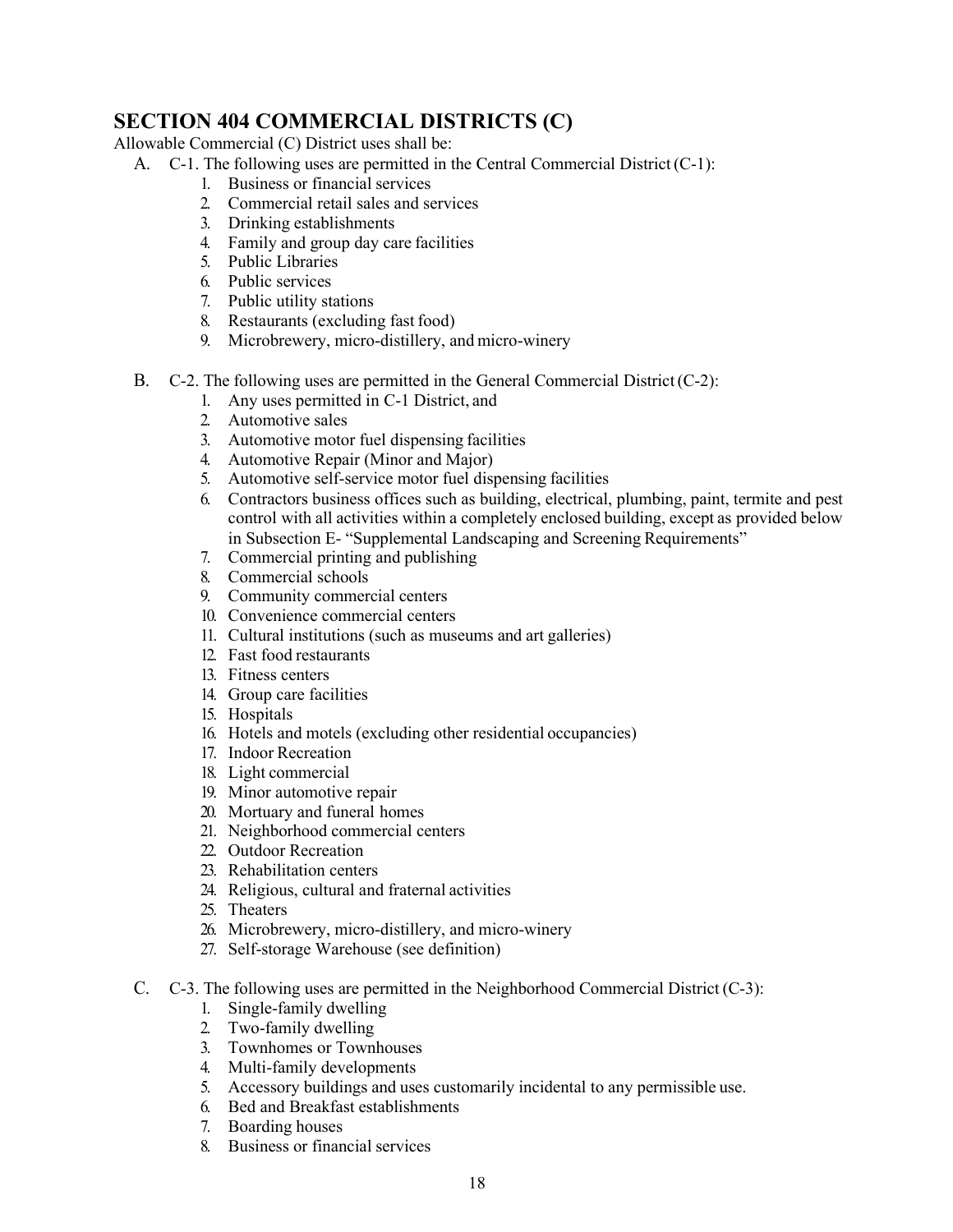- 9. Commercial retail sales and services
- 10. Community Centers
- 11. Congregate residences
- 12. Convenience store with gasoline pumps.
- 13. Dry cleaning pick-up (no dry cleaning allowed).
- 14. Family and Group Daycares
- 15. Gyms and fitness centers
- 16. Funeral Homes
- 17. Government offices and services
- 18. Laundromats
- 19. Libraries
- 20. Medical offices, healthcare and medical services
- 21. Places of worship
- 22. Public utility station and public services.
- 23. Restaurants; eating or drinking establishments
- 24. Schools (private and public)(primary and secondary)
- D. Uses permitted upon review.

The following uses may be permitted in the Commercial Districts on review by the Board of Zoning Appeals:

- 1. C-1 District:
	- a. Accessory uses, necessary for the maintenance of the principal use.
	- b. Convenience Commercial Centers
	- c. Schools (private and public)(primary and secondary)
	- d. Dwelling units permitted, except on the story orbasement abutting street grade.
	- e. Hotels
	- f. Religious, cultural and fraternal activities
	- g. Parking Lots (principal use)
	- h. Temporary uses
	- 2. C-2 District:
		- a. Regional Commercial Centers
		- b. Schools (private and public)(primary and secondary)
	- 3. C-3 District:
		- a. Home Occupations
		- b. Parking Lots (Principal use)
		- c. Microbrewery, micro-distillery, and micro-winery
- E. Uses prohibited.
	- 1. C-1 District:
		- a. Adult-oriented establishments as defined in TCA 7-51-140 shall beprohibited.
		- b. Automobile sales lots
		- c. Automotive motor fuel dispensing facilities,
		- d. Automotive self-service motor fuel dispensing facilities,
		- e. Minor or major automobile repair
		- f. Self-storage warehouses
		- g. Any uses permissible by right or review in the I-1 and I-2district
	- 2. C-2 District:
		- a. Adult-oriented establishments as defined in TCA 7-51-140 shall beprohibited.
		- b. Dwellings units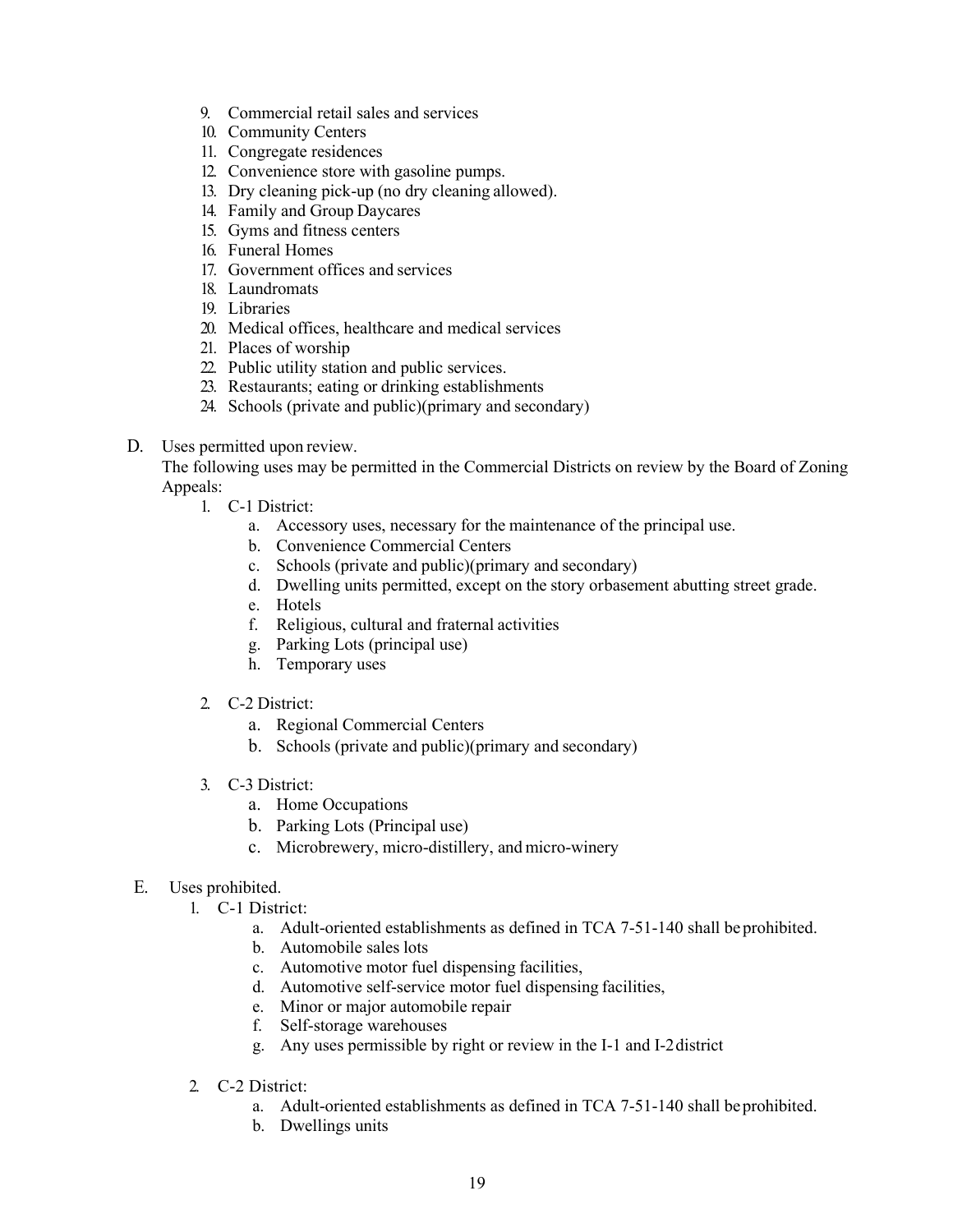- 3. C-3 District:
	- a. Adult-oriented establishments as defined in TCA 7-51-140 shall beprohibited.
	- b. Minor or major automobile repair
	- c. Automobile sales lots
	- d. Self-storage warehouses
	- e. Any uses permissible by right or review in the I-1 and I-2 districts
- F. Area Regulations in the C-3 District:
	- The following requirements shall apply to all uses permitted in this district:
		- 1. On the same premises, asingle-family dwelling unit for occupancy by the owner of the commercial use may be established as well as other uses and structures which are customarily accessory and clearly incidental to permitted principal commercialuse.
		- 2. Minimum Commercial Lot Area: 5,000 square feet
		- 3. Minimum Residential Lot Area: Any building used in whole or in part for a residence shall comply with the requirements of the R-3 residential district for minimum lot area per dwelling unit.
		- 4. Front yard: All buildings shall set back from the street right-of-way lines not less than thirty-five (35) feet.
		- 5. Side yard: All buildings and accessory structures shall be set back not less than ten (10) feet except that the width of the side yard which abuts a residential district shall be not less than twenty (20) feet.
		- 6. Rear yard: There shall be a rear yard, alley, service court, or combination thereof, of not less than thirty (30) feet in depth, and all of the service areas of all buildings shall be completely screened from public view with plant materials or fencing. Where rear yard adjoins a residential district, such rear yard shall be not less than thirty-five (35) feet and shall include an evergreen buffer strip at least six (6) feet in height.
		- 7. Maximum lot coverage: No building or buildings, parking and loading areas, accessory buildings, and driveways shall cover more than seventy percent (70%) of the lot area.
		- 8. No building shall exceed thirty-five (35) feet in height.
- G. Supplemental Landscaping Requirements in the Commercial (C)Districts:
	- 1. Open storage of material and equipment incidental to a permitted use in a Commercial Districts (C), provided that all such open storage shall:
		- a. Conform to the setback required for principal buildings in the C-2.
		- b. Be screened from all adjoining properties and public rights-of-way to aminimum height of six (6) feet with one of the following:
			- (1) A chain-link fence with inserted lattice which blocks the vision.
			- (2) An evergreen hedge which blocks the vision.
			- (3) A masonry wall.
			- (4) Any other proposed screen approved by the PlanningCommission.
		- c. The above screening requirements do not apply to materials and equipmentstored on a construction site where such materials and/or equipment are to be used, or to the storage of commercial vehicles.
	- 2. In the C-3 District:

Beyond Article VII, all buildings (except single-family dwellings), structures, and parking areas shall be permanently screened from adjoining residential districts and lots used for single-family dwellings within the C-3 district which abut the side and/or rear property lines by a masonry wall or solid wooden fence a minimum of six (6) feet in height or a continuous evergreen hedgerow that when planted is a minimum of four (4) feet in height with a mature height of at least six (6) feet in height.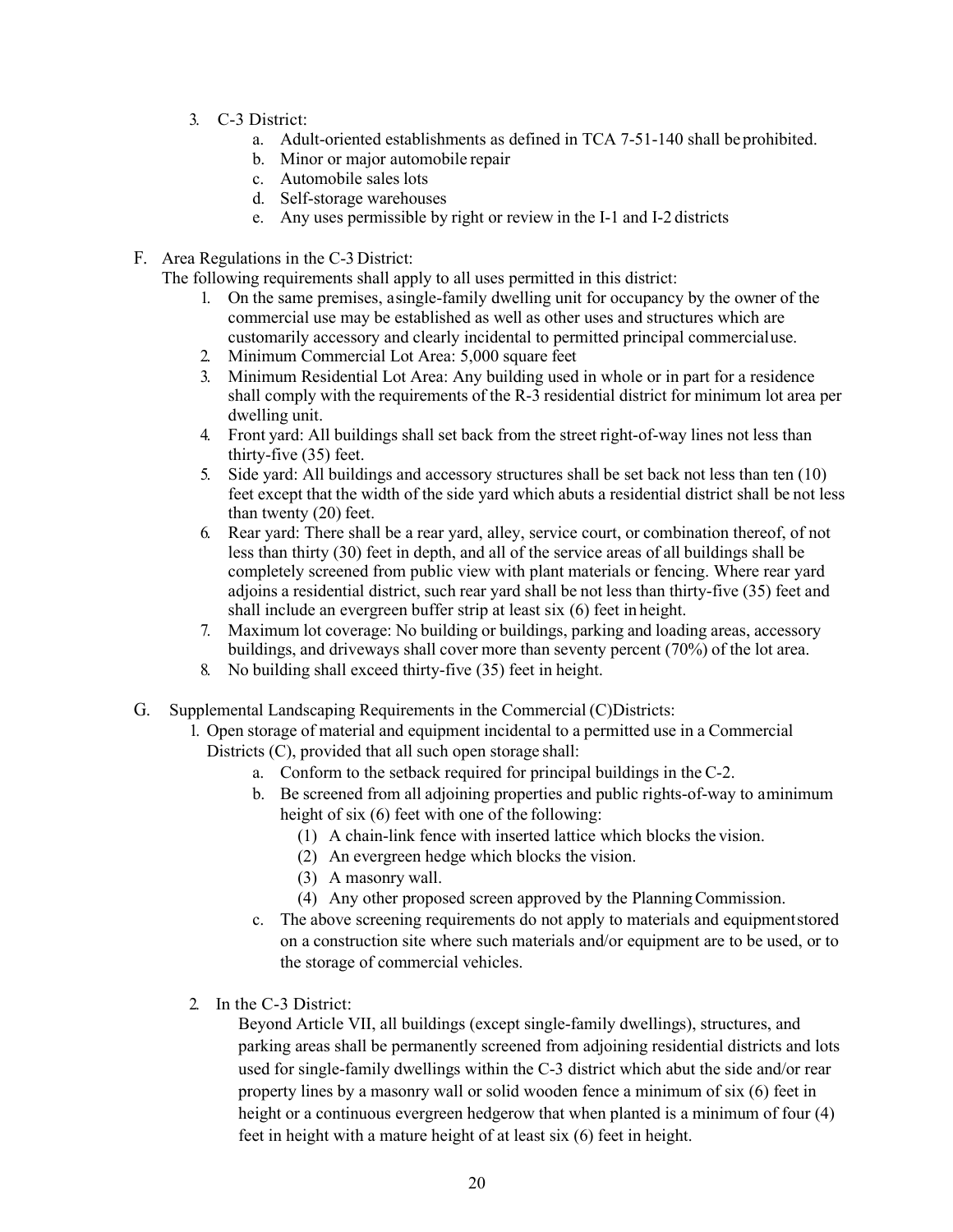## **SECTION 405 INDUSTRIAL DISTRICTS (I)**

- A. Allowable Industrial (I) District uses shall be:
	- I-1. The following uses are permitted in Restricted Industrial and Warehousing District (I-1):
		- 1. Food and kindred products manufacturing, except meat products.
		- 2. Textile mill products manufacturing except dyeing and finishing oftextiles.
		- 3. Apparel and other finished products, and fabrics, leather, and similar materials manufacturing.
		- 4. Furniture and fixtures manufacturing.
		- 5. Printing, publishing and allied industries.
		- 6. Stone, clay, and glass products manufacturing.
		- 7. Fabricated metal products manufacturing except ordinance and accessories.
		- 8. Professional, scientific, and controlling instruments; photographic and optical goods, watches and clocks manufacturing.
		- 9. Electrical appliances and equipment assembly.
		- 10. Wholesaling and warehousing enterprise.
		- 11. Building materials storage and sales.
		- 12. Offices which are directly related to the industrialfunction.
		- 13. Self-storage Warehouse (see definition).
- B. I-2. The following uses are permitted in Heavy Industrial District(I-2):

Any use permitted in the I-1 District, provided, however, that no residential use, except sleeping facilities required by caretakers or night watchmen employed on the premises shall be permitted in an I-2, Heavy Industrial District.

Any of the following uses.

- 1. Lumber and wood products manufacturing.
- 2. Lots or yards for scrap or salvage operations or for processing, storage, display or sales of any scrap or salvage materials.
- 3. Automobile wrecking, salvage, and junk yards.
- 4. Meat products manufacturing.
- 5. Dyeing and finishing of textiles.
- 6. Tanning.
- 7. Chemicals and allied productsmanufacturing.
- 8. Petroleum and refining and related industries.
- 9. Rubber and miscellaneous plastic products manufacturing.
- 10. Primary metal industries.
- 11. Mining activities and related industries.
- 12. Concrete or cement products manufacturing.
- 13. Buildings, structures, and uses accessory and customarily incidental to any of the above uses.
- 14. Off-premise advertising signs as related to Article VII.
- 15. In general, those uses which may be obnoxious or offensive by reason of emission of odor, dust, smoke, gas, noise, vibration, and the like and not allowed in any other district, provided, however, that any use not specified herein shall be approved by the Board of Zoning Appeals.
- 16. Buildings, structures, and uses accessory and customarily incidental to any of the above uses.
- C. Uses permitted upon review.

I-1. The following uses may be permitted in the I-1 District on review by the Board of Zoning Appeals:

1. Other uses of the same general character as those listed above deemed appropriate by the Board of Zoning Appeals.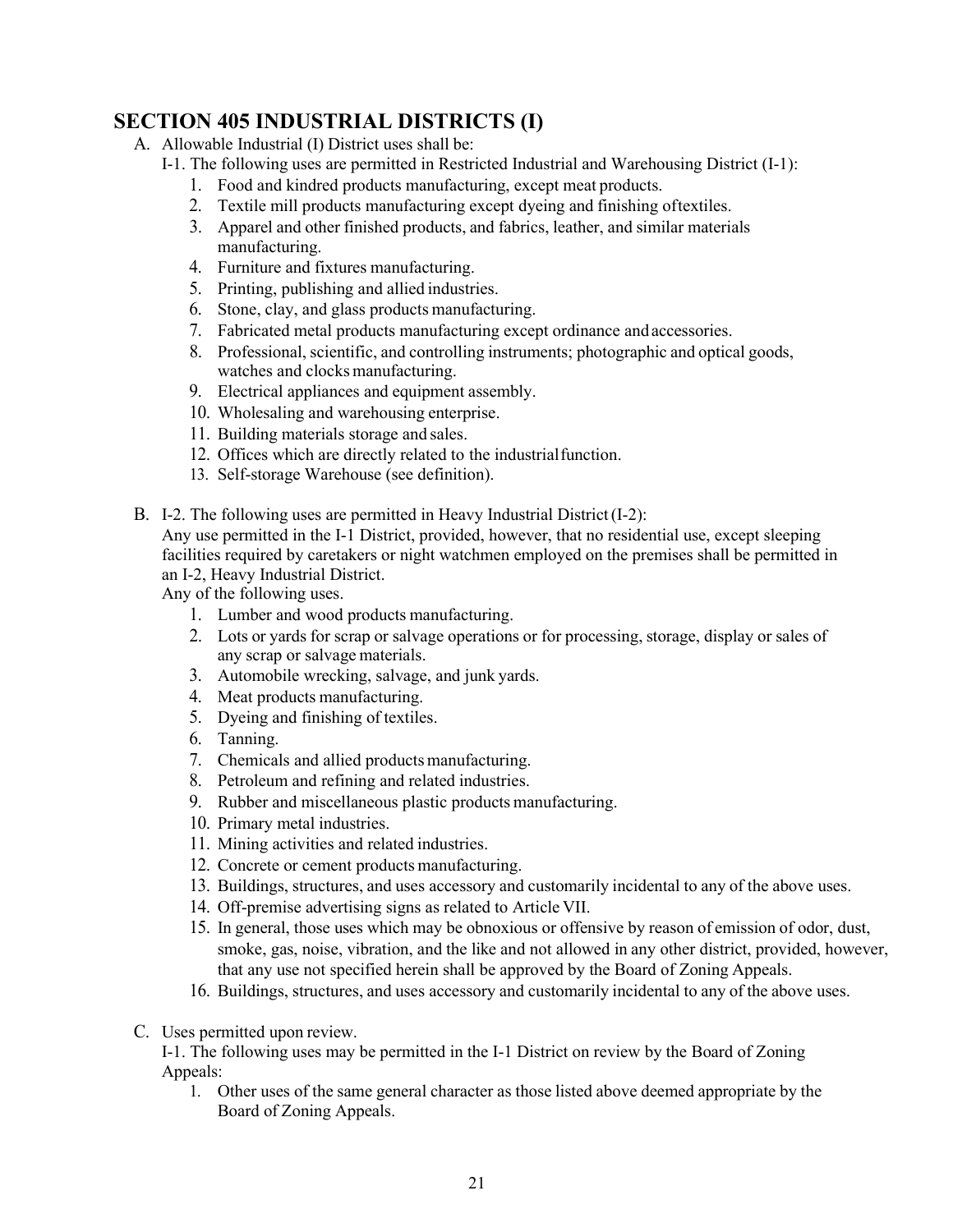- D. I-2. The following uses may be permitted in the I-2 District on review by the Board of Zoning Appeals:
	- 1. Acid manufacture.
	- 2. Blast furnace or coke oven.
	- 3. Distillation of bones.
	- 4. Explosives, manufacturer or storage.
	- 5. Fat rendering, except as an incidental use.
	- 6. Fertilizer manufacture.
	- 7. Glue manufacture.
	- 8. Paper and pulp manufacture.
	- 9. Municipal or joint (municipal/county) owned and/or operated or private sanitary landfill facility, solid waste management facility, balefill and/or fill facilities, baling facility, separation facility, and related and accessory uses as regulated in Article.
	- 10. All other similar uses which the Board of Zoning Appealsdeclares to be special uses.
	- 11. Recycling facility (except Automobile Scrap Yards).
	- 12. Temporary Uses
- E. Uses prohibited in I-1 and I-2Districts.
	- I-1. The following uses are prohibited in the I-1 District:

Dwelling units, including hotels and motels; elementary and high schools, public or private; churches and places of worship; yards or lots for scrap or salvage operations or second-hand automobile parts; salvage yards or junk yards; and all uses or structures not of a nature specifically permitted herein.

- F. I-2. The following uses are prohibited in the I-2District: Dwelling units, including hotels and motels; elementary and high schools, public or private; churches and places of worship; and any retail use or services.
- G. General.

The minimum area, setbacks, density and maximum height shall be as prescribed in Table TZ-1.

#### **SECTION 406 FLOODWAY OVERLAY ZONE**

A. Allowable Floodplain Overlay (FO-1) zone uses: Please see "Tullahoma Stormwater Ordinance."

#### **SECTION 407 AIRPORT OVERLAY ZONE**

A. Allowable Airport Overlay (AO-1) zone uses shall be:

The Airport Overlay District (AO-1) is an overlay district designed to: restrict or prevent hazards to air navigation; to minimize or prevent the loss of life, property damage, health and safety hazards, and government expenditures which result from air traffic accidents. More specifically, it is hereby found that an obstruction has the potential for endangering the lives and property of users of the Tullahoma Regional Airport, and property and occupants of land in its vicinity; that an obstruction may affect existing and future instrument approach minimums of the Tullahoma Regional Airport; and that an obstruction may reduce the size of areas available for the landing, takeoff, and maneuvering of aircraft, thus tending to destroy or impair the utility of the Tullahoma Regional Airport and the public investment therein.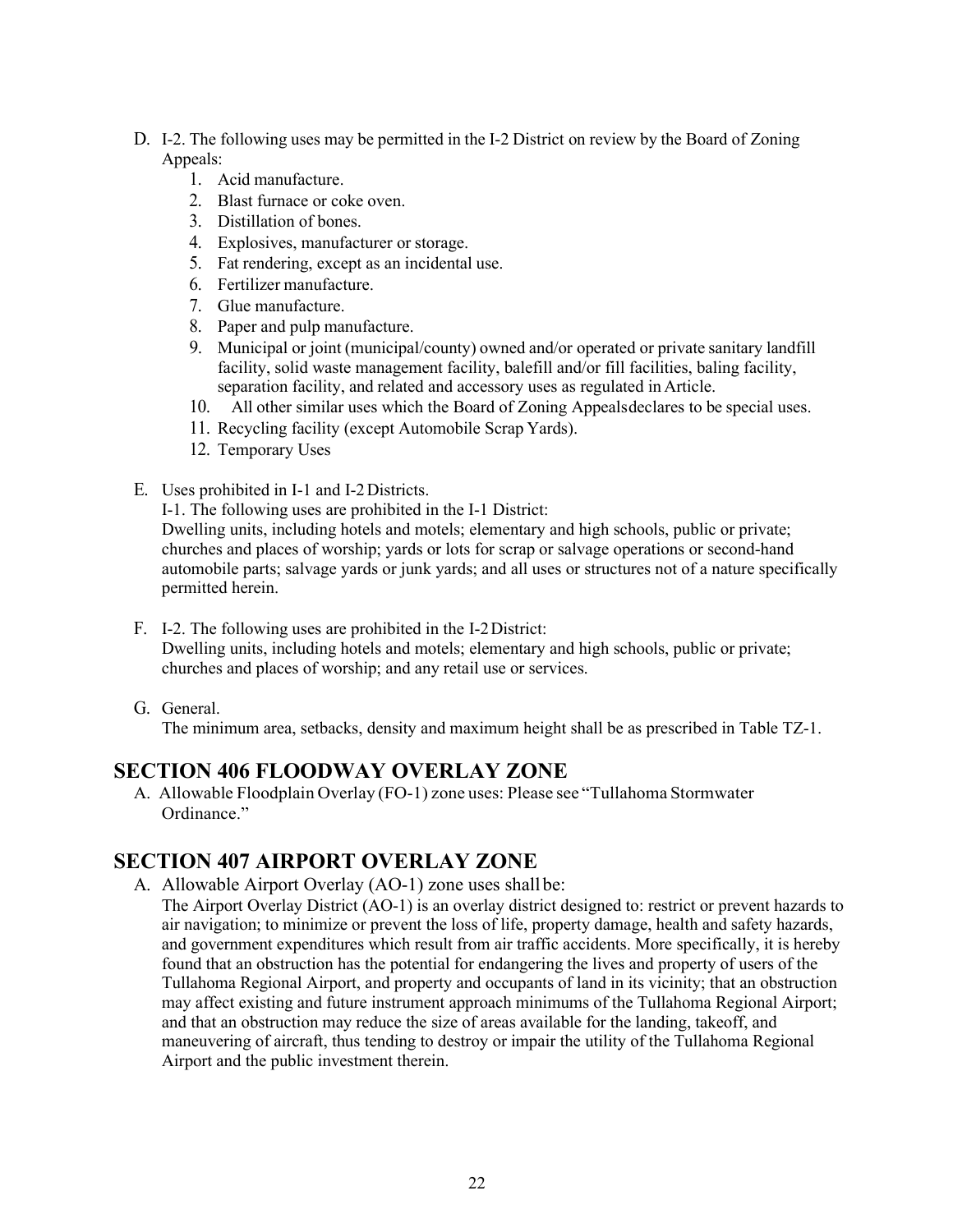Accordingly, it is hereby declared:

- 1. that the creation or establishment of an obstruction has the potential of being a public nuisance and may injure the region served by the Tullahoma Regional Airport; and that itis necessaryin the interest of the public health, safety, and general welfare that the creation or establishment of obstructions that are a hazard to air navigation be prevented.
- 2. It is further declared that the prevention of the creation or establishment of hazards to air navigation, the elimination, removal, alteration or mitigation of hazards to air navigation, or marking and lighting of obstructions are public purposes for which a political subdivision may raise and expend public funds and acquire land or interest in land.
- 3. Applicability -- The Airport Overlay District (AO-1) shall act as an overlay on the official zoning map and the underlying district shall apply except as herein modified. EXCEPTION: Property under the jurisdiction of the Tullahoma Municipal Airport Authority shall be zoned AO-1. The Tullahoma Airport Authority, through its Chairman or designee, shall make a recommendation to the Planning Commission regarding any proposed construction within the AO-1 zone. Any recommendation to disapprove must include written justification. Failure to provide a recommendation to the Planning Commission will be considered as a neutral (neither approve nor disapprove) recommendation.
- 4. General Requirements -- Within the Airport Overly District (AO-1) the following requirements shall apply:
	- a. This District shall act as an overlay on the official zoning map. The regulations contained in this section shall apply to such land in addition to the regulations contained in the underlying zoning district for such land. Where there is a conflict between the provisions of this section and those of the underlying zoning district, the zone containing the more restrictive height regulations shall apply.
	- b. The provisions of this section shall apply to any new use and any substantial improvement to an existing structure, when such uses and structures are located in the airspace zones established by this section.
	- c. If a structure or tree is located in more than one of the zones established by this section, the zone containing the more restrictive regulations shall apply to such structure or tree.
- B. Airport Zones.

In order to carry out the purposes of this ordinance, there are hereby created and established certain zones which include all of the land lying beneath the approach surfaces, transitional surfaces, horizontal surfaces, and conical surfaces as they apply to the Tullahoma Regional Airport. Such zones are shown on the Tullahoma Regional Airport Zoning Map, prepared and maintained by the Senior Planner, which shall be kept at the Tullahoma Municipal Building. An area located in more than one of the following zones is considered to be only in the zone with the more restrictive height limitations. The various zones are hereby established and defined as follows:

The elevation of the Tullahoma Regional Airport is 1,082 feet for purposes of establishing height limitations within the zones described below.

- 1. Utility Runway Visual Approach Zone The inner edge of this approach zone coincides with the width of the primary surface and is 250 feet wide. The approach zone expands outward uniformly to a width of 1,250 feet at the horizontal distance of 5,000 feet from the primary surface. Its centerline is the continuation of the centerline of the runway.
- 2. Utility Runway Non-Precision Instrument Approach Zone The inner edge of this approach zone coincides with the width of the primary surface and is 500 feet wide. The approach zone expands outward uniformly to a width of 2,000 feet at a horizontal distance 5,000 feet from the primary surface.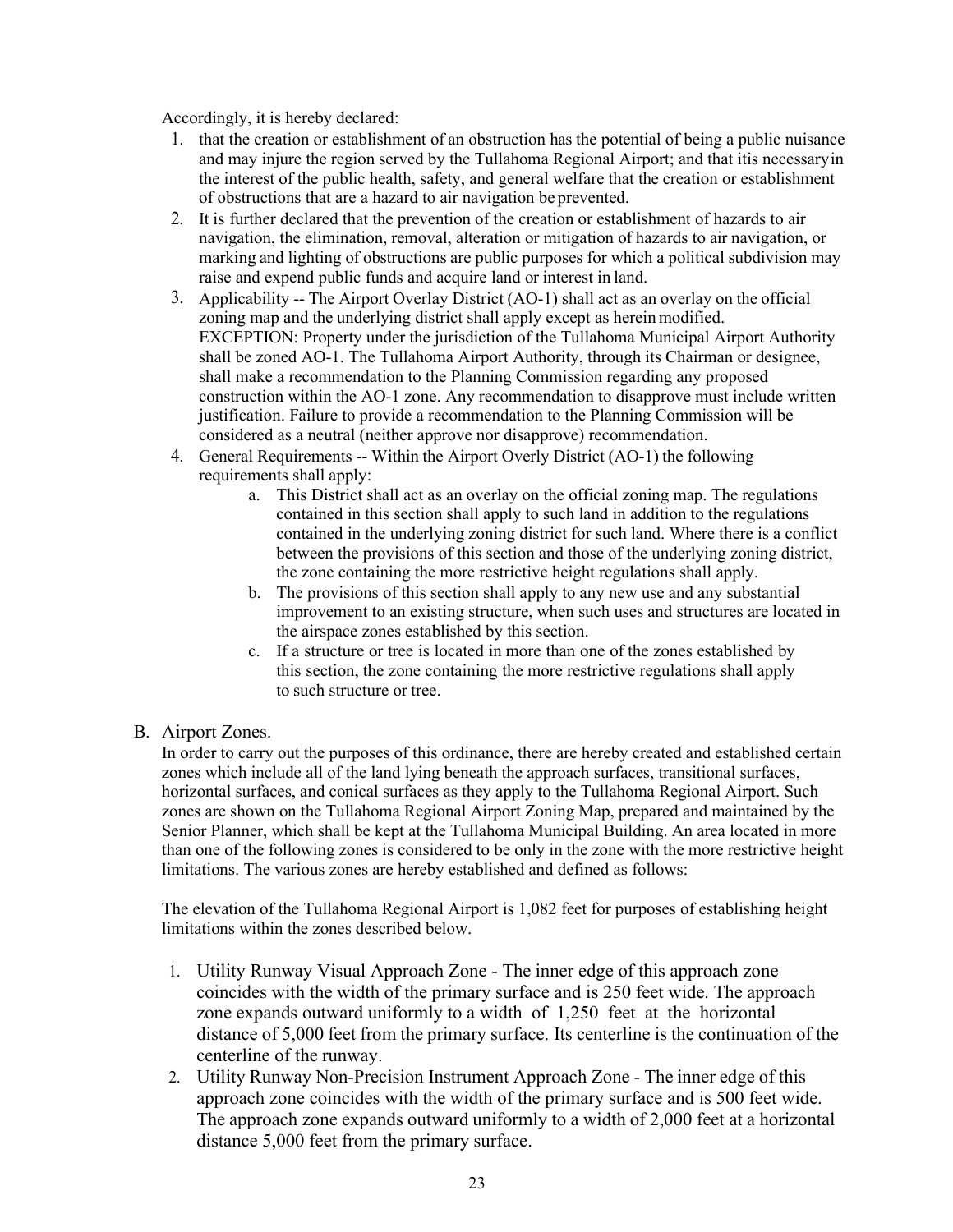Its centerline is the continuation of the centerline of the runway.

- 3. Runway Larger than Utility Visual Approach Zone The inner edge of this approach zone coincides with the width of the primary surface and is 500 feet wide. The approach zone expands outward uniformly to a width of 1,500 feet at a horizontal distance of 5,000 feet from the primary surface. Its centerline is the continuation of the centerline of the runway.
	- a. Runway Larger than Utility with a Visibility Minimum Greater than  $\frac{3}{4}$ Mile Non-Precision Instrument Approach Zone - The inner edge of this approach zone coincides with the width of the primary surface and is 500 feet wide. The approach zone expands outward uniformly to a width of 3,500 feet at a horizontal distance of 10,000 feet from the primary surface. Its centerline is the continuation of the centerline of the runway.
	- b. Runway Larger than Utility with a Visibility Minimum as Low as  $\frac{3}{4}$  Mile Non- Precision Instrument Approach Zone - The inner edge of this approach zone coincides with the width of the primary surface and is 1,000 feet wide. The approach zone expands outward uniformly to a width of 4,000 feet at a horizontal distance of 10,000 feet from the primary surface. Its centerline is the continuation of the centerline of the runway.
- 4. Precision Instrument Runway Approach Zone The inner edge of this approach zone coincides with the width of the primary surface and is 1,000 feet wide. The approach zone expands outward uniformly to a width of 16,000 feet at a horizontal distance of 50,000 feet from the primary surface. Its centerline is the continuation of the centerline of the runway.
- 5. Transition Zones The transitional zones are the areas beneath the transitionalsurfaces.
- 6. Horizontal Zone The horizontal zone is established by swinging arcs of 5,000 feet radiifor all runways designated utility or visual and 10,000 feet for all others from the center of each end of the primary surface of each runway and connecting the adjacent arc by drawing lines tangent to those arcs.
- 7. Conical Zone The conical zone is established as the area that commences at the periphery of the horizontal zone and extends outward therefrom a horizontal distance of 4,000 feet.
- C. Airport Zone Height Limitations.

Except as otherwise provided in this ordinance, no structure, tree or object of natural growth shall be erected, altered, allowed to grow, or maintained in any zone created by this ordinance to a height in excess of the height limit herein established for such zone. Such height limitations are computed from the established airport elevation (1,082 feet) and are hereby established for each of the zones in question as follows:

- 1. Utility Runway Visual Approach Zone Slopes twenty (20) feet outward for each foot upward beginning at the end of and at the same elevation as the primary surface and extending to a horizontal distance of 5,000 feet along the extended runwaycenterline.
- 2. Utility Runway Non-Precision Instrument Approach Zone Slopes twenty (20) feet outward for each foot upward beginning at the end of and at the same elevation as the primary surface and extending to a horizontal distance of 5,000 feet along the extended runway centerline.
- 3. Runway Larger than Utility Visual Approach Zone Slopes twenty (20) feet outward for each foot upward beginning at the end of and at the same elevation as the primary surface and extending to a horizontal distance of 5,000 feet along the extended runwaycenterline.
	- a. Runway Larger than Utility with a Visibility Minimum Greater than  $\frac{3}{4}$  Mile Non-Precision Instrument Approach Zone - Slopes thirty-four (34) feet outward for each foot upward beginning at the end of and at the same elevation as the primary surface and extending to a horizontal distance of 10,000 feet along the extended runway centerline.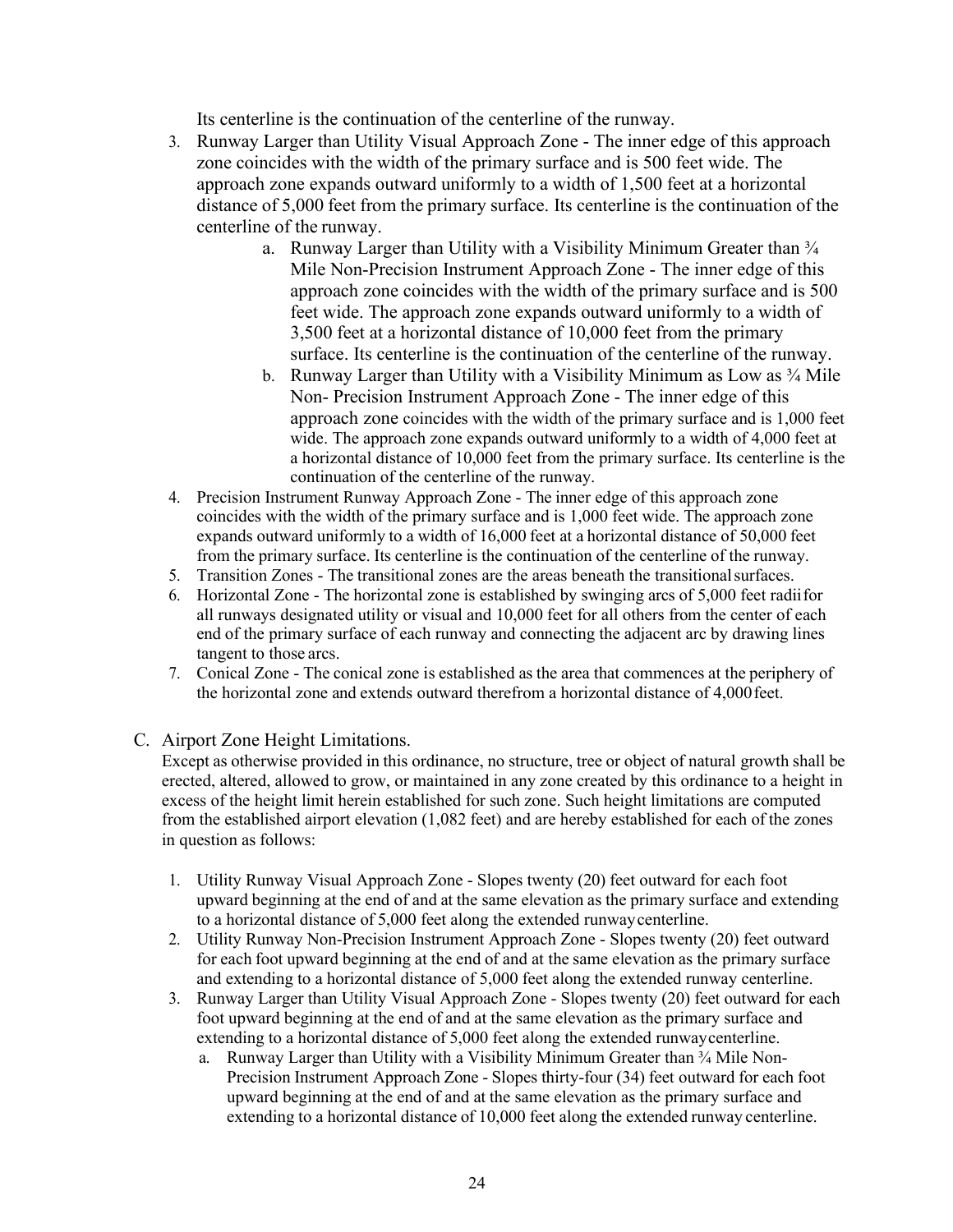- b. Runway Larger than Utility with a Visibility Minimum as Low as  $\frac{3}{4}$  Mile Non-Precision Instrument Approach Zone - Slopes thirty-four (34) feet outward for each foot upward beginning at the end of and at the same elevation as the primary surface and extending to a horizontal distance of 10,000 feet along the extended runway centerline.
- 4. Precision Instrument Runway Approach Zone Slopes fifty (50) feet outward for each foot upward beginning at the end of and at the same elevation as the primary surface and extending to a horizontal distance of 10,000 feet along the extended runway centerline; thence slopes upward forty (40) feet horizontally for each foot vertically to an additional horizontal distance of 40,000 feet along the extended runway centerline.
- 5. Transitional Zones Slopes seven (7) feet outward for each foot upward beginning at the sides of and at the same elevation as the primary surface and the approach surface, and extending to a height of 150 feet above the airport elevation which is 1,082 feet above mean sea level. In addition to the foregoing, there are established height limits sloping seven (7) feet outward for each foot upward beginning at the sides of and the same elevation as the approach surface, and extending to where they intersect the conical surface. Where the precision instrument runway approach zone projects beyond the conical zone, there are established height limits sloping seven (7) feet outward for each foot upward beginning at the sides of and at the same elevation as the approach surface, and extending a horizontal distance of 5,000 feet measured at 90 degree angles to the extended runwaycenterline.
- 6. Horizontal Zone Established at one hundred fifty (150) feet above the airport elevation or at a height of 1,232 feet above mean sea level.
- 7. Conical Zone Slopes twenty (20) feet outward for each one (1) foot upward beginning at the periphery of the horizontal zone and at 150 feet above the airport elevation and extending to a height of 350 feet above the airport elevation or a height of 1,432 feet above mean sea level.
- D. Land Use Safety Zoning.
	- 1. Use restrictions
		- a. Subject at all times to the height restrictions set forth in Section C, no use shall be made of any land in the approach zone, the horizontal zone, the conical zone or transition zone, as defined in Section B which creates or causes interference with the operation of radio or electronic facilities on the airport or with radio or electronic communications between the airport and aircraft, makes it difficult for pilots to distinguish between airport lights and other lights, results in glare in the eyes of pilots using the airport, impairs visibility in the vicinity of the airport, or otherwise endangers the landing, take off, or maneuvering of aircraft.
		- b. It should be made clear that the land lying within the various zones is not in itself zoned but portions of the airspace above the land as defined in the height limitations.
		- c. Nothing in this ordinance shall be construed as prohibiting the growth, construction or maintenance of any trees or structure to a height up to fifty (50) feet above the surface of the land.
	- 2. Safety Zone Boundaries In order to carry out the purpose of this ordinance, as set forth above and also, in order to restrict those uses which may be hazardous to the operational safety of aircraft operating to and from the Tullahoma Municipal Airport, Tullahoma, Tennessee, and furthermore to limit population and building density in the critical airport areas, thereby creating sufficient open space so as to protect life and property in case of an accident, there is hereby created and established the following land use safetyzones:
		- a. Approach Zones All land in the approach zones of a runway, as defined in Section B, 1 through 6, of this ordinance.
		- b. Approach/Departure Zone -- Subject at all times to the height restrictions set forth in Section C, and to the general restrictions contained in Section D.2.a. area designated as Approach Zones shall be restricted to the following uses permitted in the following zoning classifications:

A, Agriculture District,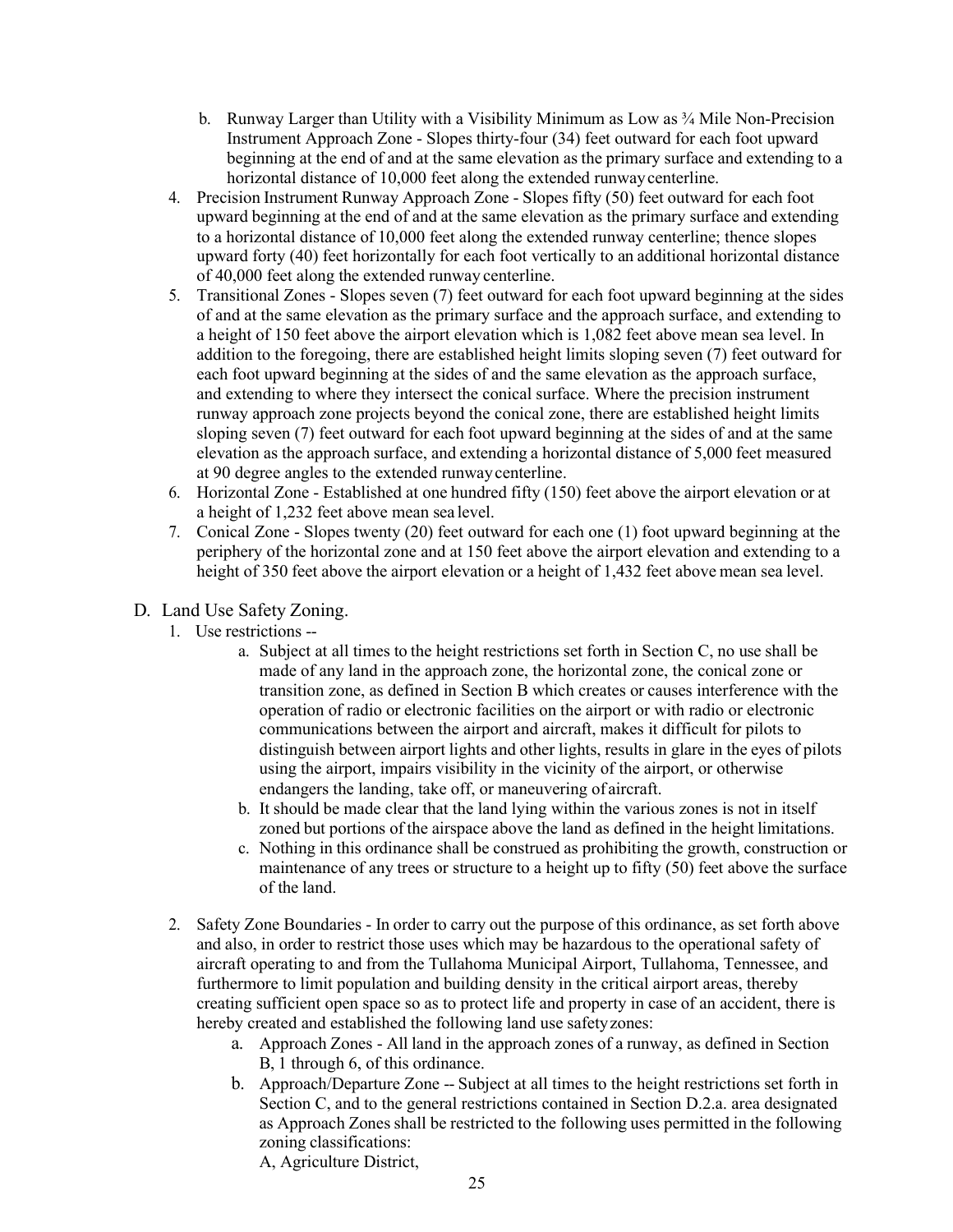R-1, Low Density Residential District;

C-1, Central Commercial District,

C-2, General Commercial District,

- I-1, Restricted Manufacturing and Warehousing Industrial, and
- I-2, Heavy Industrial District,

including those uses permitted in each said district as uses permitted with a conditional use permit, however, that in no event shall public or private educational facilities, hotels and motels, places of assembly including churches, auditoriums, theatres, and the like, or hospitals and other institutional occupancies (restrained or non-restrained) shall be permitted. The following uses are specifically prohibited in the Approach/Departure Zone: Duplexes, townhouses, apartment buildings, and mobile home parks.

E. Airport Zoning Map.

The several zones herein established are shown on the Tullahoma Municipal Airport, Tullahoma, Tennessee, Zoning Map. Such map, together with such amendments thereto as may from time to time be made, and all notations, references, elevations, date, zone boundaries, and other information thereon, shall be and the same is hereby adopted as part of this ordinance.

#### F. Non-Conforming Uses.

The regulations prescribed in Section C and D of this ordinance shall not be construed to require the removal, lowering, or other change or alteration of any structure or tree not conforming to the regulations as of the effective date hereof, or otherwise interfere with the continuance of any nonconforming use. Nothing herein contained shall require any change in the construction of which was begun prior to the effective date of this ordinance, and is diligently prosecuted and completed within two (2) years thereof.

#### G. Variance.

Any persons desiring to erect any structure or increase the height of any structure, or permit the growth of any tree, or use his property, not in accordance with the regulations prescribed in this ordinance, may apply for a variance therefrom. The application for variance shall be accompanied by a determination from either the Division of Aeronautics or the Federal Aviation Administration as to the effect(s) of the proposal on the operation of air navigation facilities and the safe, efficient use of navigable airspace. Such variance shall be allowed where a literal application or enforcement of hardship and the relief granted would not be contrary to the public interest but do substantial justice and be in accordance with the spirit of this ordinance.

#### H. Permits.

- 1. Site plan approval -- The application for any building permit for construction within the Airport Overlay District (AO-1) shall be submitted in accordance with The Zoning Ordinance for the City of Tullahoma.
- 2. Existing uses -- Before any existing use, structure, or tree may be replaced, substantially altered or repaired, rebuilt, allowed to grow higher, or replanted, within any zone established herein, a permit must be secured authorizing such replacement, change or repair. No such permit shall be issued that would allow the establishment or creation of an airport hazard or permit a non-conforming use, structure, or tree to become a greater hazard to air navigation, than it was on the effective date of this ordinance or than it was when the application for a permit is made. Except as indicated, all applications for a permit for replacement shall be granted.
- 3. Non-conforming uses abandoned or destroyed Whenever the Senior Planner determines that a non-conforming tree or structure has been abandoned or more than 80 percent torn down, physically deteriorated, or decayed, no permit shall be granted by the building official that would allow such structure or tree to exceed the applicable height limit or otherwise deviate from the zoning regulations.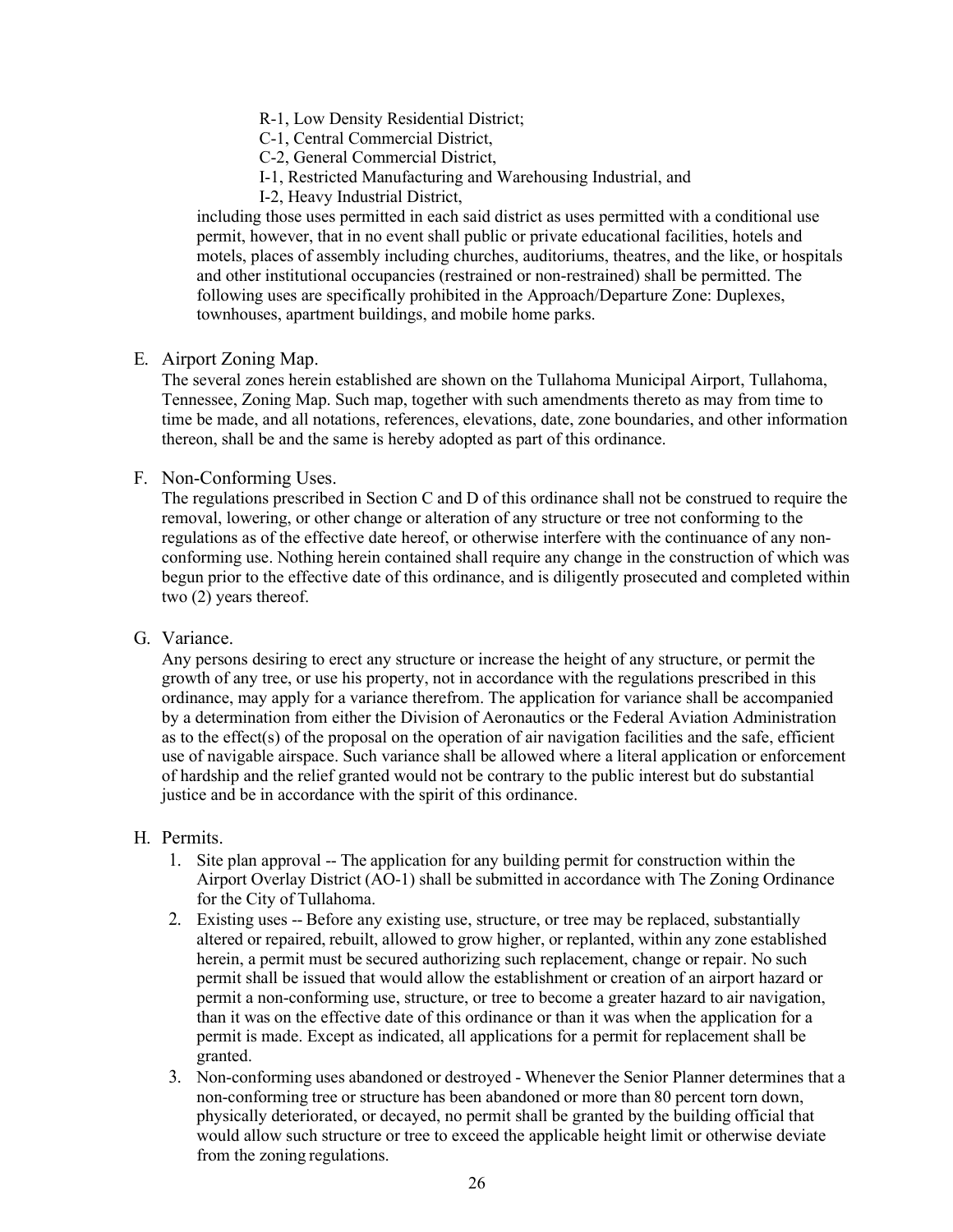#### I. Hazard Marking and Lighting.

Any permit or variance granted under Section G or H may, if such action is deemed advisable to effectuate the purpose of this ordinance and reasonable in the circumstances, be so conditioned as to require the owner of the structure or tree in question to permit the City of Tullahoma, Tennessee, to install, operate, and maintain thereon such markers and lights as may be necessary to indicate to fliers the presence of an airport hazard. Any markers and lights that are required to be installed on objects, structures, or trees deemed to be a hazard to flying shall be installed, maintained, and operated by the City of Tullahoma, Tennessee, if said hazard existed before the adoption of this ordinance. Any markers and lights that are required to be installed on objects, structures, or trees deemed to be a hazard to flying shall be installed, maintained and operated by the owners of the obstructing hazard if said hazard came into existence after the adoption of this ordinance.

#### J. Amendments.

Amendments may be made to the Airport Overlay District with regard to boundaries and regulations contained herein. However, no amendment to the Airport Overlay District zone boundaries and regulations shall become effective unless it first be submitted to and reviewed by the Tennessee Office of Aeronautics or subsequent state agency charged with fostering civil aeronautics. The report submitted by the Tennessee Office of Aeronautics shall be submitted for consideration by the Tullahoma Municipal-Regional Planning Commission and Board of Mayor and Aldermen prior to amendment of the provisions of the Airport Overlay District or zone boundaries.

#### K. Airport Zoning Administrator.

It shall be the duty of the Senior Planner, or his/her designee, to administer and enforce the regulations prescribed herein. Application for permits and variances shall be made to the Senior Planner, or his/her designee, upon a form furnished by the Community Development Department. Permit applications shall be promptly considered and granted or denied by the Senior Planner. Variance applications shall be forthwith transmitted by the Senior Planner for action by the Tullahoma Board of Zoning Appeals hereinafter provided for in the Zoning Ordinance of the City of Tullahoma, Tennessee.

## **SECTION 408 HO-1 Historical OverlayDistrict.**

A. General description and purposes.

The historic district provisions are established in order that appropriate measures may be taken to ensure preservation of structures of historic and/or cultural value to the City of Tullahoma, Tennessee, pursuant to the authority contained in section 13-7-409, title 13, of the Tennessee Code Annotated. The general intent includes, among others, the following specific purposes:

- 1. To preserve and protect the historic and/or architectural value of buildings or otherstructures;
- 2. To protect the historic buildings or other structures from encroachment of surrounding uses which diminish or lessen their significance;
- 3. To regulate exterior design, arrangement, texture, and materials proposed to be used within the historic district to ensure compatibility;
- 4. To create an aesthetic appearance which complements the historic buildings orother structures;
- 5. To stabilize and improve property values;
- 6. To foster civic beauty;
- 7. To strengthen the local economy; and
- 8. To promote the use of historic districts for the education, pleasure, and welfare of the present and future citizens of Tullahoma.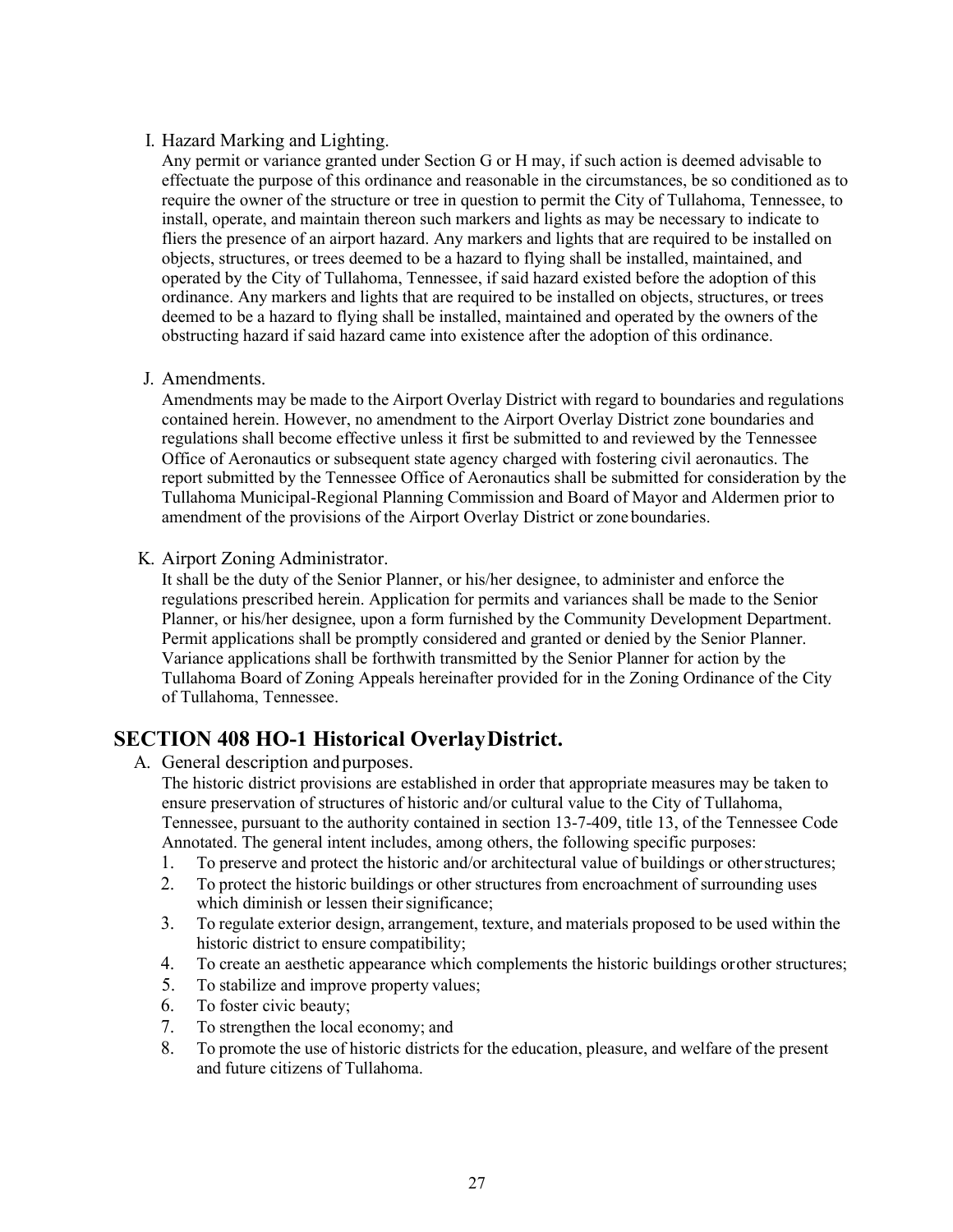#### B. Creation of historic districts.

Upon the creation of an historic district, the boundaries shall be shown on the zoning map or on special overlays thereto which are made a part of this section and may be viewed upon request at the office of the planning department. No structure shall be constructed, altered, repaired, moved, or demolished in any historic district unless the action has been reviewed with the requirements set forth in this section. The Historic Overlay District(s) shall be shown as an Overlay on the Official Zoning Map.

#### C. Creation of a regional historic zoning commission.

A regional historic zoning commission is hereby created for the City of Tullahoma, Tennessee, and it shall consist of five (5) members who shall have been bona fide residents of the area of jurisdiction of the city for not less than three (3) years immediately prior to appointment and who shall continue to be so eligible as long as they serve.

- 1. Appointment to the historic zoning commission. The mayor of the City of Tullahoma shall appoint the representative of the Tullahoma Historical Society, the member of the Board of Mayor & Aldermen, one member of the Municipal Planning Commission, one member who is a licensed architect, and the other member shall be from the general public, all subject to confirmation by the Board of Mayor & Aldermen.
- 2. Term of appointment, removal, and vacancies. The members of the historic zoning commission shall serve for three-year terms, except that the members appointed initially shall be appointed for staggered terms so that the terms of at least one member, but not more than two (2) members shall expire each year. The term of the member nominated from the municipal planning commission shall be concurrent with the term on the planning commission, and the term of members from the local legislative bodies shall be concurrent with the terms on the local legislative body. All members shall serve without compensation and may be removed from membership by the appointing authority for just causes. Any member being so removed shall be provided, upon request, a public hearing on the removal decision before the Board of Mayor & Aldermen. Vacancies on the historic zoning commission shall be filled for the unexpired term of those members whose position has become vacant in the manner herein provided for the appointment of such member. Vacancies shall be filled within a period of sixty (60) days following their occurrence. The commission may adopt rules and regulations consistent with the provisions of this part.
- 3. Election of officers, rules and meetings. The historic zoning commission shall elect from its members its own chairman and other officers deemed appropriate to carry out its purpose. The commission shall adopt rules of order for conducting meetings and establish regular meeting dates.
- 4. Conflict of interest. Any member of the historic commission who shall have a direct or indirect interest in any property which is the subject matter of, or affected by, a decision of said commission shall be disqualified from participating in the discussion, decision, or proceedings of the historic zoning commission in connectiontherewith
- 5. Powers and duties of the historic zoning commission*.* The historic zoningcommission may submit and it shall review applications for amendments to this section designating historic sites or buildings for special historic districts. A historic district or zone shall be defined as a geographically definable area which possesses a significant concentration,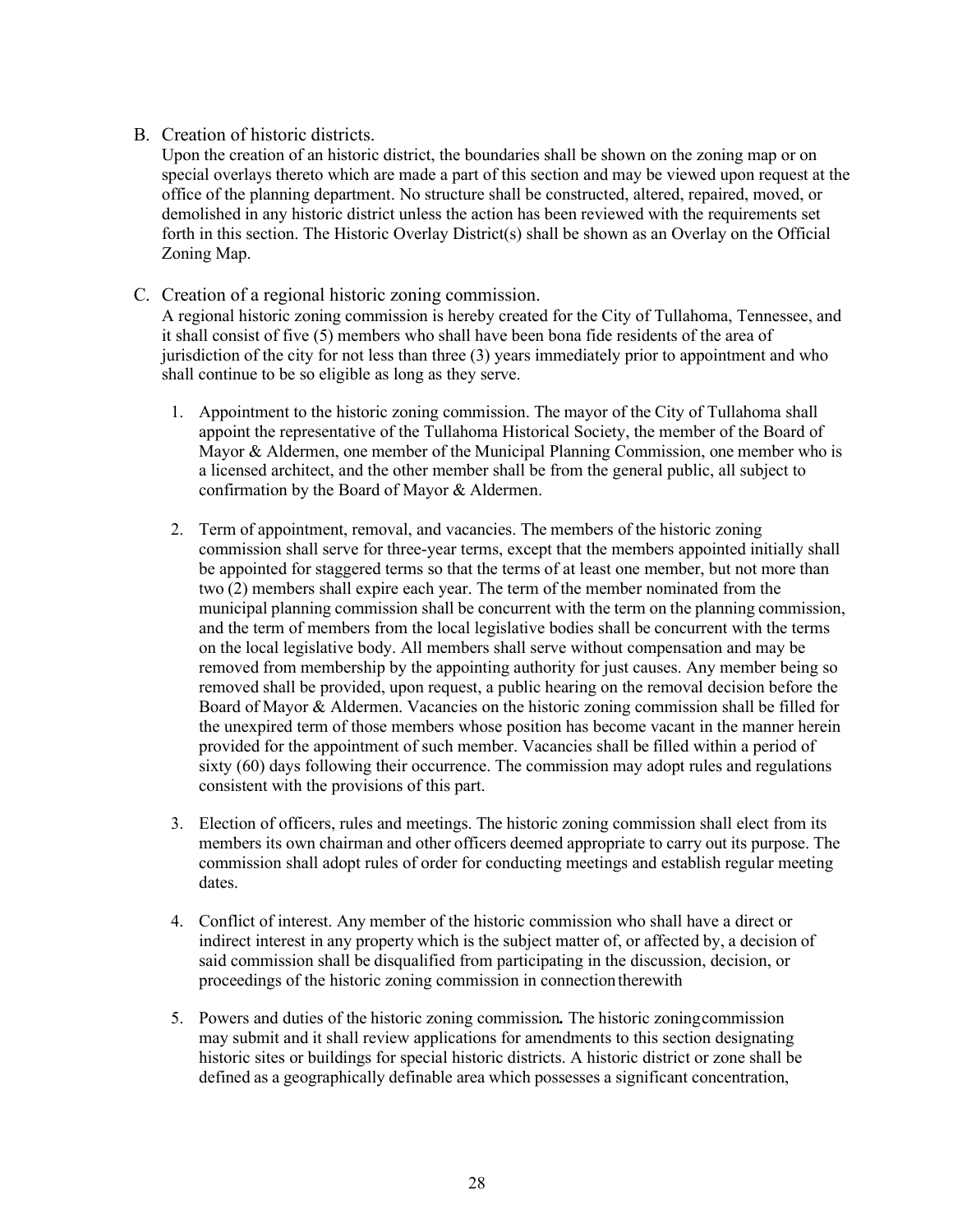linkage or continuity of sites, buildings, structures or objects which are united by past events or aesthetically by plan or physical development, and which meets one or more of the following criteria:

- a. That it is associated with an event which has made a significant contribution to local, state, or national history;
- b. That it includes structures associated with the lives of persons significant in local state or national history;
- c. That it contains structures or groups of structures which embody the distinctive characteristics of a type, period, or method of construction, or that represent the work of a master, or that possess high artistic values, or that represent a significant and distinguishable entity whose components may lack individual distinction;
- d. That it has yielded or may be likely to yield archaeological information important in history or prehistory;
- e. That it is listed in the National Register of Historic Places; (Acts 1982 (Adj. S.), Ch. 814, 1.); or
- f. That it addressesthe cost of acquisition by city and/or county governments, restoration, maintenance and repair, as applicable.
- 6. Additional powers and duties of the historic zoningcommission.
	- a. It shall be the duty of the historiczoning commission to make the following determination with respect to historic districts:
		- (1) Appropriateness of altering or demolishing any building or structure within the historic district. The commission may require exterior photographs, architectural measured drawings of the exterior, or other notations of architectural features to be used for historical documentation as a condition of any recommendation to demolish a building orstructure.
		- (2) Appropriateness of exterior architectural features including signs and other exterior fixtures of any new buildings and structures to be constructed within the historic district.
		- (3) Appropriateness of front yards, side yards, rear yards, off-street parking spaces, location of entrance drives into the property, sidewalks along the public right-of-way, which might affect the character of any building or structure within the historic district.
		- (4) The general exterior design, arrangement, texture, material, color of the building or other structure in question and the relation of such factors to similar features of buildings in the immediate surroundings. However, the historic zoning commission shall not consider interior arrangement or design, nor shall it make any requirements except for the purpose of preventing extensions incongruous to the historic aspects of the surroundings.
	- b. It shall also be the responsibility of the commission to review all proposed nominations to the National Register of Historic Places for properties within the jurisdiction of the City of Tullahoma. A report of the commission's recommendations in this regard will then be forwarded to the Tennessee Historical Commission/State Historic PreservationOffice.
	- c. The commission shall also have the authority to conduct surveys of local historical and cultural resources and will maintain a list of districts and individual properties that have been designated historic pursuant to local legislation.
	- d. The commission shall also have the authority to request that the Board of Mayor and Aldermen establish reasonable fees in regard to applications for certificates of appropriateness.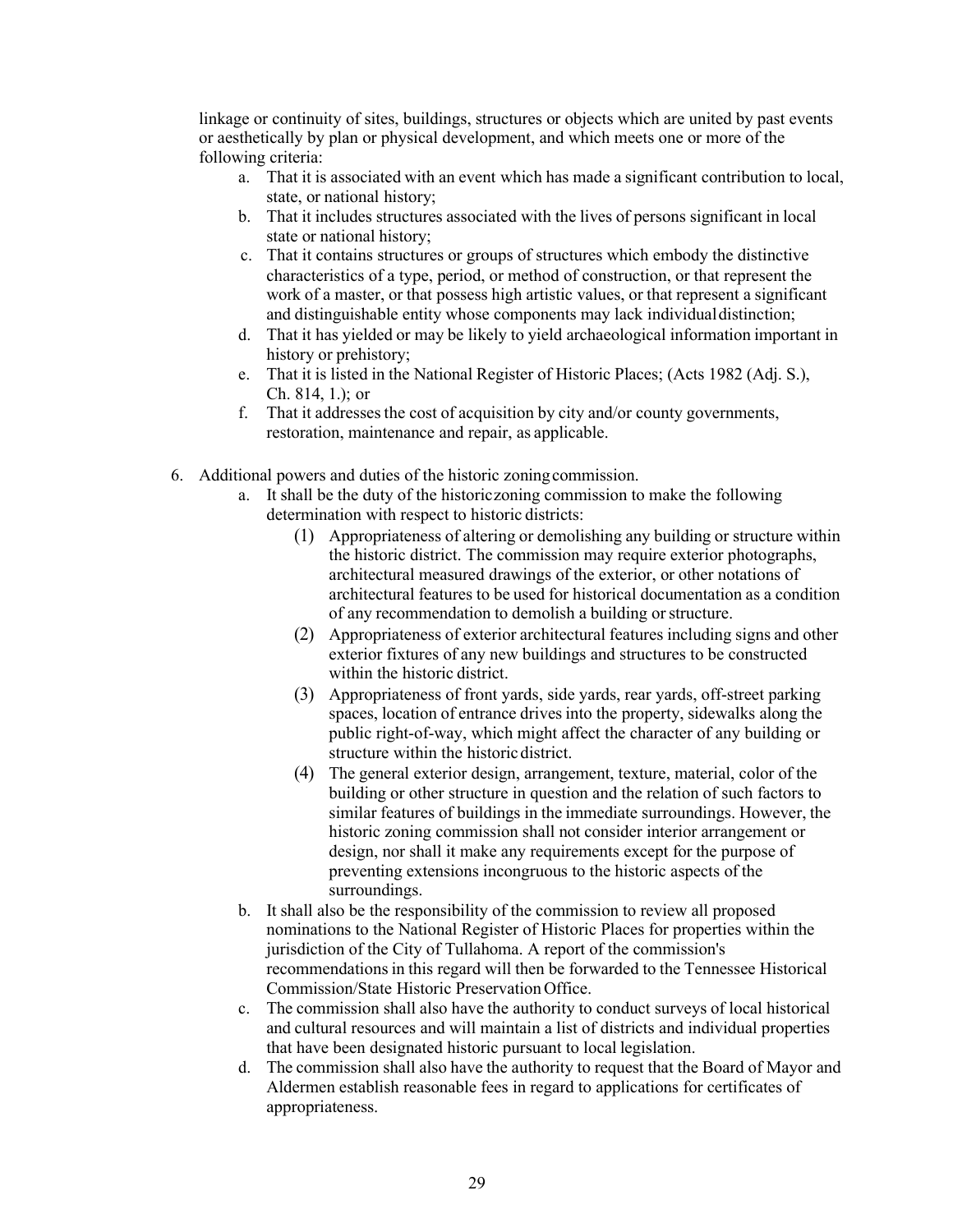- 7. Right of entry upon land. The commission, its members and employees, in the performance of its work, may enter upon any land within its jurisdiction and make examinations and surveys and place or remove public notices as required by this section, but there shall be no right of entry into any building without the consent of the owner.
- 8. Liability of historic zoning commission members. Any historic zoning commission member acting within the powers granted by this section is relieved from all personal liability for any damage and shall be held harmless by the city and county governments. Any suit brought against any member of the commission shall be defended by a legal representative furnished by the City of Tullahoma, until the final termination of theprocedure.
- 9. Submittal of building permit to the historic zoning commission. The Director of Building Codes shall not issue any permit for the construction, reconstruction, alteration, or extension of building or other structure within any historic zone district, nor shall any other agency issue a permit for the demolition or removal of any building or other structure within said district without first submitting the application for such permit together with all exterior plans, elevations, and other information necessary to determine the appropriateness of the features to be passed upon by the historic zoning commission and a recommendation sent to the Planning Commission. In the case of applications for demolition, no plans or other information shall be required to be submitted by the applicant.
- 10. Meetings on application. The historic zoning commission shall meet within fifteen (15) days after notification by the Senior Planner of the filing of an application relating to a historic district or a nomination to the NationalRegister.
- 11. Approval by the historic zoning commission. Upon recommendations of any application, the historic zoning commission shall forthwith transmit a report to the Senior Planner stating the basis upon which such recommendation was made. Upon failure of the historical zoning commission to take final action within thirty (30) days after receipt of the application, the case shall be deemed a favorable recommendation, except when mutual agreement has been made for an extension of the time limit. When a recommendation has been issued, a copy thereof shall be transmitted to the Director of Building Codes who shall, from time to time, inspect the construction or alteration of the exterior approved by such certificate, and report to the regional historic zoning commission any work not in accordance with the approved plans, before issuing a certificate of occupancy being issued.
- 12. Disapproval by the historic zoning commission. In the case of a non-favorable recommendation of any application, the historic zoning commission shall state the reasons therefore in a written statement to the applicant, in terms of design, arrangement, texture, color, material, and the like of the property involved. Notice of such recommendation and a copy of the written statement of reasons therefore shall also be transmitted to the Senior Planner and forwarded to the Planning Commission.
- 13. Approval of removal or demolition. In the event an application for removal or demolition or redevelopment of a building or other structure within an historic district is submitted or such demolition is required, the governmental agency receiving such request or initiating such action shall transmit a copy thereof to the historic zoning commission, and said commission shall have a period of one hundred twenty (120) days from the date the application was filed to acquire such property. Upon failure of the historic zoning commission to take final action within one hundred twenty (120) days after the filing of the application, the case shall be deemed approved, except when mutual agreement has been made for an extension of the time limit.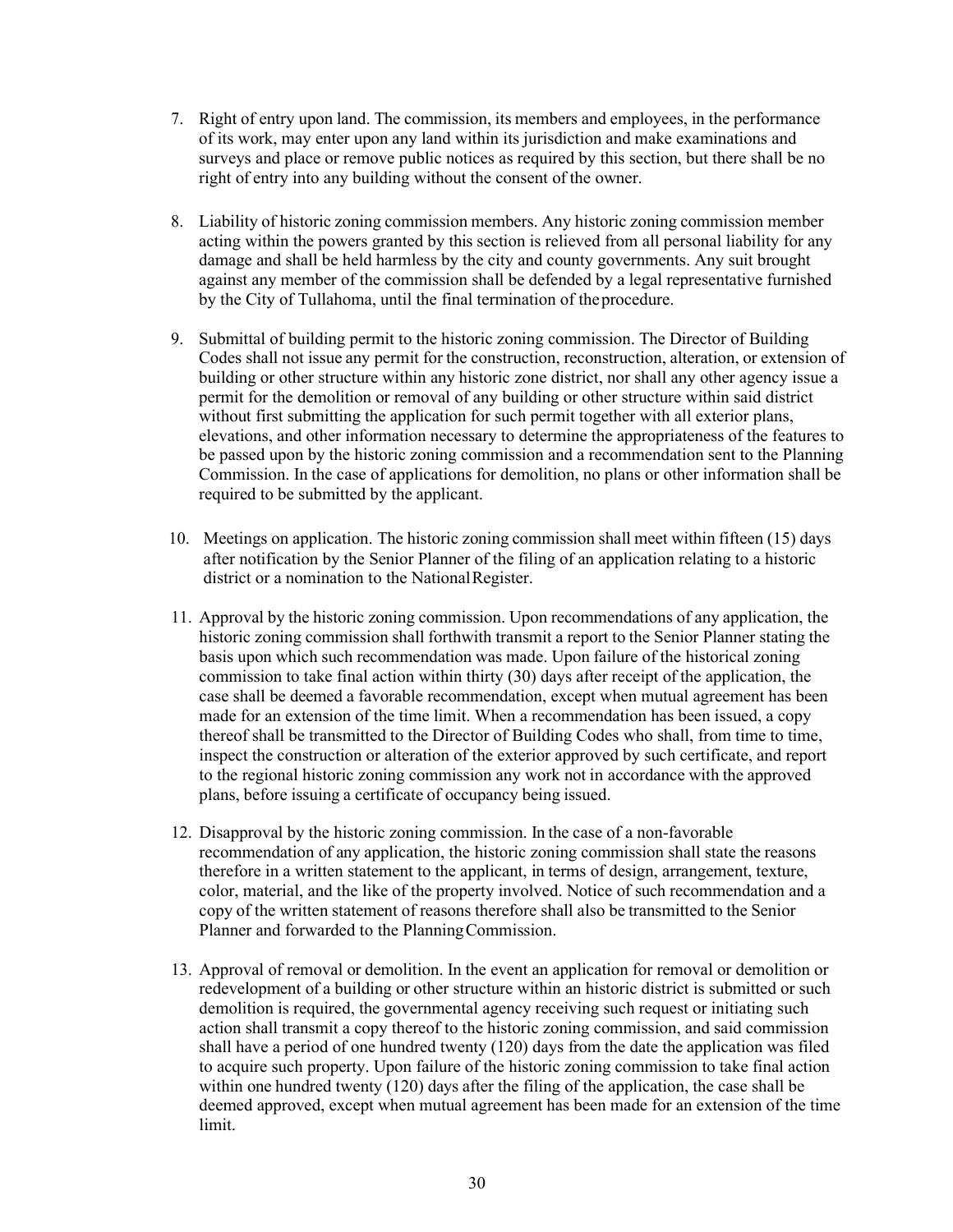- 14. Appeals from decision of the historic zoning commission. Appeals from any decision of the historic zoning commission may be made to the municipal planning commission by the filing of an appropriate resolution. Nothing in this section shall be interpreted as giving the historic zoning commission any authority to consider, review, examine or control the use of property classified as an historic zoning district. Use shall be controlled solely by the zoning controlling such property prior to its classification as an historic district or as may be rezoned by subsequent amendments.
- 15. Public comment. All meetings of the commission shall adhere to the Tennessee Open Meetings Act (TCA sec. 8-44-101, et seq.) Further, the commission will provide opportunity for public comment during the press of the commission's review of the National Register nominations as well as its consideration of local zoningapplications.
- 16. Furtherreporting. The commission shall send all annual reports of its activities to the Tennessee Historical Commission/State Historic PreservationOffice.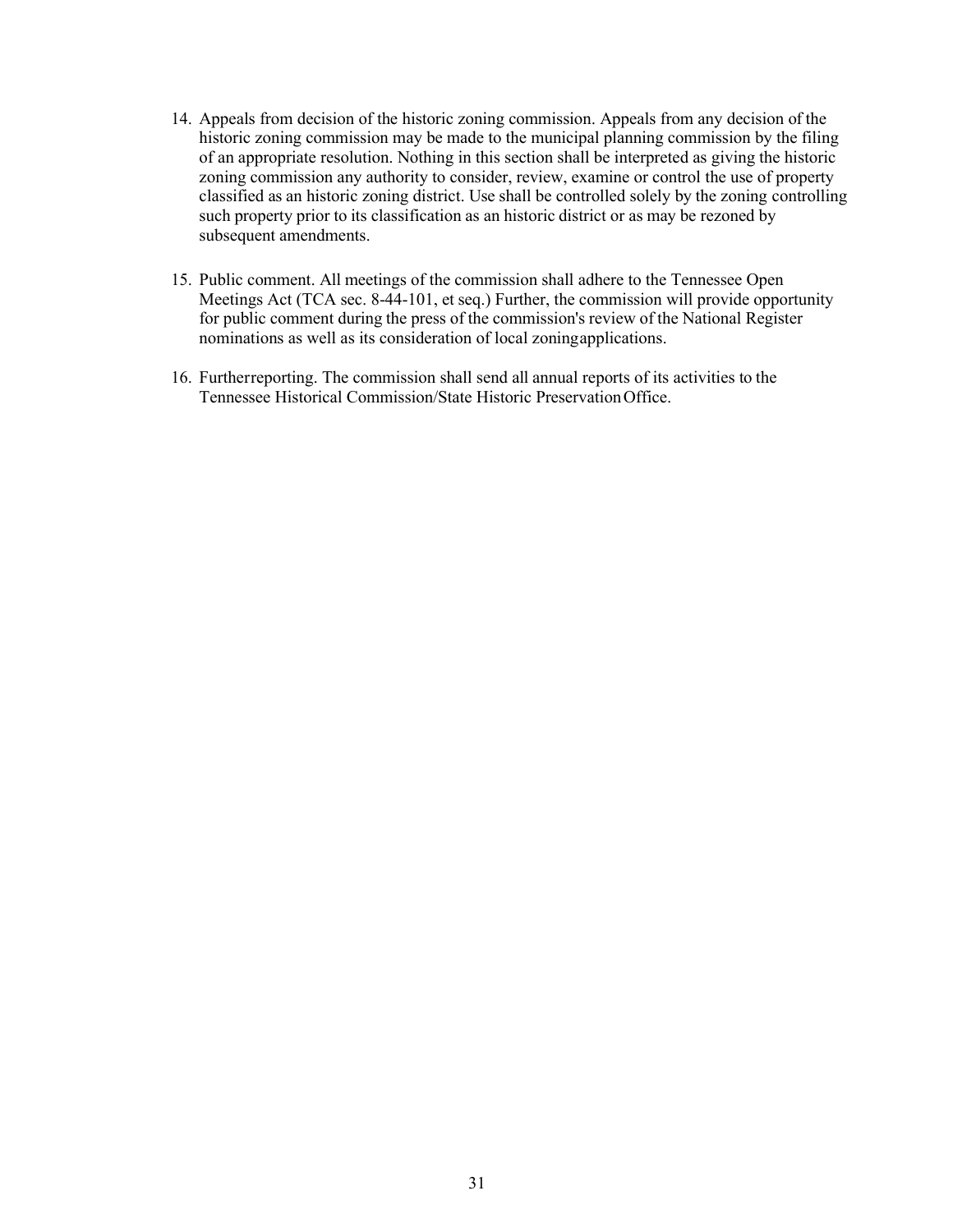## TABLE TZ-1: Area & Yard

|                                   |                              |                             |                                          |                                               |          | <b>Yard Setbacks</b>            |         |         |
|-----------------------------------|------------------------------|-----------------------------|------------------------------------------|-----------------------------------------------|----------|---------------------------------|---------|---------|
| <b>ZONING</b><br><b>DISTRICTS</b> | Minimum<br><b>Lot Area</b>   | Minimum<br><b>Lot Width</b> | <b>Maximum</b><br>Lot<br>Coverage<br>(%) | <b>Maximum</b><br><b>Building</b><br>Height 1 | Front 28 | Front<br>(Local<br>Road) 3<br>8 | Side 4  | Rear 4  |
| $A-I$                             | 5 Acres                      | <b>NA</b>                   | 25                                       | 35 feet                                       | 35 feet  | <b>NA</b>                       | 35 feet | 35 feet |
| OS-l                              | 2 Acres                      | 200 feet                    | 5                                        | 35 feet                                       | 50 feet  | <b>NA</b>                       | 20 feet | 50 feet |
| $R-I$                             |                              |                             |                                          |                                               |          |                                 |         |         |
| Single Family Dwelling:           |                              |                             |                                          |                                               |          |                                 |         |         |
| with public<br>sewer              | 12,000<br>sq.ft.             | 75 feet                     | 30                                       | 35 feet                                       | 35 feet  | 25 feet                         | 10 feet | 25 feet |
| without<br>public sewer           | 20,000<br>sq.ft.             | 100 feet                    | 25                                       | 35 feet                                       | 35 feet  | 25 feet                         | 10 feet | 25 feet |
| $R-1A$                            |                              |                             |                                          |                                               |          |                                 |         |         |
| Single<br>Family<br>Dwelling      | 2 Acres                      | 200 feet                    | 25                                       | 35 feet                                       | 50 feet  | <b>NA</b>                       | 30 feet | 30 feet |
| $R-2$ :                           |                              |                             |                                          |                                               |          |                                 |         |         |
| Single<br>Family<br>Dwelling      | 10,000<br>sq.ft.             | 75 feet                     | 30                                       | 35 feet                                       | 35 feet  | 25 feet                         | 5 feet  | 25 feet |
| Two Family                        | 20,000                       |                             |                                          |                                               |          |                                 |         |         |
| Dwelling                          | sq.ft.                       | 125 feet                    | 35                                       | 35 feet                                       | 35 feet  | 25 feet                         | 10 feet | 25 feet |
| $R-3$ :                           |                              |                             |                                          |                                               |          |                                 |         |         |
| Single<br>Family<br>Dwelling      | 7,500<br>sq.ft.              | 50 feet                     | 25                                       | 35 feet                                       | 35 feet  | 25 feet                         | 5 feet  | 25 feet |
| Two Family                        | 7,500                        |                             |                                          |                                               |          |                                 |         |         |
| Dwelling/<br>Townhouse            | sq.ft. per unit              | 125 feet                    | 30                                       | 50 feet                                       | 35 feet  | 25 feet                         | 10 feet | 25 feet |
|                                   | 3,000                        |                             |                                          |                                               |          |                                 |         |         |
| Multi-Family                      | sq.ft. per unit              | 150 feet                    | 35                                       | 50 feet                                       | 50 feet  | NA                              | 20 feet | 35 feet |
| $R-4$ :                           |                              |                             |                                          |                                               |          |                                 |         |         |
| Single<br>Family<br>Dwelling      | 7,500<br>sq.ft.              | 50 feet                     | 25                                       | 35 feet                                       | 35 feet  | 25 feet                         | 5 feet  | 25 feet |
| Two Family<br>Dwelling/           | 7,500<br>sq.ft. per unit     | 125 feet                    | 30                                       | 50 feet                                       | 35 feet  | 25 feet                         | 10 feet | 25 feet |
| Townhouse                         |                              |                             |                                          |                                               |          |                                 |         |         |
| Multi-Family                      | 3,000<br>sq.ft. per unit     | 150 feet                    | 35                                       | 50 feet                                       | 50 feet  | NA                              | 20 feet | 35 feet |
| Mobile<br>Home Park               | 2.5 Acres                    | NA                          | NA                                       | 15 feet                                       | 35 feet  | NA                              | 25 feet | 25 feet |
| Mobile<br>Home Park<br>Spaces     | 3,000<br>sq.ft. per<br>space | 30 feet                     | 75                                       | 15 feet                                       | 10 feet  | NA                              | 10 feet | 10 feet |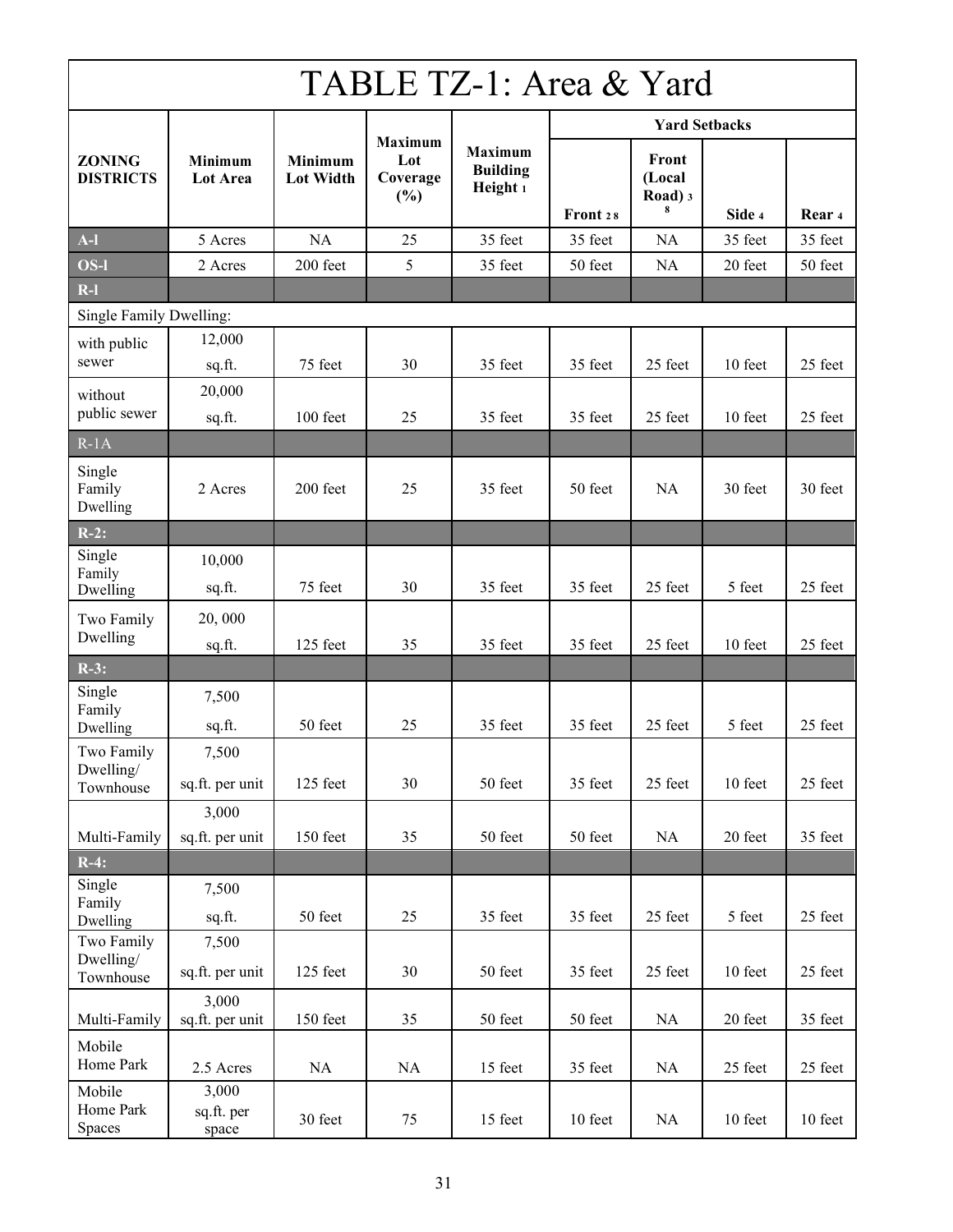| TABLE TZ-1 (Continued)            |                            |                                    |                                             |                                                 |                      |                      |                   |  |
|-----------------------------------|----------------------------|------------------------------------|---------------------------------------------|-------------------------------------------------|----------------------|----------------------|-------------------|--|
|                                   |                            | <b>Minimum</b><br><b>Lot Width</b> | <b>Maximum</b><br>Lot<br>Coverage<br>$(\%)$ | <b>Maximum</b><br><b>Building</b><br>Height $1$ | <b>Yard Setbacks</b> |                      |                   |  |
| <b>ZONING</b><br><b>DISTRICTS</b> | <b>Minimum Lot</b><br>Area |                                    |                                             |                                                 | Front <sup>2</sup>   | Side <sup>4</sup>    | Rear <sup>4</sup> |  |
| $C-1$                             | NA                         | NA                                 | <b>NA</b>                                   | 50 feet                                         | 5 feet               | None                 | None              |  |
| $C-2$                             | <b>NA</b>                  | NA.                                | 80                                          | 35 feet                                         | 35 feet              | 10 feet              | 10 feet           |  |
| $C-3$ :                           |                            |                                    |                                             |                                                 |                      |                      |                   |  |
| <b>Commercial Use</b>             | 5,000 sq. ft.              | <b>NA</b>                          | 70                                          | 35 feet                                         | 35 feet              | 10 <sup>ft6</sup>    | 30 <sup>ft</sup>  |  |
| Single-family                     | $7,500$ sq. ft.            | 50 feet                            | 70                                          | 35 feet                                         | 35 feet              | $10$ ft <sup>6</sup> | 30ft <sup>7</sup> |  |
| Two-family/<br><b>Townhome</b>    | 7,500 sq. ft. per<br>unit  | $125$ feet                         | 70                                          | 35 feet                                         | 35 feet              | 10 <sup>ft6</sup>    | 30 <sup>ft</sup>  |  |
| <b>Multifamily</b>                | 3,000 sq. ft. per<br>unit  | 150 feet                           | 70                                          | 35 feet                                         | 35 feet              | 10 <sup>ft6</sup>    | 30ft <sup>7</sup> |  |
| $\vert$ I-1                       | <b>NA</b>                  | <b>NA</b>                          | 80                                          | 50 feet                                         | 35 feet              | $15 \text{ft}^5$     | $25 \text{ft}^5$  |  |
| $\blacksquare$                    | <b>NA</b>                  | <b>NA</b>                          | 75                                          | 50 feet                                         | 50 feet              | $15 \text{ft}^5$     | $25 \text{ft}^5$  |  |

1. For any structure to be built at a height greater than the maximum building height will require a variance from the Board of Zoning Appeals; all towers 40ft or greater will require a tower permit from the Planning Commission.

2. See Section 509 of this Ordinance

3. Local Road as classified in the Tullahoma Comprehensive Transportation Plan

4. All principal and accessory structures on lots abutting more than one street shall observe the minimum front yard setback along each street in accordance with the provisions in Table TZ-1.

5. The side and/ or rear setback(s) in any industrial (I) zoning district shall be fifty (50) feet when abutting a residential ( R ) zoned lot.

6. All buildings and accessory structures shall be set back not less than ten (10) feet except that the width of the side yard which abuts a residential district shall be not less than twenty (20) feet.

7. Where rear yard adjoins a residential district, such rear yard shall be not less than thirty-five (35) feet and shall include an evergreen buffer strip at least six (6) feet in height.

8. The front setback requirement of this zoning ordinance for single-family dwellings shall not apply to any lot where the average depth of existing setbacks on the developed lots located within one hundred (100) feet on each side of such lot is less than the minimum required front yard depth. In such cases, the front yard setback may be less than required but not less than the average of the existing depth for front yards on developed lots within one hundred (100) feet on each side of the lot; however, the setback shall in no case be less than fifteen (15) feet from the street right-of- way line.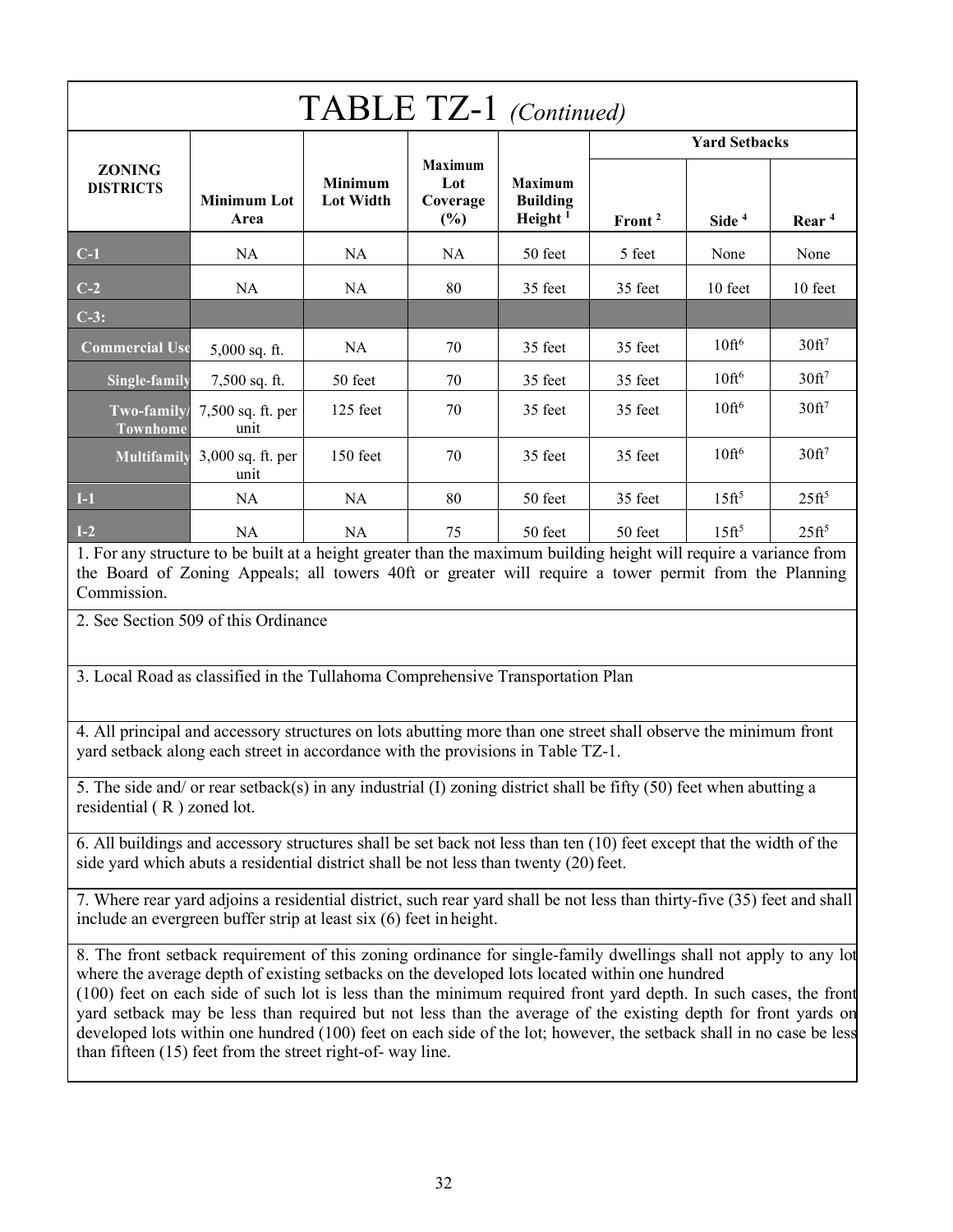## **ARTICLE V GENERAL PROVISIONS**

#### **SECTION 501 MINIMUM OFF-STREET PARKING, ACCESS, & DRIVEWAY REQUIREMENTS**

#### A. OFF-STREET PARKING REQUIREMENTS:

- 1. General requirements in Residential Areas (excluding multi-familydevelopments):
	- a. Residential off-street parking space shall consist of a parking lot, driveway, turn-around, garage or carport, or combination thereof and shall be located on the lot to which it is intended to serve.
	- b. In residential areas, the parking or storage of motor vehicles, recreational vehicles, boats and/or trailers in the front and side yards shall be upon a driveway or parking area constructed of concrete, asphalt, gravel or any other material commonly used for parking of vehicles, but not including grass or dirt.
	- c. In residential areas, the parking or storage of recreation vehicles, boats and/or trailers shall be prohibited in the front yard area.
	- d. Residential areas. No buses, trucks with three (3) or more axles, dump trucks, delivery vehicles, trailers over thirty (30) feet in length, heavy equipment, or more than one (1) sale vehicle shall be parked or stored in residential areas. Parking and loading requirements for commercial and industrial activities shall be met on land zoned for such activities.
- 2. General requirements for Nonresidential and Multi-Family Uses:
	- a. Any lot once designated as required off-street parking shall not be changed to any other use unless and until equal facilities are providedelsewhere.
	- b. Off-street parking existing at the effective date of these regulations in connection with the operation of an existing building or use shall not be reduced to an amount less than herein after required for similar new building or use.
	- c. The storage of merchandise, motor vehicles for sale, or the repair of vehicles on required off- street parking facilities is prohibited.
	- d. Within the Central Commercial District (C-1), the requirements for on-site or contiguous parking and loading is waived.
	- e. Wherever parking is required by this section no building permit shall be issued prior to approval of entrance to affected city streets and/or state highways by the appropriate city and/or state transportation department.
	- f. Two or more buildings or uses may collectively provide the required off-street parking in which case the required number of parking spaces shall be not less than the sum of the requirements for the several individual uses computed separately. In cases of dual functioning of off-street parking where operating hours do not overlap. The owners of both properties must enter into a Shared Parking Agreement.
	- g. In any determination of parking requirements as set forth in this section, where the resultant figure contains a fraction, any fraction less than one-half  $(1/2)$  may be dropped and any fraction one-half (1/2) or more shall be counted as one (1) parkingspace.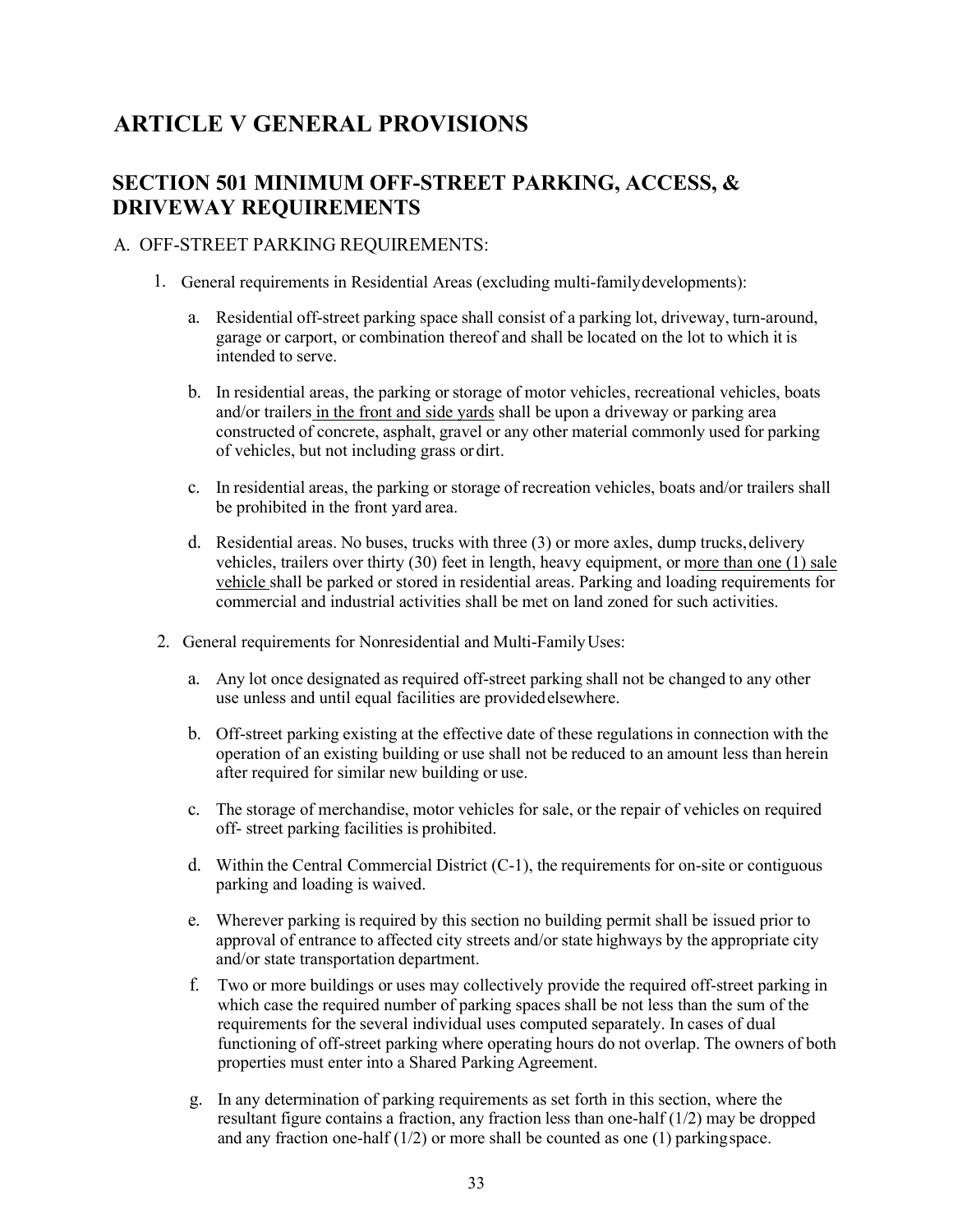- h. All lights illuminating a parking area shall be designed and located so as to reflectaway from any street and adjacent property.
- i. In commercial districts, the City of Tullahoma may require joint access agreements be established between commercial developments and may require connected drive aisles and parking lots be provided between the facilities. This requirement would provide for improved circulation of vehicles between developments and prevent the need for vehicles to access public streets for entering an adjacent site.
- 3. Location and setback:
	- a. All off-street parking required in section shall be located on land owned by, or under longterm lease to the owner or owners of the principal use it is intended to serve. Where a longterm lease is involved such lease shall be approved by the city attorney prior to approval of parking plans and issuance of a building or occupancy permit.
	- b. Off-street parking for other than residential use shall be either on the same lot or within four hundred (400) feet of the building or complex it is intended to serve measured from the nearest building within the complex to the nearest point of the off-street parking lot, without crossing any major thoroughfare; provided, however, churches may establish joint parking facilities not to exceed fifty percent (50%) of the required spaces, with institutions and agencies that do not have a time conflict in parking demand. The joint parking facilities shall be located not to exceed four hundred (400) feet from the church sanctuary. The owners of both properties must enter into a Shared Parking Agreement.
	- c. Where a parking lot serving a permitted use in a non-residential zoning classification abuts a residential district, there shall be established a minimum setback line for the parking lot of five (5) feet unless from such side lot lines and rear lot lines unless otherwise required in the various zoning district classifications.
	- d. Where parking is to be provided for multi-family residential development projects there shall be established a setback of five (5) feet from the property line for all parking areas. The area located between the parking area and the property line shall be referred to as a buffer strip and shall be planted with trees, shrubs and grass in accordance with landscaping regulations contained in this ordinance.
	- e. Except in the C-1 District, whenever the parking lot is ten (10) feet or closer to any property line a physical barrier shall be provided to prevent encroachment of any portion of parked vehicle over the property line.
- 4. Number of parking spaces required. The number of parking spaces provided shall meet the following minimum requirements:
	- a. The minimum number of parking spaces for each use is listed in Parking Tables 1-4.
	- b. For buildings and uses not listed in the parking tables, the off-street parking requirements shall be determined by the Planning Commission. The planning staff will evaluate information prior concerning the traffic impact of the intended use of the property and make a recommendation to the Planning Commission.
- *5.* Requirements for design of off-street parking spaces/lots; *eexcept for parcels of land devotedto one- and two-family residential uses:*
	- a. All areas devoted to off-street parking shall be so designed and be of such size that no vehicle can extend beyond the perimeter of such area onto adjacent properties or public rights-of-way. Such areas shall also be designed so that vehicles do not extend over sidewalks.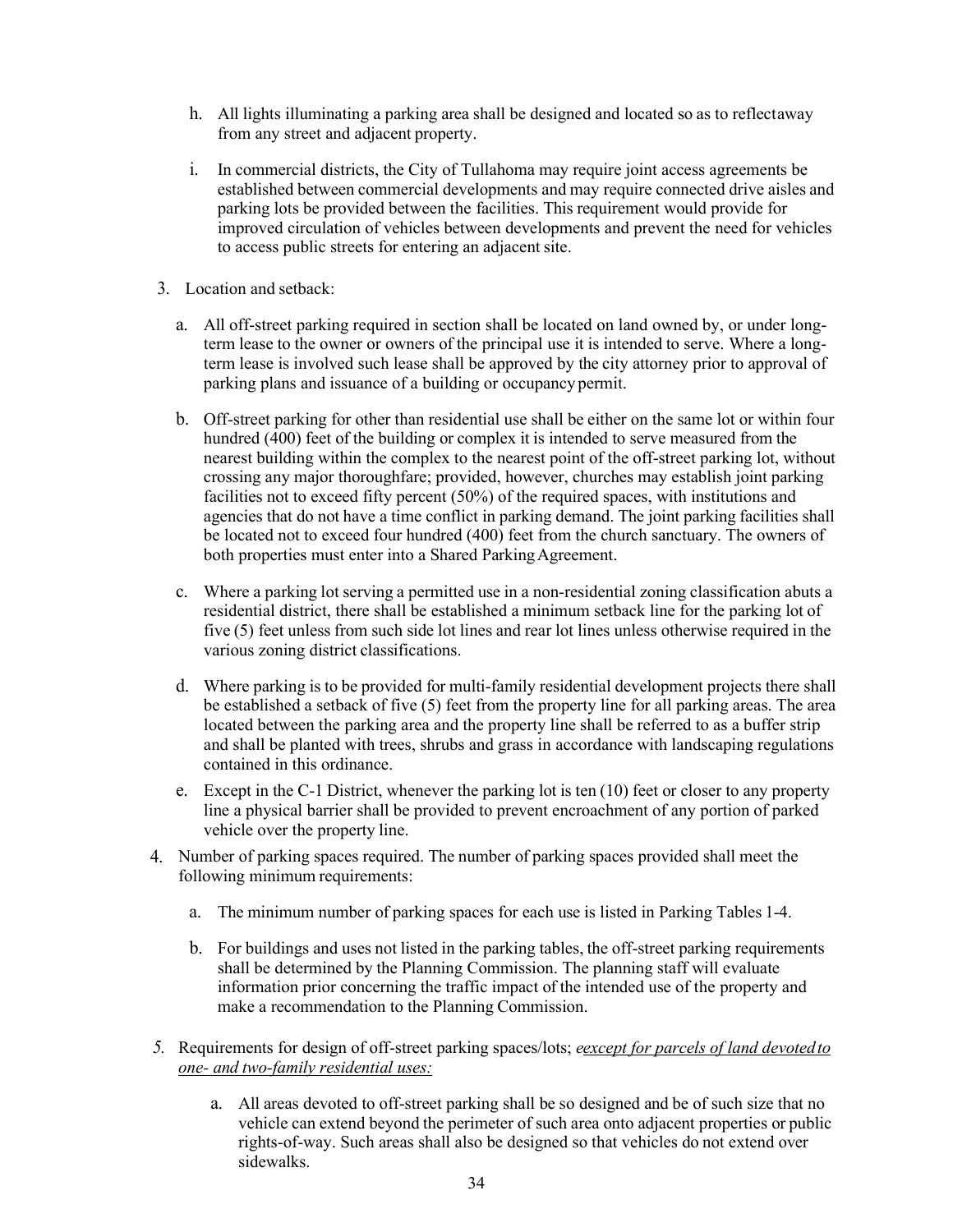- b. Parking areas shall be graded to avoid ponding and surfaced with asphaltic, concrete or other type dustless surface except in the I-1 and I-2districts.
- c. Each parking space in a parking area with asphaltic, concrete or other type dustless surface shall be no less than one hundred sixty-two (162) square feet in area with minimum dimensions of not less than nine (9) feet in width and eighteen (18) feet in depth. *Parallel parking space* shall have minimum dimensions of not less than nine (9) feet in width and twenty-two (22) feet in depth. All parking spaces shall be striped with either white or yellow colored traffic paint.
- d. Parking areas that are not provided with concrete or asphalt surfaces shall:
	- (1) Be graded and surfaced with crushed stone, gravel, or other suitable material as suggested by the Public Works Department to provide a stable surface;
	- (2) Be maintained to manage dust and erosion;
	- (3) Have perimeters clearly defined with bricks, stones, railroad ties, or other similar devices. In addition, whenever such a vehicle accommodation area abuts a paved street, the driveway leading from such street to such area (or, if there is no driveway, the portion of the vehicle accommodation area that opens onto such streets), shall be paved with concrete or asphalt for a distance of fifteen (15) feet back from the edge of the street pavement.
	- (4) The City Engineer may authorize the use of alternate parking surfaces after finding the surface to provide equivalent or better safety, dust control, convenience and durability.
- e. Parking area aisle widths shall conform to Parking Aisle Table which varies the width requirement according to the angle of parking.

| <b>PARKING AREA AISLE TABLE</b> |              |            |            |            |            |  |
|---------------------------------|--------------|------------|------------|------------|------------|--|
| Parking Angle                   | $0^{\circ}$  | $30^\circ$ | $45^\circ$ | $60^\circ$ | $90^\circ$ |  |
| One-Way Traffic                 | 15'          | 15'        | 15'        | 18'        | 24'        |  |
| Two-Way Traffic                 | $20^{\circ}$ | 20'        | 20'        | 24'        | 24'        |  |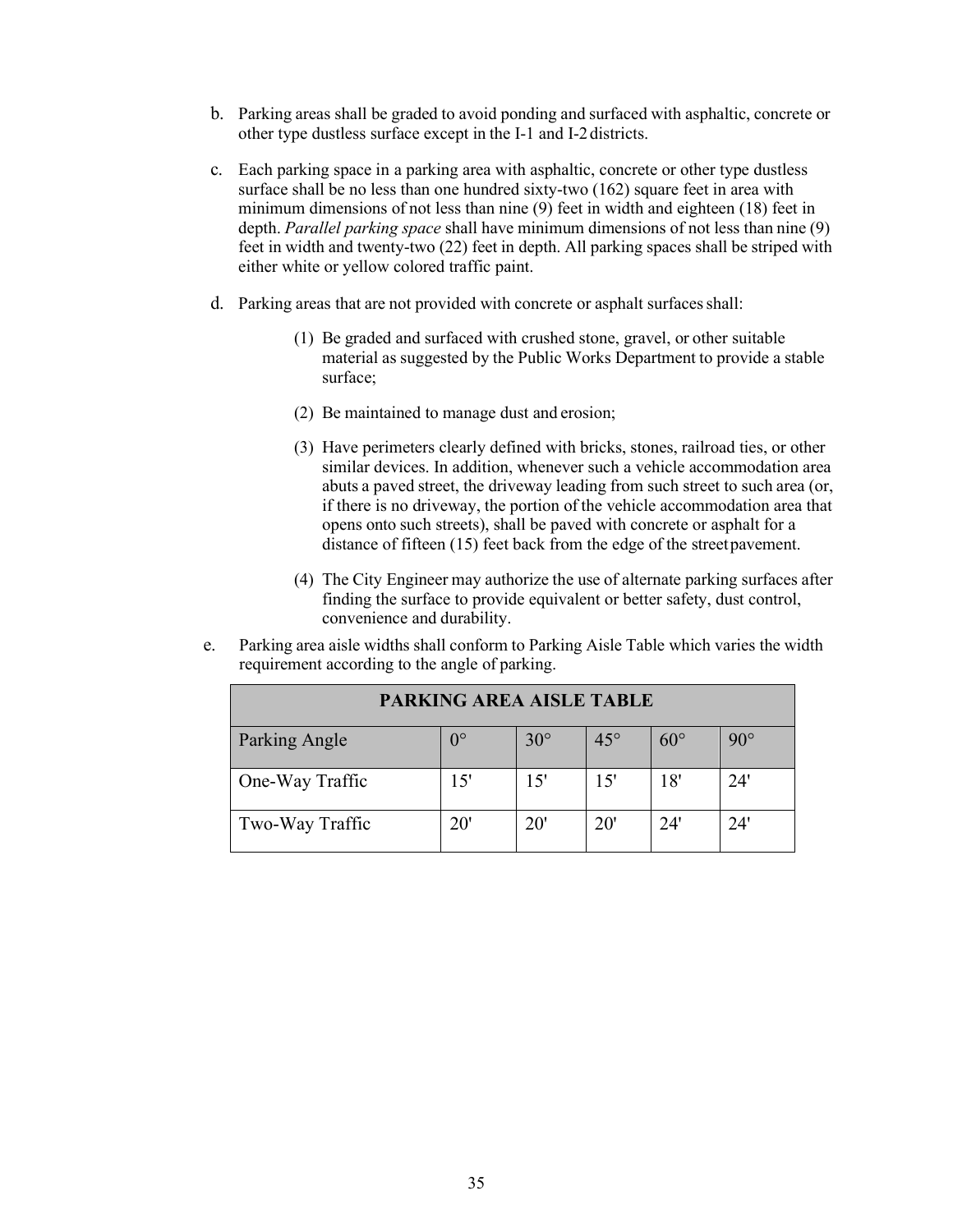6. Accessible parking spaces. Accessible parking spaces and passenger loading zones shall be provided in accordance with the most current ADA Standards for Accessible Design. One (1) of every six (6) accessible parking spaces, or fraction thereof, must be "van-accessible."

| <b>Total Number of Parking</b><br>Spaces in Parking | Minimum Number of<br><b>Accessible Parking Spaces</b>         |
|-----------------------------------------------------|---------------------------------------------------------------|
| Facility(Lot or Garage)                             | Required                                                      |
| $1 - 25$                                            | 1                                                             |
| $26 - 50$                                           | $\overline{2}$                                                |
| $51 - 75$                                           | 3                                                             |
| $76 - 100$                                          | 4                                                             |
| $101 - 150$                                         | 5                                                             |
| $151 - 200$                                         | 6                                                             |
| $201 - 300$                                         | 7                                                             |
| $301 - 400$                                         | 8                                                             |
| $401 - 500$                                         | 9                                                             |
| $501 - 1000$                                        | 2% of total                                                   |
| 1001 and over                                       | 20, plus 1 for each $100$ , or<br>fraction thereof, over 1000 |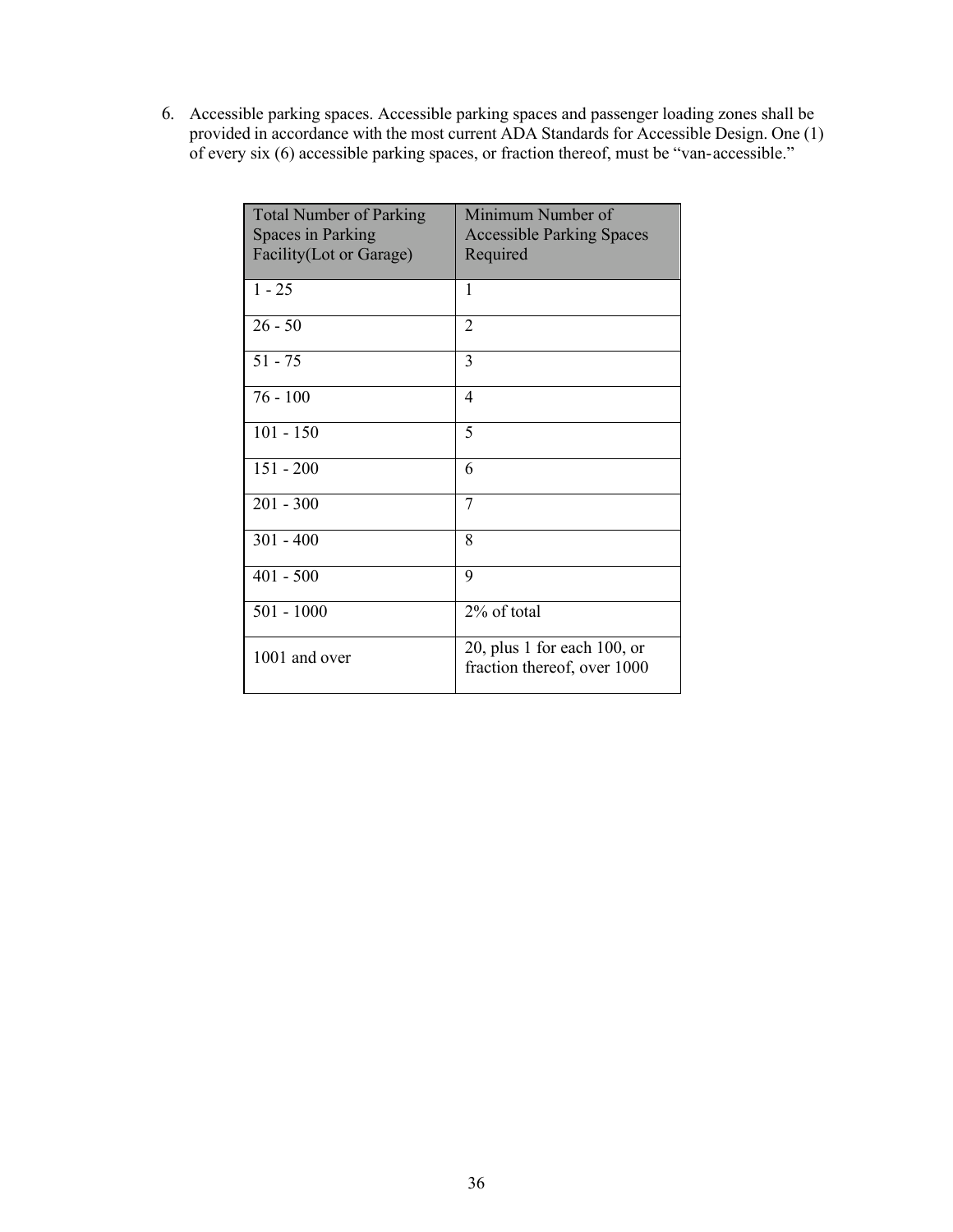### B. DRIVEWAY REQUIREMENTS.

The purpose of this subsection is to promote the safety of present and future vehicular and pedestrian traffic in the community.

1. The number of driveways: The number of driveways shall be based upon the amount of lot frontage a parcel of land has directly adjoining a public street. The number of driveways onto a given street shall be as follows:

| Amount of Lot Frontage (see note a) | <b>Maximum Number of Driveways</b> |
|-------------------------------------|------------------------------------|
| Less than 75 feet                   |                                    |
| 75 feet to 149 feet                 | (see note b $\& c)$                |
| 150 feet to 299 feet                | $2$ (see note b)                   |
| Each additional 300 feet            | (see note b)                       |

Notes:

- a. In the case of corner or double front lots, each individual street and its associated lot frontage shall be considered separately rather than combined to orient all driveways onto one particular street.
- b. Single family residences and drive-thru business enterprises whereby a service is provided without the patron leaving the vehicle may have two (2) driveways if separated by a distance equal to the width of the widest driveway or a minimum of twenty-five (25) feet, whichever is greater, unless otherwise not permitted by the department of public works due to concern for public safety.
- c. Unless otherwise determined by the department of public works.
- 2. All driveways shall be located subject to the following controls:
	- a. Except by way of approved driveways, access from or egress to a public road from a parking area shall be expressly prohibited.
	- b. No driveway shall be constructed within thirty (30) feet of an adjacent street right-of-way line. On collector or arterial streets this minimum shall be forty (40) feet; or in such a manner that the driveway curb cut is less than five (5) feet from the point of tangency of a street radius except that a compound curve including both the driveway radius and street radius may be utilized where the street radius exceeds fifty (50) feet. A reduction of up to ten (10) feet in any or all dimensions may be allowed by the Department of Public Works at locations where such reduction would not result in a hazardous condition.
	- c. All driveway radii at the point of intersection with the public street shall be set back from the side property line a minimum of one (1) foot as measured by the extension of the side property line into the right-of-way at a right angle to the paved surface with the exception of joint use driveways where written consent from both property owners is provided to the Department of Public Works.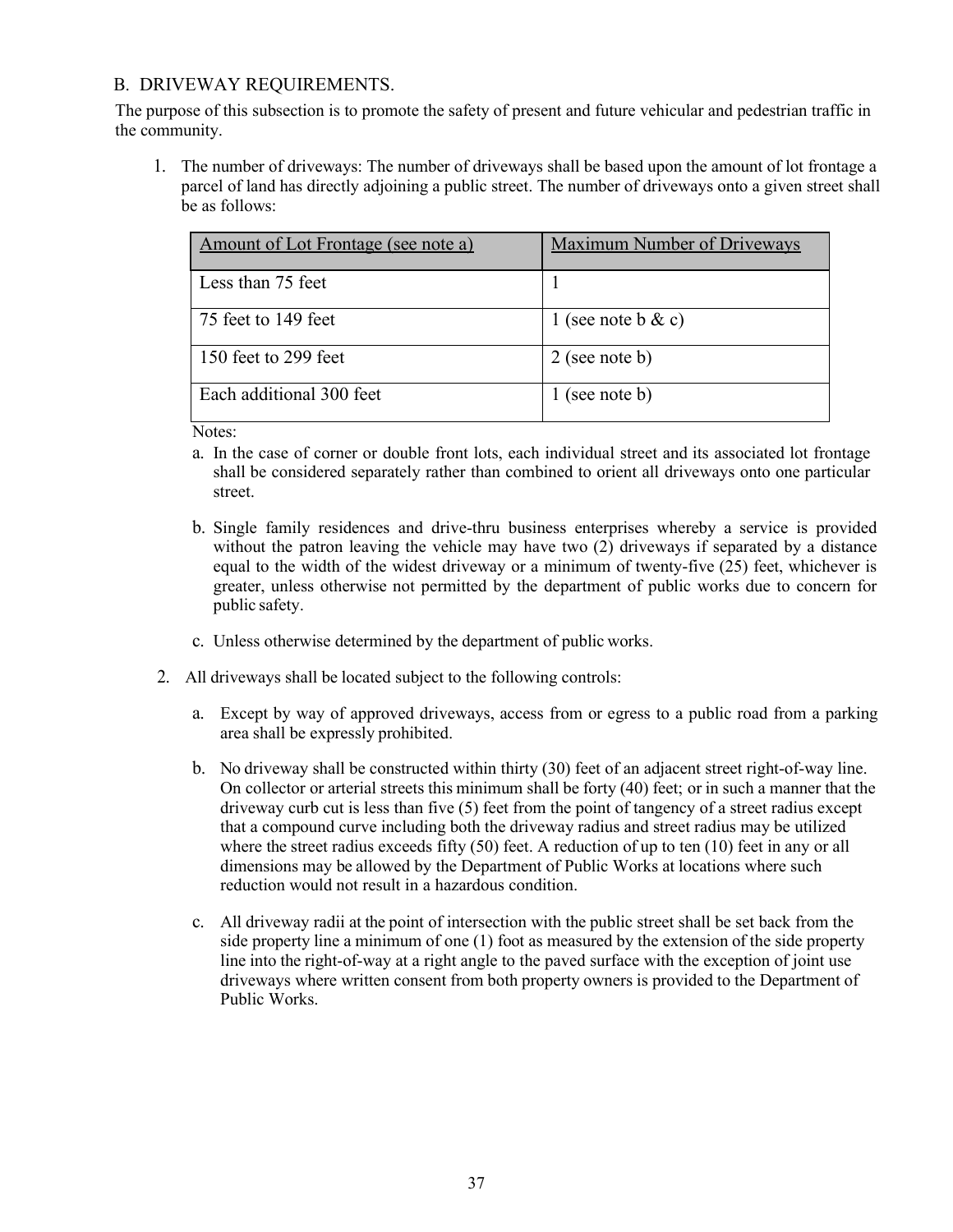### 3. Required Widths of Driveways.

The width of all driveways shall be within the minimum and maximum dimensions as follows:

|                                                                               | <b>Driveway</b> |                | <b>Length of Curb Cut</b> |                |  |
|-------------------------------------------------------------------------------|-----------------|----------------|---------------------------|----------------|--|
| <b>Land Use</b>                                                               | <b>Minimum</b>  | <b>Maximum</b> | <b>Minimum</b>            | <b>Maximum</b> |  |
| Residential                                                                   | 10 feet         | 24 feet        | 16 feet                   | 40 feet        |  |
| Non-Residential:                                                              |                 |                |                           |                |  |
| Commercial                                                                    | 16 feet         | 30 feet        | 36 feet                   | 70 feet        |  |
| Industrial                                                                    | 16 feet         | 40 feet        | 36 feet                   | 90 feet        |  |
| Uses served by a substantial<br>number of large trucks (5 or<br>more per day) | 20 feet         | 40 feet        | 60 feet                   | 70 feet        |  |

*Major traffic generators defined as those uses and facilities utilizing in excess of 150 parking spaces shall be reviewed on an individual basis by the department of public works to determine appropriate entrance driveway requirements in relation to traffic generated by the use orfacility.*

a. Any parcel of land in which the driveway configuration including width, radius, and positioning is contrary to these provisions and becomes vacant and remains unoccupied for a continuous period of one (1) year shall be required to remove and modify said driveways into conformance with applicable provisions.

### C. DUMPSTERS/ RECYCLING CONTAINERS.

Bulk containers, rollout receptacles and recycling containers shall be screened from public streets for all new construction (except single- family and two-family residential dwellings) including improvements to properties whereby the cost of improvements equal or exceed fifty percent (50%) of the structural value. The screening shall consist of materials including masonry, wood, etc. (excluding chain link fences and vinyl). On scheduled pick up days for refuse collection it shall be the responsibility of the owner/tenant of the property to open the front screening to access the containers

#### D. OFF-STREET LOADING AND UNLOADING REQUIREMENTS.

On the same premises with every building, structure, or part thereof, erected and occupied for nonresidential uses involving the receipt and distribution of materials or merchandise, there shall be provided and maintained on the site adequate space for standing, loading, and unloading services in order to avoid undue interference with public use of the streets and alleyways.

- 1. Unless otherwise regulated in these regulations, all uses established in non- residential zoning district classifications shall provide adequate off-street loading and unloading space asfollows:
	- a. Retail operations and all first floor nonresidential uses, with a gross floor area of less than twenty thousand (20,000) square feet, and all wholesale and light industrial operations with a gross floor area of less than ten thousand (10,000) square feet.
	- b. A loading space shall be sufficient to allow normal loading and unloading operations of a kind and magnitude appropriate to the use without hindering the movement of pedestrians and vehicles over the public right-of-way.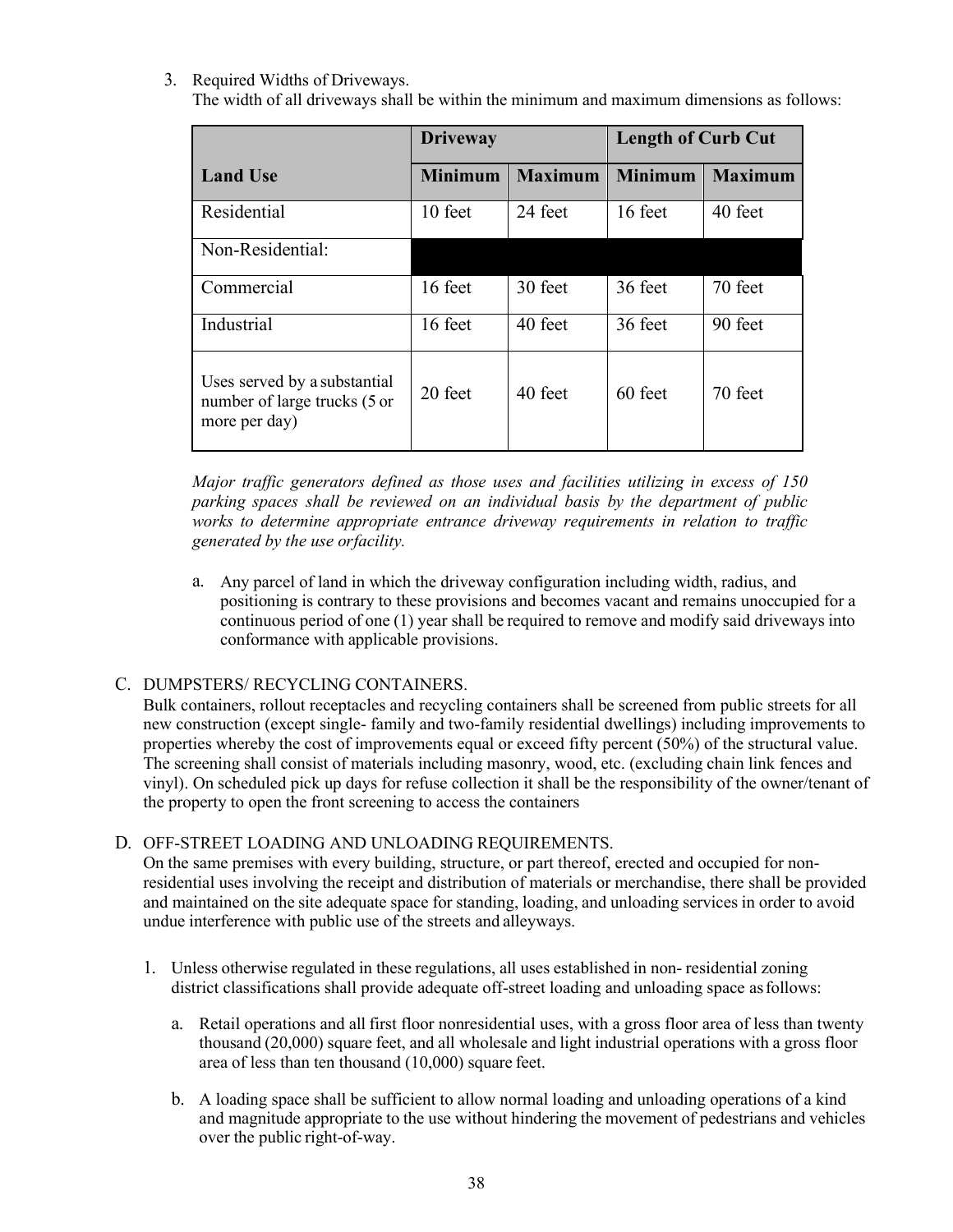- c. Retail operations, including restaurant and dining facilities within hotels and office buildings, with a gross floor area of twenty thousand (20,000) square feet or more; One (1) loading berth with minimum dimensions of twelve (12) feet by thirty-five (35) feet and fourteen (14) feet overhead clearance where applicable for every twenty thousand (20,000) square feet of floor area and any fraction thereof in excess of ten thousand (10,000) square feet.
- d. Retail operations and all other uses within shopping center having an aggregate gross leasable area in excess of one hundred thousand (100,000) square feet; One (1) loading berth with minimum dimensions of twelve (12) feet by fifty-five (55) feet and fourteen (14) feet overhead clearance where applicable for every forty thousand (40,000) square feet of floor area.
- e. Office buildings and hotels with a gross floor area of fifty thousand (50,000) square feet or more; One (1) loading berth with minimum dimensions of twelve (12) feet by fifty-five (55) feet and fourteen (14) feet overhead clearance where applicable for every fifty thousand (50,000) square feet of floor area and any fraction thereof in excess of twenty-five thousand (25,000) square feet.
- f. Industrial and wholesale operations with a gross floor area of ten thousand (10,000) square feet or over shall provide berths no less than twelve (12) feet by fifty-five (55) feet and fourteen (14) feet overhead clearance where applicable in quantities determined by the Planning Commission to be sufficient to allow normal loading without hindering the movements of pedestrians and vehicles over the public right- of-way.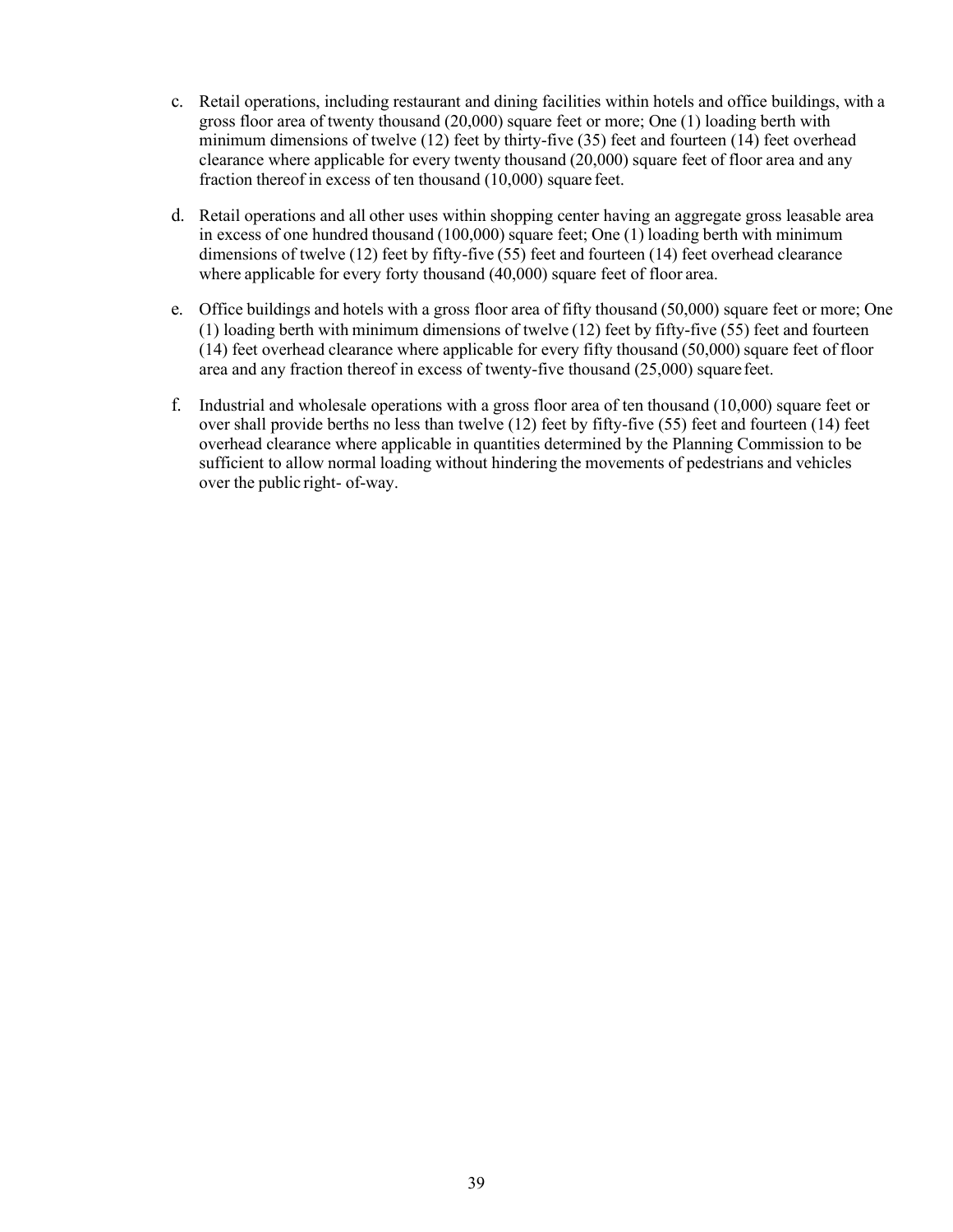| <b>PARKING TABLE 1</b>                                           |                                                                                             |  |  |  |
|------------------------------------------------------------------|---------------------------------------------------------------------------------------------|--|--|--|
| <b>Required Spaces</b><br><b>Use</b>                             |                                                                                             |  |  |  |
| <b>RESIDENTIAL USES</b>                                          |                                                                                             |  |  |  |
| Group Care Facility (adult care)                                 | 1.0 per employee on largest shift, plus 1.0 per<br>facility vehicle, plus 0.25 per resident |  |  |  |
| <b>Multi-Family Dwellings</b>                                    | 1.5 per dwelling unit, plus 3.5 per 1,000 GFA of<br>leasing office                          |  |  |  |
| <b>Single Family Dwellings</b>                                   | 2.0 per dwelling unit                                                                       |  |  |  |
| Mobile Home                                                      | 2.0 per mobile home                                                                         |  |  |  |
| Mobile Home Park                                                 | 1.5 per mobile home, plus 3.5 per 1,000 GFA of<br>leasing office                            |  |  |  |
| Two Family (Duplex)/ Townhouse (or<br>Townhome)                  | 2.0 per dwelling unit                                                                       |  |  |  |
| <b>Fraternities and Sororities</b>                               | 3.3 per 1,000 GFA                                                                           |  |  |  |
| Boarding House/ Bed & Breakfast                                  | 1.0 per bedroom                                                                             |  |  |  |
| <b>Elderly Multifamily Dwelling</b>                              | 1.0 per dwelling unit                                                                       |  |  |  |
| <b>Independent Senior Living Facility</b>                        | 0.7 per dwelling unit                                                                       |  |  |  |
|                                                                  | <b>AGRICULTURE AND RELATED USES</b>                                                         |  |  |  |
| Roadside Stand                                                   | 3.0 per 1,000 GFA                                                                           |  |  |  |
| Stable, Public                                                   | 1.0 per five animal stalls                                                                  |  |  |  |
|                                                                  | <b>AUTOMOBILE RELATED USES</b>                                                              |  |  |  |
| <b>Automotive Self-Service Motor Fuel</b><br>Dispensing Facility | 1.0 per 4 pumps, plus 1.0 per 200 GFA of area for<br>convenience goods and retail           |  |  |  |
| Automotive Service Motor Fuel Dispensing<br>Facility             | 1.0 per 4 pumps, plus 3.0 per repair bay                                                    |  |  |  |
| Carwash, Conveyor                                                | 1.0 per 3 employees, plus stacking for 5 times<br>wash capacity                             |  |  |  |
| Carwash, Self service                                            | 2.0 spaces per wash bay, plus stacking for 2.0 per<br>wash bay                              |  |  |  |
| Mobile Home and Recreational Vehicle<br>Sales                    | 2.0 per 1,000 GFA                                                                           |  |  |  |
| <b>Motor Vehicle Sales</b>                                       | 2.0 per 1,000 GFA                                                                           |  |  |  |
| Automotive Repair (Minor and Major)                              | 1.0 per employee, plus 3.0 per repair bay                                                   |  |  |  |
| <b>COMMUNICATION FACILITIES</b>                                  |                                                                                             |  |  |  |
| Radio and Television Studio                                      | 1.0 per 1,000 GFA                                                                           |  |  |  |
| Radio/Television Transmitting/Receiving<br>Facility              | 1.0 per employee                                                                            |  |  |  |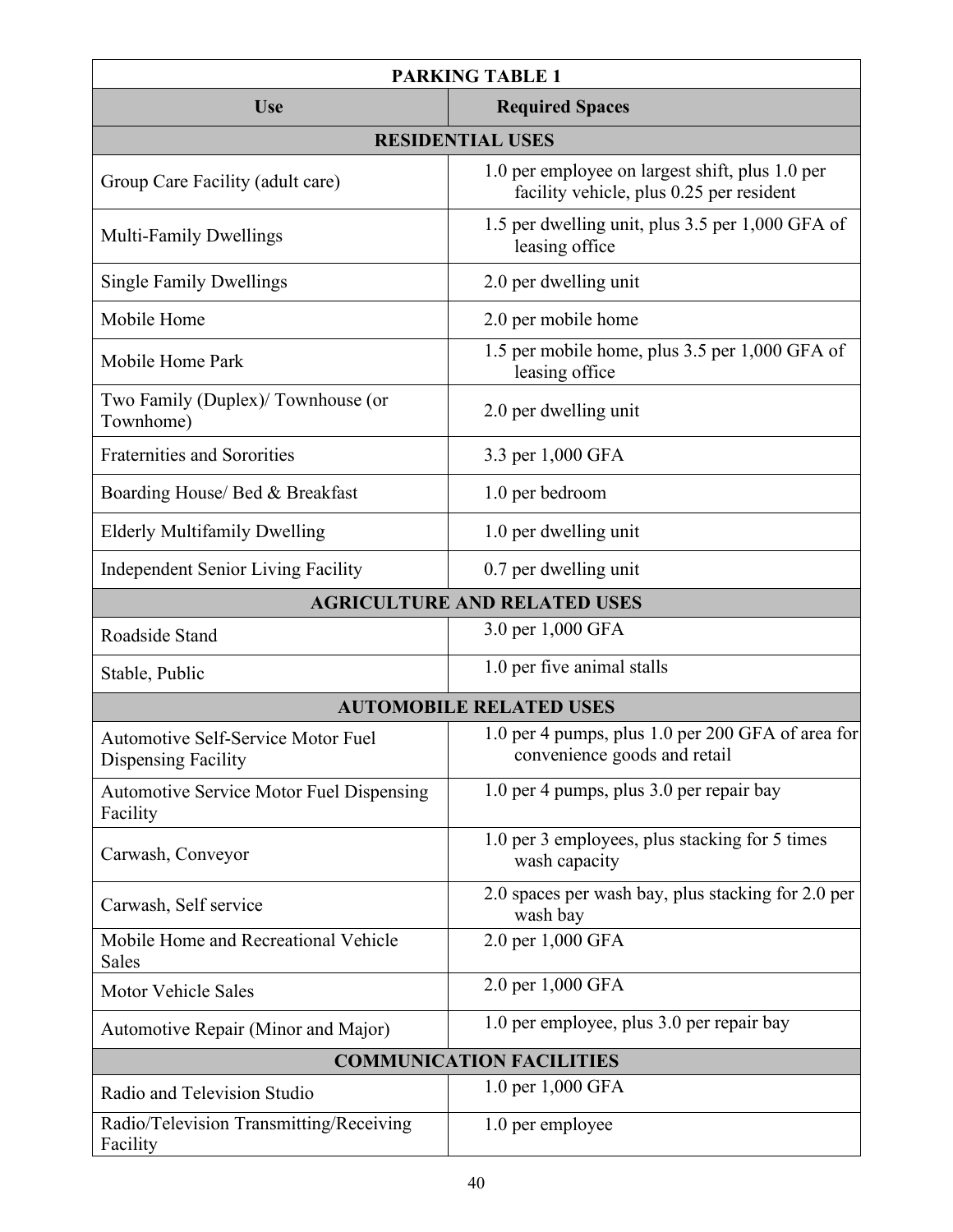| <b>PARKING TABLE 2</b>                                                                                   |                                                                                        |  |  |  |
|----------------------------------------------------------------------------------------------------------|----------------------------------------------------------------------------------------|--|--|--|
| <b>MEMBERSHIP ORGANIZATIONS</b>                                                                          |                                                                                        |  |  |  |
| 3.3 per 1,000 GFA<br><b>Cultural and Fraternal Activities</b>                                            |                                                                                        |  |  |  |
| <b>PLACE OF ASSEMBLY</b>                                                                                 |                                                                                        |  |  |  |
| Church/Synagogue (Places of Worship)                                                                     | 0.3 per seat of maximum capacity                                                       |  |  |  |
| Stadium                                                                                                  | 0.3 per seat                                                                           |  |  |  |
|                                                                                                          | <b>PUBLIC FACILITIES</b>                                                               |  |  |  |
| <b>Public Service Facilities</b>                                                                         | 1.0 per 500 GFA                                                                        |  |  |  |
| <b>Public Utility Facilities</b>                                                                         | 1.0 per employee plus 1 per 1,000 GFA                                                  |  |  |  |
| <b>Correctional Facilities</b>                                                                           | 1.0 per employee plus 1.0 per 25 inmates                                               |  |  |  |
|                                                                                                          | <b>EDUCATIONAL USES</b>                                                                |  |  |  |
| Child Nursery/ Preschool (6 or more)                                                                     | 1.0 per employee, plus 1.0 per facility vehicle,<br>plus                               |  |  |  |
| <b>Elementary and Middle Schools</b>                                                                     | 1.0 per 15 children/adult<br>1.75 per classroom                                        |  |  |  |
| High School                                                                                              | 5.0 per classroom                                                                      |  |  |  |
| College/University, Trade, or Vocational<br>School                                                       | 1.0 per 150 GFA                                                                        |  |  |  |
| Museums                                                                                                  | 3 per 1,000 GFA                                                                        |  |  |  |
| Libraries                                                                                                | 3 per 1,000 GFA                                                                        |  |  |  |
| <b>ENTERTAINMENT</b>                                                                                     |                                                                                        |  |  |  |
| Movie Theaters, indoor                                                                                   | $1.0$ per 4 seats                                                                      |  |  |  |
| Movie Theaters, outdoor                                                                                  | 3.3 per 1,000 GFA plus 1.0 per 30% of the<br>maximum capacity for open uses            |  |  |  |
| Bowling, skating, indoor tennis, pool halls,<br>indoor shooting/firing ranges, indoor<br>paintball, etc. | 1.0 per 3 persons of maximum capacity, or if<br>unattainable, then 1.0 per 200 GFA     |  |  |  |
| Amusement Park                                                                                           | $\overline{by}$ individual review                                                      |  |  |  |
| Circuses/Carnivals/Fairs                                                                                 | by individual review                                                                   |  |  |  |
| RECREATIONAL AND CULTURAL USES (INDOOR AND OUTDOOR)                                                      |                                                                                        |  |  |  |
| <b>Recreation Center</b>                                                                                 | 3.3 per 1,000 GFA plus 1.0 per 30% of the<br>maximum capacity for open uses            |  |  |  |
| Campground                                                                                               | 1.0 per camping space                                                                  |  |  |  |
| Golf Course                                                                                              | 1.0 per 200 GFA of enclosed area, plus 1.0 per 3<br>persons of maximum indoor capacity |  |  |  |
| Driving Range                                                                                            | 1.0 per tee plus 1.0 per 200 GFA                                                       |  |  |  |
| Other outdoor recreation                                                                                 | to be calculated based on mix of activities                                            |  |  |  |
| <b>Art Galleries</b>                                                                                     | 3 per 1,000 GFA                                                                        |  |  |  |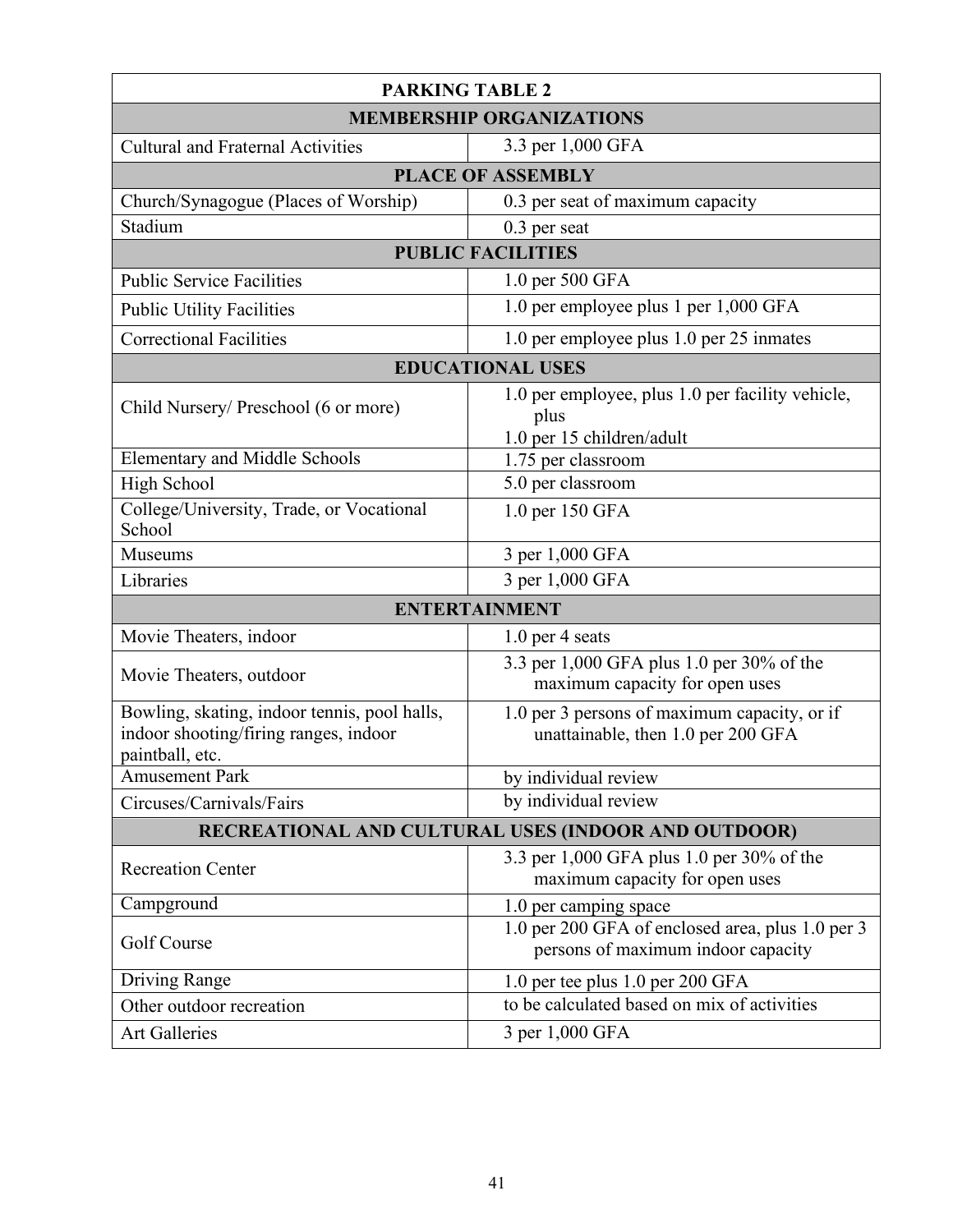| <b>PARKING TABLE 3</b>                                |                                                                                                               |  |  |  |
|-------------------------------------------------------|---------------------------------------------------------------------------------------------------------------|--|--|--|
| <b>RETAIL</b>                                         |                                                                                                               |  |  |  |
| Convenience Goods                                     | 1.0 per 200 GFA                                                                                               |  |  |  |
| Restaurant, no drive through                          | 1.0 per 150 GFA                                                                                               |  |  |  |
| Restaurant, with drive through                        | 1.0 per 150 GFA, plus Stacking for 5<br>automobiles in lane                                                   |  |  |  |
| Restaurant, outdoor seating (in addition to<br>above) | 1.0 per 4 outdoor seats                                                                                       |  |  |  |
| Apparel stores                                        | 3.5 per 1,000 GFA                                                                                             |  |  |  |
| Department stores                                     | 3.5 per 1,000 GFA                                                                                             |  |  |  |
| Drinking establishment (pubs and bars)                | 10.0 per 1,000 GFA                                                                                            |  |  |  |
| Flea Markets                                          | 3.0 per 1,000 GFA                                                                                             |  |  |  |
| Furniture and home furnishings stores                 | 1.0 per 1,000 GFA                                                                                             |  |  |  |
| Food Store (supermarket or groceries)                 | 5.0 per 1,000 GFA                                                                                             |  |  |  |
| Lumberyard                                            | 2.0 per 1,000 GFA                                                                                             |  |  |  |
| <b>Specialty Retail</b>                               | 5.0 per 1,000 GFA                                                                                             |  |  |  |
| All Other Retail                                      | 4.0 per 1,000 GFA                                                                                             |  |  |  |
| <b>SERVICES</b>                                       |                                                                                                               |  |  |  |
| Banking                                               | 2.0 per ATM, plus 4.0 per 1,000 GFA, plus<br>stacking for 5 vehicles per drive thru lane                      |  |  |  |
| <b>Business and Professional</b>                      | 3.5 per 1,000 GFA                                                                                             |  |  |  |
| Hotel/Motel                                           | 1.0 per rental room, plus 1.0 per employee on<br>largest shift, plus necessary spaces for<br>subordinate uses |  |  |  |
| Animal Hospital/Veterinary Clinic                     | 5.0 per 1,000 GFA                                                                                             |  |  |  |
| Funeral Chapel                                        | 0.25 per seat of chapel capacity, plus 0.33 per<br>employee                                                   |  |  |  |
| <b>Funeral Home</b>                                   | 1.0 per 100 GFA                                                                                               |  |  |  |
| Drycleaner                                            | 1.0 per 200 GFA                                                                                               |  |  |  |
| Rental/Leasing of Light Equipment                     | 3.0 per 1,000 GFA                                                                                             |  |  |  |
| Rental/Leasing of Heavy Equipment                     | 3.0 per 1,000 GFA                                                                                             |  |  |  |
| Rental/Leasing of Domestic Vehicles                   | 3.0 per 1,000 GFA                                                                                             |  |  |  |
| Rental/Leasing of Commercial Vehicles                 | 3.0 per 1,000 GFA                                                                                             |  |  |  |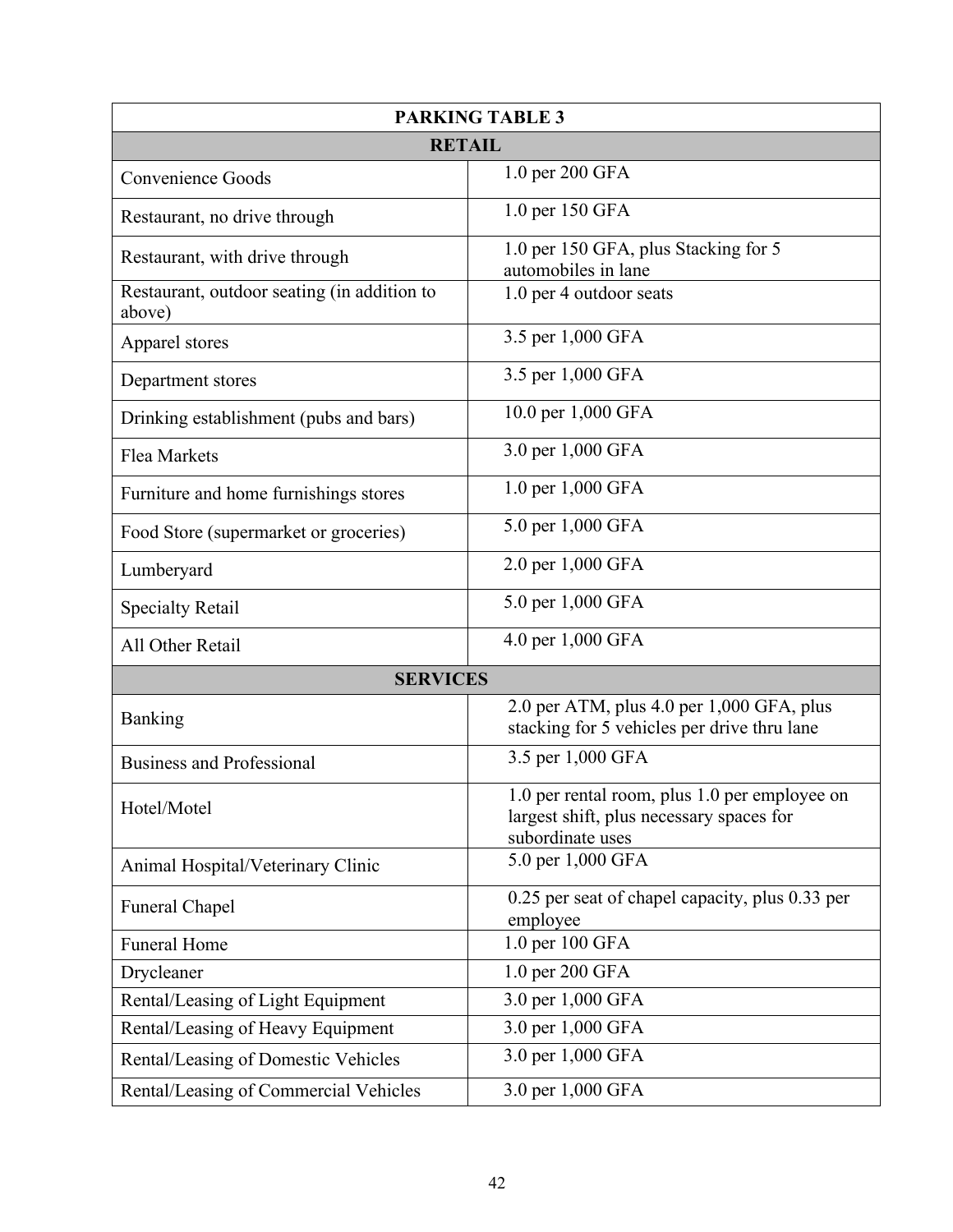| <b>PARKING TABLE 4</b>                                    |                                                                     |  |  |  |  |
|-----------------------------------------------------------|---------------------------------------------------------------------|--|--|--|--|
|                                                           | <b>MEDICAL USES</b>                                                 |  |  |  |  |
| <b>Health/Dental Practitioners' Offices</b>               | 6.0 per 1,000 GFA                                                   |  |  |  |  |
| Hospitals                                                 | 2.0 per bed                                                         |  |  |  |  |
| Medical and Dental Laboratories                           | 4.0 per 1,000 GFA                                                   |  |  |  |  |
| Nursing, Convalescent, Extended Care<br><b>Facilities</b> | $0.35$ per bed                                                      |  |  |  |  |
| <b>Rehabilitation Center</b>                              | 4.0 per 1,000 GFA                                                   |  |  |  |  |
| Sanitarium/Mental Hospital                                | 2.0 per 1,000 GFA                                                   |  |  |  |  |
|                                                           | <b>TRANSPORTATION</b>                                               |  |  |  |  |
| Airport                                                   | by individual review                                                |  |  |  |  |
| <b>Airport Support Uses</b>                               | by individual review                                                |  |  |  |  |
| <b>Bus Terminal</b>                                       | 8.0 per 1,000 GFA of waiting area                                   |  |  |  |  |
| Railroad Switching Yard                                   | 1.0 per employee                                                    |  |  |  |  |
| Taxi Stand                                                | 1.0 per employee                                                    |  |  |  |  |
| <b>Train Terminal</b>                                     | 8.0 per 1,000 GFA of waiting area                                   |  |  |  |  |
| <b>Truck Terminal</b>                                     | 1.0 per employee                                                    |  |  |  |  |
| <b>INDUSTRIAL</b>                                         |                                                                     |  |  |  |  |
| Manufacturing, Recycling, Processing, and<br>Assembly     | 1 per 1,500 GFA of building area                                    |  |  |  |  |
| Dry Cleaning Plant                                        | 1.0 per employee on largest shift, plus 1.0 per<br>facility vehicle |  |  |  |  |
| Publishing and Printing                                   | 1.0 per 1,000 GFA                                                   |  |  |  |  |
| <b>Research Activities</b>                                | 1.4 per employee                                                    |  |  |  |  |
| <b>OPEN USES OF LAND-HEAVY</b>                            |                                                                     |  |  |  |  |
| Junkyards                                                 | $0.5$ per employee plus 1.0 per 5,000 sq. ft. of lot<br>area        |  |  |  |  |
| Landfills                                                 | 1.0 per employee on largest shift                                   |  |  |  |  |
| <b>WAREHOUSING</b>                                        |                                                                     |  |  |  |  |
| Warehouse/Distribution                                    | 0.5 per employee on largest shift                                   |  |  |  |  |
| Warehouse, Mini                                           | 1.0 per employee on largest shift                                   |  |  |  |  |
| <b>MISCELLANEOUS</b>                                      |                                                                     |  |  |  |  |
| <b>Adult Uses</b>                                         | 3.0 per 500 GFA                                                     |  |  |  |  |
| Slaughterhouse                                            | 1.0 per 1,000 GFA                                                   |  |  |  |  |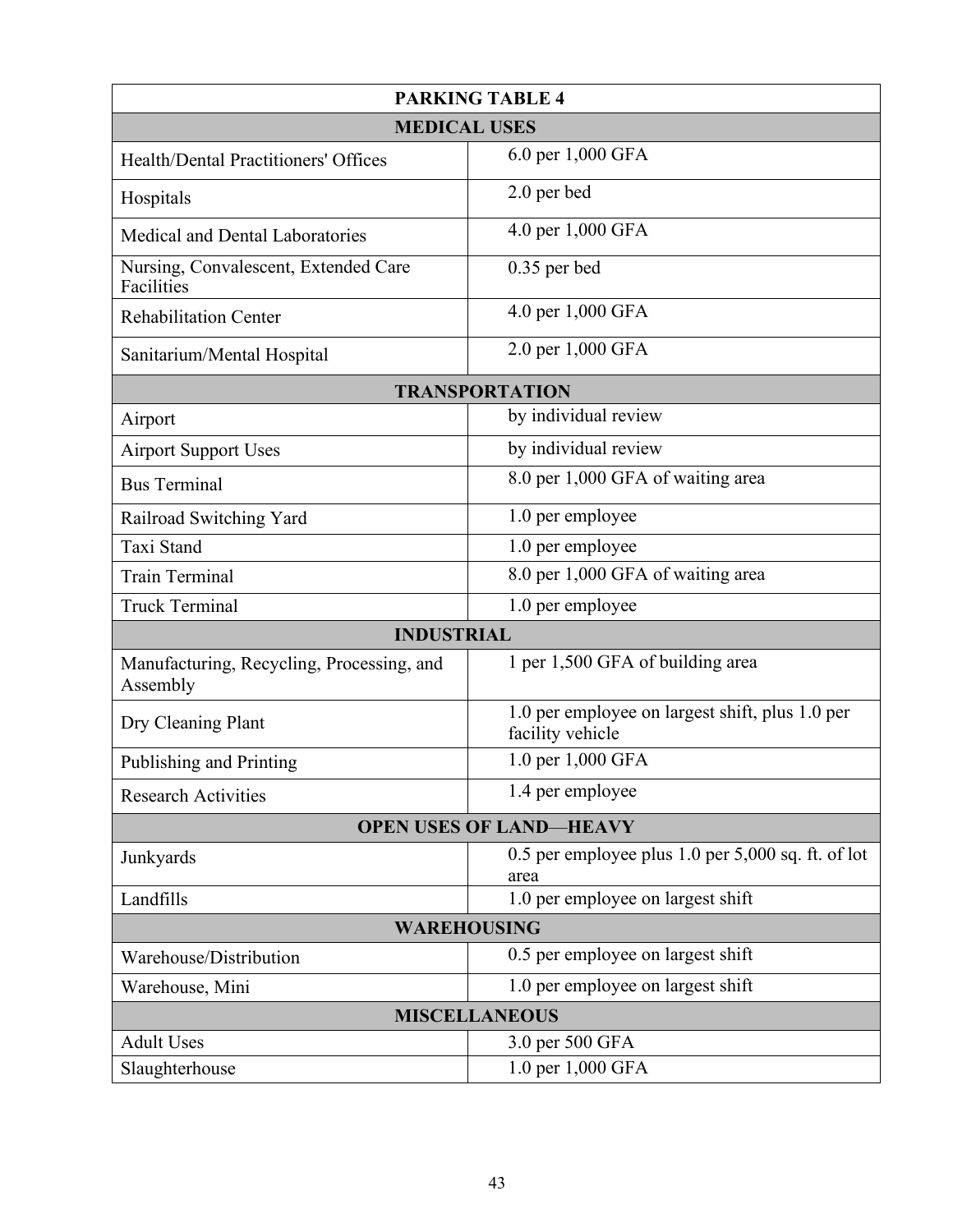# **SECTION 502 FENCE HEIGHTS**

### A. General.

Fence and retaining wall heights in required yards shall not exceed those found in Table 502.1.

| <b>YARDS</b> | <b>HEIGHT</b>    |
|--------------|------------------|
| Front        | 3.5'             |
| Rear         | 6.0              |
| Side         | Lot Side $6.0$ ' |
|              | Street Side 3.5' |

### TABLE 502.1 MAXIMUM FENCEHEIGHTS

# **SECTION 503 ACCESSORY USES ANDSTRUCTURES**

The uses of land, buildings, and other structures permitted in each of the districts established by this ordinance are designated by listing the principal uses permitted. In addition to such principal uses, this section shall regulate uses customarily incidental to any principal uses permitted in the district.

### A. GENERAL PROVISIONS:

Each permitted accessory use shall:

- 1. Be customarily incidental to the principal use established on the same lot.
- 2. Be subordinate to and serve such principal use.
- 3. Be subordinate in area, extent, and purpose to such principal use.
- 4. Contribute to the comfort, convenience, or necessity of users of such principaluse.

#### B. PERMITTED ACCESSORY USES:

Accessory uses shall be permitted as specified above, and such accessory uses shall be applicable to the principal use of the lot as follows:

- 1. Residential dwellings:
	- a. Shelter to house pets, *but not exceeding two (2) shelters per dwelling*.
	- b. Children's playhouse and playground equipment.
	- c. Private greenhouse, vegetable, fruit, or flower garden, from which no products are sold or offered for sale.
	- d. Private garage or carport.
	- e. Private swimming pool and bath house.
	- f. Shed for the storage or maintenance of recreation equipment used on the premises.
	- g. Solar panels
	- h. Tennis court.
- 2. Church, chapel, temple or synagogue:
	- a. Parish house, or residence for the clergymen of the congregation.
	- b. Religious education building or fellowship hall.
- 3. Educational institutions:
	- a. Stadium, gymnasium, field house, game courts or field.
	- b. Portable classrooms.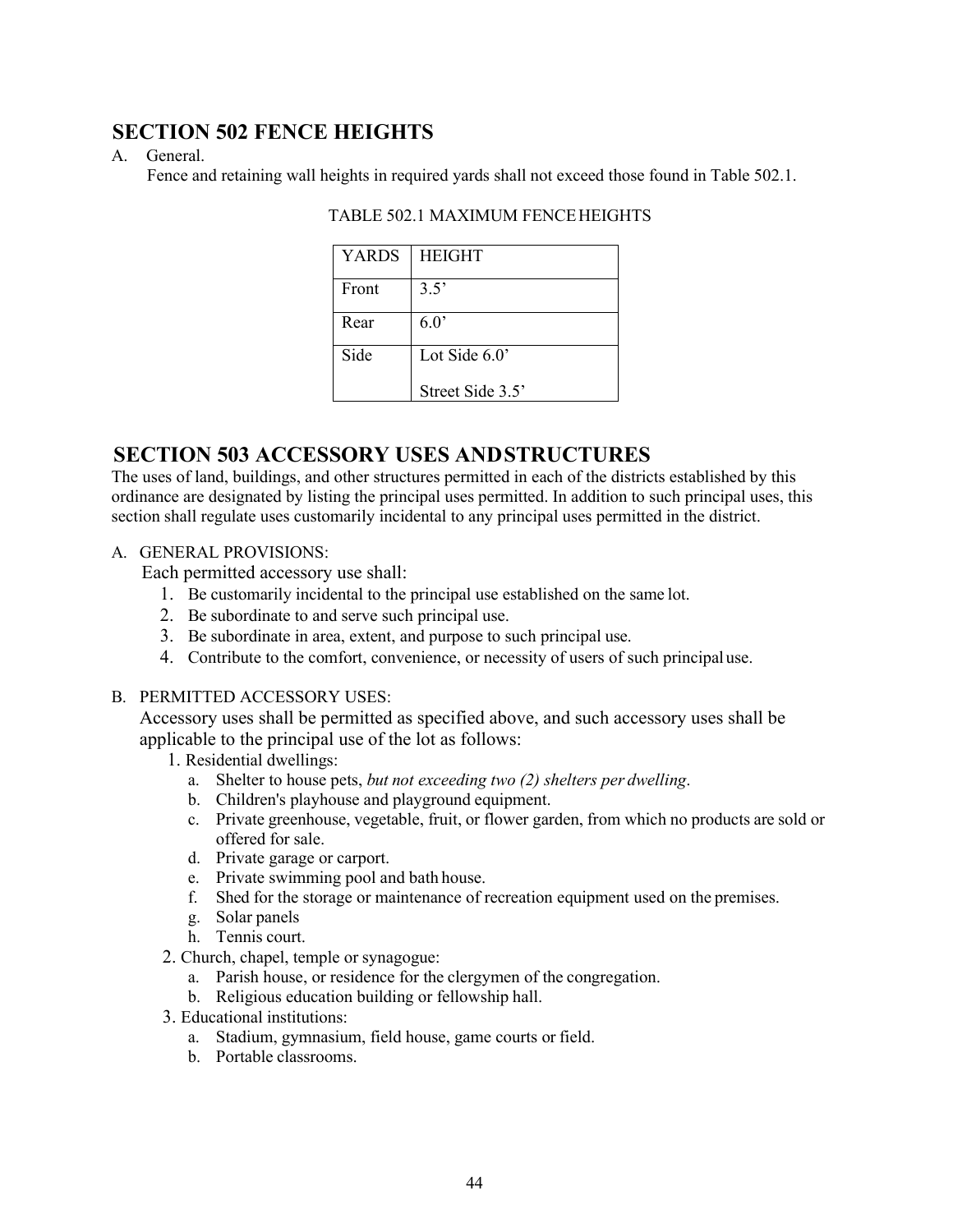- 4. Golf and country clubs:
	- a. Dwelling for caretaker.
	- b. Maintenance equipment storage shed.
	- c. Pro shop.
	- d. Lounge and dining area.
- 5. Hospitals and health institutions:
	- a. Staff quarters.
	- b. Laundry; incidental to the principal use only.
	- c. Medical and nursing instructional facilities.
	- d. Chapel.
	- e. Portable testing facilities(temporary).
- 6. Industrial uses in the industrial districts:
	- a. Offices.
	- b. Cafeteria.
	- c. Watchman's quarters.

### C. LOCATION OF ACCESSORY BUILDINGS

- 1. Accessory structures shall occupy the same lot as theprincipal structure and use.
- 2. All accessory structures shall be separated from the residential principal and other accessory structures by 10 feet and 20 feet from non-residential principal and accessorystructures.
- 3. Yard Requirements.
	- a. All residential accessory buildings shall be permitted to be located in any portion of the rear yard or side yard. No accessory building shall be located in the frontyard.
	- b. Residential accessory structures shall not be located closer than ten (10) feet from any side or rear lot line.
	- c. Nonresidential accessory structures shall not be located closer than ten (10) feet from any side or rear lot line, however if structure abuts a residential district or a residential use, in the C-3 district, the setbacks shall not be less than fifteen (15) feet.

#### D. SHIPPING CONTAINERS AS STORAGE BUILDINGS PROHIBITED.

- 1. It is the intent of this section to limit, except as provided herein, the placement and use of any shipping container as an accessory building, storage building, or living unit in the Agricultural District (A), Open-space District (OS-1), Neighborhood Business District (C-3), and all Residential Districts (R). This limitation is to protect the public health and safety and the aesthetic quality of the City.
- 2. No person shall place or cause to be placed or use or permit the use of any shipping container as an accessory building, storage building, or living unit in the Agricultural District (A), Openspace District (OS-1), Neighborhood District (C-3), and all Residential Districts (R). Licensed and bonded contractors may use shipping containers for temporary housing of equipment and materials during construction as authorized by a building permit.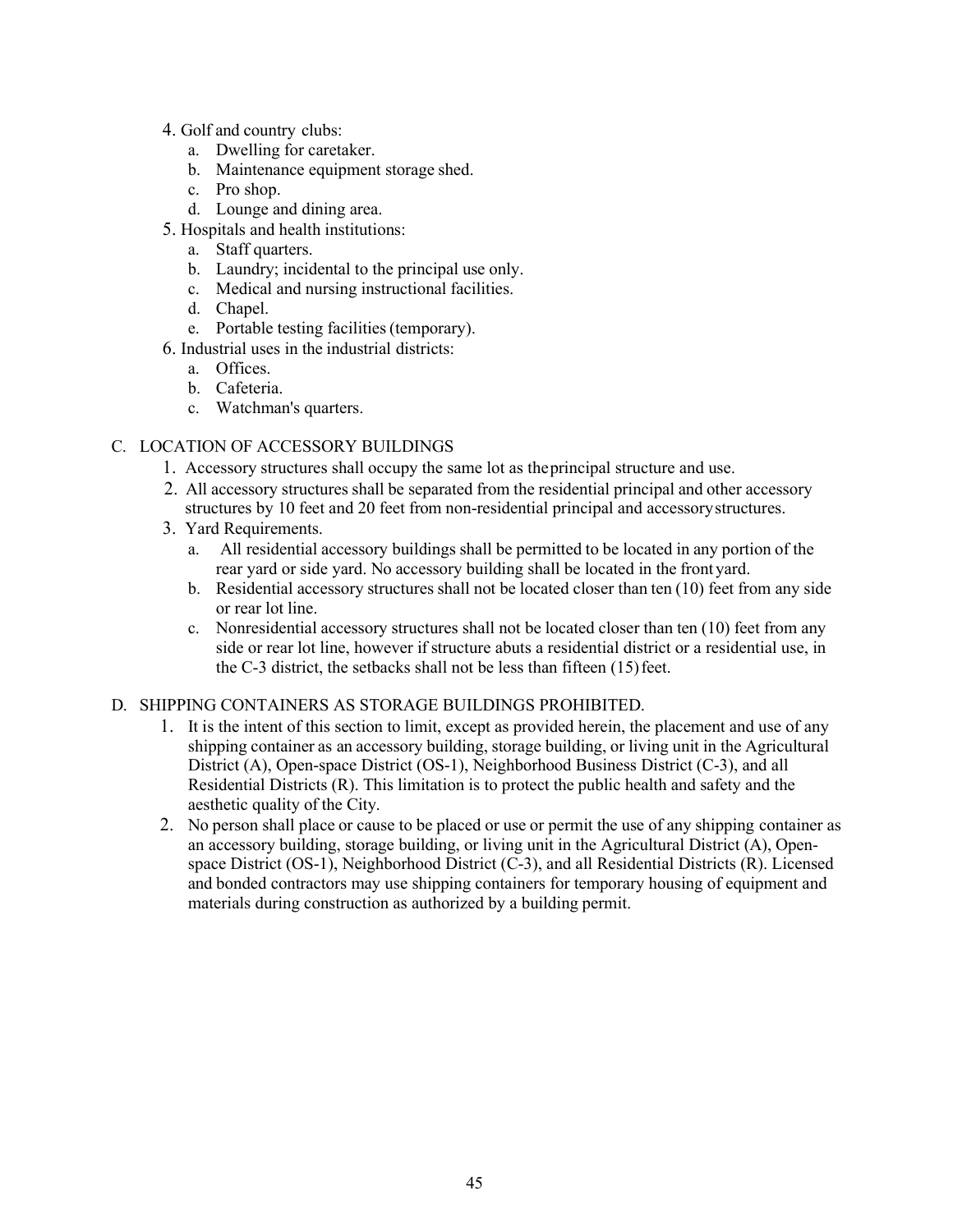# **SECTION 504 ALLOWABLE PROJECTIONS INTO SETBACKS**

A. General.

Eaves, cornices or other similar architectural features shall be permitted to project into a required yard no more than 12 inches. Chimneys shall be permitted to project no more than 2 feet, provided the width of any side yard is not reduced to less than 30 inches.

B. Front yards.

Open, unenclosed ramps, porches, platforms or landings, not covered by a roof, shall be permitted to extend no more than 6 feet into the required front yard, provided such porch does not extend above the first level and is no more than 6 feet above grade at any point.

C. Rear yards.

Windows shall be permitted to project into a required rear yard no more than 6 inches.

### **SECTION 505 LANDSCAPING REQUIREMENTS**

A. Purpose.

The objective of this ordinance is to improve the appearance of certain set back and yard areas including off- street vehicular parking and open-lot sales and service areas in the City of Tullahoma and to protect and preserve the appearance, character and value of the surrounding neighborhoods and thereby promote the general welfare by providing for installation and maintenanceof landscaping for screening and aesthetic qualities, since the City of Tullahoma finds that the peculiar characteristics and qualities of the City of Tullahoma justify regulations to perpetuate its aesthetic appeal on a citywide basis.

B. Enforcement.

This ordinance shall be a minimum standard and shall be enforced by the Department of Building Codes.

C. Definitions.

In constructing the provisions of this ordinance and in addition to other terms or definitions in the City of Tullahoma's municipal and zoning ordinances, and the following definitions shall apply:

- 1. Landscaping. Landscaping shall consist of any of the following or combination thereof: materials such as, but not limited to, grass, ground covers, shrubs, vines, hedges, trees, and nonliving durable material commonly used in landscaping, such as but not limited to rocks, pebbles, sand, walls or fences but excluding paving.
- 2. Encroachment. Defined as any protrusion of a vehicle outside of a park space, display area or access way into a landscaped area.
- 3. Street Tree. A tree located within public right-of-way or adjacent to the public right-of-way.
- 4. Tree Board. Tullahoma Tree Board.
- 5. Tree Ordinance. City Code Title 20 Chapter 5: "Tullahoma Tree Ordinance"
- 6. Trees. Defined as self-supporting woody plants of species which normally grow to an overall height of at least six (6) feet in the City of Tullahoma.
- 7. Shrubs. Shrubs shall be a minimum of three (3) gallon in size when measured. Hedges where required, shall be planted and maintained so as to form a continuous, unbroken, solid, visual screen within a maximum of one (1) year after time ofplanting.
- 8. Vines. Vines are plants which normally require support to reach matureform.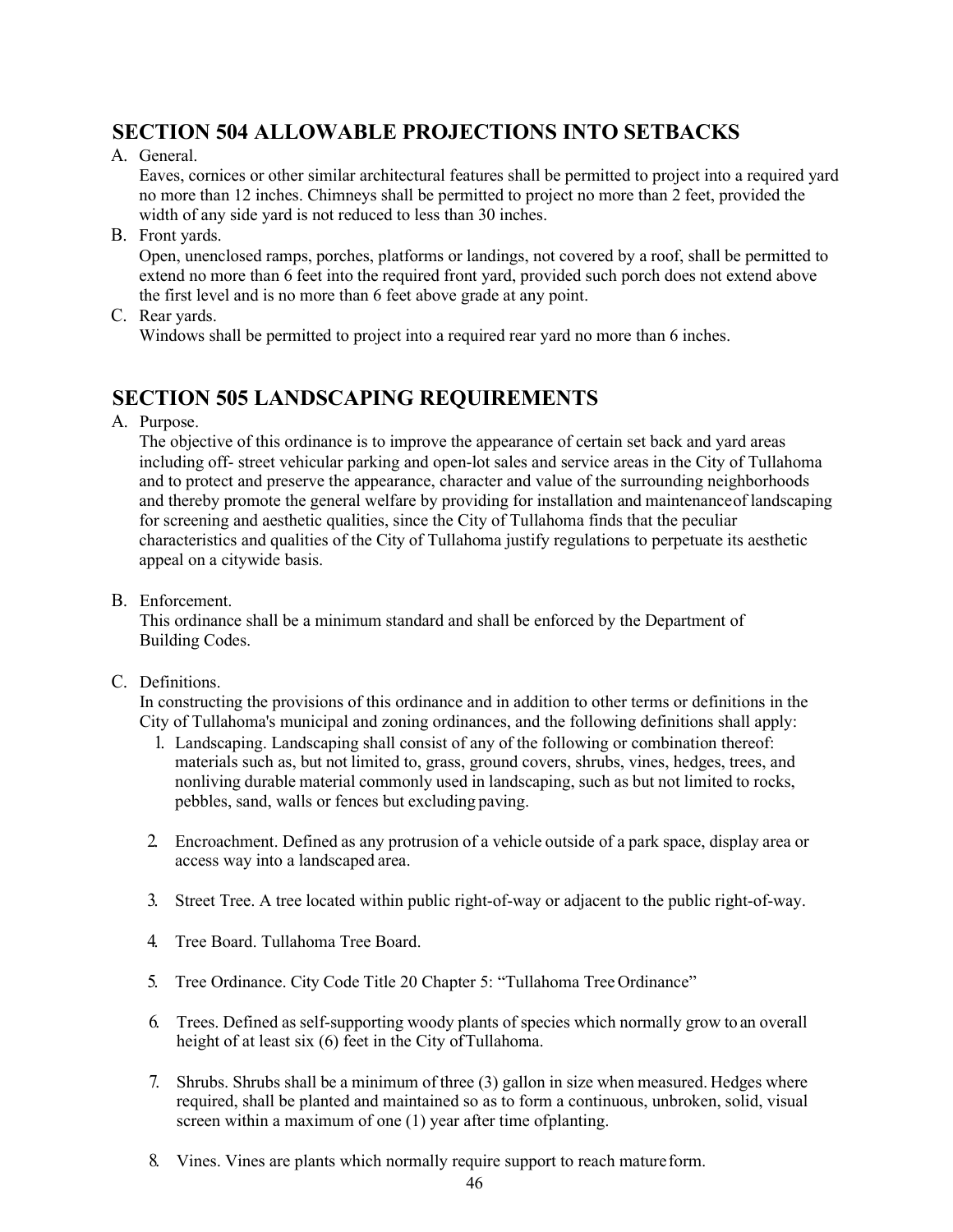### D. Applicability.

These landscape requirements shall apply to front, side and rear yards for new buildings or additions over 500 square feet for all uses permitted in the C-1, C-2, I-1, & I-2 zoning districts contained in this zoning ordinance. Individual applicable sections are not required as determined by the Senior Planner in instances where there is not sufficient space in the public right-of-way or within the site due to the location of existing buildings and required parking spaces. The portion of the Downtown Core as defined by the Tullahoma 2040 comprehensive plan in the C-1 are exempt from all standards of Section 505.

### 1. Installation.

All landscaping shall be installed in a sound workmanship like manner and according to accepted good planting procedures with the quality of plant materials as hereinafter described. All elements of landscaping exclusive of plant material except hedges shall be installed so as to meet all other applicable ordinances and code requirements, including the Landscaping Table within this Article. Landscaped areas shall require protection from vehicular encroachment as herein provided in Section 4(e) and 4(f). The Director of Parks and Recreation or designee shall inspect all landscaping and no certificates of occupancy or similar authorization will be issued unless the landscaping meets the requirements contained herein.

2. Maintenance.

The owner, tenant and their agent, if any, shall be jointly and severally responsible for the maintenance of all landscaping which shall be maintained in good condition so as to present a healthy, neat, and orderly appearance and shall be kept free from refuse and debris. All landscaped areas shall be provided with a readily available water supply with at least one outlet located within 150 feet of all plant material to be maintained. When a required landscaping material dies or fails to grow, the owner of such property will be required to replace the landscaping treatment with an equal or better material (approved by the City Forester).

- 3. Plant Material.
	- a. Quality. All plant material shall be clean and reasonably free of weeds and noxious or diseases. Workmanship shall be clean, neat, and aesthetically pleasing. Workmanship must also be performed in accordance with the recommended planting standard within this ordinance as well as applicable American National Standards Institute (ANSI) standards for Nursery Stock. If there is a conflict between the ANSI standard and the City standard, the more restrictive shall apply.
	- b. Trees. Shall be species having an average mature spread of crown of greater thanfifteen (15) feet in the City of Tullahoma and having trunks, which can be maintained in a clean condition over five (5) feet of clear wood. Trees having an average mature spread of crown less than fifteen (15) feet may be substituted by grouping the same so as to create the equivalent of a  $(15)$  feet crown spread. Trees species shall be a minimum of six  $(6)$ feet overall height immediately after planting. Trees of species whose roots are known to cause damage to public roadways or other public works shall not be planted closer than twelve (12) feet to such public improvements, unless the tree root system is completely contained within a barrier for which the minimum interior containing dimensions shall be five (5) feet square and five (5) feet deep, and for which the construction requirements shall be four (4) inch thick concrete reinforced with #6 road mesh ( $6x6x6$ ) or equivalent. A list of recommended tree species shall be maintained by the Tree Board. The list can be viewed at http://www.tullahomatn.gov/files/recommended-tree-list.pdf. (also refer to the Tullahoma Tree Ordinance)
	- c. Shrubs and hedges. Shrubs shall be a minimum of three (3) gallon in size when measured.
	- d. Vines. Vines shall be a minimum of thirty (30) inches in height immediately after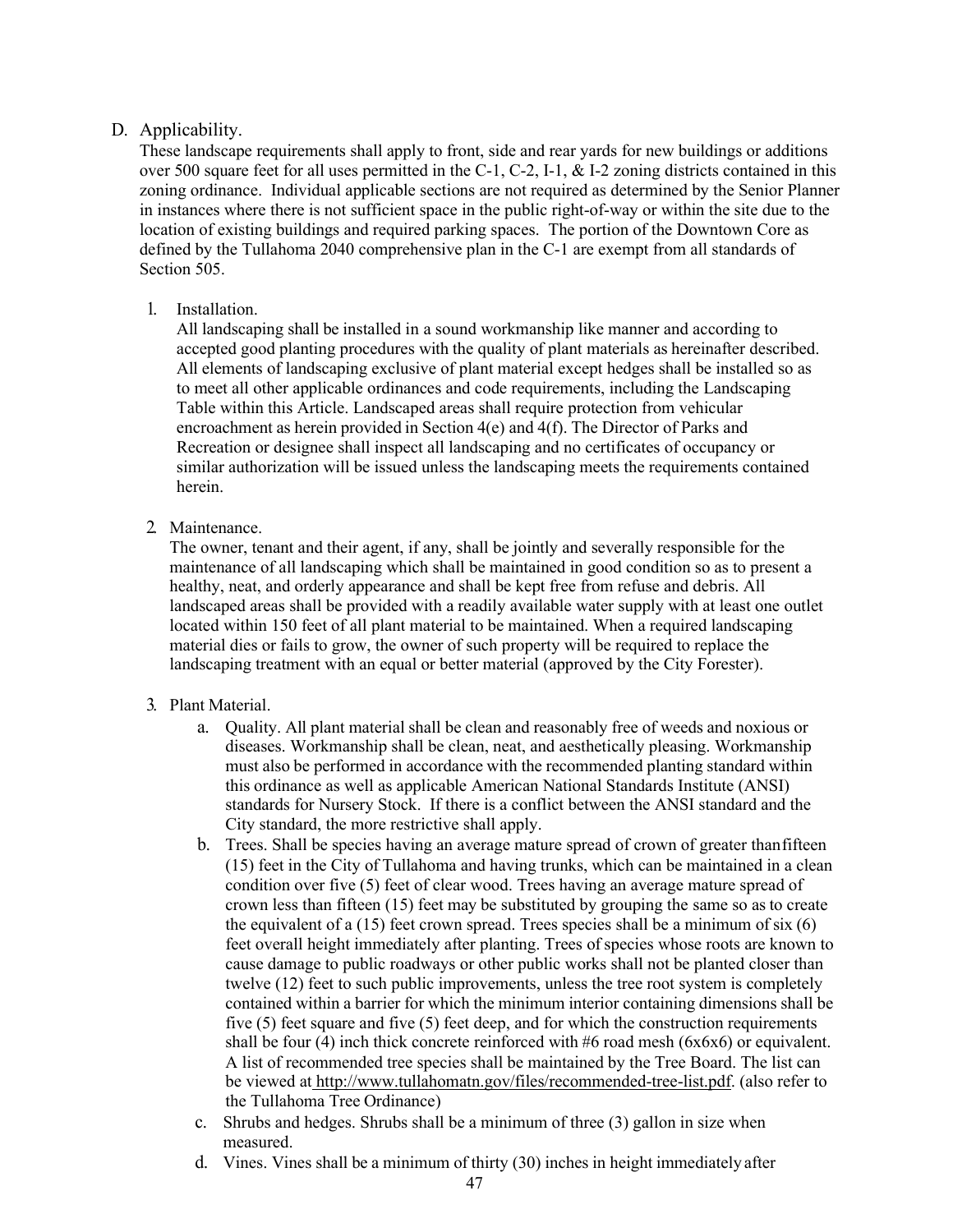planting and may be used in conjunction with fences, screens, or walls to meet physical barrier requirements as specified.

- e. Ground covers. Ground covers used in lieu of grass in whole or in part shall be planted in such a manner as to present a finished appearance and reasonably completed coverage within six (6) months afterplanting.
- f. Lawn grass**.** Grass areas shall be planted in species normally grown as permanent lawns in the City of Tullahoma. Grass areas may be sodded, plugged, sprigged or seeded except that a solid sod shall be used in swales or other areas subject to erosion, and providing that in areas where other solid sod or grass seed is used, nurse grass seed shall be sown for immediate effect and protection until coverage is otherwiseachieved.
- 4. Off-street parking landscaping relating to abutting properties.
	- On the site of a building or structure or open lot, providing an off-street parking area or other vehicular use areas where such areas will not be entirely screened visually by a building or structure from abutting property, that portion of the area not screened shall be provided with a wall or hedge or other durable landscaping barrier not greater than six (6) feet in height nor less than three and one-half  $(3\frac{1}{2})$  feet in height to form a continuous screen between the offstreet parking area or other vehicular use area and such abutting property. Such landscape barriers shall be located between the common lot line and the off-street parking area or other vehicular use area exposed to the abutting property provided the purpose of screening the offstreet parking area and other vehicular use area is accomplished. If such barrier consists all or in part of plant materials, such plant materials shall be planted in a planting strip of not less than five (5) feet in width. In addition, one tree shall be provided for each twenty-five (25) linear feet of such landscape barriers or fractional part thereof. Such trees shall be located between the common lot line and the off street parking area or other vehicular use area. Each such tree shall be planted in at least twenty-five (25) square feet of planting area with a minimum dimension of at least five (5) feet. Each such planting area shall be landscaped with grass, ground cover or other landscape material excluding paving in addition to the required tree(s). The provisions of this subsection shall not be applicable in the following situations:
		- a. When a property line abuts a dedicated alley, or to those portions of the property that are opposite a building or other structure located on the abuttingproperty.
		- b. Where a proposed parking area or other vehicular use area abuts an existing hedge, wall or other durable landscape barrier on an abutting property, said existing barrier may be used to satisfy the landscape barrier requirements of this subsection provided that said existing barrier meets all applicable standards of this ordinance and protection against vehicular encroachment is provided for hedges.
		- c. Where the abutting property is zoned or used for nonresidential uses, only the tree provision with its planting area as prescribed in this subsection shall be required; however the number of trees may be increased to one tree for every 75 linear feet or fraction thereof but all perimeter requirements shall apply within the front setback area.
- 5. Perimeter planting requirements.

See Table L-1 for perimeter landscaping requirements for all uses in commercial, industrial, or multi-family zoning districts. These requirements are in addition to the landscaping requirements in Section D.4. above. When there is a conflict with off-street parking or street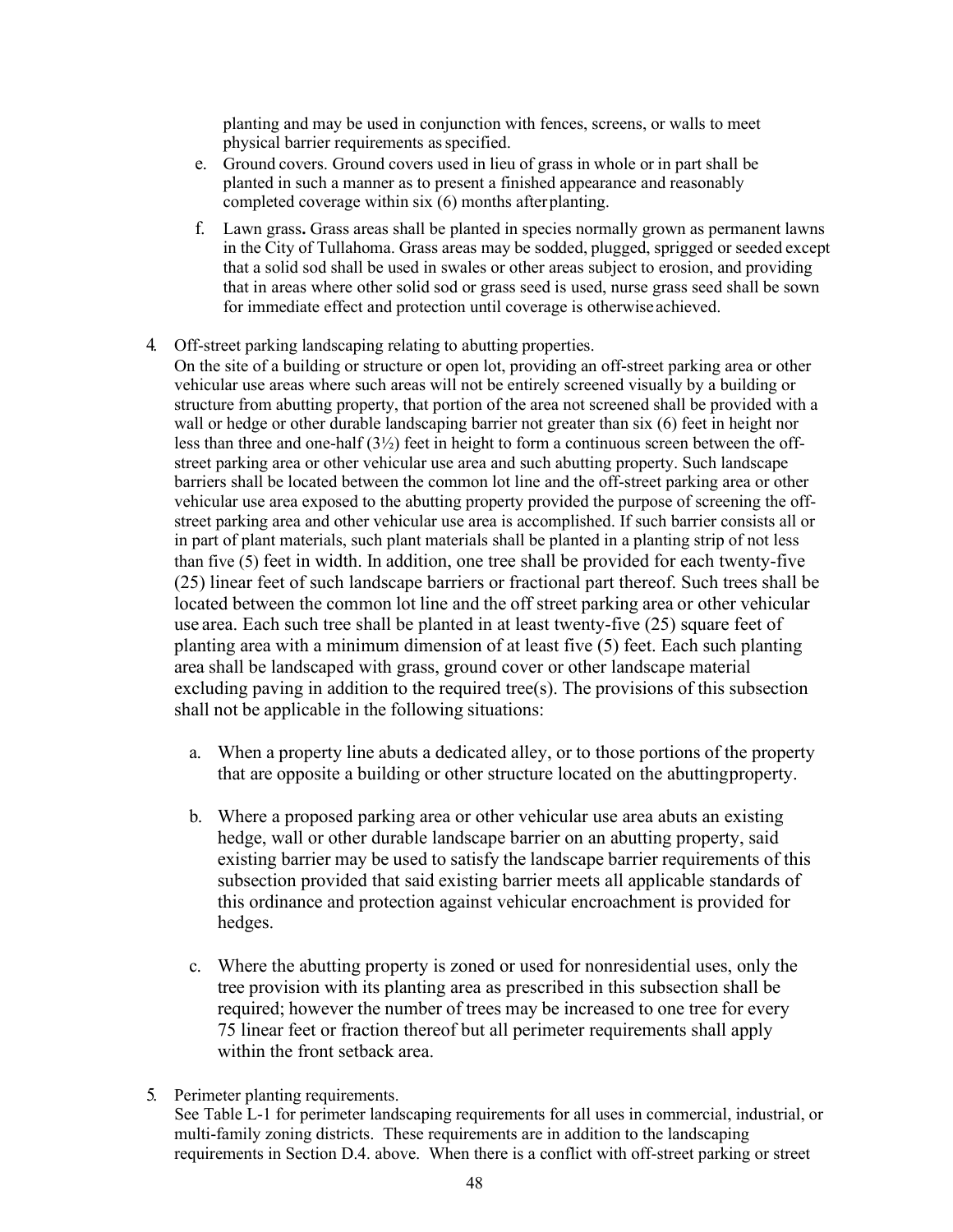trees requirements, the more specific requirement shall apply.

6. Sight distance for landscaping adjacent to public rights of way and points of access. When an access way intersects a public right of way or when the subject property abuts the intersection of two or more public rights of way, all landscaping within the triangular areas described below shall provide unobstructed cross-visibility at a level between three (3) feet and six (6) feet, provided however, trees having limbs and foliage trimmed in such a manner that no limbs or foliage extend into the cross-visibility area shall be allowed, provided they are so located so as not to create a traffichazard or pedestrian use hazard.

Landscaping except required grass or ground cover shall not be located closer than three feet from the edge of any access way pavement. The triangular areas above referred to are:

- a. The areas of property on both sides of an access way formed by the intersection of each side of the access way and the public right of way line with two sides of each triangle being ten (10) feet in length from the point of intersection and the third side being a line connecting the ends of the two othersides.
- b. The area of property located at a corner formed by the intersection of two or more public rights of way with two sides of the triangular area being thirty (30) feet in length along the abutting public right of way lines, measured from their point of intersection, and the third side being a line connecting the ends of the other two lines.
- 7. Existing Plant Material.

In instances where healthy plant material exists on a site prior to its development, in part or in whole, for purposes of off-street parking or other vehicular use areas, the agency charged with the issuance of building permits may adjust the application of the abovementioned standards to allow credit for such plant material, if in its opinion, such an adjustment is in keeping with and will preserve the intent of this ordinance.

8. Street Trees.

One tree per every 75 feet of public road frontage shall be required to be planted either in the public right-of-way or on private property abutting the public right-of-way. Street trees are not to be planted in the public right-of-way that will interfere with existing utility and/or drainage features. In those instances, the street trees are to be installed on private property directly adjoining the public right-of-way. The species, size, grade and other specifics to street tree installation must comply with Section 20-504 Tree Policy of the City of Tullahoma municipal Code unless otherwise specified herein.

Street Trees are not required as determined by the Senior Planner in instances where there is not sufficient space in the public right-of-way or within the site due to the location of existing buildings, required parking spaces, and/or any existing concrete or asphalt barriers.

E. Plan approval.

Prior to the issuance of any permit for development, a site or landscaping plan (which complies with Landscaping Table) shall be submitted to the Senior Planner and approved by the Director of Parks and Recreation or their designee. The site or landscaping plan shall be drawn to scale, including dimension and distances, and clearly delineate the existing and proposed parking spaces, or other vehicular use areas, access aisles, driveways, sprinklers or water outlet locations, and the location, size and description of all other landscape materials, the location and size of buildings, if any to be served, and shall designate by name and location the plant material to be installed or, is existing, to be used in accordance with the requirements hereof. No permit shall be issued for such building or paving unless such plot plan complies with the provisions hereof, and no certificate of use and occupancy shall be issued until the landscaping is complete and it shall be unlawful to occupy the premises unless the landscaping is installed in accordance with the approved plot plans and the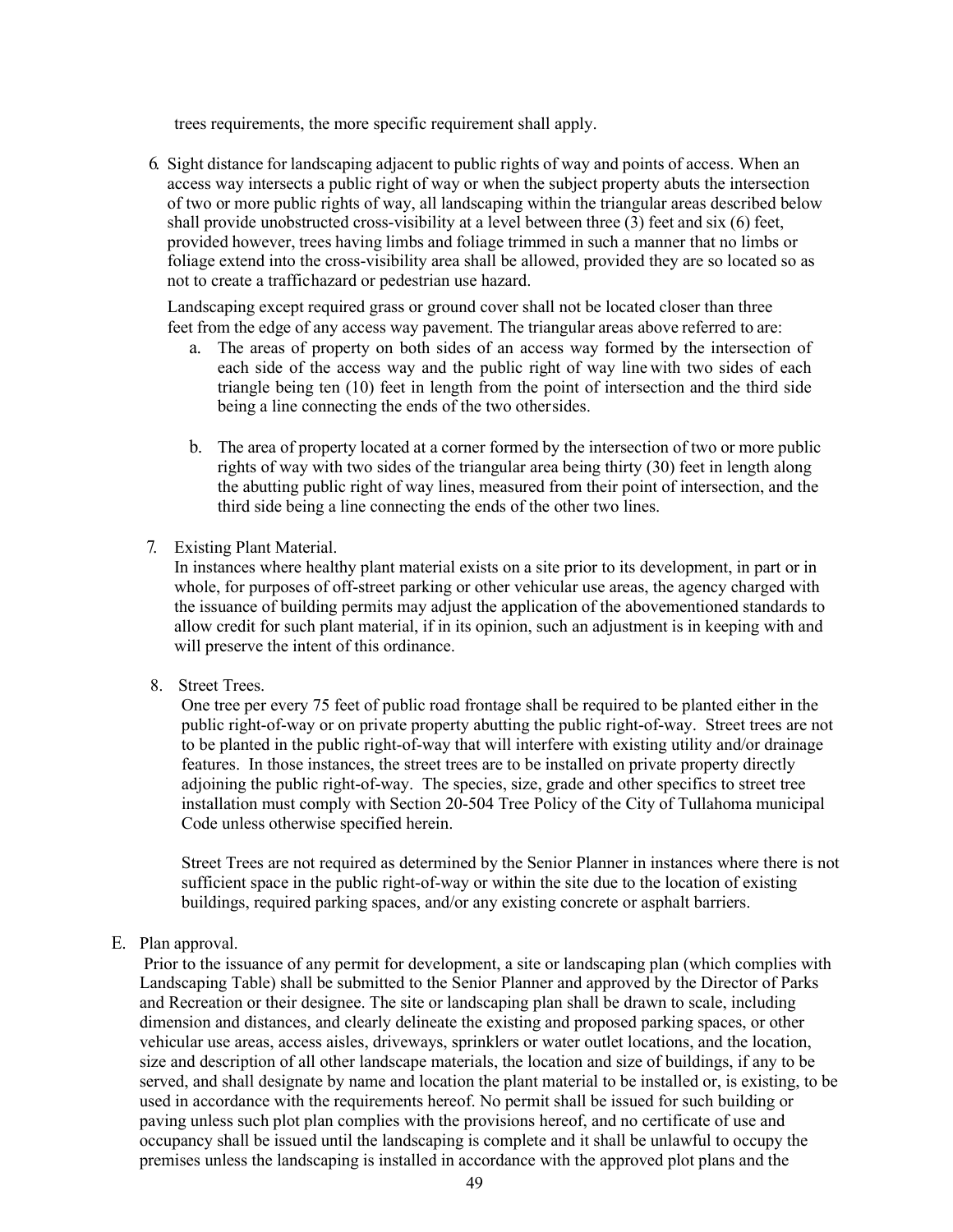requirements hereof. (Also refer to the Tullahoma Tree Ordinance).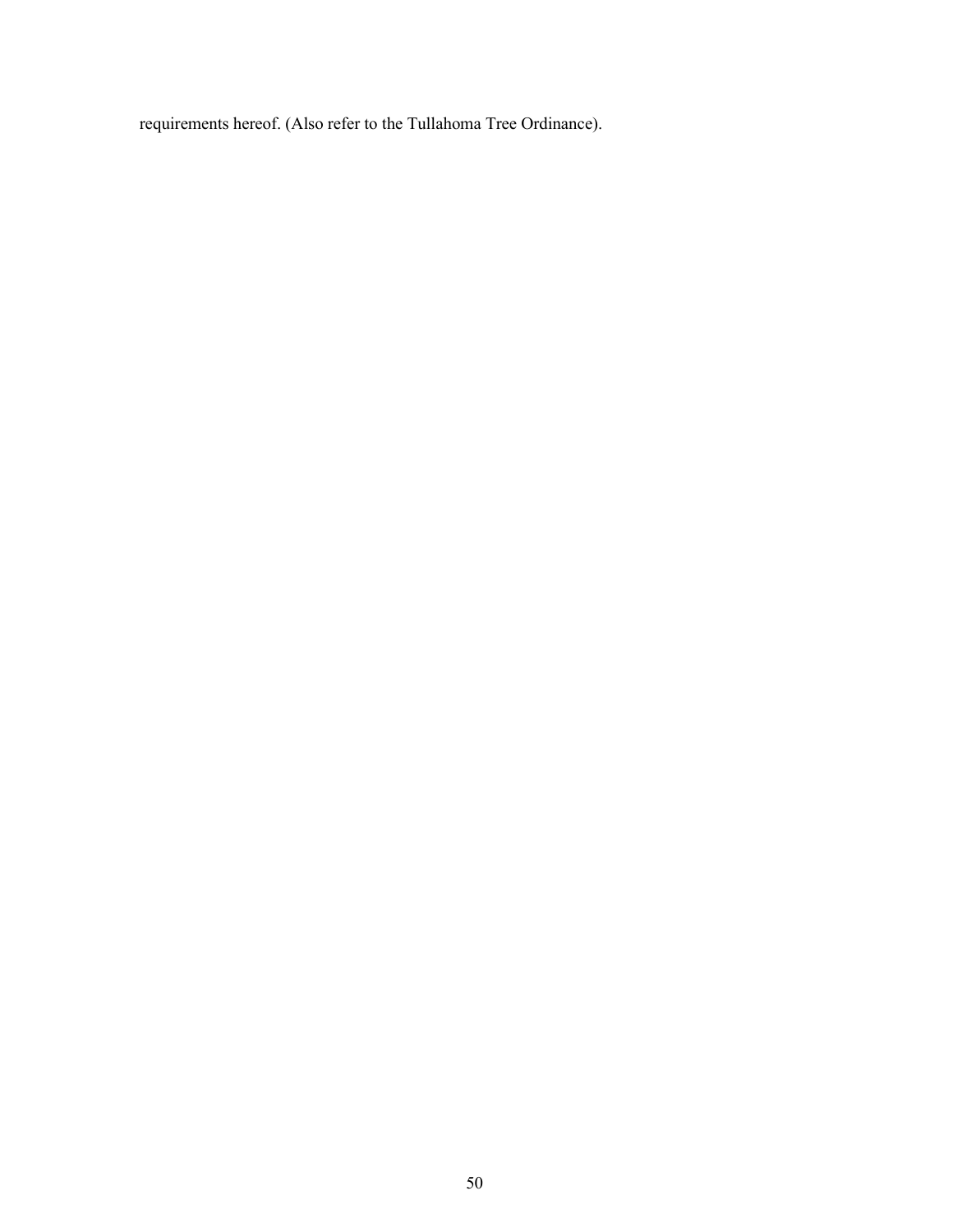# **City of Tullahoma Landscaping Standards**

### **Table L-1 – Perimeter Planting Requirements**

#### **Tree Sizes (Minimum)**

| <b>Zoning Classification</b> | <b>Trees Options</b>                       |               |                                      | <b>Shrubs</b>                                                             |
|------------------------------|--------------------------------------------|---------------|--------------------------------------|---------------------------------------------------------------------------|
|                              | Deciduous Trees $(2 \frac{1}{2})$ Caliper) | <b>or</b>     | Evergreen (6ft. Minimum)             | (3-gallon minimum at planting and<br>at least 3.5 ft. height at maturity) |
| Commercial                   | l per 75 linear ft. of lot perimeter       | <sub>or</sub> | l per 75 linear ft. of lot perimeter | 1 per 3 linear ft. of building frontage                                   |
| Industrial                   | l per 75 linear ft. of lot perimeter       | <sub>or</sub> | l per 75 linear ft. of lot perimeter | 1 per 3 linear ft. of building frontage                                   |
| Multi-family                 | 1 per 75 linear ft. of lot perimeter       | <sub>or</sub> | l per 75 linear ft. of lot perimeter | 1 per 3 linear ft. of building frontage                                   |

#### **Notes:**

(1) New commercial and industrial sites are to have landscaped buffer zones of at least 10 feet in width around the perimeter of the lots.

- (2) All drainage ditches are to be sodded from ridge to ridge or other alternates accepted by the City of Tullahoma (ex. concrete, asphalt, tile, box culvert, etc.).
- (3) All frontage for lots is to be sodded. Other sides may be seeded and strawed.
- (4) All buffers between zoning district boundaries must have evergreen trees (semi sheared) and grass.
- (5) In instances where healthy plant material exists on a site prior to its development, in part or in whole, for purposes of permitter landscaping, the agency charged with the issuance of building permits may adjust the application of the abovementioned standards to allow credit for such plant material, if in its opinion, such an adjustment is in keeping with and will preserve the intent of this ordinance.
- (6) See Subsection D.7. for street tree requirements.

Landscaping plan shall consider all sides of property (front, rear, and side). Distribution of landscaping required for sides will depend on specific location, neighbors and total plan.

Tree to be considered by the list of recommended tree species maintained by the Tree Board. The list can be viewed at http://www.tullahomatn.gov/files/recommended-tree-list.pdf. (also refer to the Tullahoma Tree Ordinance.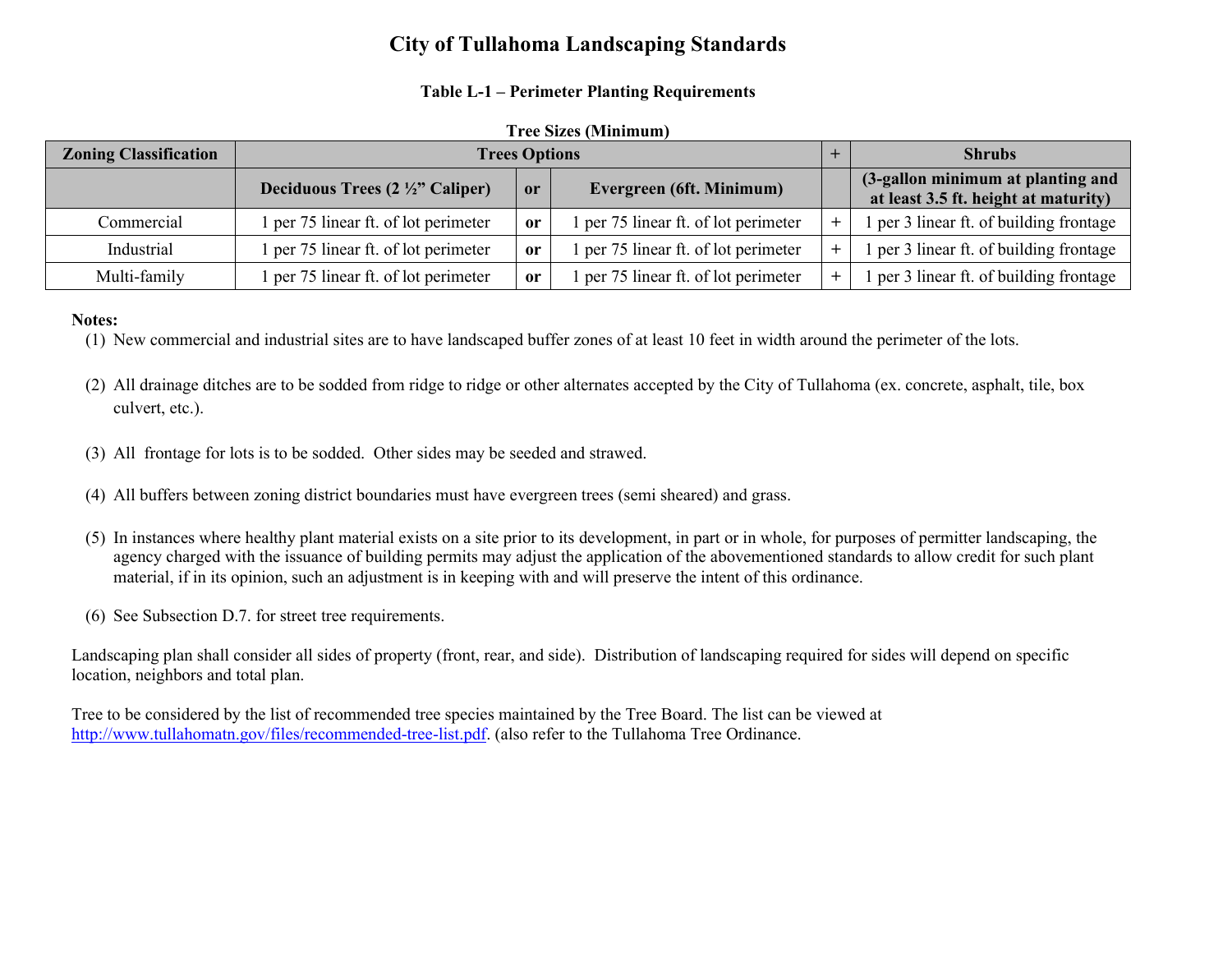# **SECTION 506 RESERVED**

### **SECTION 507 PASSAGEWAYS**

A. Residential entrances.

There shall be a passageway leading from the public way to the exterior entrance of each dwelling unit in every residential building of not less than 10 feet in width. The passageway shall be increased by 2 feet for each story over two.

- B. Separation between buildings. There shall be at least 10 feet of clear space between every main building and accessory building on a lot. There shall be at least 20 feet of clear space between every residential building and another main building on the same lot.
- C. Location of passageways.

Passageways shall be permitted to be located in that space set aside for required yards. Passageways shall be open and unobstructed to the sky and shall be permitted to have such projections as allowed for yards, provided the users of said passageway have a clear walkway to the public way. Any space between buildings or passageways that has less width than that prescribed herein shall not be further reduced.

# **SECTION 508 APPROVAL FOR & AVAILABILITY OF ESSENTIAL SERVICES**

A. General. All projects that require the additional use of new facilities or essential services, such as sewers, storm drains, fire hydrants, potable water, public streets, street lighting and similar services, shall obtain such approval as required by the agency providing such service prior to project approval.

No availability of essential services shall be permitted to be grounds for denying permits for additional development until such services are available. The jurisdiction is not obligated to extend or supply essential services if capacity is not available. If capacity is available, the extension of services shall be by and at the cost of the developer, unless the jurisdiction agrees otherwise. All service extensions shall be designed and installed in full compliance with the jurisdiction's standards for such service, and shall be subject to review, permit and inspection as required by other policies or ordinances of the jurisdiction.

# **SECTION 509 EXTENDED YARD SETBACK REQUIREMENTS & EXCEPTIONS**

A. Extended Setbacks.

All principal and accessory structures on lots abutting more than one street shall observe the minimum front yard setback along each street in accordance with the provisions in Table TZ-1.

- B. Exceptions.
	- 1. New single family and two family dwelling units shall align to the average front building line of existing residential dwelling units along the same road within 150feet.
	- 2. New single family and two family dwelling units' side yard is abutting a road the side building line may align to the average front building line of existing residential dwelling units along the same road within 150 feet.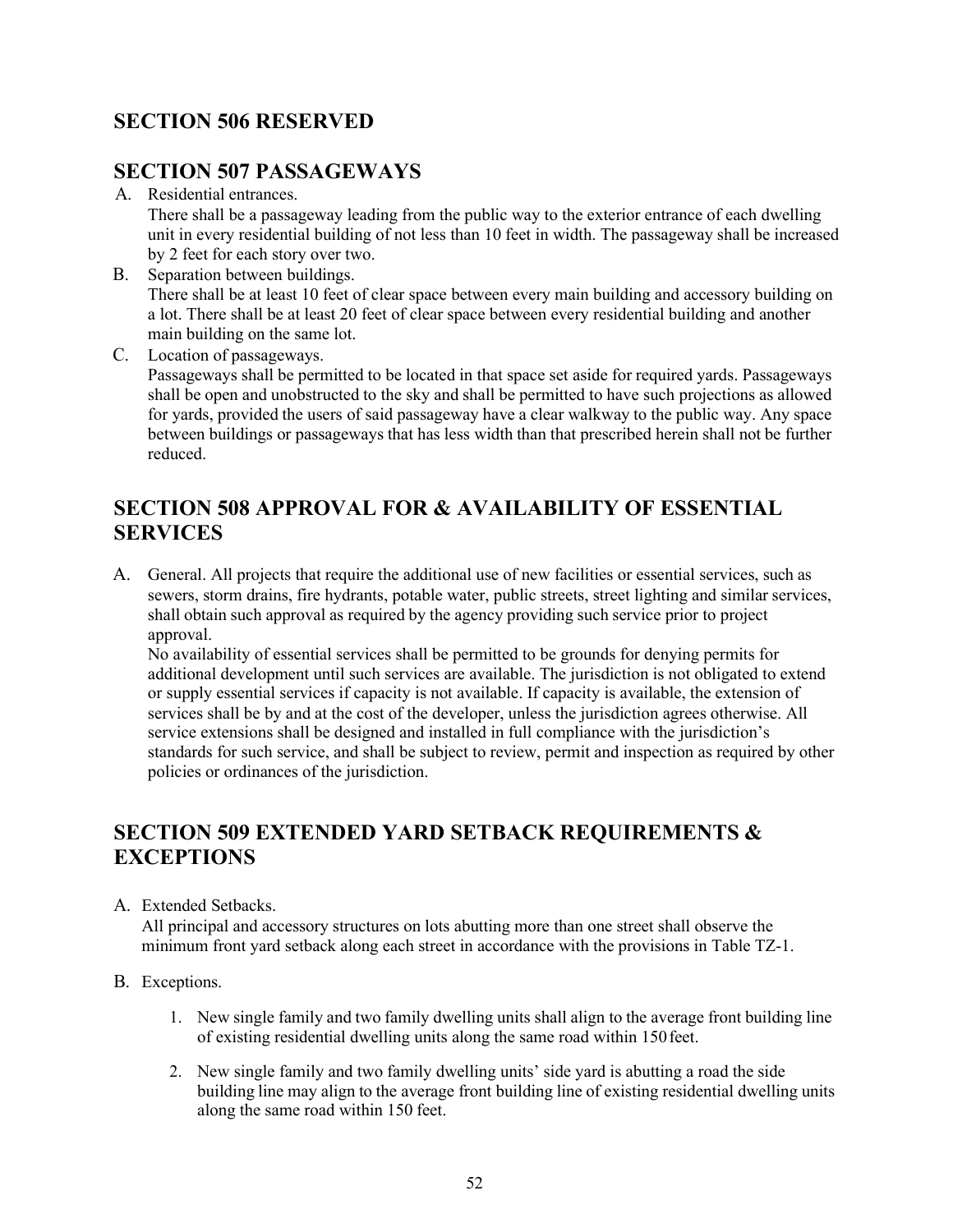# **ARTICLE VI SPECIAL REGULATIONS**

### **SECTION 601 HOME OCCUPATIONS**

### A. General.

Home occupations shall be permitted in all zones, provided the home occupation is clearly and obviously subordinate to the main use or dwelling unit for residential purposes. Home occupations shall be conducted wholly within the primary structure on the premises.

### B. Conditions.

- 1. The home occupation shall not exceed 15 percent of the floor area of the primary structure.
- 2. Other than those related by blood, marriage or adoption, no more than one person may be employed in the home occupation.
- 3. Inventory and supplies shall not occupy more than 50 percent of the area permitted to be used as a home occupation.
- 4. There shall be no exterior display or storage of goods on said premises.
- 5. Home occupations involving beauty shops or barber shops shall require a conditional- use permit.
- 6. Sales and services to patrons shall be arranged by appointment and scheduled so that not more than one patron vehicle is on the premises at the sametime.
- 7. Two additional parking spaces shall be provided on the premises, except only one need be provided if the home occupation does not have an employee. Said parking shall comply with the parking requirements in Chapter5.

### **SECTION 602. ADULT USES**

### A. General.

A conditional-use permit shall be obtained for all adult-use businesses.

- B. Provisions.
	- 1. No adult-use business shall be located within 1,000 feet of a park, school, day care center, library or religious or cultural activity.
	- 2. No adult-use business shall be located within 500 feet of any other adult-use business or any agricultural or residential zone boundary.
	- 3. Such distances shall be measured in a straight line without regard to intervening structures, topography and zoning.
	- 4. Said business shall be located in an I-2 zone and shall not be permitted as a home occupation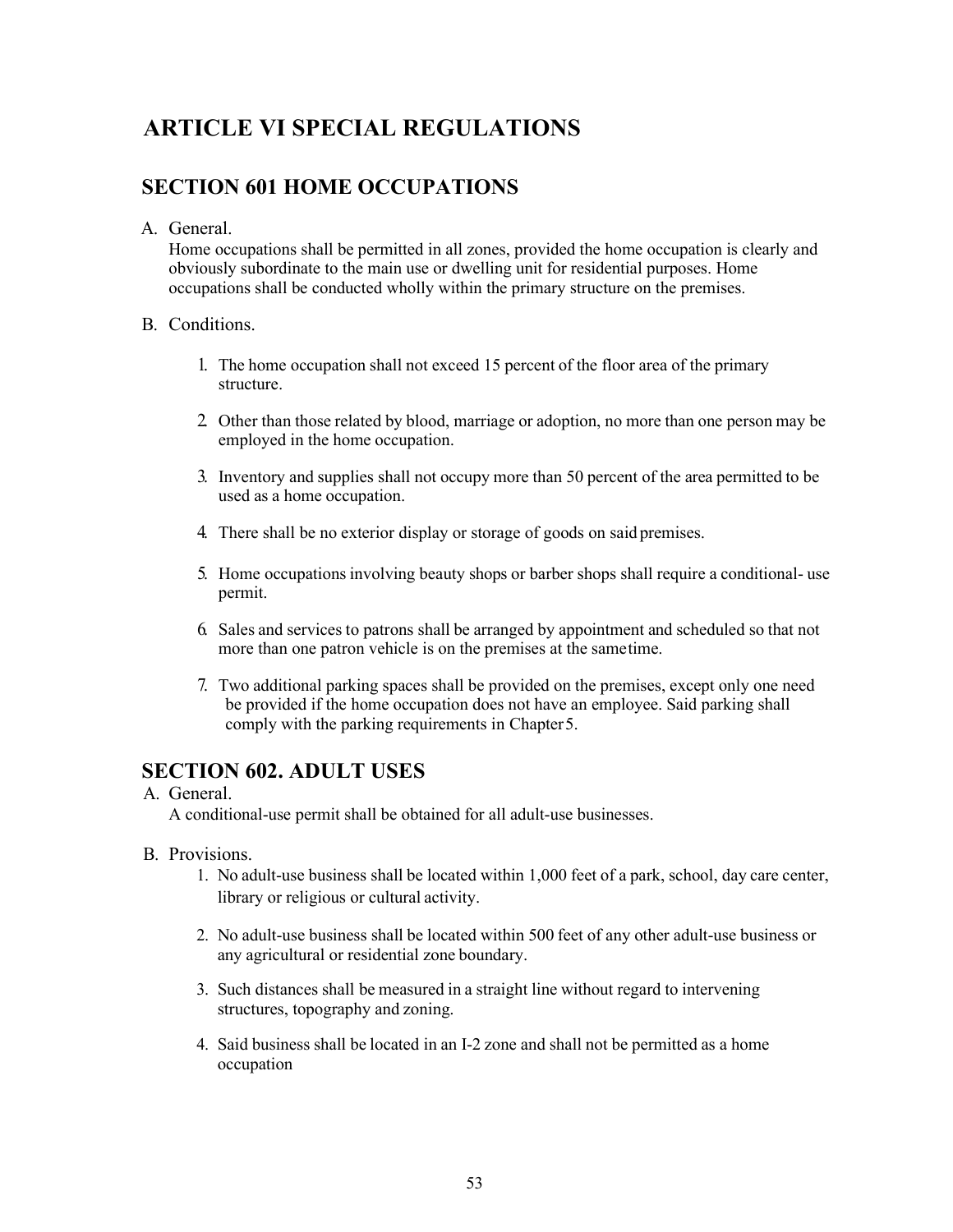# **SECTION 603. TEMPORARY FAMILY HEALTHCARE STRUCTURE**

A. General. Temporary family healthcare structures shall be permitted as an accessory structure in any residential zoning district on lots with single-family detached dwellings, all temporary family healthcare structures shall be: a) for use by a caregiver in providing care for a mentally or physically impaired person; and b) on property owned or occupied by the caregiver as their residence.

### B. Provisions.

- 1. Temporary family healthcare structures shall be primarily assembled at a location other than its site ofinstallation;
- 2. Is limited to one (1) occupant who shall be the older adult or person with a disabilitywho requires extended home-based medical care, rehabilitation, or the provision of home and community-based support and assistance;
- 3. Meets the accessibility guidelines of the federal department of housing and urban development and the Americans with Disabilities Act;
- 4. Temporary family healthcare structures shall be no more than five hundred (500) gross square feet in size;
- 5. Complies with all setback requirements that apply to the primary structure and with any maximum floor area ratio limitations that may apply to the primarystructure;
- 6. Only one (1) temporary family healthcare structure shall be allowed on a lot.
- 7. Any temporary family healthcare structure installed pursuant to this section shall be required to connect to water, sewer, and electric utilities that are serving the primary residence on the property and shall comply with all applicable requirements of the department of health.
- 8. No signage advertising or otherwise promoting the existence of the structure shall be permitted either on the exterior of the temporary family healthcare structure or elsewhere on the property.
- C. Permitting.
	- 1. Any person proposing to install a temporary family healthcare structure shall first obtain a permit from the Tullahoma Planning & Codes Department; fee of one hundred dollars (\$100).
	- 2. The Tullahoma Planning  $& Codes$  Department shall require that the applicant provide evidence of compliance with this section on an annual basis as long as the temporary family healthcare structure remains on the property. This evidence may involve the inspection by the Planning & Codes Department of the temporary family healthcare structure, not limited to any annual compliance confirmation;
	- 3. Any temporary family healthcare structure installed pursuant to this section shall be removed within thirty (30) days in which the mentally or physically impaired person is no longer receiving or is no longer in need of the assistance provided for in this section. The city may fine the property owner up to fifty dollars (\$50.00) per day for a violation of this section, with each day constituting a separate offense.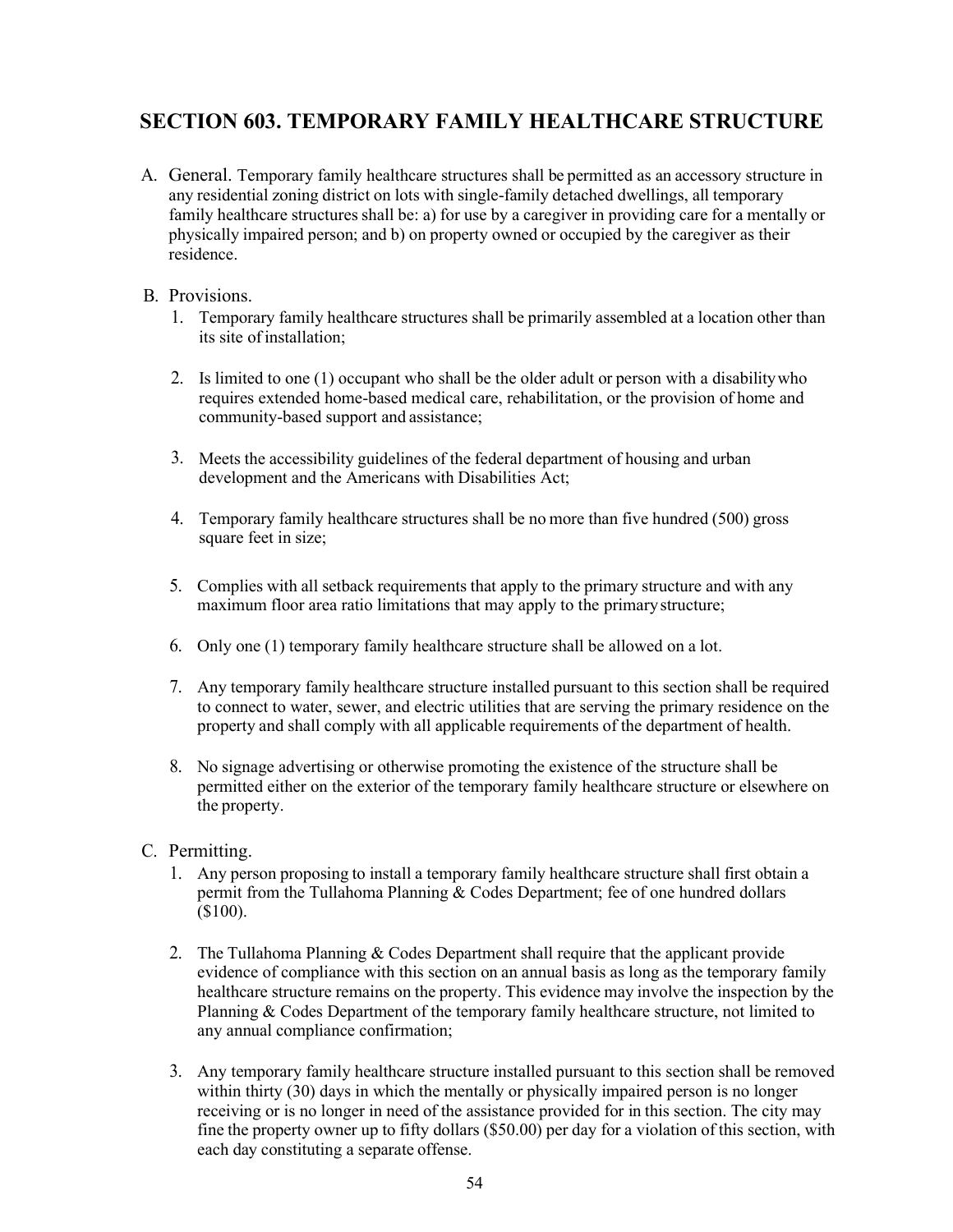4. The Tullahoma Planning Commission may revoke the permit granted pursuant tosubsection (c) if the permit holder violates this section. Additionally, the Board of Mayor and Aldermen may seek injunctive relief or other appropriate actions or proceedings in the circuit court of Coffee County or Franklin County to ensure compliance with this section. The Planning & Codes Department has the necessary authority to ensure compliance with this section.

### **SECTION 604 MOBILE HOMES AND MOBILE HOME PARKS**

A. General.

These regulations are designed to recognize and promote the potential benefits that mobile homes offer as attractive, economical single-family dwellings. It is the intent that mobile home parks contain sound development and be a desirable place to live.

B. Mobile homes outside of parks.

It shall be unlawful for any mobile home to be used, stored, or placed on any lot or serviced by the utilities of the city where said mobile home is outside of any designated and licensed mobile home park, except mobile homes located on a licensed mobile home sales lot.

C. Nonconforming mobile homes.

Any mobile home already placed on a lot on or before the date of passage of the zoning ordinance from which this section is derived will be permitted to remain at its present location. Any mobile home site at any location with utility connections and other facilities constructed specifically for utilization as a permanent mobile home parking site, in existence prior to said date, shall be permitted to be utilized for parking and servicing mobile homes hereafter. If the nonconforming mobile home remains vacant for a period of one year, the owner shall be given, at the end of that year, a period not to exceed sixty  $(60)$  days in which to remove the mobile home and to comply with all provisions of this section.

D. Pre-existing mobile home parks.

Pre-existing parks which cannot comply with the requirements regarding mobile home parks shall be considered as a nonconforming use; provided, however, if at any time the ownership of said park shall change, said new owner shall be given a period not to exceed one hundred and eighty (180) days in which to comply with current park regulations in all respects and his failure to do so shall render him ineligible for a park permit at his then present location. Said preexisting parks shall comply with all state regulations applicable thereto which were in force prior to the establishment of said park.

- E. Mobile home park development standards.
	- 1. The following property development standards shall apply for all mobile home parks:
		- a. No parcel of land containing less than two and one-half  $(2\frac{1}{2})$  acres and less than fifteen (15) mobile home spacesavailable at the time of first occupancy shall be used for a mobile home park. However, the plans submitted for approval as required in number 4. Plans required shall be designed for a minimum of twenty- five (25) mobile home units.
		- b. There shall be not less than three thousand (3,000) square feet of lot area for each space provided on the site. This space ratio shall include access roads, automobile parking, accessory building space, and recreational areas.
		- c. The mobile home park shall be located on a well-drained site properly graded to insure rapid drainage and freedom from stagnant pools ofwater.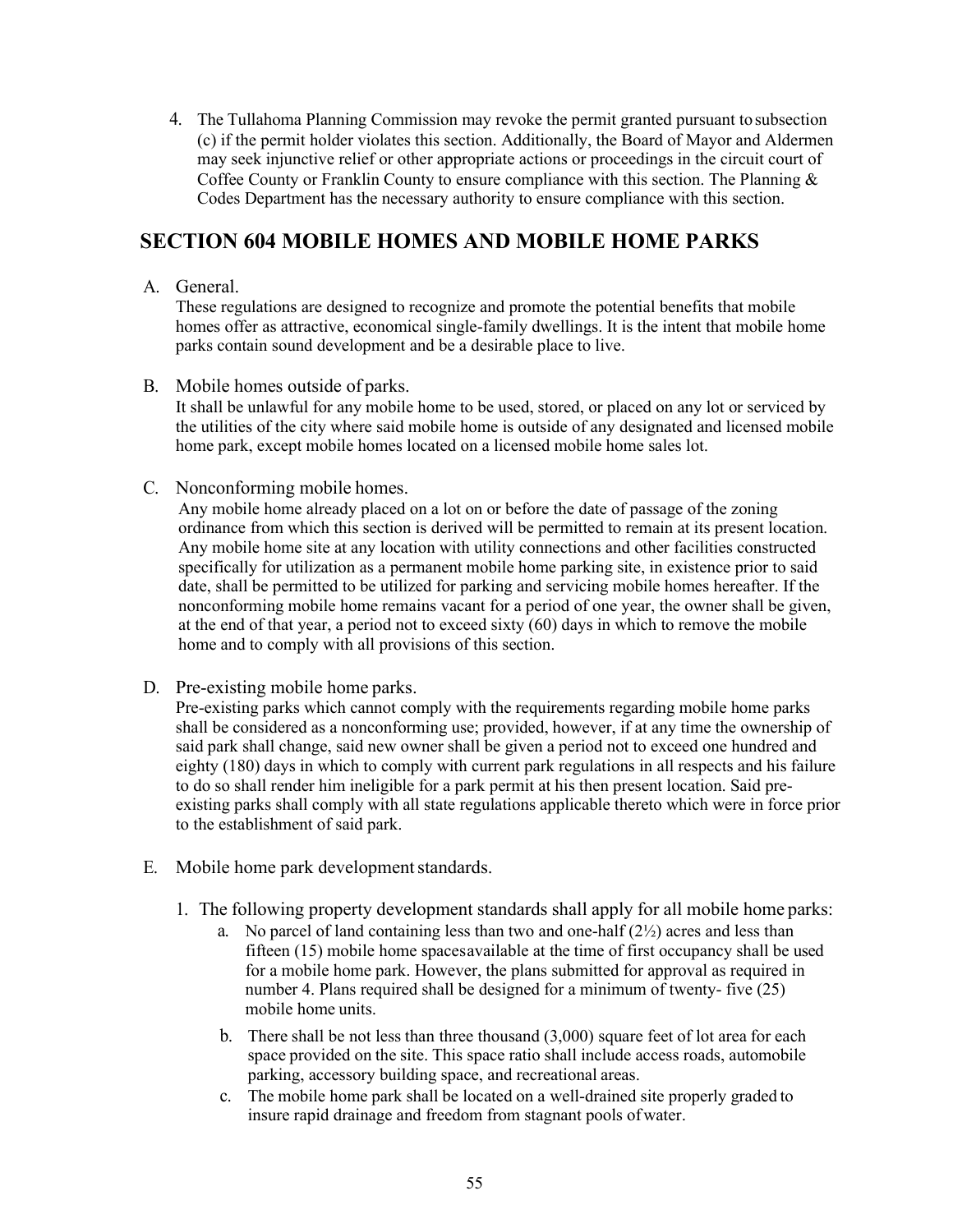- d. Yards:
	- (1) Each mobile home park shall have a front yard of twenty-five (25) feet extending for the full width of the parcel devoted to said use.
	- (2) Each mobile home park shall have a rear yard and a side yard on both sides of the parcel devoted to said use of not less than ten (10) feet.
	- (3) Where a side or rear yard abuts a street, the yard shall be not less than twenty-five (25) feet.
	- (4) All yards shall be landscaped and maintained.
- e. No building or structure erected or stationed in this mobile home park shall have a height greater than one  $(1)$  story or fifteen  $(15)$  feet.
- f. A mobile home park shall be entirely enclosed, exclusive of driveways, at its external boundaries by a solid wall, fence, or evergreen hedge not less than seven (7) feet in height. Such wall, fence, or hedge shall not be constructed or planted within the required front yard setback.
- g. Each mobile home park shall be permitted to display on each street frontage, one identifying sign of a maximum size of nine (9) square feet. Said sign shall contain thereon only the name and address of the mobile home park and may be lighted by indirect lighting only.
- 2. Each mobile home space shall be of sufficient size that, in addition to the mobile home unit, the following areas shall be provided:
	- a. Each mobile home space shall be at least thirty (30) feet wide and such space shall be clearly defined by permanent markers.
	- b. There shall be a front yard setback of ten (10) feet from all access roads within the mobile home park.
	- c. Mobile homes shall be so harbored on each space so that there shall be at least a twenty (20) foot clearance between mobile homes, provided, however, with respect to mobile homes parked end-to-end, the end-to-end clearance shall be not less than ten (10) feet. No mobile home shall be located closer than twenty (20) feet from any building within the mobile home park.
	- d. All mobile home spaces shall contain a concrete manufactured home pad or deck constructed of pressure treated wood. The pad or deck shall be at least 80 square feet in area and shall be located at the front entrance or porch to eachmobile home.
	- e. All mobile homes within the park shall be equipped with two sets of steps.
	- f. There shall be at least one (1) paved, off-street parking space for each mobile home unit, which shall be on the same site as the mobile home unit served, and may be located in the rear or side yard of said mobile home space.
- 3. Provisions:
	- a. There shall be established and maintained within each park an automobile parking area for the use of guests. The number of spaces within this area shall be equal to one (1) for every four (4) mobile home unit sites.
	- b. Access roads within a mobile home park shall be paved to a width of not less than twenty (20) feet and shall be constructed in accordance with local public works standards and specifications.
	- c. Road names and Signs.
		- (1) Permanent road names shall be assigned to all internal roads. Such road names shall not be similar in name to any existing street name in Coffee and Franklin Counties. Permanent road name signs which are clearly visible shall also be installed at all road intersections within the park.
		- (2) At least one identification sign, clearly visible both day and night shallface each public road upon which the manufactured home park fronts. Said sign shall be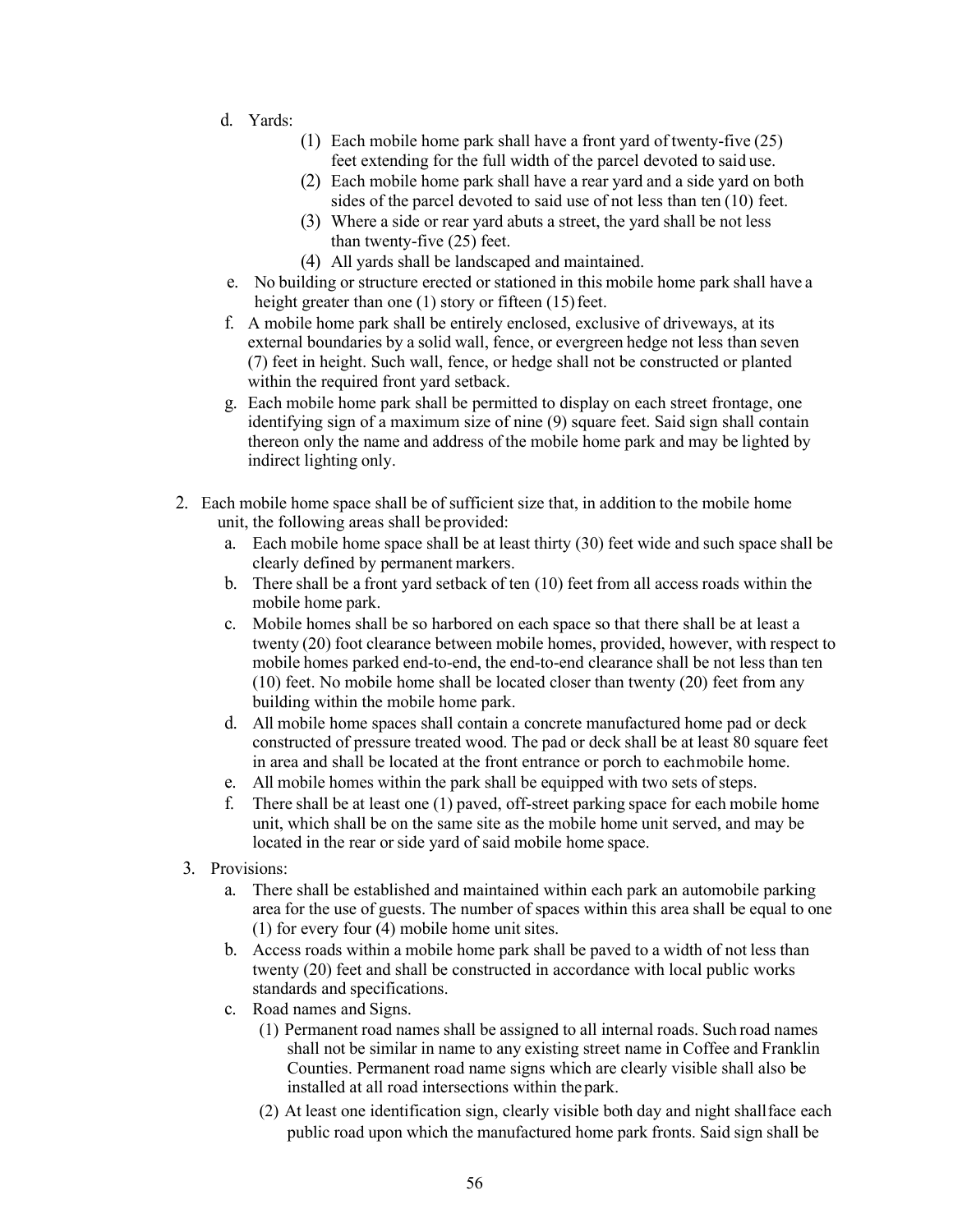located off the road right-of-way and have a maximum area of 32 square feet.

- (3) The cost for the purchase and installation of all road name and identification signs within the manufactured home park shall be borne entirely by the developer.
- d. Each mobile home space shall have a site number, a minimum of three inches in height, of permanent lettering attached or painted on the electrical service, placed at the driveway entrance or affixed to the manufactured home and said site number shall be visible from the internal road serving the space.
- e. Mobile home spaces may abut upon a driveway of not less than twenty  $(20)$  feet in width which shall have unobstructed access to the access road within the mobile home park. The sole vehicular access shall not be an alley, and all dead- end driveways shall include adequate vehicular turning space orcul-de-sac.
- f. The mobile home unit shall be placed on a foundation in accordance either withthe manufacturer's specifications for the specific unit, or local and state standards and specifications.
- g. Each mobile home space shall be provided with a connection to a sanitary sewer line or to a sewer system approved by the health department (i.e., use of septic tank systems shall not be permitted).
- h. There shall be provided a park or recreation area having a minimum of one hundred and fifty (150) square feet for each mobile home space. Areas shall be consolidated into usable areas with minimum dimensions of not less than thirty (30) feet.
- i. Each mobile home park shall be provided with a management office and such service buildings as are necessary to provide facilities for storage space for supplies, maintenance materials and equipment.
- j. Mobile home units, with or without toilet facilities that cannot be connected to a sanitary sewer line shall not be permitted in a mobile home park.
- k. Cabanas and other similar enclosed structures are prohibited.
- l. Mobile homes shall not be used for commercial, industrial, or other nonresidential uses within the mobile home parks.
- m. Mobile homes shall be skirted.
- n. Spaces within the mobile home park shall be provided for cluster mailboxes. Subject to their approval by the United States Postal Service; cluster mailboxes shall be used.
	- (1) The cluster mailboxes shall be located at convenient places within thepark deemed suitable by the United States Postal Service.
	- (2) Individually owned and located mailboxes shall not be allowed.
	- (3) All cluster mailboxes shall be located within the mobile home park and shall not front directly on any public road.
	- (4) At least one mailbox per manufactured home space shall be providedand the residents of the manufactured home occupying that space shall be provided with a key to open and close the correspondingmailbox.
- o. Trash removal shall be accommodated by one of the following methods in mobile home parks:
	- (1) The owner of the mobile home park shall contract with a private trash hauler for removal of trash from within thepark.
	- (2) The owner of the mobile home park shall provide centralized trash dumpsters at convenient locations within the manufactured home park.
	- (3) The owner of the mobile home park shall provide each mobile home space with one or more covered trash containers having a minimum capacity of twenty-four gallons either individually or incombination.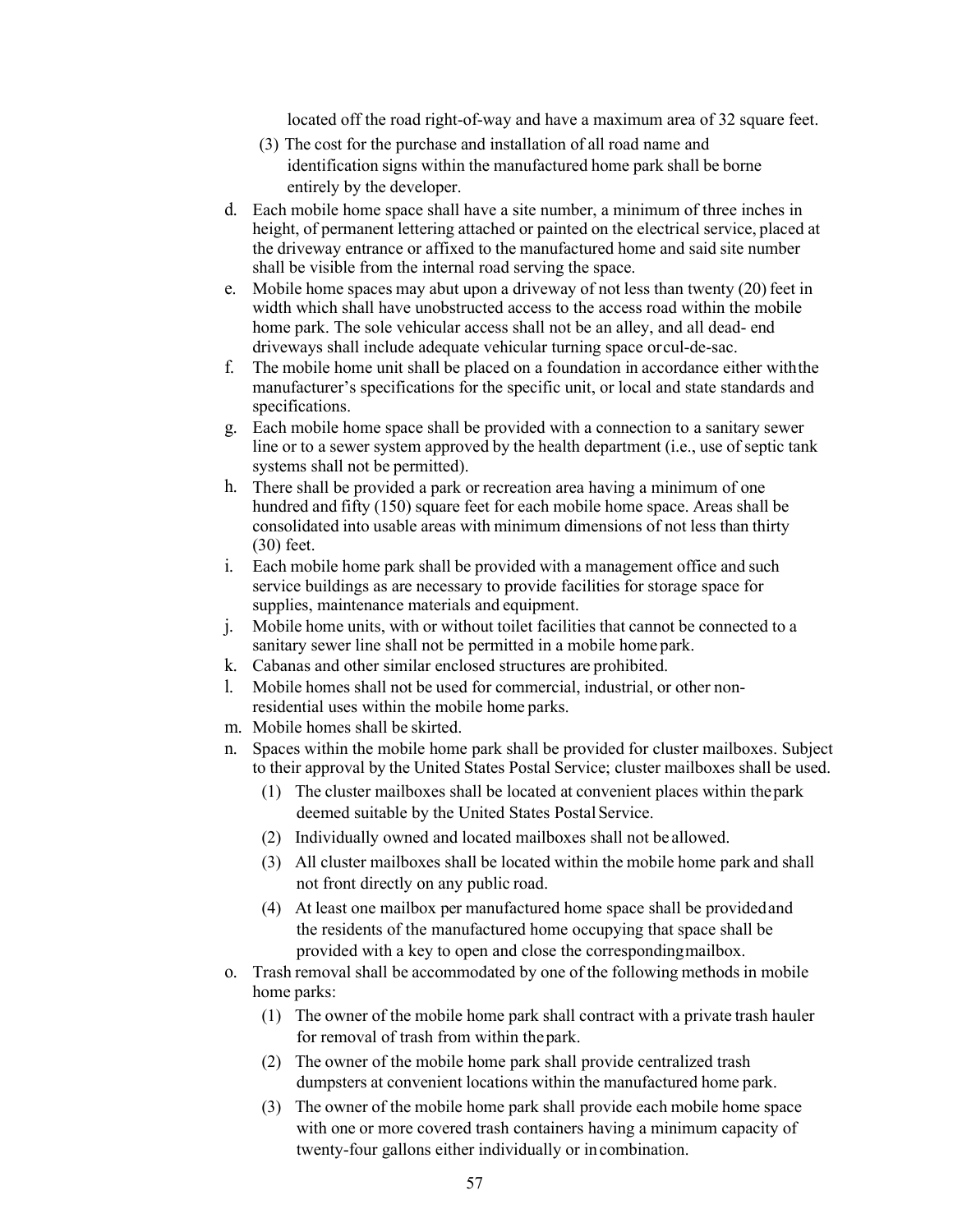### 4. Plans required:

The following information shall be shown on the mobile home park development plan to be reviewed and approved by the Planning Commission:

- a. The location and legal description of the proposed mobile home park.
- b. Plans and specifications of all buildings, improvements, and facilities constructed or to be constructed within the mobile home park.
- c. Utilities (e.g., water, sewer, electrical, gas) and any required easements.
- d. Roads and any required rights-of-way.
- e. Drainage structures and any required easements.
- f. The proposed use of buildings shown on the development plan.
- g. The location and size of all mobile home spaces.
- h. The location of all points of entry and exit for motor vehicles and internal circulation patterns.
- i. Landscaping plan and Drainage plan.
- j. The location of all lighting to be provided.
- k. The location of all walls and fences and the indication of their height and the materials of their construction.
- l. The location of all off-street parking facilities including guest parkingfacilities.
- m. Such other engineering and site planning data as may be required to permitthe planning commission to determine if the provisions of this ordinance are being complied with.
- n. Mobile home park development plans shall be recorded with the County Register of Deed's Office.
- o. Certificates that shall be required are:
	- (1) Certification of Ownership
	- (2) Certificate of Approval for Recording
	- (3) Certificate of Approval of Utility Systems
	- (4) Certificate of Approval of Roads
	- (5) Certificate of Accuracy
- 5. A revised development plan shall be submitted to the planning commission for approval of any changes, alterations, amendments, or extensions to the development plan. Approval of such changes may be granted if in the opinion of the planning commission, the requested changes would be in keeping with the intent and provisions of this ordinance.
- 6. No building permit shall be issued for construction of any building or structure orlocation of any mobile home unit on the land until the planning commission has approved the development plan and a statement of approval has been affixed to said development plan.
- 7. The building permit shall be revoked if construction of any building, part or phase, of the development is not in compliance with the approved developmentplans.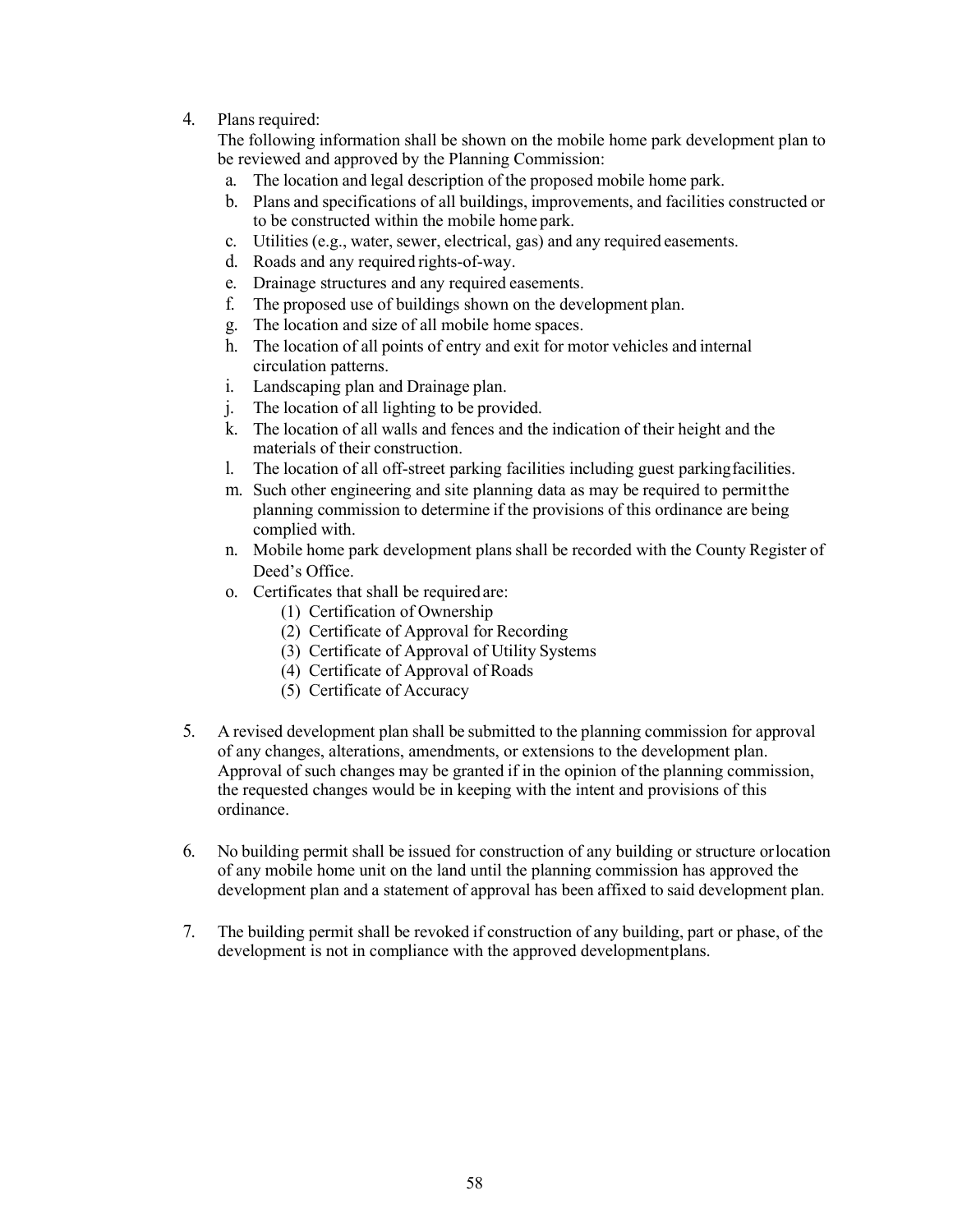### **SECTION 605. INDEPENDENT SENIOR LIVING FACILITIES**

### A. Provisions.

- 1. A use upon review in the R-3 and R-4 Districtsonly
- 2. Minimum Lot Area: 20 units per an acre
- 3. Minimum Lot Width: 150 feet
- 4. Maximum Lot Coverage: 60%
- 5. Maximum Building Height: 50 ft. unless otherwise regulated by this Ordinance
- 6. Front Setback from the street right-of-way: 50 feet
- *7.* Compact parking spaces: In parking areas containing ten (10) or more parking spaces, up to twenty percent (20%) of the parking spaces needed may contain a rectangular area of only eight (8) feet in width by fifteen (15) feet in length. If such spaces are provided, they shall be conspicuously designated as reserved for small or compact cars only. *See Parking Table 1 for minimum parking space count.*

### **SECTION 606. DEVELOPMENT STANDARDS FOR MICROBREWERY, MICRO-DISTILLERY, AND MICRO-WINERY**

- A. Where production facilities of craft breweries, distilleries, and wineries of 10,000 square feet or less in gross floor area abut to a residential district, a buffer yard per Section 505(D)(4) is required. Production facilities of craft breweries, distilleries, and wineries that are greater than 10,000 square feet in gross floor area must be separated from residential districts by 200 feet, as measured on a straight line from lot line to lot line.
- B. All malt, vinous, or distilled liquor production must be within completely enclosed structures.
- C. Loading areas in a newly constructed facility cannot be located on the side of any building facing a residential district. Where such district abuts on all sides of the lot, these loading areas must be screened by a solid wall or opaque fence with a minimum height of six feet to a maximum of eight feet, in addition to any required landscape buffer.
- D. Service doors in a newly constructed facility facing an adjacent residential district must be screened by a solid wall or opaque fence with a minimum height of six feet to a maximum of eight feet, in addition to any required landscape buffer.
- E. For adaptive reuse of existing buildings, newly constructed loading areas and service doors should be located to minimize any impact on surrounding public streets. Existing loading areas and services doors should be screened to the extent feasible from view from any adjacent residential districts.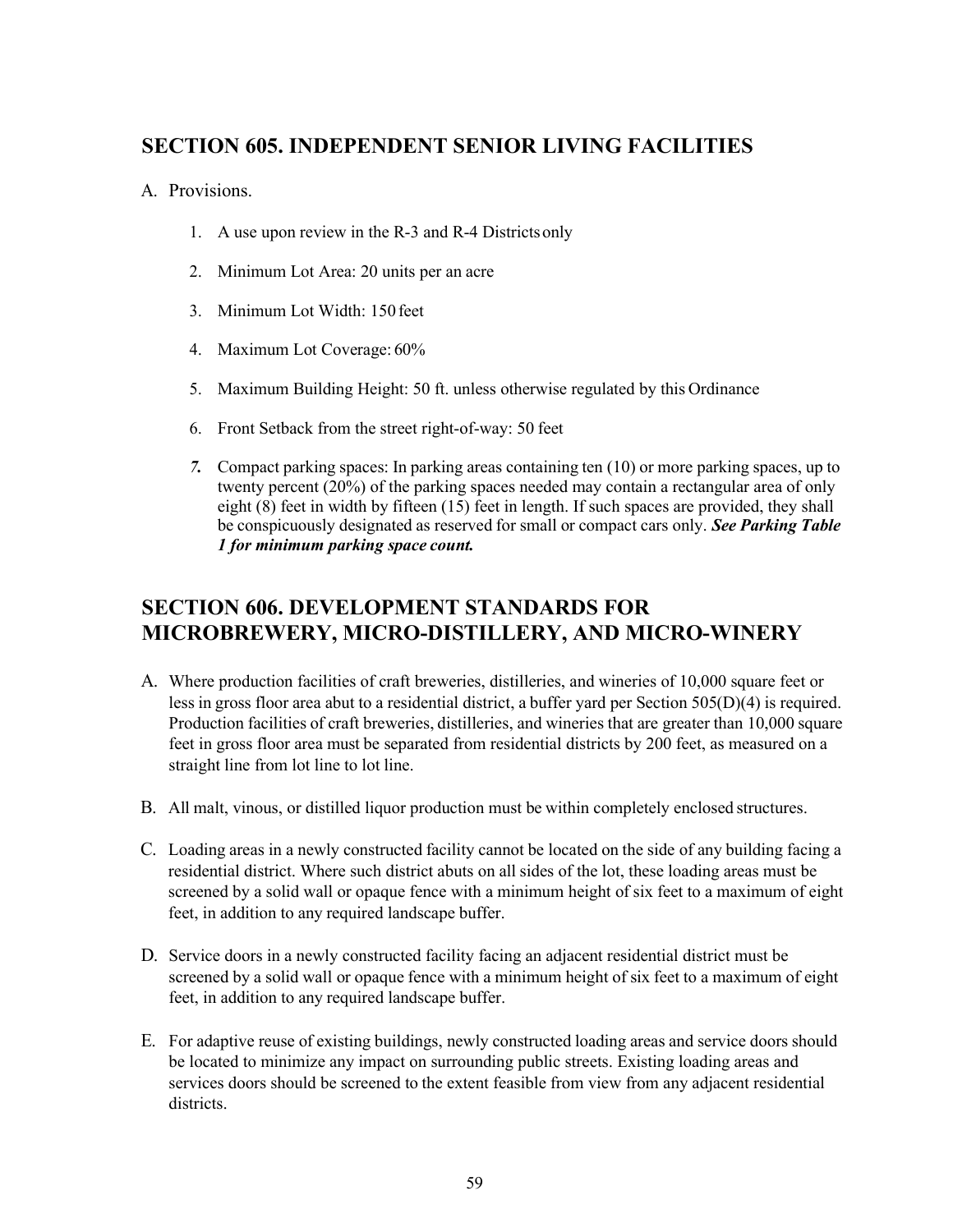- F. Development standards for Microbrewery, micro-distillery, and micro-winery in the C-3 District.
	- 1. No outdoor storage shall be permitted;
	- 2. All malt, vinous or distilled liquor production shall be within completely enclosed structures;
	- 3. Loading areas shall not be oriented toward a public street, nor shall loading docks be located on the side of any building facing an adjacent zone district primarily for residential uses. Where these districts or streets abut all sides of the property, the loading areas shall be screened by a solid wall or opaque fence with a minimum height of six (6) feet, in addition to any required landscape buffer.
	- 4. Service doors facing a public street or an adjacent zone district primarily for residential uses shall be screened by a solid wall or opaque fence with a minimum height of six (6) feet, in addition to any required landscape buffer.
	- 5. By-products or waste from the production of the malt, vinous or distilled liquor shall be properly disposed of off the property.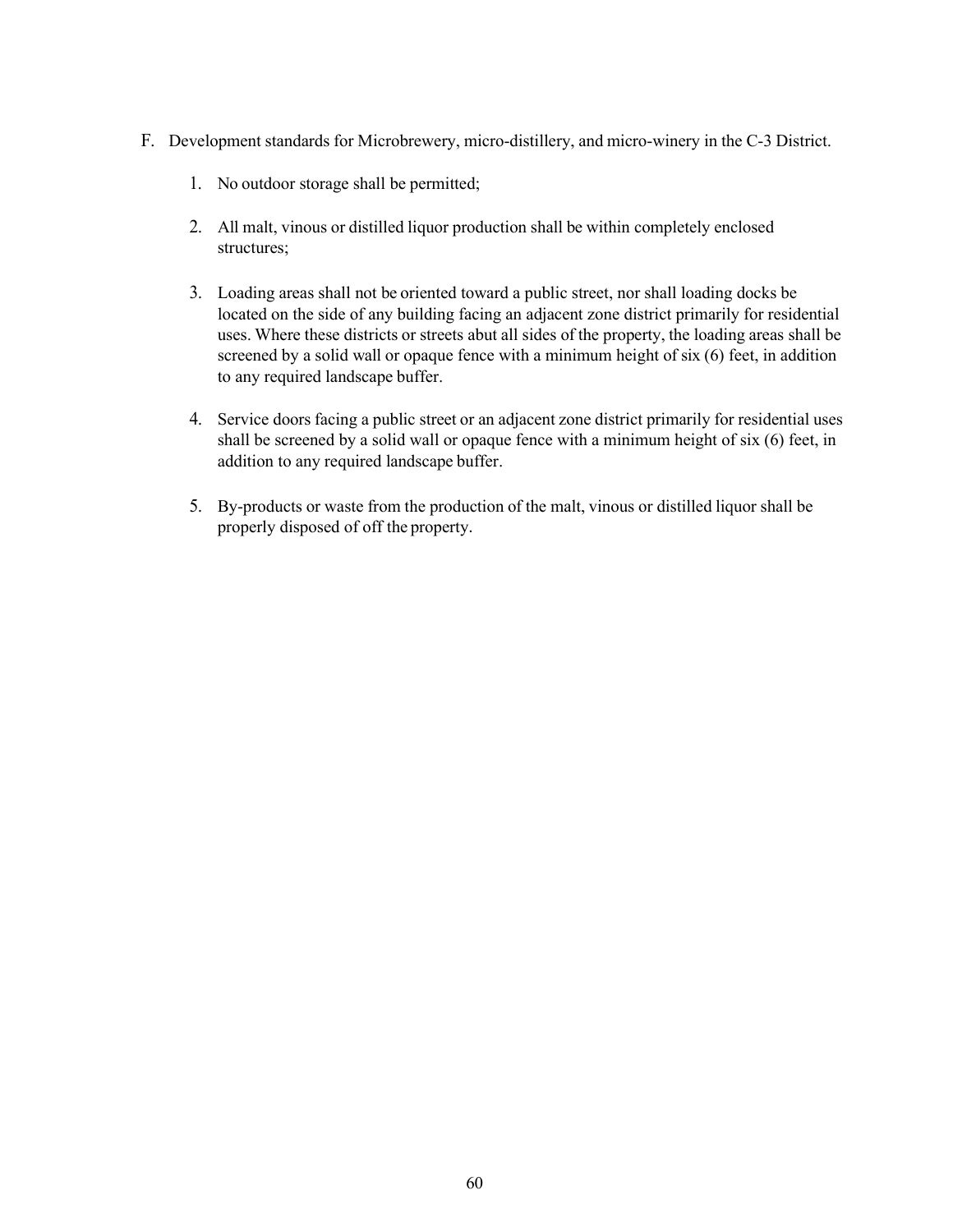# **ARTICLE VII SIGN REGULATIONS**

### **SECTION 701 GENERAL**

#### A. Purpose.

The purpose of this chapter is to protect the safety and orderly development of the community through the regulation of signs and sign structures.

### B. Sign Definitions.

The following definitions shall be applicable for all types of signage located within the city:

ABANDONDED SIGN, ABANDONMENT. A sign that is erected off-site or on-site in conjunction with a particular use that has been subsequently disconnected regardless of any intent to resume or not to abandon and shall not be reestablished, unless the new sign meet all current standards. For this purpose of this chapter, regardless of size, copy on the sign indicating the sign is for lease or rent shall not be construed as a sign.

ANIMATED SIGN. A sign employing actual motion or the illusion of motion. Animated signs, which are differentiated from changeable signs as defined and regulated by this code, include the following types:

- **a.** Electrically activated. Animated signs producing the illusion of movement by means of electronic, electrical or electro-mechanical input and/or illumination capable of simulating movement through employment of the characteristics of one or both of the classifications noted below:
	- **i.** Flashing. Animated signs or animated portions of signs whose illumination is characterized by a repetitive cycle in which the period of illumination is either the same as or less than the period of non-illumination. For the purposes of this ordinance, flashing will not be defined as occurring if the cyclical period between on-off phases of illumination exceeds 4 seconds.
	- **ii.** Patterned illusionary movement. Animated signs or animated portions of signs whose illumination is characterized by simulated movement through alternate or sequential activation of various illuminated elements for the purpose of producing repetitivelight patterns designed to appear in some form of constant motion.
- **b.** Environmentally activated. Animated signs or devices motivated by wind, thermal changes or other natural environmental input. Includes spinners, pinwheels, pennant strings, and/or other devices or displays that respond to naturally occurring external motivation.
- **c.** Mechanically activated. Animated signs characterized by repetitive motion and/or rotation activated by a mechanical system powered by electric motors orother mechanically induced means.

AUCTION SIGN. A type of incidental sign that provides information about the sale of property or other items from a premises.

AWNING. An architectural projection or shelter projecting from and supported by the exterior wall of a building and composed of a covering of rigid or non-rigid materials and/or fabric on a supporting framework that may be either permanent or retractable, including such structures that are internally illuminated by fluorescent or other light sources.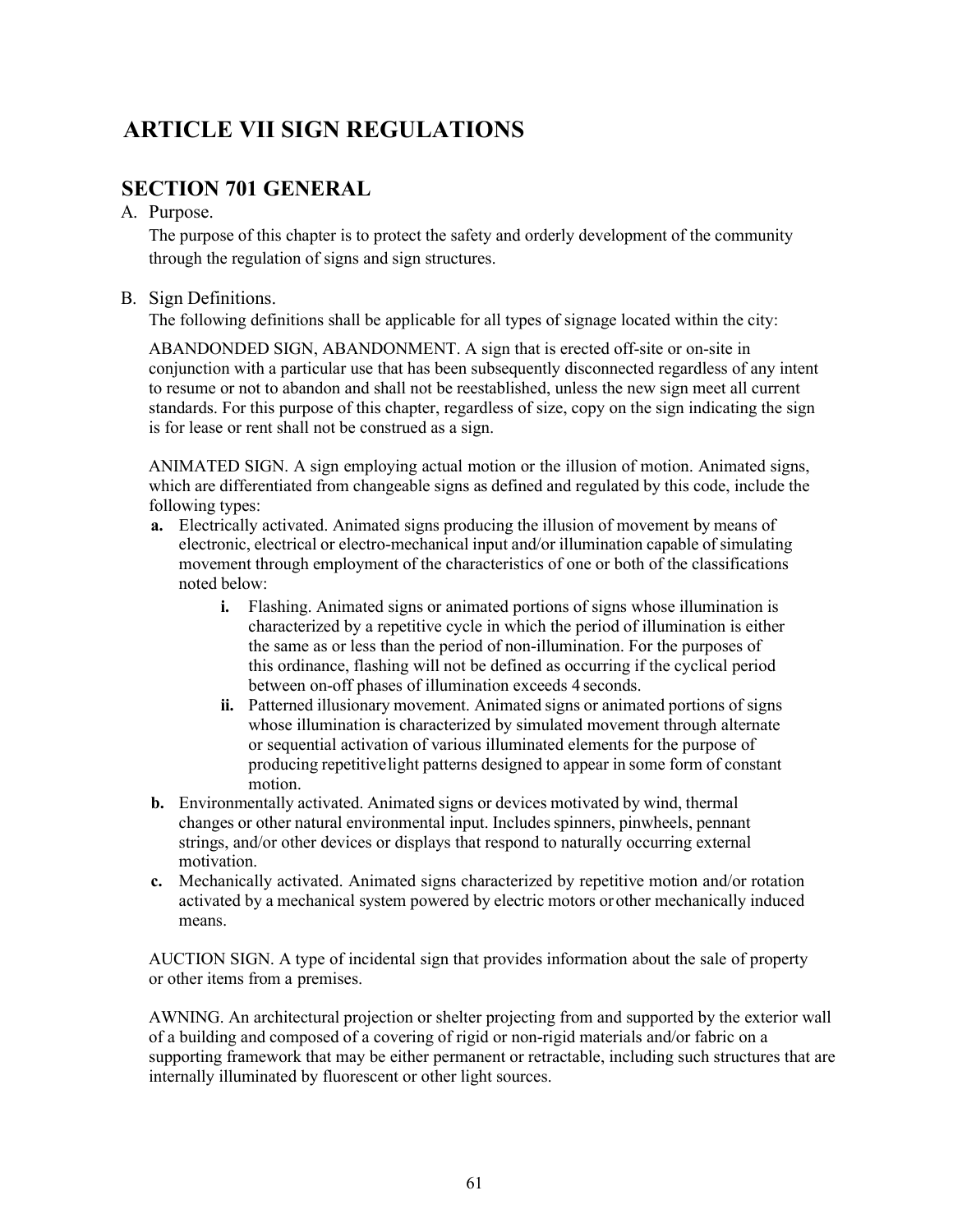AWNING SIGN. A sign displayed on or attached flat against the surface or surfaces of an awning. See also "Wall or fascia sign."

BACKLIT AWNING. An awning with a translucent covering material and a source of illumination contained within its framework.

BANNER. A flexible substrate on which copy or graphics may be displayed.

BANNER SIGN. A sign utilizing a banner as its display surface.

BILLBOARD. See "Off-premise sign" and "Outdoor advertising sign."

BUILDING ELEVATION. The entire side of a building, from ground level to the roofline, as viewed perpendicular to the walls on that side of the building.

CANOPY (Attached). A multisided overhead structure or architectural projection supported by attachments to a building on one or more sides and either cantilevered from such building or also supported by columns at additional points. The surface(s) and/or soffit of an attached canopy may be illuminated by means of internal or external sources of light. See also "Marquee."

CANOPY (Free-standing). A multisided overhead structure supported by columns, but not enclosed by walls. The surface(s) and or soffit of a free-standing canopy maybe illuminated by means of internal or external sources of light.

CANOPY SIGN. A sign affixed to the visible surface(s) of an attached or free-standing canopy.

CHANGEABLE SIGN. A sign with the capability of content change by means of manual or remote input, including signs which are:

- **a.** Electrically activated. Changeable sign whose message copy or content can be changed by means of remote electrically energized on-off switching combinations of alphabetic or pictographic components arranged on a display surface. Illumination may be integral to the components, such as characterized by lamps or other light-emitting devices; or it may be from an external light source designed to reflect off the changeable component display. See also "Electronic message sign or center."
- **b.** Manually activated. Changeable sign whose message copy or content can be changed manually.

COMBINATION SIGN. A sign that is supported partly by a pole and partly by a building structure.

COPY. Those letters, numerals, figures, symbols, logos and graphic elements comprising the content or message of a sign, excluding numerals identifying a street address only.

DILAPIDATION. When a sign is allowed to fall into a state of disrepair, decay or ruin and the cost to repair exceeds fifty percent of the fair market cost, including labor and materials, for the erection of similar sign not needing repairs.

DIRECTIONAL SIGN. Any sign that is designed and erected for the purpose of providing direction and/or orientation for pedestrian or vehicular traffic.

DIRECTOR. The term Director shall mean the Director of Building Codes Department or their designee.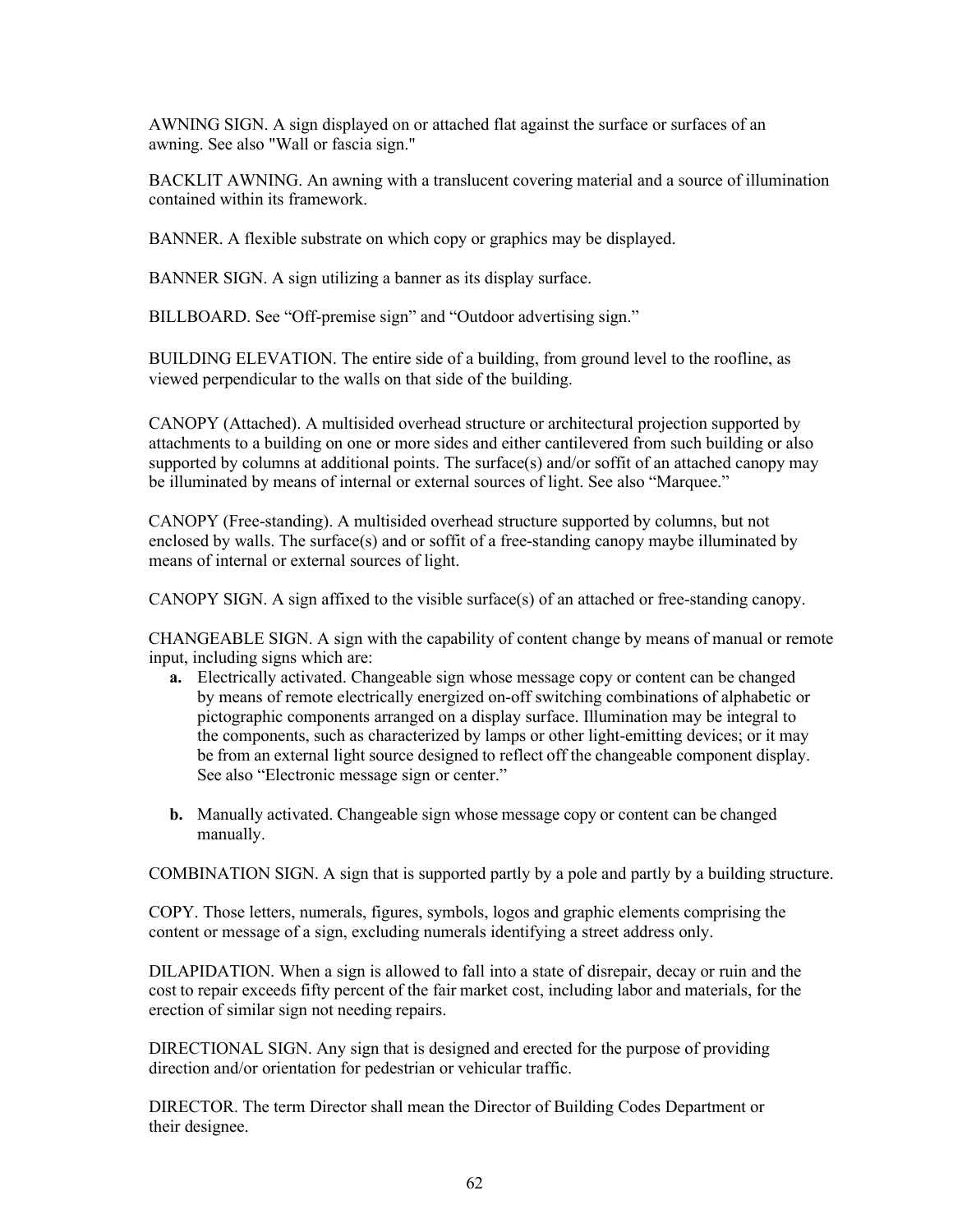DISPLAY SURFACE AREA. The display surface area shall mean and include the entire area of a single continuous perimeter enclosing figure of similar character, together with any material or color forming an integral part of the display or used to differentiate such sign from the background against which it is placed. In any event, the supports, uprights or decorative base shall not be included in determining the display surface area of a sign.

DOUBLE-FACED SIGN. A sign with two (2) sign faces that are parallel or within up to fifteen (15) degrees of being parallel and oriented in opposite directions.

ELECTRIC SIGN. Any sign activated or illuminated by means of electrical energy.

ELECTRONIC MESSAGE SIGN OR CENTER. Any sign that displays still images, scrolling images or moving images, including video and animation, utilizing a series or grid of lights that may be changed through electronic means, including cathode ray, light emitting diode (LED) display, plasma screen, liquid crystal display (LCD), fiber optic or other electronic media or technology.

ENTRANCE SIGN. Any sign placed at the intersection of a public street and a public or private entryway into an apartment complex, condominium complex, office complex, industrial complex or other building or buildings with multifamily residential dwelling units or multiple commercial units.

EXTERIOR SIGN. Any sign placed outside a building.

FASCIA SIGN. See "Wall or fascia sign."

FLAG SIGNS. A ground sign made of flexible material of distinctive color and designed to attract attention, used as a symbol, standard, emblem or advertising message, permanent in nature, which is hoisted on a flag pole, excluding American, state, city or county flags.

FLASHING SIGN. A sign, the illumination of which is intermittently on and off, so as to flash, blink, chase or to reflect light, such as metallic or Mylar-type flutteringmaterials.

FREE-STANDING SIGN. *A* sign which is attached to, erected on, or supported by some structure (such as a pole, mast, frame or other structure) that is not itself an integral part of a building or other structure whose principal function is something other than the support of a sign. (Also referred to as a ground, monument or pole sign).

FRONTAGE (Building). The length of an exterior building wall or structure of a single premise orientated to the public way that it faces.

FRONTAGE (Property). The length of the property line(s) of any single premise along either a public way or other properties on which it borders.

GOVERNMENTAL SIGN. A sign erected and maintained by the federal, state, or local government or agency thereof for a governmental purpose. For the purpose of this chapter a "traffic control sign" is a sign for the purpose of regulating, warning, or guiding traffic. No governmental sign or traffic control sign shall bear any advertising or commercial message.

GROUND LEVEL. The first floor above ground. The ground level floor in a building that has two (2) or more floors, excluding the basement, extends to the floor of the next or second floor above ground level. The ground level floor in building with only one (1) story, excluding the basement, extends to the lowest point of the roof on the side to which the sign is attached. When a building is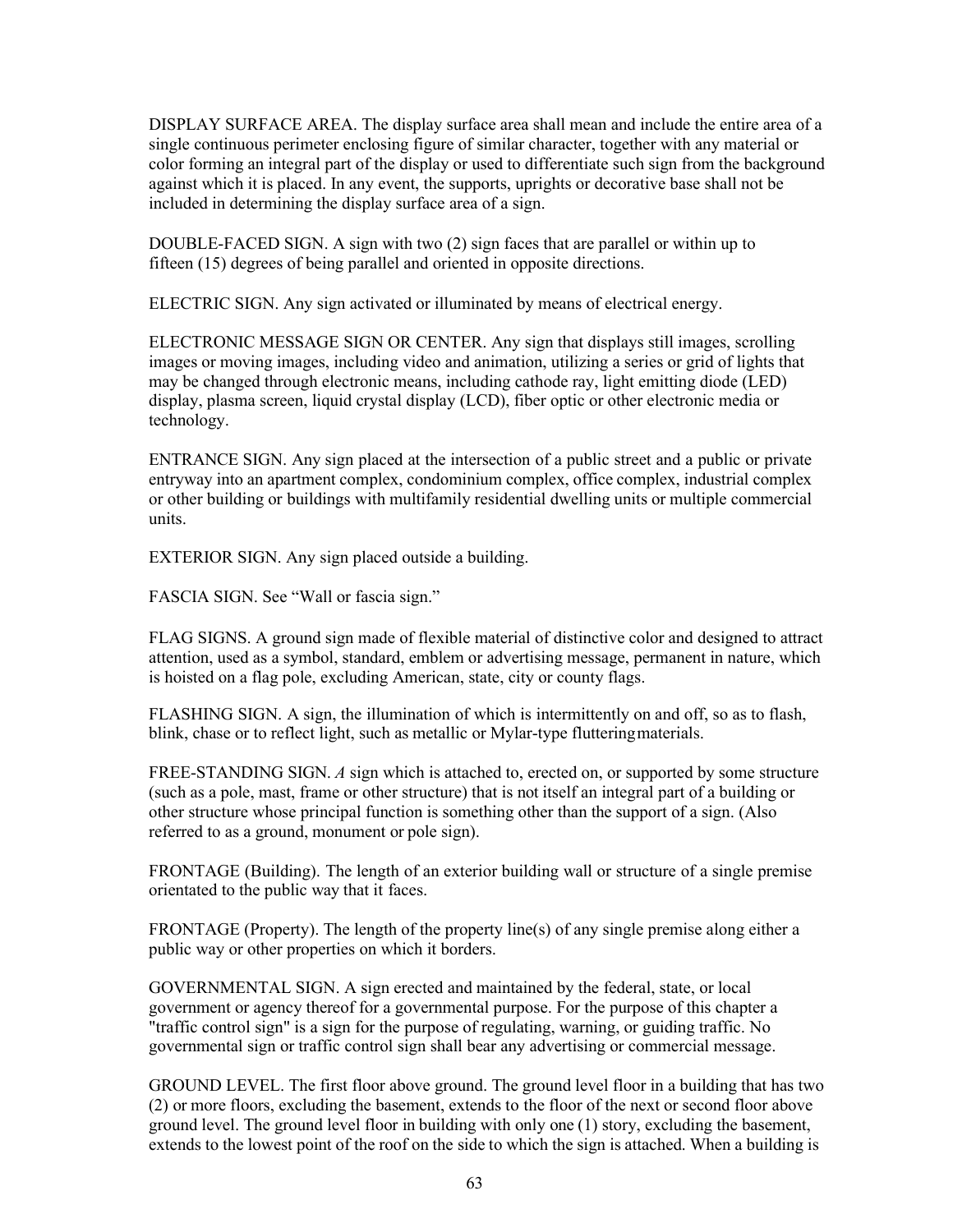located on a sloping lot and ground level street frontage on two or more streets, then the building may have two (2) level floors, but the ground level floor shall be determined for each side of the building based upon the foregoing definition of ground level.

GROUND SIGN. Any sign supported by uprights or braces which are permanently placed into the ground, and not supported by or suspended from any building. Ground signs include monument-based signs, pole and post mounted signs.

ILLUMINATED SIGN. A sign characterized by the use of artificial light, either projecting through its surface(s) (internally illuminated); or reflecting off its surface(s) (externally illuminated).

INCIDENTAL SIGN. A sign, generally informational, that has a purpose secondary to the use of the lot on which it is located, such as "no parking", "entrance", "exit", "loading only", "no trespassing", "no hunting", "phone", "ATM", etc.

INTERIOR SIGN. Any sign placed within a building, but not including "window signs" as defined by this ordinance. Interior signs, with the exception of window signs as defined, are not regulated by this chapter.

INDIRECT ILLUMINATION. A source of light which is not seen directly.

MANSARD. An inclined decorative roof-like projection that is attached to an exterior building facade.

MAINTENANCE. To keep in existing state of repair; preserve from decline; the upkeep of property.

MARQUEE. See "Canopy (attached)."

MARQUEE SIGN. See "Canopy sign."

MENU BOARD. A free-standing sign orientated to the drive-through lane for a restaurant that advertises the menu items available from the drive-through window, and which has no more than 20 percent of the total area for such a sign utilized for business identification.

MONUMENT SIGN. A ground based sign that is a freestanding sign attached to a contiguous structural base or planter box that is the same width or greater than the message portion of the sign as opposed to a sign supported by and attached to poles or braces and is permanently affixed to the ground.

MOVING SIGN. Signs which swing, undulate, or otherwise attract attention through the movement of parts or through the impression of movement.

NON-CONFORMING SIGN. Any sign legally constructed or erected prior to the effective date of any ordinances or amendment containing provisions with which such sign does not comply. (A sign constructed illegally in violation of any prior law, ordinance or code is not made legal by this chapter unless it conforms to all the requirements of this chapter.)

OFF-PREMISE SIGN. An off-premise sign is a sign or a portion thereof which directs attention to a business, profession, commodity, service, or entertainment which is not primarily conducted, sold, or offered upon the same lot of record. (Off-premise signs include but not limited to, billboards, and portable sign structures.)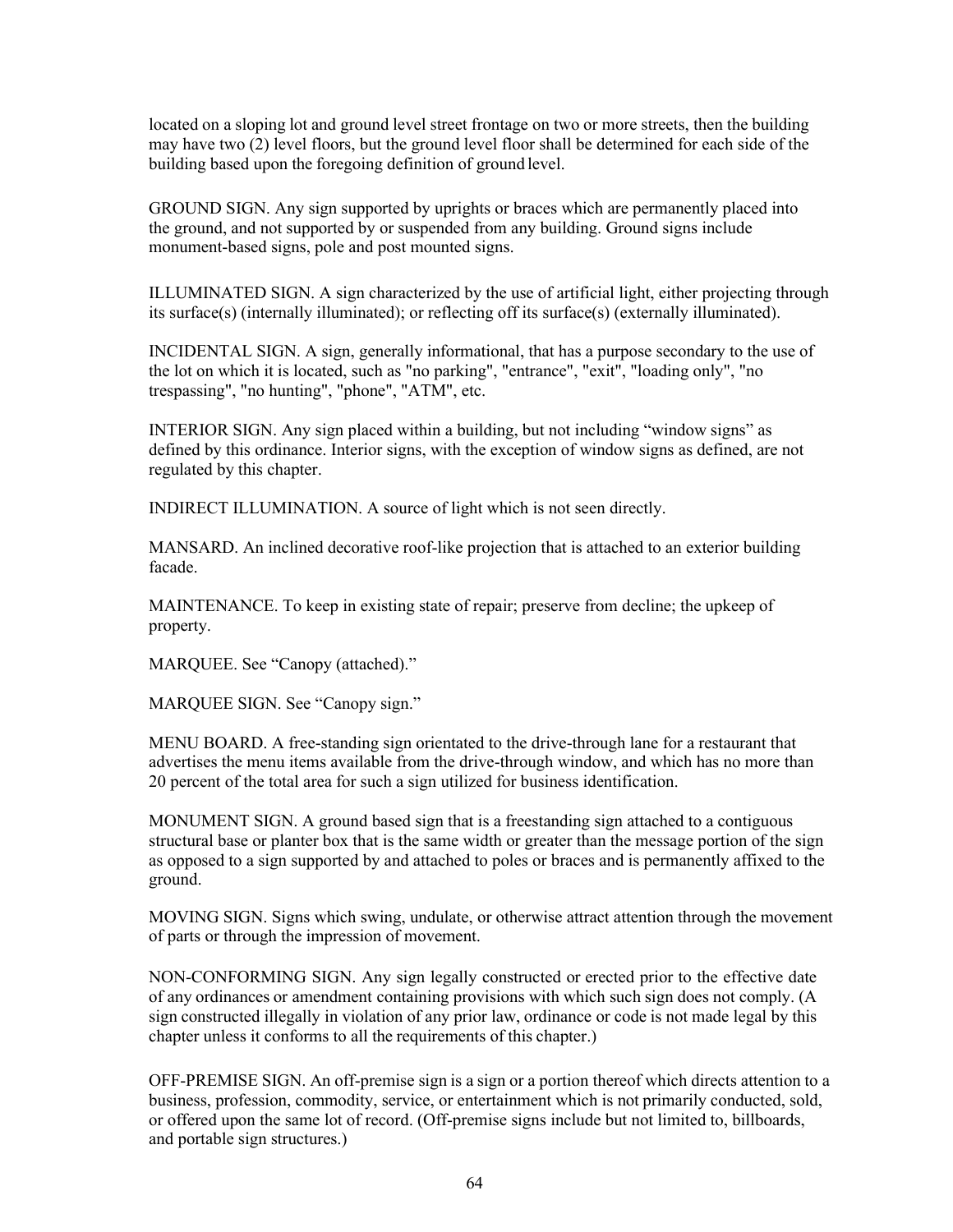ON-PRIMISE SIGN. An on-premise sign or portion thereof is a sign which directs attention to a business, profession, commodity, service, or entertainment which is primarily conducted, sold, or offered upon the same lot ofrecord.

PARAPET. A vertical false front or wall extension above the roofline.

PERSONAL EXPRESSIVE SIGN. Signs placed upon private property that expresses a personal message. (i.e., Support Our Troops, Ten Commandments, Athletic Support, Academic Support, etc.) Also to include Alarm Notification Signs.

POLE SIGN. See Ground Sign*.*

POLITICAL SIGN. A temporary sign intended to advance a political statement, cause or candidate for office. A legally permitted outdoor advertising sign shall not be considered to be a political sign.

PORTABLE SIGN. A portable sign shall include any advertising sign or device, counterbalance sign, trailer sign, or any variation thereof, located on the ground, easily moveable, not permanently attached thereto and which is usually a two sided sign and including any single or double surface painted or poster panel type sign or any variation thereof which is temporary in nature. (Portable signs cannot be made a temporary or permanent sign simply by affixing it to the ground or other surface.)

PROJECTING SIGN. A sign other than a wall sign that is attached to or projects more than 18 inches from a building face or wall or from a structure whose primary purpose is other than the support of a sign.

REAL ESTATE SIGN. A temporary sign advertising the sale, lease or rental of the property or premises upon which it is located.

REVOLVING SIGN. A sign that revolves 360 degrees about an axis. See also "Animated sign, mechanically activated."

RIGHT-OF-WAY. A strip of land occupied or intended to be occupied by a street, crosswalk, railroad, road, electric transmission lines, oil or gas pipeline, water main, sanitary or storm sewer line, or for another special use. The usage of the term "right-of- way," for land platting purposes, shall mean that every right of way hereafter established and shown on a final plat is to be separate and distinct from the lots or parcels adjoining such right-of-way and not included within the dimensions or areas of such lots or parcels.

ROOF LINE. The top edge of a peaked roof or, in the case of an extended facade or parapet, the uppermost point of said facade or parapet.

ROOF SIGN. A sign mounted on, and supported by, the main roof portion of a building, or above the uppermost edge of a parapet wall of a building and which is wholly or partially supported by such a building. Signs mounted on mansard facades, pent eaves and architectural projections such as canopies or marquees shall not be considered to be roof signs.

SETBACK. A line located parallel to and a specified distance from the right-of-way line such distance being as specified in the applicable section of this chapter, and behind which line a sign allowed under this chapter may be constructed, erected, or otherwise maintained.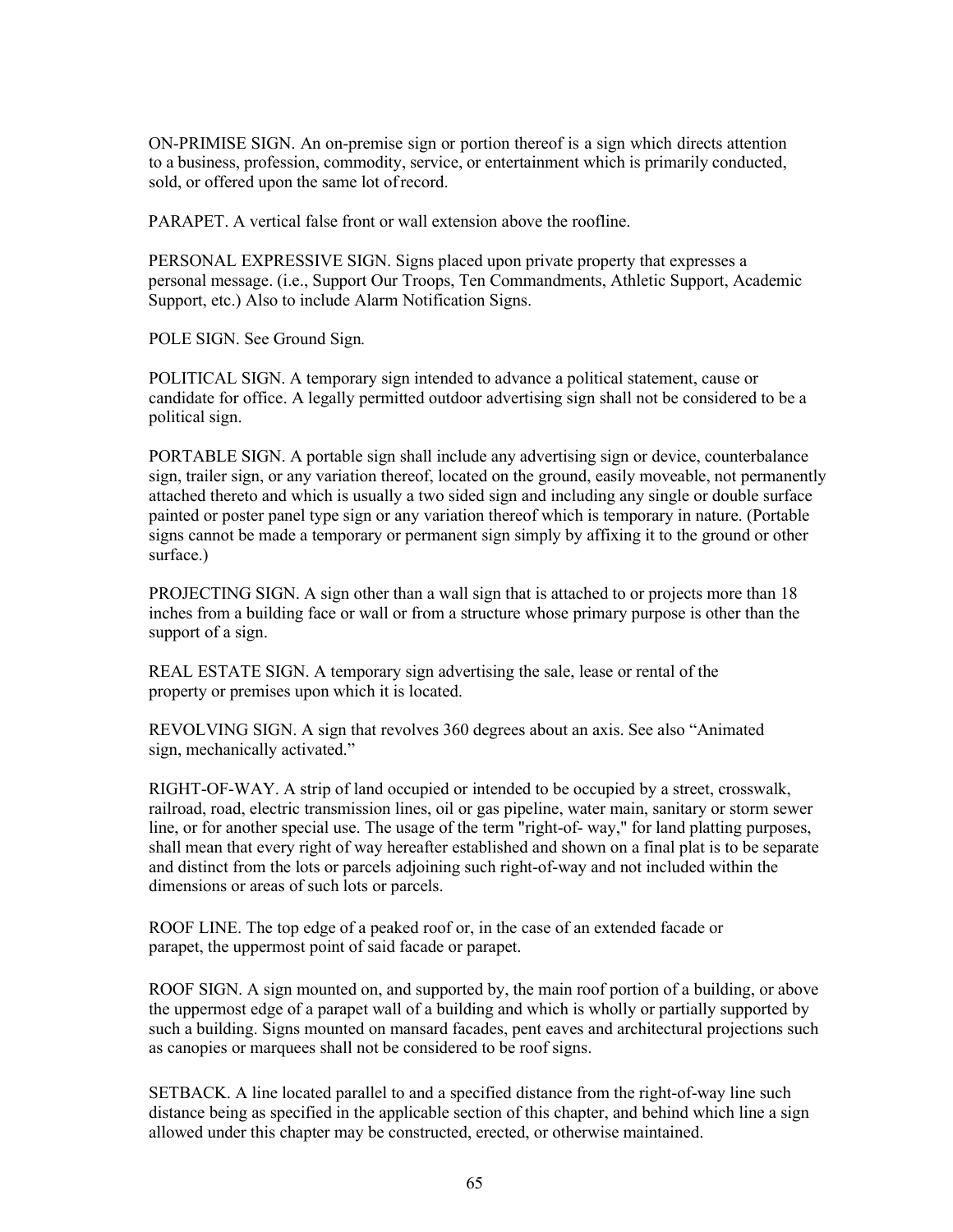SIGN. Street graphics, including frame, letter, figure, character, make, plain, point, marquee, design, picture, illuminating device, or any device used for the illumination of such which is used or intended to be used to attract attention or convey information when the same is placed outdoors in the view of the general public or for the purpose of attracting the general public to any place, or any business, or any person, firm or corporation, or to any public performance, or to any article, machine, or merchandise of any nature whatsoever and which is displayed in any manner whatsoever.

SIGN AREA. The area of the smallest geometric figure, or the sum of the combination of regular geometric figures, which comprise the sign face. The area of any double-sided or "V" shaped sign shall be the area of the largest single face only. The area of a sphere shall be computed as the area of a circle. The area of all other multiple-sided signs shall be computed as 50 percent of the sum of the area of all faces of the sign.

SIGN COPY. Those letters, numerals, figures, symbols, logos and graphic elements comprising the content or message of a sign, exclusive of numerals identifying a street address only.

SIGN FACE. The surface upon, against or through which the sign copy is displayed or illustrated, not including structural supports, architectural features of a building or sign structure, nonstructural or decorative trim, or any areas that are separated from the background surface upon which the sign copy is displayed by a distinct delineation, such as a reveal or border.

- **a.** In the case of panel or cabinet type signs, the sign face shall include the entire area of the sign panel, cabinet or face substrate upon which the sign copy is displayed or illustrated, but notopen space between separate panels or cabinets.
- **b.** In the case of sign structures with routed areas of sign copy, the sign face shall include theentire area of the surface that is routed, except where interrupted by a reveal, border, or a contrasting surface or color.
- **c.** In the case of signs painted on a building, or individual letters or graphic elementsaffixed to a building or structure, the sign face shall comprise the sum of the geometric figures or combination of regular geometric figures drawn closest to the edge of the letters or separate graphic elements comprising the sign copy, but not the open space between separate groupings of sign copy on the same building or structure.
- **d.** In the case of sign copy enclosed within a painted or illuminated border, or displayed on a background contrasting in color with the color of the building or structure, the sign face shall comprise the area within the contrasting background, or within the painted or illuminated border.

SIGN STRUCTURE. Any structure supporting a sign.

SNIPE SIGNS. Any sign that is affixed by any means to trees, utility poles, fences or other objects, where the sign does not qualify as an incidental sign allowed pursuant herein. (All snipe signs shall be considered illegal and immediately removed.)

STORE FRONT. The primary facade of a single, undivided unit containing an area larger than seven hundred fifty (750) square feet.

SUBDIVISION SIGN. Any entrance sign placed at the intersection of two (2) public roads to identify the development.

TEMPORARY SIGN. A sign intended to display either commercial or noncommercial messages of a transitory or temporary nature. Portable signs or any other sign not permanently embedded in the ground, or not permanently affixed to a building or sign structure that is permanently embedded in the ground, are considered temporary signs. (Portable signs cannot be made a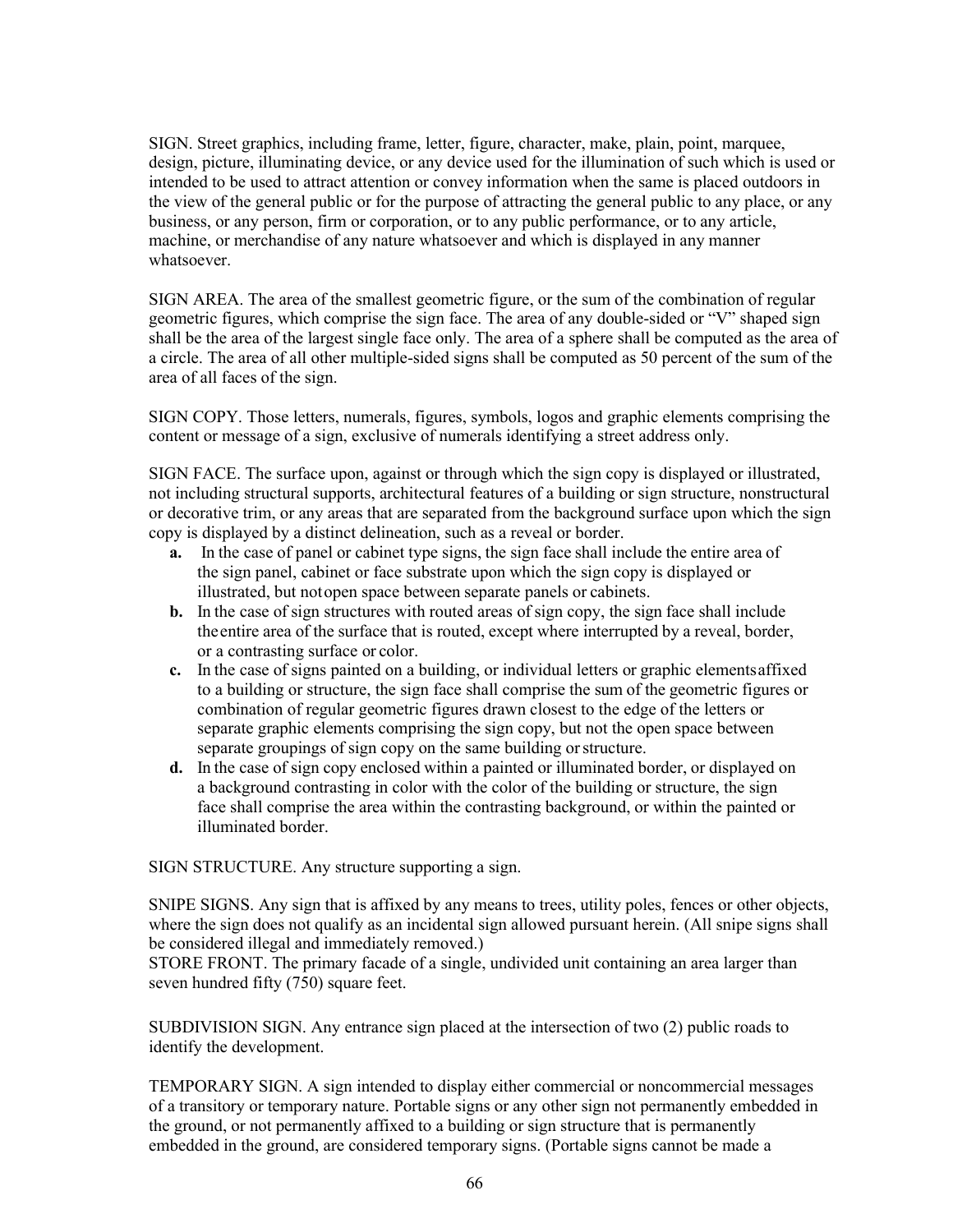temporary or permanent sign simply by affixing it to the ground or other surface.)

UNDER CANOPY SIGN OR UNDER MARQUEE SIGN. A sign attached to the underside of a canopy or marquee.

V SIGN. Signs containing two faces of approximately equal size, erected upon common or separate structures, positioned in a "V" shape with an interior angle between faces of not more than 90 degrees with the distance between the sign faces not exceeding 5 feet at their closest point.

WALL OR FASCIA SIGN. A sign that is in any manner affixed to any exterior wall of a building or structure and that projects not more than 18 inches from the building or structure wall, including signs affixed to architectural projections from a building provided the copy area of such signs remains on a parallel plane to the face of the building facade or to the face or faces of the architectural projection to which it is affixed.

WINDOW SIGN. A sign affixed to the surface of a window with its message intended to be visible to and readable from the public way or from adjacent property. "Size." Refers to display surface area.

- C. Administration and enforcement
	- 1. Authority of the Director. The Property Maintenance Inspector is hereby designated as the enforcement officer for this section.
	- 2. Authority for Director to remove signs from public property. Signsthat are placed in the public right-of-way shall be immediately removed by the Property Maintenance Inspector. The owner will be notified by the Property Maintenance Inspector of the removal of the sign(s) from the right-of-way. If the sign is not claimed within ten (10) days, the city may consider it abandoned and discardsame.

### **SECTION 702. SIGN PERMITS AND FEES**

A. Permit and fee required.

It shall be unlawful for any person, corporation or association to erect, repair, alter, relocate, or keep within the city any sign or other advertising structure, as defined in this chapter, on a lot of record without first obtaining a sign permit from the Director and Senior Planner and paying the permit fee required by this section.

- B. Signs exempt from sign permit or permit fee requirements:
	- 1. National, state, city, county flags;
	- 2. Address signs (street number);
	- 3. Portable real estate not to exceed 6 sq. ft. and auction signage not to exceed 16 sq.ft.
	- 4. Government regulatory and directional signage;
	- 5. Holiday decorations installed by the City of Tullahoma or Tullahoma UtilitiesAuthority
	- 6. Name and/or address plaques;
	- 7. Scoreboard and ball field fence signs located inside athletic fields owned by government entity;
	- 8. Signs using glazing (glass) surfaces of buildings except means of egress (i.e. exit doors and openings) that will not be obstructed with advertising;
	- 9. Vehicle signs, except as prohibited in this code;
	- 10. Election campaign signs placed upon privateproperty;
	- 11. Historical markers.
	- 12. Personal expressive signs located on private property, not to exceed 4 square feet.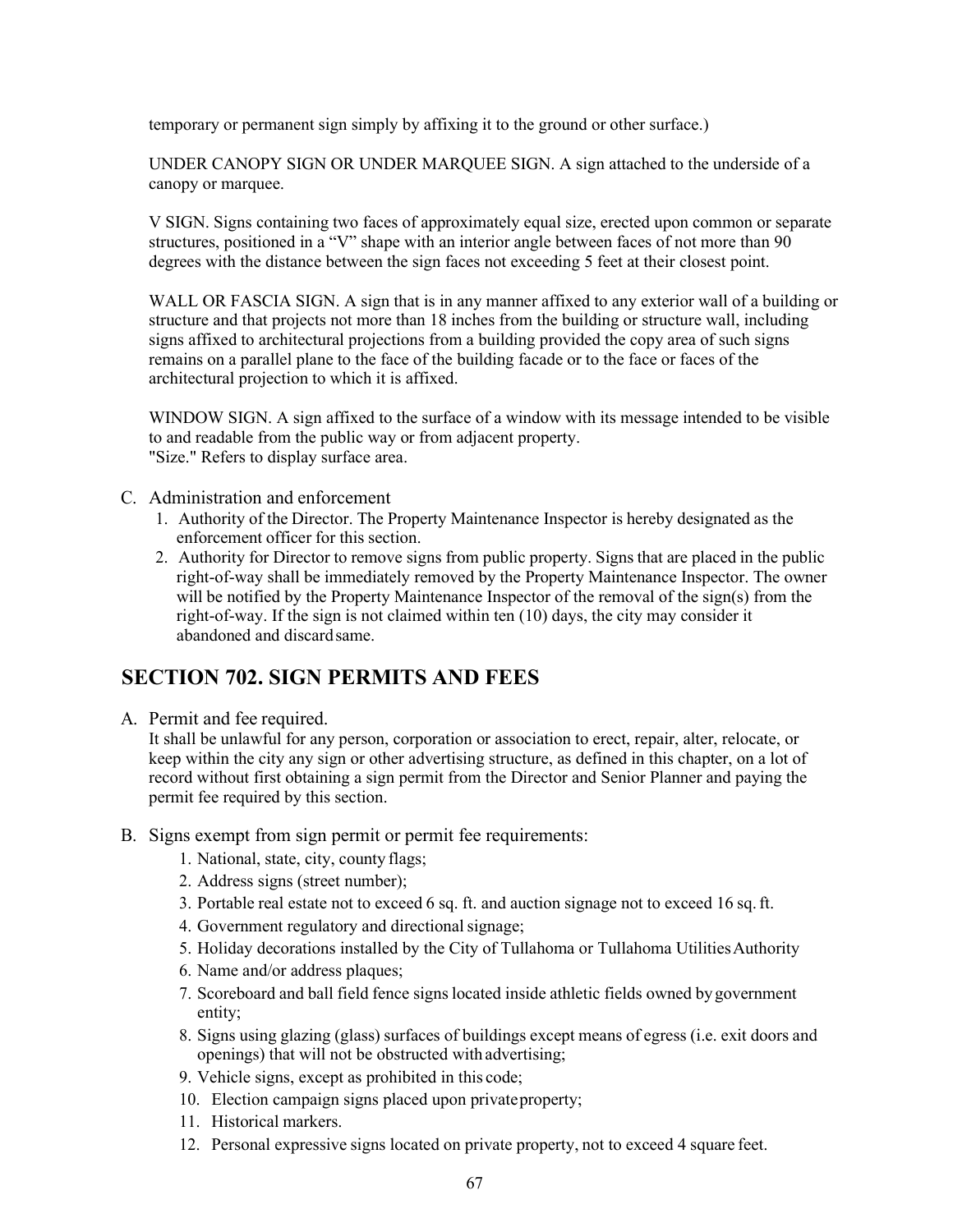- C. Application for sign permit. An application for a sign permit shall be made upon forms provided by the Director and shall include the followinginformation:
	- 1. Site plan indicating the location of building(s), site improvements including parking and landscaping areas, utility service lines, and signage.
	- 2. For signs attached to a building or structure a dimensional sketch showing the position of the sign in relation to the building or structure to which it will be attached. The linear footage of the building frontage and signs in existence at the time of application shall be included. Mansard roof signs shall submit plans to show compliance with the applicable provisions of the adopted International Building Code, as amended.
	- 3. For permanent ground signs the owner or contractor will provide a two dimensional plan showing the height, shape, display surface area, foundation and structural plans, and a detailed site plan containing the features itemized above in 3.a.
	- 4. If the sign is served with electrical power, the owner or contractor shall obtain an electrical inspection permit(s) for inspections and provide detailed plans to determine compliance with applicable electric codes.
- D. Permit fees:
	- 1. The fee for all signs not exempt from the fee shall be twenty dollars (\$20.00) plus one dollar (\$1.00) per square foot of surface area display; except for portable temporary signs, the fee shall be a flat rate of thirty dollars(\$30.00).
	- 2. For the relocation or moving of any sign or sign structure, the fee shall be thirty dollars (\$30.00), except that no fee shall be required if such move is being made in order to comply with this chapter where prior to such move the sign was legally nonconforming. To relocate on a different lot of record the other provisions of this section shall apply.
	- 3. For the demolition of any permanent sign or sign structure, the fee shall be thirty dollars (\$30.00), except that no fee shall be required if such demolition is being made in order to remove a legal nonconforming permanent sign.
- E. Location to be marked. Before any sign permit can be issued, the proposed location shall be marked by the owner or contractor. The location should be marked using stakes readily detectable for visual inspection by the Director.
- F. Installation. All signs must be installed in compliance with the applicable provisions of this ordinance and Appendix H of the International Building Code, and other applicable construction standards.
- G. Inspections -- Permanent signs.
	- 1. Upon issuance of the sign permit, the Director will require a footing inspection. It is the responsibility of the contractor to call the Director and request a footing inspection. Construction shall not proceed until the inspection is made and approved by the Director.
	- 2. A final inspection shall be required by the Director upon installation of the proposed sign. It is the responsibility of the contractor to call the Director and request a final inspection for the sign and electrical inspection.
	- 3. It is the responsibility of the owner or contractor to notify the Director when a required inspection is needed. Construction shall not proceed until the Director authorizes construction to proceed.
- H. Inspections--non-permanent (temporary/portable) signs requiring electrical connection.
	- 1. Upon issuance of electrical permit by the City of Tullahoma, an electrical inspection will be scheduled with the State of Tennessee electrical inspection. An inspection of the electrical connection will be performed to insure the electrical connection complies with applicable provisions of the National Electrical Code, latest edition.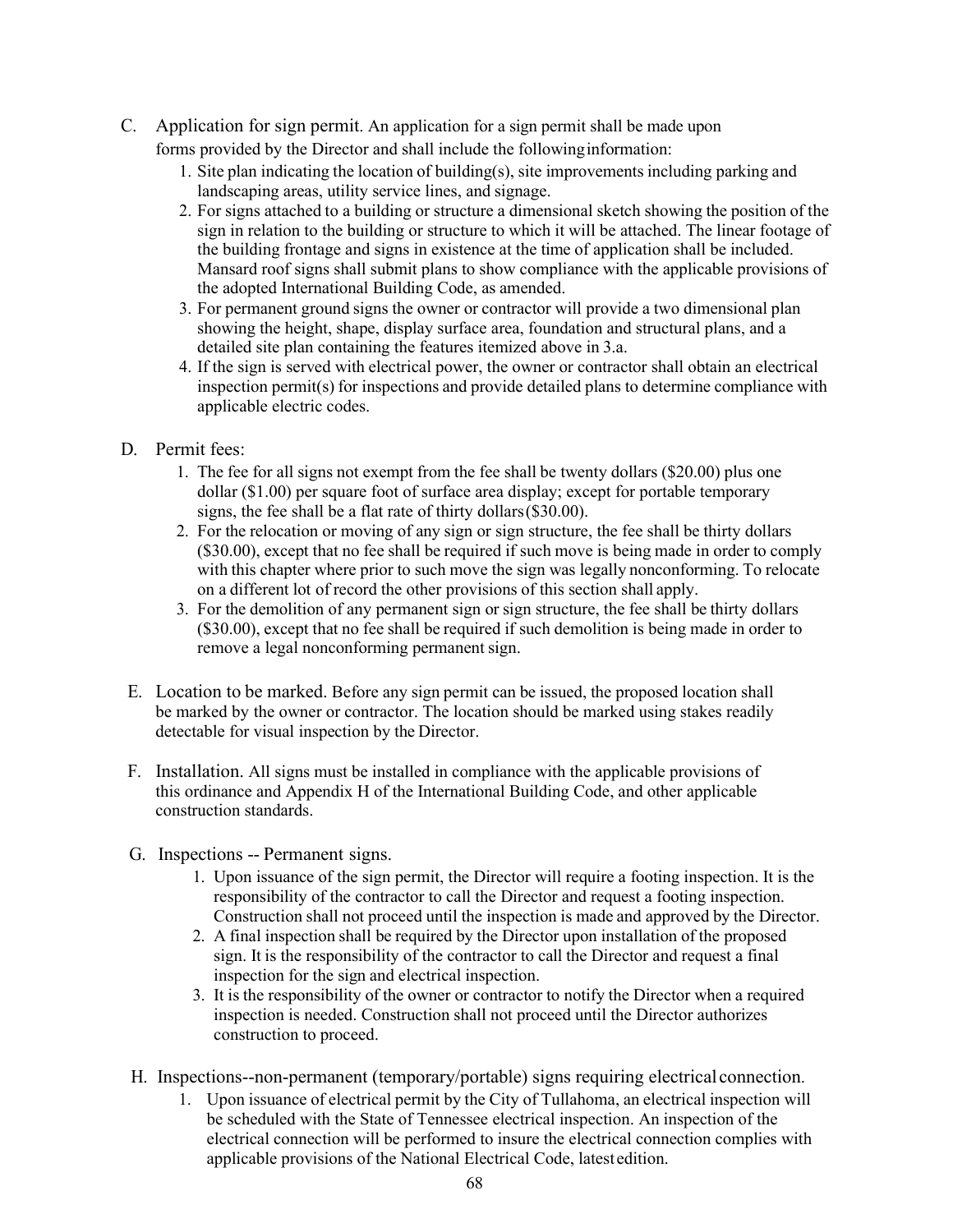- 2. The property owner shall take appropriate action to insure all wiring and electrical connections are maintained in compliance with applicable provisions.
- I. Computation of sign area, height and power line setbacks.
	- 1. Sign area. Sign area shall be calculated by the total sign displayarea.
	- 2. Height measurement. Sign height shall be measured from the ground at the center of the sign or the adjacent street elevation (whichever is greater) to the highest point of the highest element of the sign, excluding any incidental structural element.
	- 3. Clearance from electrical power lines. The closest part of a sign shall not be any closer than eight (8) feet horizontally from a vertical line above and below the nearest primary conductor(s). The closest part of a sign shall not be any closer than eight (8) feet horizontally from a conductor not attached to the sign.
- J. Failure to obtain permit. Failure to obtain a permit prior to beginning construction shall automatically result in a penalty of double the permit fee. Failure to obtain an inspection shall automatically result in a penalty of double the permit fee. No additional permits will be issued to an applicant who has any outstanding penalties.

# **SECTION 703 PROHIBITED SIGNS**

- A. Prohibitions and restrictions pertaining to signs. It shall be unlawful for any person to erect or maintain a sign which is prohibited as follows:
	- 1. A sign which copies or imitates or in any way approximates an official highway sign or carries the words "STOP" or "DANGER"; or any sign which obscures a sign displayed by public authority for the purpose of giving traffic instruction or direction or other public information. Signs which imitate traffic-control devices. Signs which imitate, interfere with, obstruct the view of, or can be confused with any authorized traffic-control sign, signal or other similar device.
	- 2. A sign or illumination that causes any direct glare into a building or other structure than the building to which the sign may be accessory.
	- 3. Flashing and lighted signs, except as used as holiday decorations in a residential zone. Flashing and lighted signs which are visible at any public street or sidewalk in all commercial and historic zoning districts are permitted asfollows:
		- a. Any sign powered with electricity shall have all wiring and electrical connections comply with applicable provisions of Article 600 of the National Electric Code.
		- b. All bulbs must be present and lit.
		- c. Bulbs and side panels must be properly safeguarded to prevent the inadvertent electrocution of anyone such as a small child, who could place a finger in the socket in the event of a missing bulb.
		- d. Bulbs will be white to prevent possible confusion with emergency vehiclelights.
		- e. Electrical cords crossing pavement or driveway must be protected from damage. Methods include a Cable/Hose Protection System as attached example, or underground cable, etc. Electronic message center signs are permitted.
	- 4. Signs attached to a roof structure that extends above the highest point of the roof, except inflatable signs.
	- 5. Signs which are attached or otherwise affixed to trees or other livingvegetation.
	- 6. Signage attached to utility poles, structures or other public places.
	- 7. A sign placed in a right-of-way, except regulatory, advisory, or informational signs placed by federal, state, or local governmental authorities.
	- 8. Signs incorporating any noise making device.
	- 9. Temporary signs which violate the temporary sign section.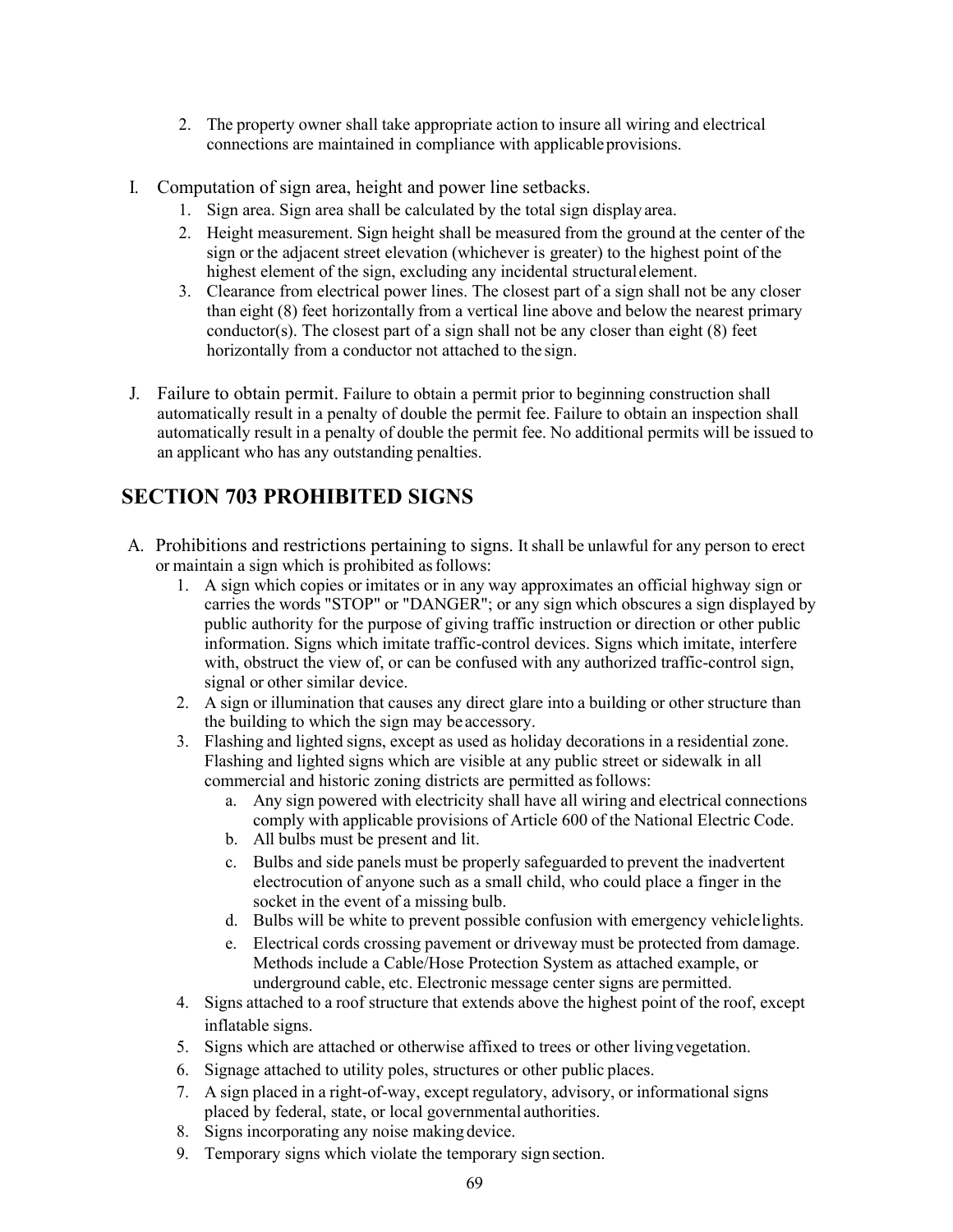- 10. Signs that interfere with any existing warning or instructionalsign.
- 11. No electrical light or fixture shall be attached in any manner to any sign unless it is installed in accordance with Article 600 of the National Electrical Code, as amended.
- 12. No sign of any type or any foundation or vertical support thereof shall be placed in or over any dedicated street, highway, sidewalk, or in any utility drainage easement except as excluded.
- 13. No advertising signs shall be allowed on trashreceptacles.
- 14. No attached sign shall extend more than eighteen (18) inches beyond the surface to which it is attached, except approved marquee signage.
- 15. The placing of banners across the street is prohibited, except those locations authorized by the City of Tullahoma in cooperation with Tullahoma Utility Board.
- 16. Signs which are not expressly permitted by this chapter.
- B. Obstructions. No signs, nor any means of supporting or staying such signs, shall be placed or constructed so as to obstruct or interfere with any door, window, fire escape or other means of egress, light or ventilation. No sign shall be located in such a position that the same obscures the view of pedestrian or vehicular traffic in such a manner as to endanger the safe movement thereof.
- C. Terminated activity. Signs which advertise a terminated activity, business, products or service no longer produced or conducted on the premises upon which the sign is located are prohibited; provided, however, that where premises are temporarily vacant, such sign face may remain in place for not more than sixty (60) days from the date the vacancy began, or properly maintained.
- D. Unlawful cutting of trees and shrubs. No person may, for the purpose of increasing or enhancing the visibility of any sign, damage, trim, destroy or remove any trees, shrubs or other vegetation located within the right-of-way of any public street or road, unless the work is done pursuant to the express written authorization of the city or state, whichever is appropriate.

### **SECTION 704 NON-PERMANENT (Temporary/Portable) SIGNS**

Temporary signs shall be in accordance with the following sections;

- A. Real estate signs. Real estate signs shall be permitted in all zoning districts, subject to the following limitations:
	- 1. Real estate signs located on a single residential lot shall be limited to one sign, not greater than 4 feet in height and 6 square feet in area.
	- 2. Real estate signs advertising the sale of lots located within a subdivision shall be limited to one sign per entrance to the subdivision, and each sign shall be no greater than 32 square feet in area nor 8 feet in height. All signs permitted under this section shall be removed within 10 days after sale of the last originallot.
	- 3. Real estate signs advertising the sale or lease of space within commercial or industrial buildings shall be no greater than 32square feet in area nor 8 feet in height, and shall be limited to one sign per street front.
	- 4. Real estate signs advertising the sale or lease of vacant commercial or industrial land shall be limited to one sign per street front, and each sign shall be no greater than 8 feet in height, and 32 square feet for property of 10 acres or less, or 100 square feet for property exceeding 10 acres.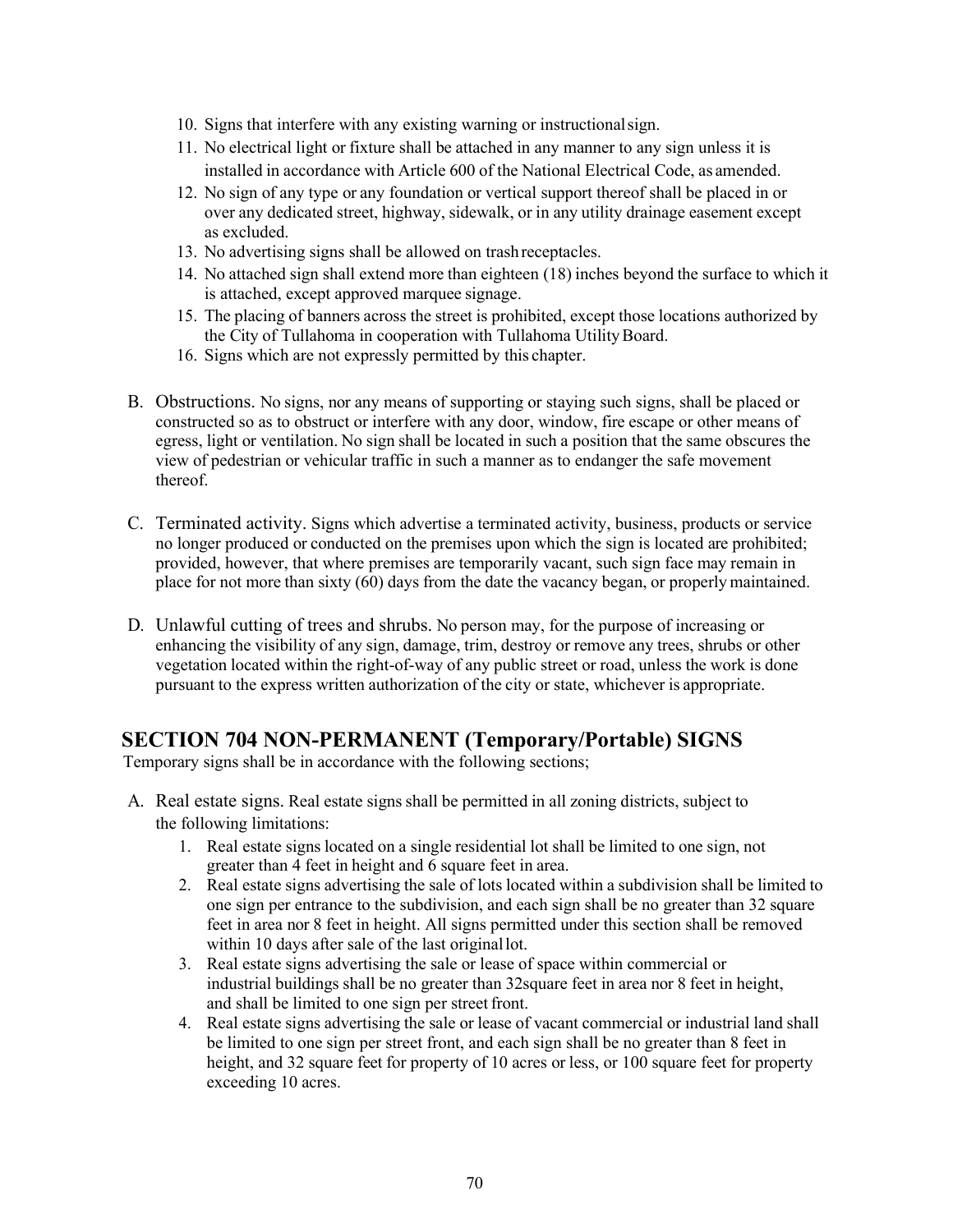- 5. Real estate signs shall be removed not later than 10 days after execution of a lease agreement in the event of a lease, or the closing of the sale in the event of a purchase.
- 6. To be placed only on the property for sale or lease. No signs allowed in right-of- ways or off- site signs. Exception: Open Houses Only: A maximum of four (4) directional signs not more than four (4) square feet in area are allowed between the hours of 8:00am Friday until 8:00pm Sunday.
- B. Auction signs. Auction signs shall be permitted in all zoning districts, subject to the following limitations:
	- 1. Auction signs located on a single lot shall be limited to one sign, not greater than 16 square feet in area.
	- 2. A maximum of 4 directional signs not to exceed 16 sq. ft. each advertising the auction may be placed on Private Property with permission of the property owner, or in the Public Right-of-

Way with approval of the Planning Department of the City of Tullahoma

- 3. No sign shall be placed advertising the sale of any real, or personal property not located within the Planning Area of the City of Tullahoma. Exception: Signs may be placed advertising sales outside the City of Tullahoma's Planning Area by Real Estate and Auction Companies that have a physical, licensed, active office located within the city limits of Tullahoma.
- 4. No sign shall be placed advertising an auction more than (fourteen) 14days prior to the auction and must be removed no more than three (3) days after the conclusion of the auction.
- 5. No riders, banners, lights, flags or other items may be added to any sign other than a SOLD banner may be placed on the sign after the sale. (Maximum of three (3) days.)
- 6. All Off-Premises Auction Signs must be logged as installed by the Community Development Department of the City of Tullahoma, or they will be immediately removed by the Property Maintenance Inspector.
- C. Development and construction signs. Signs temporarily erected during construction to inform the public of the developer, contractors, architects, engineers, the nature of the project or anticipated completion dates, shall be permitted in all zoning districts, subject to the following limitations:
	- 1. Such signs on a single residential lot shall be limited to one sign, not greater than 4 feet in height and 6 square feet in area.
	- 2. Such signs for a residential subdivision or multiple residential lots shall be limited to one sign, at each entrance to the subdivision or on one of the lots to be built upon, and shall be no greater than 8 feet in height and 32 square feet in area.
	- 3. Such signs for nonresidential uses in residential districts shall be limited to one sign, and shall be no greater than 8 feet in height and 32 square feet in area.
	- 4. Such signs for commercial or industrial projects shall be limited to one sign per street front, not to exceed 8 feet in height and 16 square feet for projects on parcels 5 acres or less in size, and not to exceed 8 feet in height and 32 square feet for projects on parcels larger than 5 acres.
	- 5. Development and construction signs may not be displayed until after the issuance of construction permits by Director, and must be removed not later than 24 hours following issuance of an occupancy permit for any ofall portions or the project.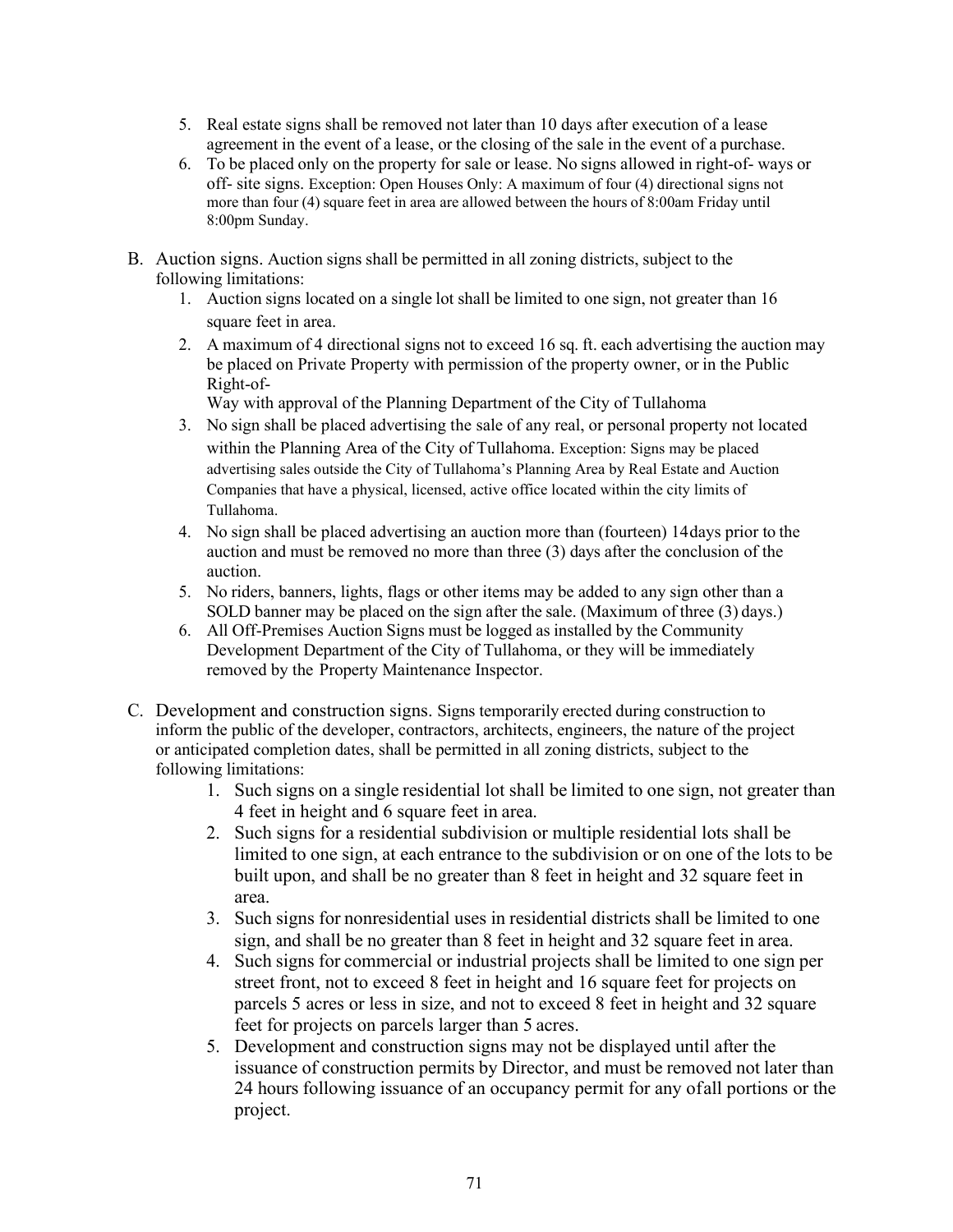- D. Special promotion, event and grand opening signs. Signs temporarily displayed to advertise special promotions, events and grand openings shall be permitted for nonresidential uses in a residential district, and for all commercial and industrial districts subject to the following limitations:
	- 1. Such signs shall be limited to one sign per street front.
	- 2. Such signs may be displayed for not more than 30 consecutive days in any 3-month period, and not more than 60 days in any calendar year. The signs shall be erected no more than 10 days prior to the event or grand opening, and shall be removednot more than 3 days after the event or grand opening.
	- 3. The total area of all such signs shall not exceed 50 square feet in any single-family residential district, 50 square feet in any multiple-family residential district and 100 square feet in any commercial or industrial district.
- E. Special event signs in public ways. Signs advertising a special community event shall not be prohibited in or over public rights-of-way, subject to approval by the Board of Mayor and Aldermen as to the size, location and method of erection. The Board of Mayor and Aldermen may not approve any special event signage that would impair the safety and convenience of use of public rights-of-way, or obstruct traffic visibility.
- F. Portable signs. Portable signs shall be permitted only in the Commercial and Industrial Districts, as designated in the zoning ordinance, subject to the following limitations:
	- 1. No more than one such sign may be displayed on any property, and shallnot exceed a height of 8 feet nor an area of 100 square feet.
	- 2. Such signs shall be displayed not more than 30 days in any calendaryear.
	- 3. Any electrical portable signs shall comply with the NEC Electrical Code, as adopted in this jurisdiction.
	- 4. No portable sign shall be displayed prior to obtaining a sign permit.
- G. Political signs. Political signs shall be permitted in all zoning districts, subject to the following limitations:
	- 1. Such signs shall not exceed a height of 6 feet nor an area of 32 square feet.
	- 2. Such signs for election candidates or ballot propositions shall be displayed only for a period of 60 days preceding the first day voting is allowed and shall be removed within 10 days after the election, provided that signs promoting successful candidates or ballot propositions in a primary election may remain displayed until not more than 10 days after the general election.
	- 3. Such signs shall not be placed in any public right-of-way or obstruct traffic visibility. Exception: A temporary sign placed by an on-site resident in a residentially zoned area, may be placed in the right-of-way that they maintain. However, said sign shall not obstruct drainage or impair the use of the right-of-way for publicpurposes.
	- 4. Political Signs during the period listed in Section "b" above are exempt from fines during this period.
- H. Yard Sale Signs. Yard sale signs shall be permitted in all zoning districts, subject to the following limitations:
	- 1. Such signs shall not exceed a height of 4 feet or an area of 4 squarefeet.
	- 2. A maximum of two (2) directional signs, not exceed a height of 4 feet or an area of 4 square feet, are allowed to be placed in the right-of-way, with the permission of the property owner who occupies the property behind the ROW, between the hours of 7:00am Friday and must be removed no later than 8:00 pm on Sunday of the same week.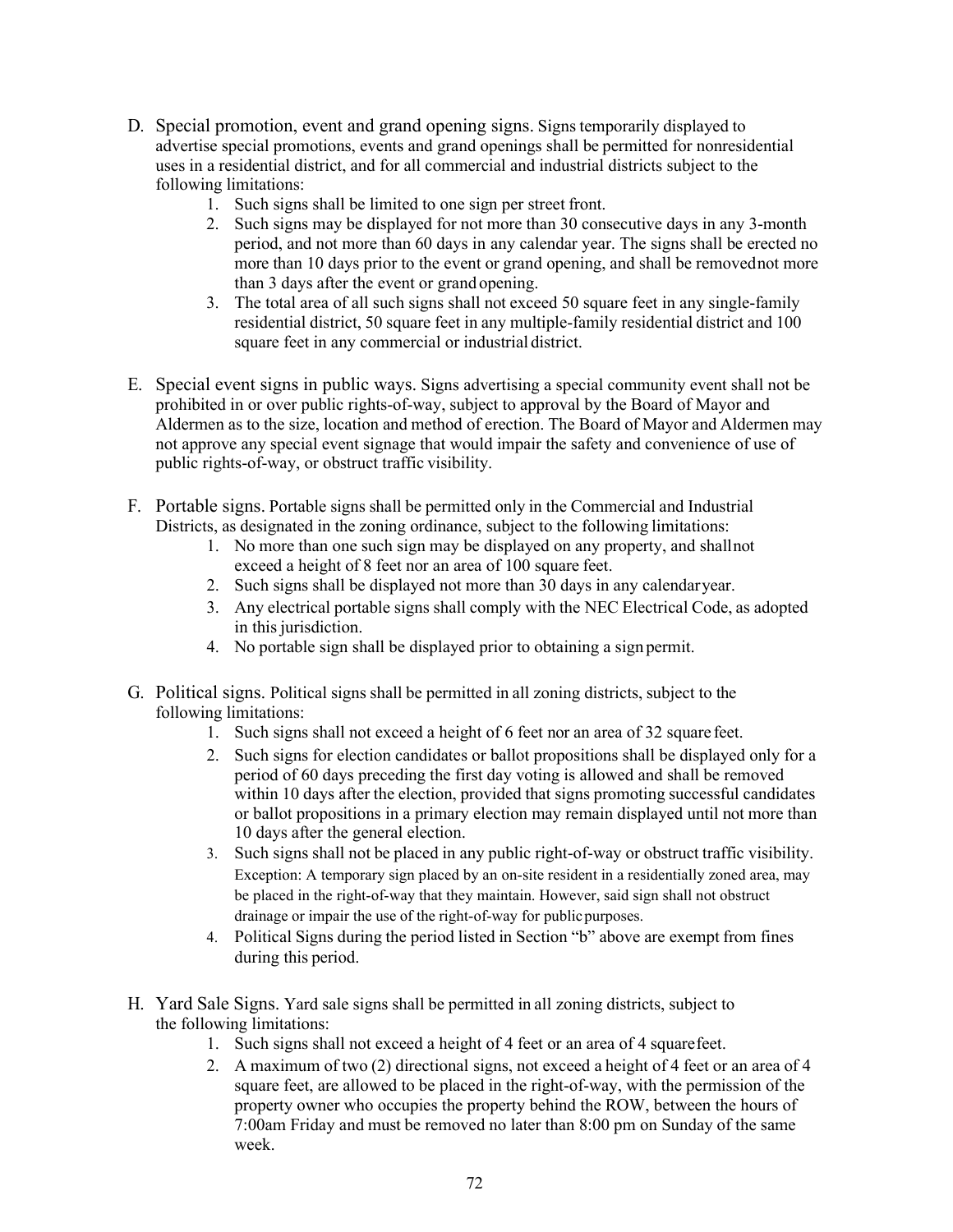## **SECTION 705 ON-PREMISE PERMANENT SIGN REQUIREMENTS**

- A. Number of signs. Except as authorized by this section, it shall be unlawful to have more than one freestanding sign on a lot of record, except for entrance signs and subdivision signs*.*  Exceptions:
	- a. If the lot of record is bordered by two (2) public streets that do not intersect at the boundaries of the lot (double frontage lot), then one (1) freestanding sign shall be permitted on each side of the development that borders a public street.
	- b. Additional freestanding signs for multi-tenant developments in the General Commercial(C-2) District are allowed at a rate of one (1) sign per every five hundred (500) linear feet of street frontage along a collector or arterial street as classified in the Tullahoma Major Thoroughfare plan.
- B. Signable area for signs. On-premise signs shall be permitted as to size, at 3 square feet per 1 foot of building frontage. When the number of signs listed is greater than one, the size set forth shall be for each sign unless otherwise indicated.
- C. Spacing. There shall be one hundred (100) feet minimum spacing between freestanding signs on the same lot and fifty (50) feet minimum spacing between freestanding signs on adjacent lots of record.
- D. Location. All permanent signs shall be set back at least five (5) feet from the streetright-of-way, unless otherwise specified by this article. No permanent sign shall be located within a public utility or drainage easement, without written approval from the affected agencies. Permanent signs shall be located at least ten (10) feet from the back of the street curb, edge of pavement or stabilized shoulder, unless a greater distance is required. No signs shall be permitted within any median which is within a public right-of-way or within any 10/70 sight distance triangle.
- E. Minimum Clearance. Where a freestanding or ground sign projects over a vehicular traffic area, such as a private street, driveway or parking lot, the minimum clearance between the bottom of the sign and the ground shall be fourteen  $(14)$  feet.
- F. Permitted signs. On-premise signs shall be allowed in Nonresidential districts. Entrance signs and subdivision signs may be located in Nonresidential and Residential districts.
- G. Entrance signs. All entrance signs shall be placed on private property and may not be placed in the right-of-way, except in a center median based on the followingcriteria:
	- 1. The sign has two (2) faces;
	- 2. The location has been approved by the City Engineer;and
	- 3. Applicant agrees to be responsible for maintenance and repair of the entrance sign and ensures that the existence of the entrance sign is documented on the final plat for the development.
- H. Subdivision signs. All subdivision signs shall be placed on private property and may not be placed in the right-of-way, except in a center median based on the followingcriteria:
	- 1. the sign has two (2) faces;
	- 2. the location has been approved in writing by the City Engineer; and
	- 3. the applicant agrees in writing to be responsible for maintenance and repair ofthe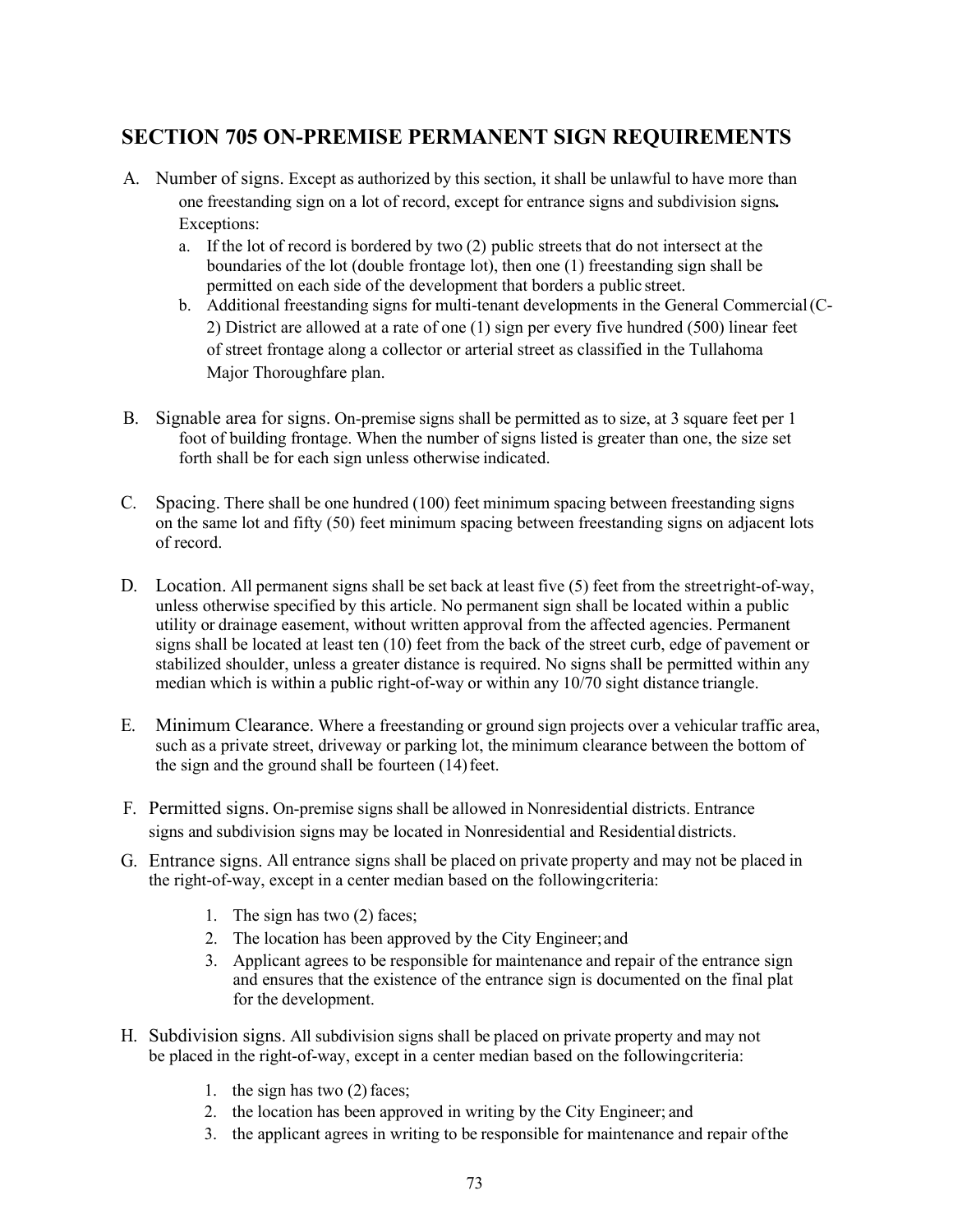entrance sign and ensures that the existence of the entrance sign is documented on the final plat for the development

#### **SECTION 706 OFF-PREMISE PERMANENT SIGN REQUIREMENTS**

No Permanent Off-Premise signs are allowed in any zoning district of the City of Tullahoma except as follows:

- A. Billboards will be permitted only on numbered State Highways in C-2, General Commercial and I-1, Restricted Manufacturing and Warehousing Districts.
- B. Billboards will be spaced at a distance of 2000 feet from any existing billboardstructure.

## **SECTION 707 SIGN MAINTENANCE**

- A. Scope All portions of new and existing signs shall be maintained in such manner that structural strength, stability, sanitation, and safety to life and property from fire and other hazards are provided for public safety, health and general welfare.
- B. Structure The sign structural system shall be maintained structurally sound with no evidence of deterioration, and capable of supporting the wind load which is assigned by the building code.
- C. Premises All area around signage must be maintained in accordance with city standards.

# **SECTION 708 NON-CONFORMING SIGNS AND OTHER PROVISIONS**

Any sign lawfully existing at the time of the enactment of this ordinance but which is not permitted either by type of sign, location, or district or which fails to meet the standards on regulations shall be classified as either nonconforming or non-complying as per definitions. Nonconforming signs shall be classified as "grand-fathered" signs, and shall be removed only when the Director utilizing certain appropriate sections of the International Building Code, the City Code of Tullahoma, and/or various provisions of this ordinance deem such signs as being dilapidated and constituting a definite health hazard to the public, however, that any advertising sign located within 660 feet of a federal highway as defined by the Federal Highway Beautification Act and oriented to that highway shall not be removed until compensation can be made to the extent required by law.

## **SECTION 709 REMOVAL OF NON-CONFORMING SIGNS SIGNAGE BY PROPERTY MAINTENANCE INSPECTOR**

Nonconforming, snipe, hand tacked signs, and signs in a public right-of-way shall be removed immediately. Nonconforming flashing or animated signs shall be caused to stop flashing or animation immediately.

## **SECTION 710 PENALTIES FOR VIOLATIONS OF THE PROVISIONS OF THIS ORDINANCE**

The failure to do anything required by this ordinance and the doing of anything prohibited by this ordinance are hereby declared to be unlawful and subject to the general penalties provisions found in the Code of Ordinances for the City of Tullahoma, and the State Of Tennessee.

### **SECTION 711 APPEALS**

A person shall have the right to appeal a decision of the Director and/or Senior Planner to the Board of Appeals. An application for appeal shall be based on a claim that the true intent of this code or the rules legally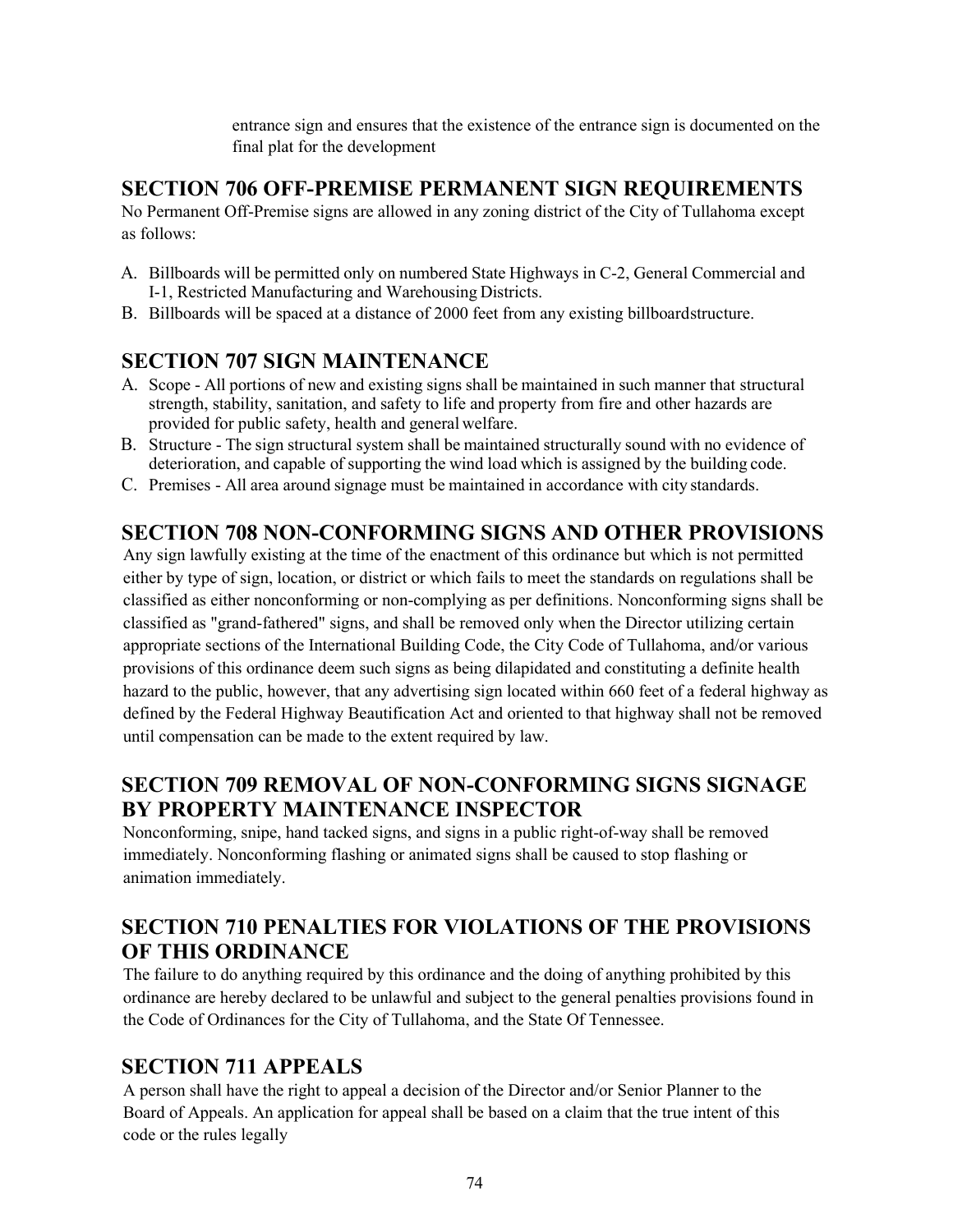adopted there under, have been incorrectly interpreted, the provisions of this code do not fully apply, or an equally good or better form of construction is proposed. The application shall be filed on a form obtained from the Community Development Director within 20 days after the notice was served.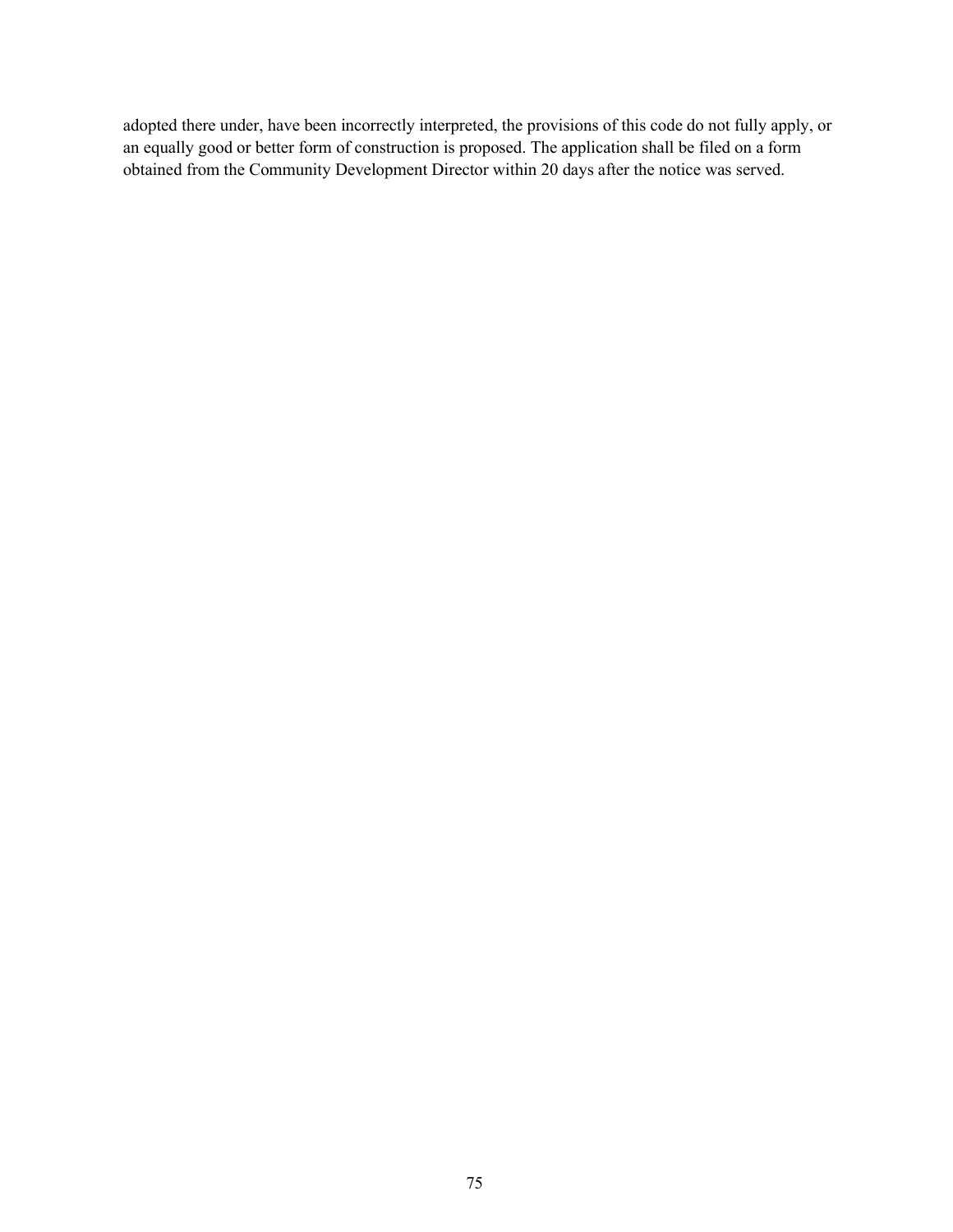| <b>ON-PREMISE SIGNS-PERMANENT</b><br>Median Sign<br>1 per street<br>Permit<br>On-premise<br>All<br>required.<br>Residential<br>sign for<br>Must not<br>20 sq. ft.<br>subdivisions<br>Districts $(R)$<br>2 per street entrance to<br>6 ft.<br>per sign<br>and Open<br>and multi-<br>subdivision or multi-<br>Monument sign<br>face<br>sight triangle.<br>family<br>Space<br>family project<br>No internal<br>District (OS)<br>developments<br>illumination<br>Permit<br>Other signs for Wall signs for<br>required. No<br>Agriculture<br>under eave<br>1 per street front<br>residential<br>$1.5$ sq. ft.<br>home<br>internal<br>of building<br>(A)<br>occupation<br>uses<br>illumination<br>1 per street frontage,<br>additional sign may be<br>allowed on lots that front<br>Permit<br>on two (2) streets that do<br>required. 5 ft.<br>3 square<br>not intersect.<br>Pole Sign:<br>minimum<br>feet per 1 | <b>Zoning</b><br><b>District</b> | <b>Type of Sign</b>                                                                                                                                                                                          | <b>Structural</b><br><b>Type</b>                | <b>Maximum Number of</b><br><b>Signs</b>    | <b>Maximum</b><br><b>Sign Area</b>                                 | <b>Maximum</b><br>Height                                               | <b>Additional</b><br><b>Regulations</b>                                                                            |  |
|------------------------------------------------------------------------------------------------------------------------------------------------------------------------------------------------------------------------------------------------------------------------------------------------------------------------------------------------------------------------------------------------------------------------------------------------------------------------------------------------------------------------------------------------------------------------------------------------------------------------------------------------------------------------------------------------------------------------------------------------------------------------------------------------------------------------------------------------------------------------------------------------------------|----------------------------------|--------------------------------------------------------------------------------------------------------------------------------------------------------------------------------------------------------------|-------------------------------------------------|---------------------------------------------|--------------------------------------------------------------------|------------------------------------------------------------------------|--------------------------------------------------------------------------------------------------------------------|--|
|                                                                                                                                                                                                                                                                                                                                                                                                                                                                                                                                                                                                                                                                                                                                                                                                                                                                                                            |                                  |                                                                                                                                                                                                              |                                                 |                                             |                                                                    |                                                                        |                                                                                                                    |  |
|                                                                                                                                                                                                                                                                                                                                                                                                                                                                                                                                                                                                                                                                                                                                                                                                                                                                                                            |                                  |                                                                                                                                                                                                              |                                                 |                                             |                                                                    |                                                                        | interfere with                                                                                                     |  |
|                                                                                                                                                                                                                                                                                                                                                                                                                                                                                                                                                                                                                                                                                                                                                                                                                                                                                                            |                                  |                                                                                                                                                                                                              |                                                 |                                             |                                                                    |                                                                        |                                                                                                                    |  |
|                                                                                                                                                                                                                                                                                                                                                                                                                                                                                                                                                                                                                                                                                                                                                                                                                                                                                                            | Commercial<br>& Industrial       | On-premise<br>sign                                                                                                                                                                                           | Freestanding                                    |                                             | foot of                                                            | 25 <sup>ft</sup>                                                       | setback from                                                                                                       |  |
|                                                                                                                                                                                                                                                                                                                                                                                                                                                                                                                                                                                                                                                                                                                                                                                                                                                                                                            |                                  |                                                                                                                                                                                                              | Wall, awning,<br>marquee, or<br>projecting sign | exceed max, total sign<br>sign per business | $10\%$ of<br>each<br>exterior<br>wall                              | under eave<br>or parapet;<br>awning,<br>marquee,<br>projecting<br>sign | Permit<br>required.<br>Internally or<br>externally<br>illuminated                                                  |  |
| any number of signs not to<br>area and only 1 projecting<br>window or                                                                                                                                                                                                                                                                                                                                                                                                                                                                                                                                                                                                                                                                                                                                                                                                                                      |                                  | Entrance sign<br>(Parks or<br>Office<br>Complex)                                                                                                                                                             |                                                 | 2 per entrance                              | 64 sq. ft.<br>each side<br>of sign<br>(Limited<br>to $4$<br>sides) | 10 ft.                                                                 | Permit<br>required 5 ft.<br>minimum<br>setback from<br>right-of-way.<br>Internally or<br>externally<br>illuminated |  |
| Monument sign                                                                                                                                                                                                                                                                                                                                                                                                                                                                                                                                                                                                                                                                                                                                                                                                                                                                                              | <b>PUD</b>                       | Per approved final PUD plan/Requires Master Signage Plan. If PUD approval does not address<br>signs, then sign regulations for equivalent district, as determined by the Planning Commission shall<br>apply. |                                                 |                                             |                                                                    |                                                                        |                                                                                                                    |  |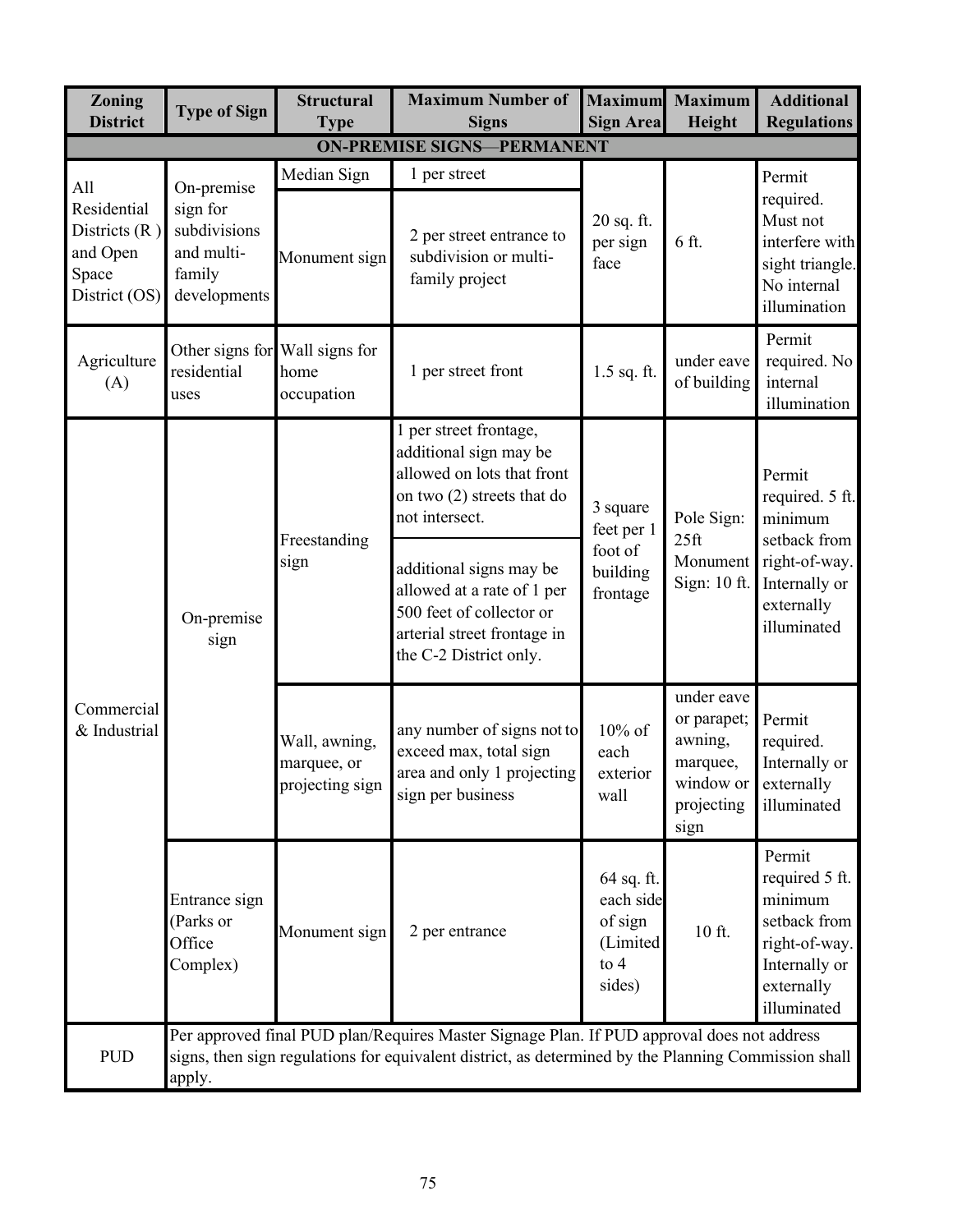# **ARTICLE VIII NONCONFORMING PROVISIONS**

## **SECTION 801 GENERAL**

A. Purpose. Zoning regulations established by the adoption of this ordinance or amendments to this ordinance may cause properties and uses which were lawful prior to the adoption of certain regulation to not meet requirements after adoption of the regulations. The purpose of this section is to establish procedures and regulations for the use of those properties or structures which are in conflict with the requirements of this ordinance. It is not the intent of this section to encourage the continuance of nonconformities that are out of character with the standards of the zoning district. It is the intent of this section, however, to allow certain nonconforming situations to continue as legal exceptions to this ordinance.

### **SECTION 802 NONCONFORMING USES OF LAND & STRUCTURES.**

- A. Authority to continue. Any lawfully existing nonconforming use of part or all of a structure, or any lawfully existing nonconforming use of land not involving a structure or involving a structure which is accessory to such use of land, may be continued, so long as it remains otherwise lawful, subject to the provisions of subsection 802.2 through 802.7 of this section.
- B. Ordinary repair and maintenance. Normal maintenance and incidental repair or replacement, installation or relocation of nonbearing walls, nonbearing partitions, fixtures, wiring or plumbing, may be performed on any structure that is devoted in whole or in part to a nonconforming use; provided, however, that this subsection shall not be deemed to authorize any violation of subsections 802.3 through 802.7 of this section.
- C. Extensions. A nonconforming use shall not be extended, expanded, enlarged, or intensified in such a way except in conformity with this Ordinance except asfollows:
	- 1. A nonconforming use may be extended throughout any parts of a building which were manifestly arranged or designed for such use at the time of adoption or amendment of this Ordinance, but no such use shall beextended to occupy any land outside such building.
- D. Relocation. No structure that is devoted in whole or in part to a nonconforming use shall be relocated in whole or in part to any other location on the same or any other lot, unless the entire structure and the use thereof shall thereafter conform to all the regulations of the zoning district in which such structure and use are located after being so relocated. No nonconforming use of land shall be relocated in whole or in part to any other location on the same or any other lot, unless such use shall thereafter conform to all the regulations of the zoning district in which such uses of land is located after being so relocated.
- E. Change in use. A nonconforming use of land or of a structure shall not be changed to any use other than a use permitted in the zoning district in which such land or structure is located. When such nonconforming use has been changed to a permitted use, it shall only be used thereafter for a use permitted in the zoning district in which it is located. For purposes of this subsection (802.5), a use shall be deemed to have been so changed when an existing nonconforming use shall have been terminated and the permitted use shall have commenced and continued for a period of seven days.
- F. Abandonment or discontinuance.
	- 1. When a nonconforming one or two family residential use of land or a nonconforming one or two family residential use of part or all of a structure is discontinued or abandoned for a period of three hundred sixty-five consecutive days (regardless of any reservation of an intent not to abandon and to resume such use), such use shall not thereafter be re- established or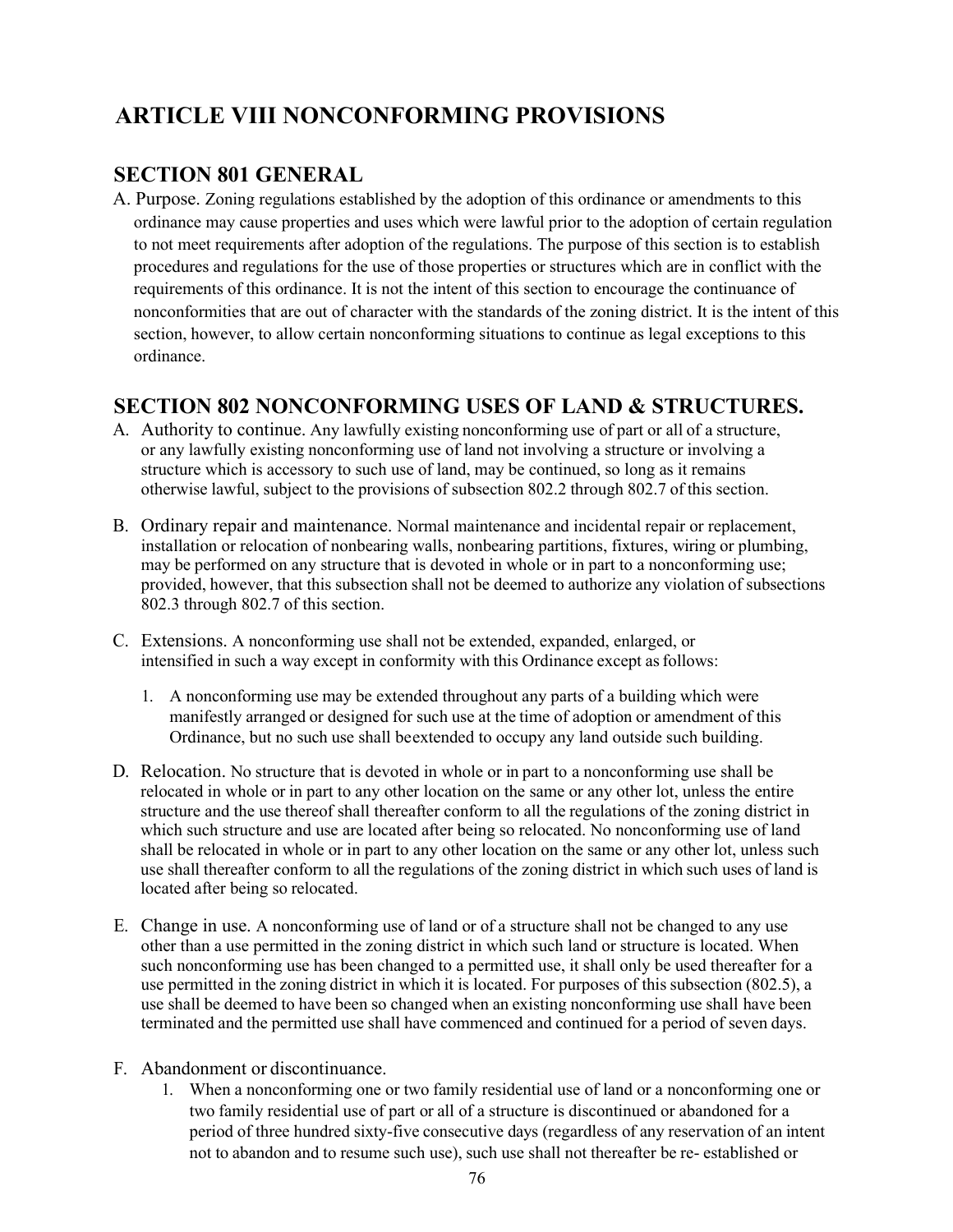resumed. Any subsequent use or occupancy of such land or structure shall comply with the regulations of the zoning district in which such land or structure is located.

- 2. When a nonconforming multifamily, commercial or industrial use of land or a nonconforming multifamily, commercial or industrial use of part or all of a structure is discontinued or abandoned for a period of thirty consecutive months (regardless of any reservation of an intent not to abandon and to resume such use), such use shall not thereafter be re-established or resumed. Any subsequent use or occupancy of such land or structure shall comply with the regulations of the zoning district in which such land or structure islocated.
- G. Damage or destruction.
	- 1. Nonconforming Residential Use**.** In the event that any structure that is devoted in whole or in part to a nonconforming residential use is damaged or destroyed, by any means, to the extent of more than fifty percent (50%) of the value of such structure immediately prior to such damage, such structure shall not be restored unless such structure and the use thereof shall thereafter conform to all regulations of the zoning district in which such structure and use are located. When such damage or destruction is fifty percent (50%) or less of the value of the structure immediately prior to such damage, such structure may be repaired and reconstructed and used for the same purpose as it was before the damage or destruction, provided that such repair or reconstruction is commenced and completed within twelve months of the date of such damage or destruction.
	- 2. Nonconforming Commercial or Industrial Use. In the event that any structure that is devoted in whole or in part to a nonconforming commercial or industrial use is damaged or destroyed, by any means, such structure may be restored provided that the use has not been discontinued or abandon as defined in Section 802.6(2).

# **SECTION 803. NONCONFORMING STRUCTURES.**

- A. Authority to continue. Any nonconforming structure which is devoted to a use which is permitted in the zoning district in which such structure is located may be continued so long as it remains otherwise lawful, subject to the provisions of subsections 803.2 through 803.4 of this section.
- B. Enlargement, repair, alterations. Any nonconforming structure may be enlarged, maintained, repaired or altered; provided, however, that no such enlargement, maintenance, repair or alteration shall either create an additional nonconformity or increase the degree of the existing nonconformity of all or any part of suchstructure.
- C. Damage or destruction.
	- 1. Nonconforming Residential Structure. In the event that any nonconforming residential structure is damaged or destroyed, by any means, the extent of more than fifty percent (50%) of the value of such structure immediately prior to such damage, such structure shall not be restored unless it shall thereafter conform to the regulations of the zoning district in which it is located. When such nonconforming residential structure is damaged or destroyed, by any means, by fifty percent (50%) or less of the value of such structure, immediately prior to such damage, such structure may be repaired or reconstructed, provided that such repairs or restorations begin and are diligently pursued to completion within one year of the date of such damage.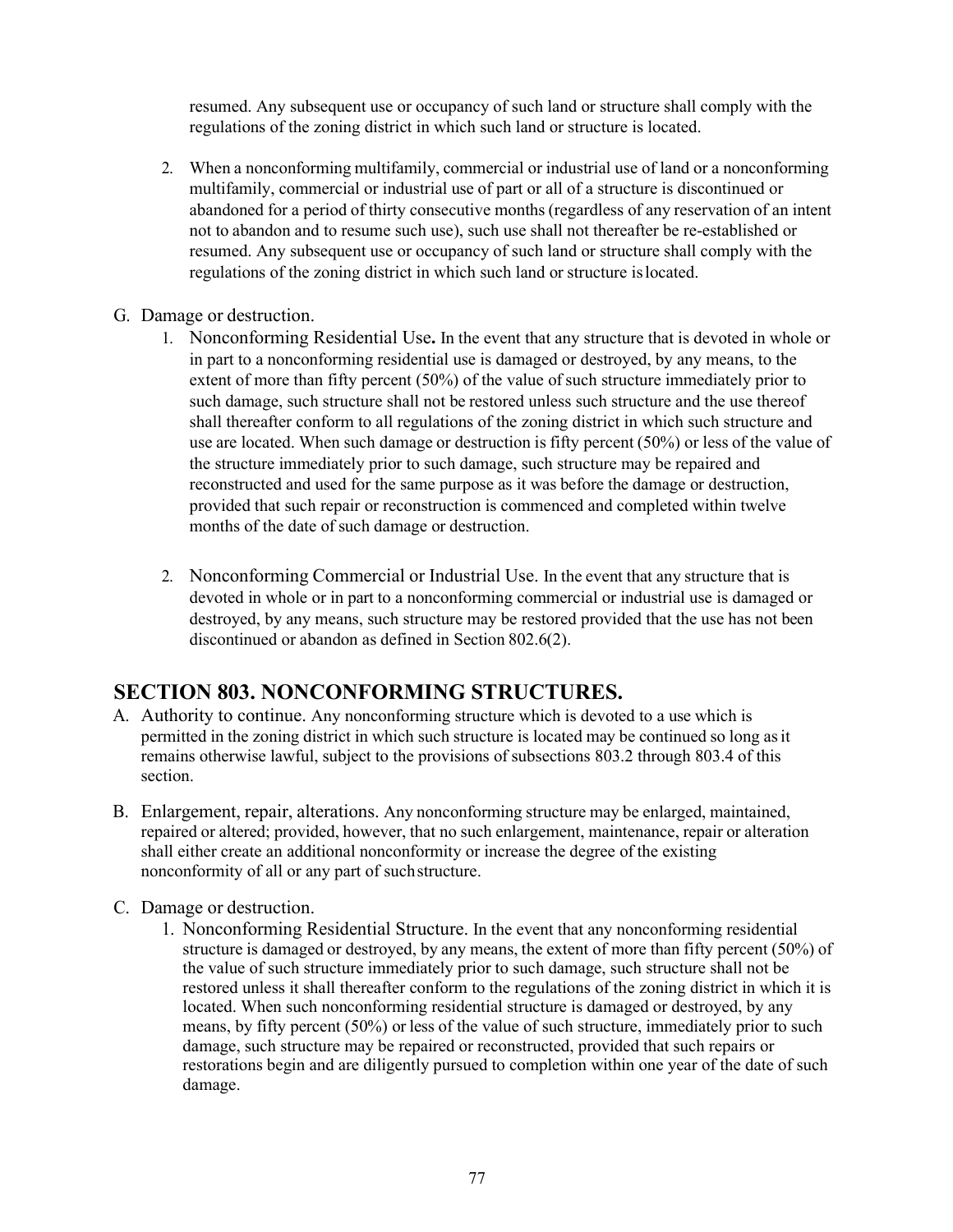- 2. Nonconforming Commercial or Industrial Structure*.* In the event that any nonconforming commercial or industrial structure is damaged or destroyed, by any means, the extent of more than fifty percent (50%) of the value of such structure immediately prior to such damage, such structure shall not be restored unless it shall thereafter conform to the regulations of the zoning district in which it is located. When such nonconforming commercial or industrial structure is damaged or destroyed, by any means, by fifty percent (50%) or less of the value of such structure, immediately prior to such damage, such structure may be repaired or reconstructed, provided that such repairs or restorations begin and are diligently pursued to completion within one year of the date of suchdamage.
- D. Relocation. No nonconforming structure shall be relocated in whole or in part to any other location on the same or any other lot unless the entire structure shall thereafter conform to the regulations of the zoning district in which such structure is located after beingrelocated.

# **SECTION 804 NONCONFORMING LOTS OF RECORD.**

A structure may be constructed or re-constructed on a lawfully established nonconforming lot or parcel created for the purposes of development and recorded in the deed books or plat books prior to adoption of this zoning ordinance, even if the lot or parcel does not comply with the current zoning and subdivision regulations. However, all structures constructed or placed upon such lot or parcel must comply with all other required zoning bulk regulations and yard requirements, except for lot area and/or dimension requirements, as set forth in Table TZ-1. However, no use (e.g., a two-family residence) that requires a greater lot size than the established minimum lot size for a particular zone is permissible on a nonconforming lot.

# **SECTION 805 EXECTIONS FOR REPAIRS PURSUANT TO PUBLIC ORDER.**

Nothing in this section shall be deemed to prevent the strengthening or restoration to a safe condition of a building, structure, or sign in accordance with an order of a public official who is charged with protecting the public safety and who declares such structure to be unsafe and orders it to restoration to a safe condition, provided such restoration is not otherwise in violation of the various provisions of this section prohibiting the repair or restoration of partially damaged or destroyed buildings, structures, or signs.

# **SECTION 806 NONCONFORMING ACCESSORY USES AND STRUCTURES.**

No use or structure or sign which is accessory to a principal nonconforming use or structure shall continue after such principal use or structure shall have ceased or terminated, unless such accessory use, structure, or sign shall thereafter conform to all the regulations of the zoning district in which it is located.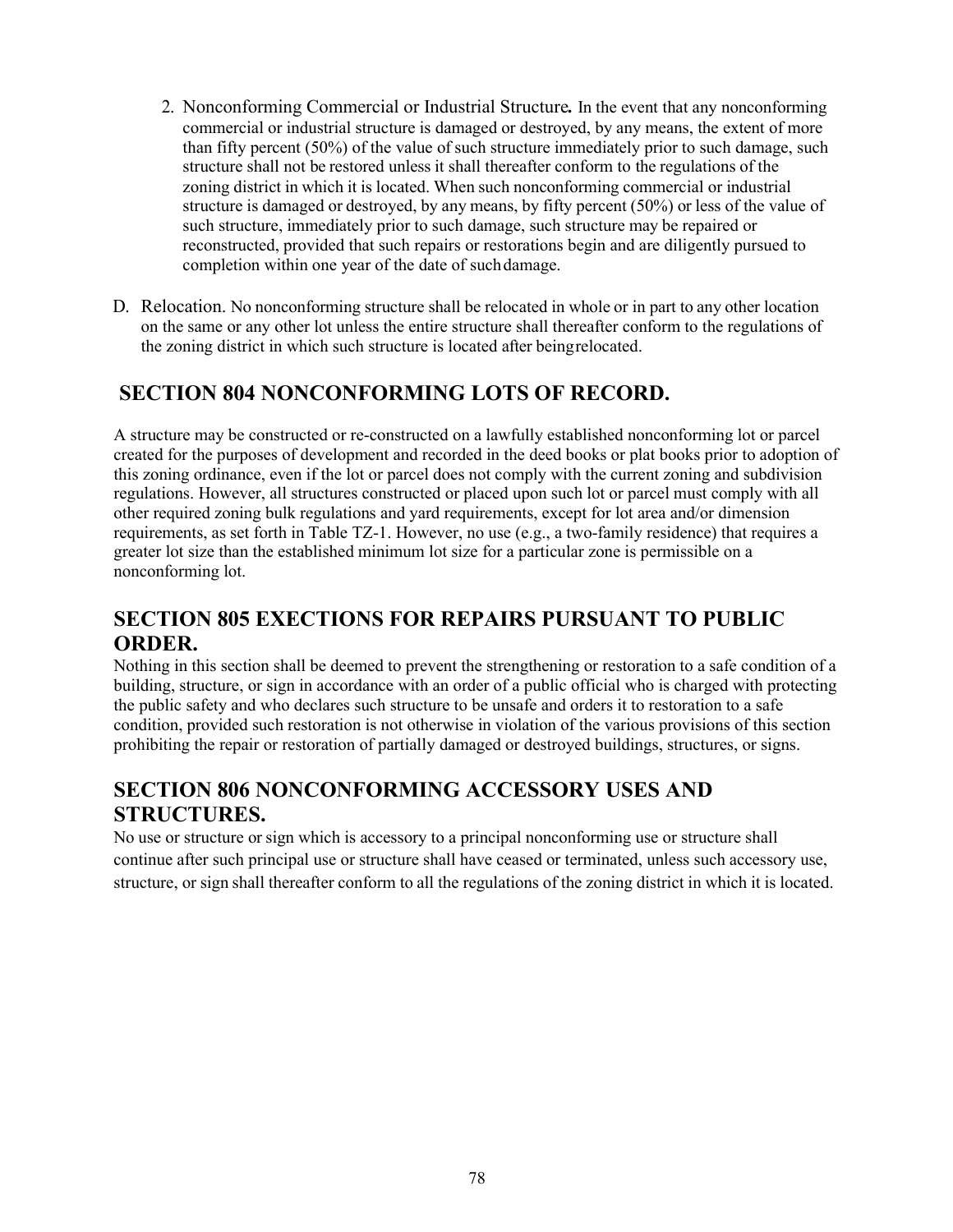# **ARTICLE IX PLANNED DEVELOPMENT DISTRICT OVERLAY**

#### **SECTION 901 GENERAL.**

Purpose and Intent. The purposes of these Planned Development District Regulations are as follows:

- A. To promote flexibility in development design and to permit planned diversification in the location of structures:
- B. To promote the efficient use of land by permitting a planned arrangement of buildings, circulation systems, land uses, and utilities;
- C. To preserve existing landscape features and amenities and to. utilize such features in a harmonious fashion;
- D. To encourage the total planning of land tracts consistent with adopted long-range plans;
- E. To permit the use of new and innovative land development techniques while assuringprotection of existing adjacent development;
- F. To encourage the functional and beneficial use of open spaces and to preserve natural features of a development site;
- G. To promote the creation of a safe and desirable living environment for residential areas characterized by a unified site and development program;
- H. To permit the creation of a variety of housing types compatible with surrounding development to provide a greater choice of types of environment and living units;
- I. To promote the provision of attractive and appropriate locations for business and manufacturing uses in well-designed developments and the provision of opportunities for employment closer to residences with a reduction in travel time from home towork;
- J. To encourage the revitalization of established commercial centers;
- K. To promote the diversification in the uses permitted and variation in the relationship of uses, structures, open space, and height of structures in developments intended as cohesive, unified projects;
- L. To encourage design in the development of land that is of a higher quality than is possible under the regulations otherwise applicable to the property.
- M. To promote the significance of architectural and aesthetic improvements and details in atypical developments.

# **SECTION 902 PLANNED DEVELOPMENT DISTRICTS.**

- A. Planned Residential District (P-R): Any planned development for a land use, uses, or combination of uses permitted by right or by conditional use permit in residential districts as indicated in this ordinance, shall be classified as shown on the official zoning map as a P-R, Planned Residential District. The use "dwelling, multiple-family" may be permitted within the Planned Residential District if approved by the Board of Mayor & Aldermen.
- B. Planned Commercial District (P-C): Any' planned development for a land use, uses, or combination of uses permitted by right or by special permit in the C-1 and C-2 as indicated in Article IV of this ordinance shall be classified as and shown on the official zoning map as a P-C, Planned Commercial District.
- C. Planned Industrial District (P-I): Any planned development for a land use, uses, or combination of uses permitted by right or by special permit in the industrial districts as indicated in this ordinance shall be classified as and shown on the official zoning map as a P-I, Planned Industrial District.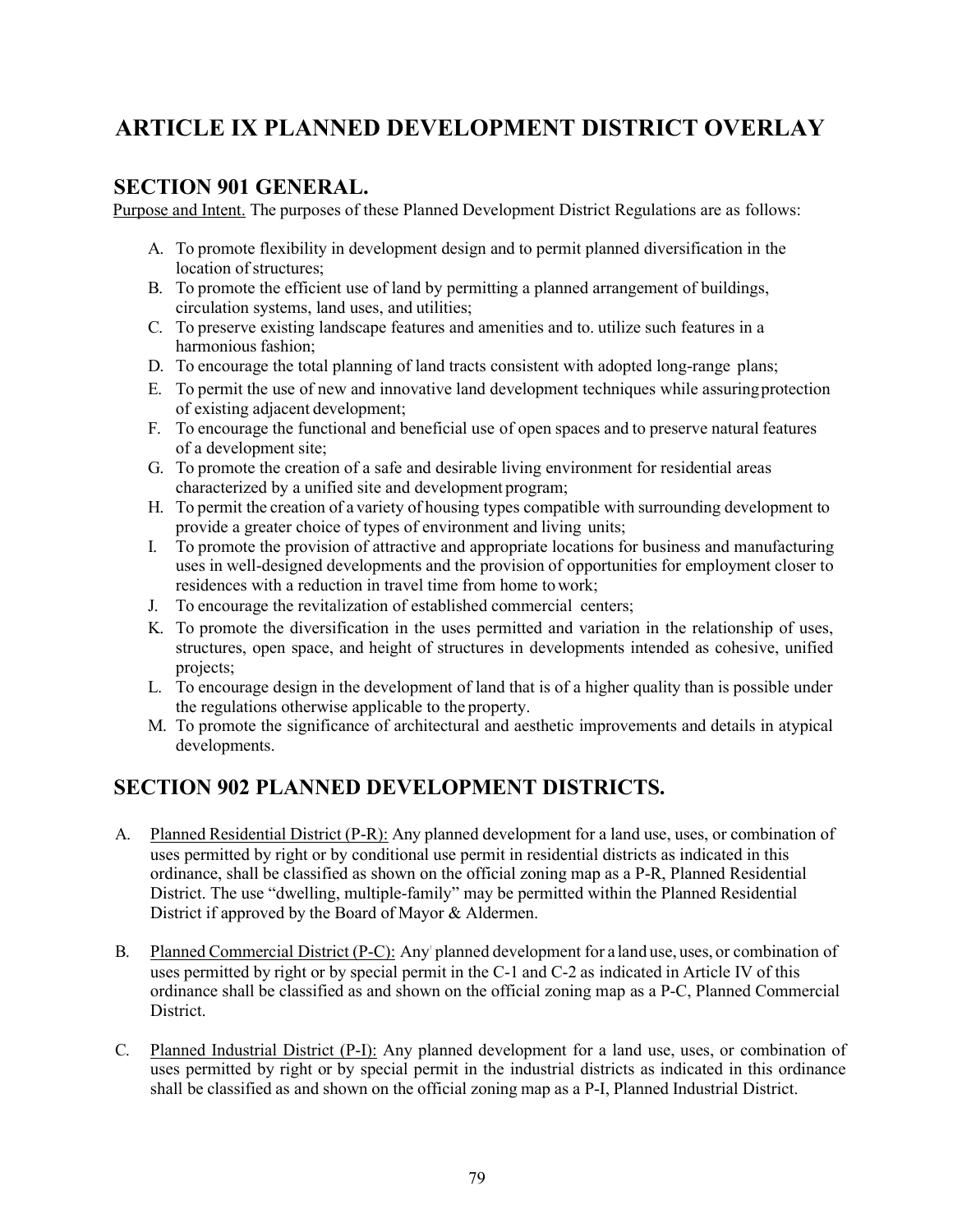D. Planned Mix-Use District (P-MU): Any planned development consisting of a combination of uses permitted by right or by special permit in a combination of the zoning districts of this ordinance and which does not qualify otherwise as a P-R, P-C, or P-I shall be classified as and shown on the official zoning map as P-MU. The use "dwelling, multiple-family" may be permitted within the Planned Mixed-Use District if approved by the Board of Mayor & Aldermen.

The Senior Planner shall make determinations as to the applicable district designation and procedure after the pre-application conference as provided in subsection 904(A) below based upon information submitted for and discussed during said pre-applicationconference.

## **SECTION 903 GENERAL PROVISIONS FOR PLANNED DEVELOPMENTS.**

- A. Ownership and Division of Land. No tract(s) of land may be considered for or approved as a planned development unless such tract(s) is under the single ownership of a landowner as defined in this ordinance. The holder of a written option to purchase or any governmental agency shall be considered a landowner for purposes of this section. Unless otherwise provided as a condition of approval of a planned development, the landowner of an adopted planned development may divide and transfer parts of such development provided that the transferee shall be obligated to complete each such part, and use and maintain it in strict conformance with the approved planned development.
- B. Waiver of Board of Zoning Appeals Action. No action of the Board of Zoning Appeals shall be required in the approval of a planned development including those activities or uses which would otherwise require conditional use permits as provided by other provisions of this ordinance.
- C. Common Space and Common Elements.
	- 1. Where provided, common space must be usable for recreational purposes or must provide visual, aesthetic and environmental amenities. The uses authorized for the common space must be appropriate to the scale and character of the planned development, considering its size, density, expected population, topography, and the number and. type of dwellings or other buildings to be constructed.
	- 2. Common space must be suitably improved for its intended use, but open space containing natural features worthy of preservation may be left unimproved. Any buildings, structures or other improvements to be located in the common space must be appropriate and must conserve and enhance the amenities of the common space having regard to its topography and the intended function of the common space.
	- 3. The development phasing sequence must coordinate construction of improvements. In no event shall occupancy permits for any phase of the planned development be issued unless and until the common space and common elements which are part of that phase have been dedicated, or conveyed and improved, or performance bonds, letters of credit, or other acceptable performance guarantees have been posted to assure completion.
	- 4. No common space or common elements of a planned residential development shall be conveyed or dedicated by the developer or any other person to any public body, homeowners association or other responsible party unless the Planning Commission has determined that the character and quality of the tract to be conveyed makes it suitable for the intended purpose. The Planning Commission may give consideration to the size and character of the dwellings to be constructed within the planned development, the topography and existing trees, the 'ground cover, other natural features, and the manner in which the common space is to be improved and maintained for recreational or amenity purposes.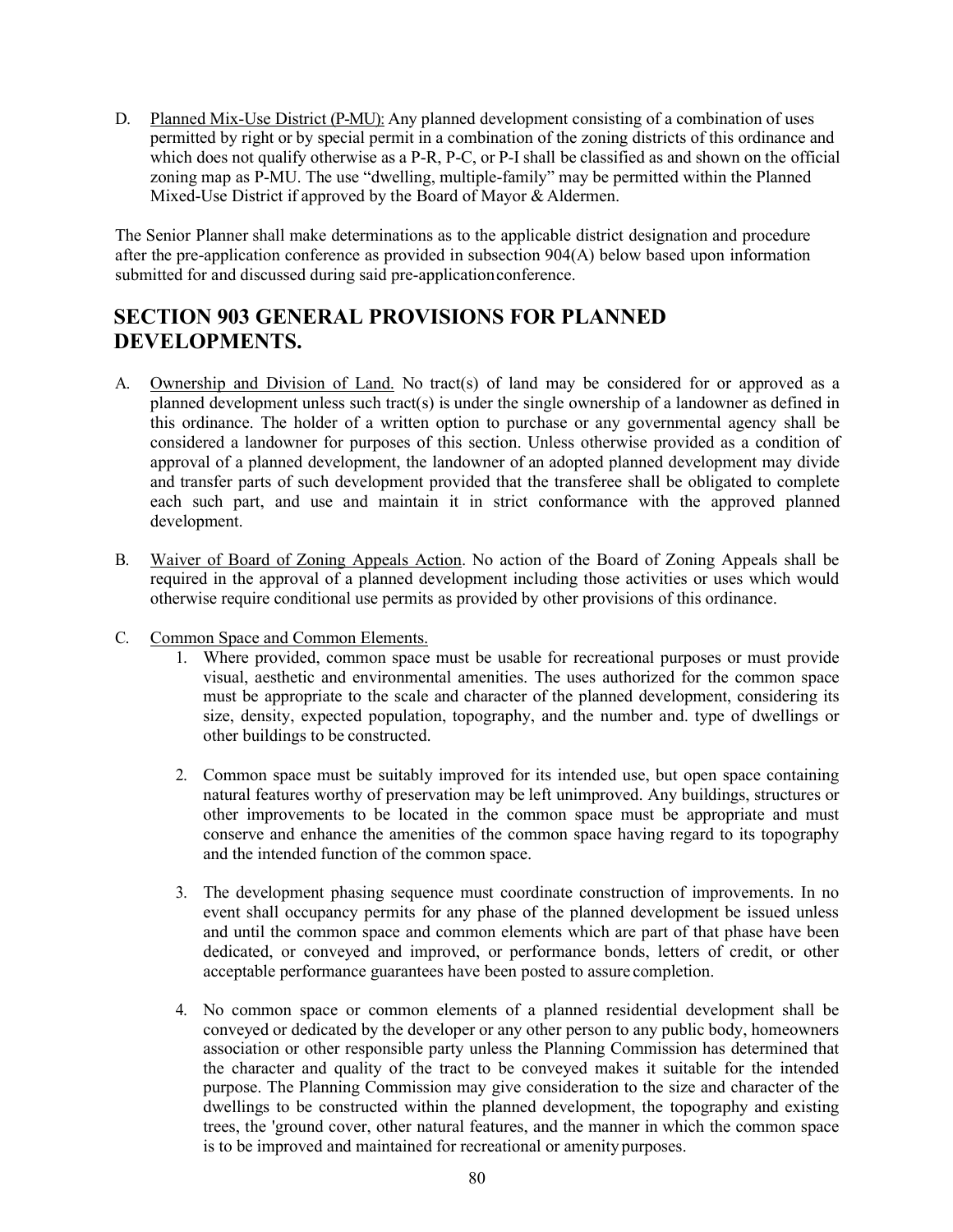- 5. The Planning Commission shall not approve a planned development unless adequate provision has been made for continued maintenance of common space or common elements in a manner which assures its maintenance and use for its intended purpose.
- D. Accessibility of Site. All proposed streets, alleys and driveways shall be adequate to serve the residents; occupants, visitors, emergency and sanitation vehicles or other anticipated traffic of the planned development, but may be designed so as to discourage outside through traffic from traversing the development. The location of the entrance points of the streets, alleys, and driveways upon existing public roadways shall be subject to the approval of the Planning Commission. The Planning Commission may condition approval on the construction of improvements such as street widening, curbs, gutters, and sidewalks to existing contiguous streets and or the provision of connections for community greenways, bicycle paths or routes, or pedestrian ways.
- E. Off-street Parking. Off-street parking shall be conveniently accessible to all dwelling units and other uses. Where appropriate, common driveways, parking areas, walks, and steps may be provided, maintained and lighted for night use. Screening of parking and service-areas may be required through use of trees, shrubs, hedges and/or screening walls.
- F. Pedestrian Circulation. The pedestrian circulation system and its related walkways shall be separated, whenever feasible, from the vehicular street system in order to provide an appropriate degree of separation of pedestrian and vehicular movement. As a condition of approval, the Planning Commission or legislative body may require the construction of sidewalks to facilitate safe pedestrian movement.
- G. Privacy. The planned development shall provide reasonable visual and acoustical privacy for dwelling units within and adjacent to the planned development. Protection and enhancement of property and the privacy of its occupants may be provided by the screening of objectionable views or uses and reduction of noise through the use of fences, insulation, natural foliage, berms, and landscape barriers. Should high-rise buildings be approved, they shall be located within the development in such a manner as to minimize any adverse impact on adjoining low- rise buildings.
- H. Relationship to the Subdivision Regulations and the other Zoning Regulations. The ordinance approving the planned development district may provide for such exceptions from the non- overlay district zoning regulations governing use, density, area, bulk, parking, and such Subdivision Regulations as may be necessary or desirable to achieve the objectives of the proposed planned development, provided such exceptions are consistent with the standards and criteria contained in this section and have been specifically identified and requested in the application for a planned development. Unless the ordinance approving a planned development contains a clear statement of exceptions to them, the standards and criteria of the district zoning regulations (non-overlay) will apply to all planned developments.
- I. Development Period and Phasing. The expeditious construction of any planneddevelopment approved under these regulations shall be undertaken to assist in the assurance of the full completion of the development.
	- 1. Start of Development: Within eighteen (18) months from and after the effective date of the ordinance approving the planned development, actual construction shall have commenced in such development. For the purposes of this subsection, actual construction is defined to include the permanent fastening of construction materials on- site or extensive grading including demolition or removal of existing structures necessary for the development. In the event that actual construction shall have not begun within eighteen months, the Planning Commission shall, at least every 18 months thereafter, review the zoning of the planned development and may recommend that the Board of Mayor & Aldermen take action to zone the land back to the -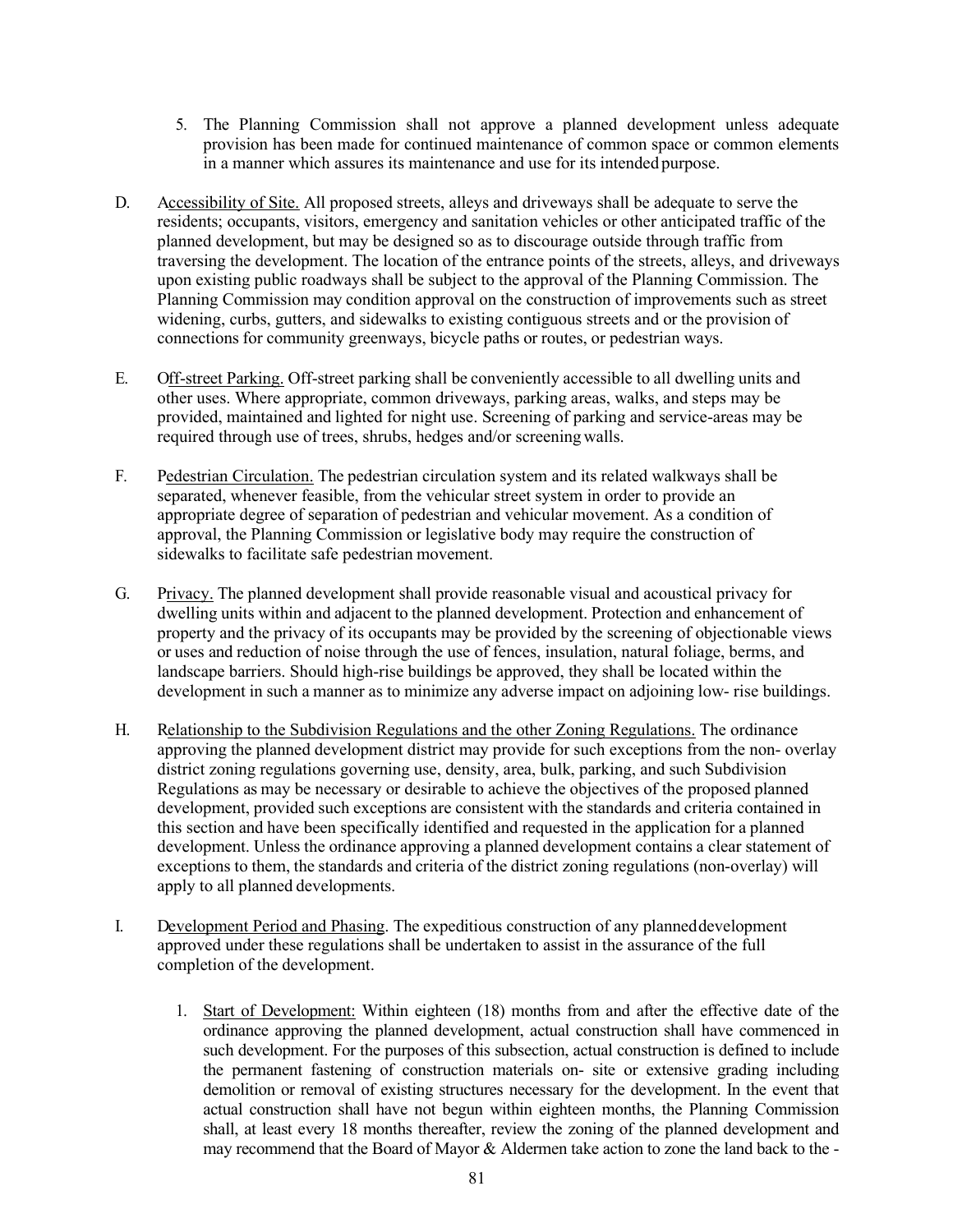zoning classification placed upon the land prior to the adoption of the ordinance approving the planned development.

Any permit issued for such planned development shall become void if actual construction has not commenced within the eighteen month period, and no new permit shall be issued until appropriate action or review by the Planning Commission.

- 2. Phasing: The Planning Commission may permit the development to progress in phases and sections, provided, each phase or section of the development is so planned and so related to existing surroundings and available facilities and services that failure to proceed to subsequent stages will not have an adverse impact on the initial phases or sections of the planned development or its surroundings.
- J. Annexation. An application for planned development approval may be made simultaneous with a request for annexation. In which case the annexation and application for the planned development shall proceed as provided in Article VII of this ordinance.
- K. Landscaping for Planned Developments. Within any planned development, landscaping and buffering shall be provided which meets or exceeds the purposes and intents for such established in Section 505. It is intended, however, that within Planned Development Districts, alternative means may be employed to achieve an equal level of protection to that resulting from strict application of the provisions of Section 505. This provision is intended to permit and encourage use of flexible techniques to achieve a transitional character through site design that minimizes the harmful impact of noise, dust and other debris, motor vehicle headlight glare or other artificial light intrusion, and other objectionable activities or impacts conducted on or created by an adjoining or nearby use.

# **SECTION 904 PROCEDURES FOR PLANNED DEVELOPMENT APPROVAL.**

- A. Pre-application Conference: Not more than six (6) months prior to filing an application for planned development approval the applicant shall request a pre-application conference with the Senior Planner to evaluate if the applicant is proceeding under the proper section of this ordinance; to advise the Senior Planner of the location, scope, nature, and proposed district designation of the proposed planned development; to clarify issues; and, to discuss others matters as may be relevant to the planned development approval process. This pre-application conference shall be attended by the Senior Planner and the applicant and/or the applicant's agent(s) who may be professional engineers, architects, or land planners retained by the applicant to assist in the preparation of the development plans. The applicant shall obtain no vested rights by virtue of this pre- application conference.
- B. Application for Planned Development Approval: The application shall be accompanied by a nonrefundable fee established from time to time by the Board of Mayor and Aldermen and shall include a site-specific development plan and other evidence of regulation compliance that may be required by this Zoning Ordinance.
- C. Site-Specific Development Plan Content Requirements: The Site Plan Checklist can be found in Section 905 of this Article. The Development Advisory Committee, Planning Commission, or Board of Zoning Appeals may require additional information to be submitted which may be necessary to make a determination regarding the application for a planned development.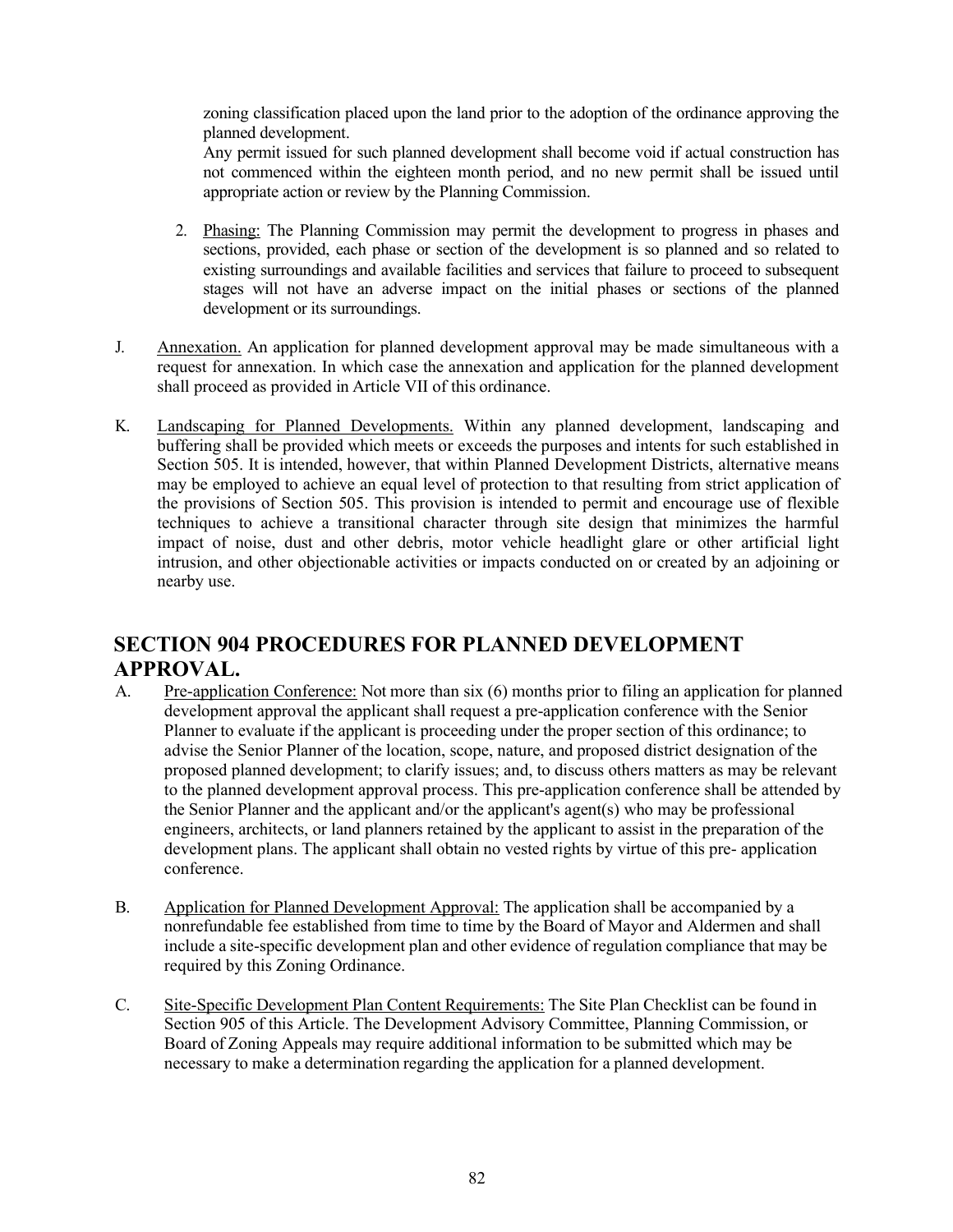- D. Development Committee Review of Application: Upon receipt of an application for planned development approval, the Senior Planner shall review the application for completion. In the event the Senior Planner determines the application is incomplete, the Senior Planner shall notify the applicant of elements necessary to complete the application. When the application is complete, the Development Advisory Committee shall review the application and the Community Development Director shall prepare a written response on behalf of the Development Advisory Committee recommending appropriate changes, additions, and deletions and identifying any special concerns with respect to the proposed planned development.
- E. Planning Commission Review of Application: Not more than forty-five (45) days after a complete application for planned development approval has been filed, the Planning Commission shall review the application. At such time as the Planning Commission reviews the application, the applicant or the applicant's agent shall be present to answer questions regarding the proposed development. During this review, the Planning Commission members may suggest, changes to the proposed, development plan. Not more than seventy-five (75) days after the Planning Commission has received the planned development application, the Planning Commission shall prepare a recommendation for the Board of Mayor and Aldermen. Provided, however, the Planning Commission may defer action for not more than 60 days or for a greater period of time if the applicant so requests. A recommendation prepared by the Planning Commission shall be for approval, disapproval, or approval subject to special conditions.
- F. Legislative Approval of Planned Development District:
	- 1. The Board of Mayor and Aldermen shall hold a public hearing on the application for the planned development after receipt of recommendations from the Planning' Commission. Notice of such public hearing shall be in the manner as prescribed in this ordinance.
	- 2. The applicant may appeal any special conditions placed by the Planning Commission upon the approval of the planned development. Any such appeal shall be made in writing and shall be filed with the Senior Planner not less than 21 calendar days prior to the scheduled public hearing before the legislative body. Such written appeal shall include proposed alternatives. The appeal shall be considered as part of the public hearing. The legislative body shall render a decision on any such appeal and shall approve, disapprove, or approve the planned development subject to special conditions. The Board of Mayor and Aldermen may condition approval upon conditions in addition or in substitution to those placed by the Planning Commission.
	- 3. Approval by the Board of Mayor and Aldermen shall constitute a change of the zoning map and shall authorize the applicant to proceed with the filing of applications for site plans, subdivision plats, building permits, certificates of occupancy and any other permits ordinarily required for development.
- G. Administrative Approval Authority: When filing subsequent applications for additional required approvals, the applicant must identify any deviations from the approved planned development. The Development Advisory Committee shall evaluate the deviations to determine whether they are substantial or minor in accordance with the following:
	- 1. It provides for less density than the approved outline plan; or
	- 2. It provides greater open space by the elimination of or reduction in the size of the residential, commercial or industrial buildings; or
	- 3. It modifies the orientation of buildings or their location as long as such changes do not significantly alter or adversely affect the relationship of such buildings to the total development or any of its elements. Such modification shall not exceed a distance of:
		- (a) Five  $(5)$  feet for final plan of eight  $(8)$  or less acres;
		- (b) Ten (10) feet for final plan of eight (8) acres but less than twenty(20) acres; and
		- (c) Fifteen (15) feet for final plans of twenty (20) acres ormore.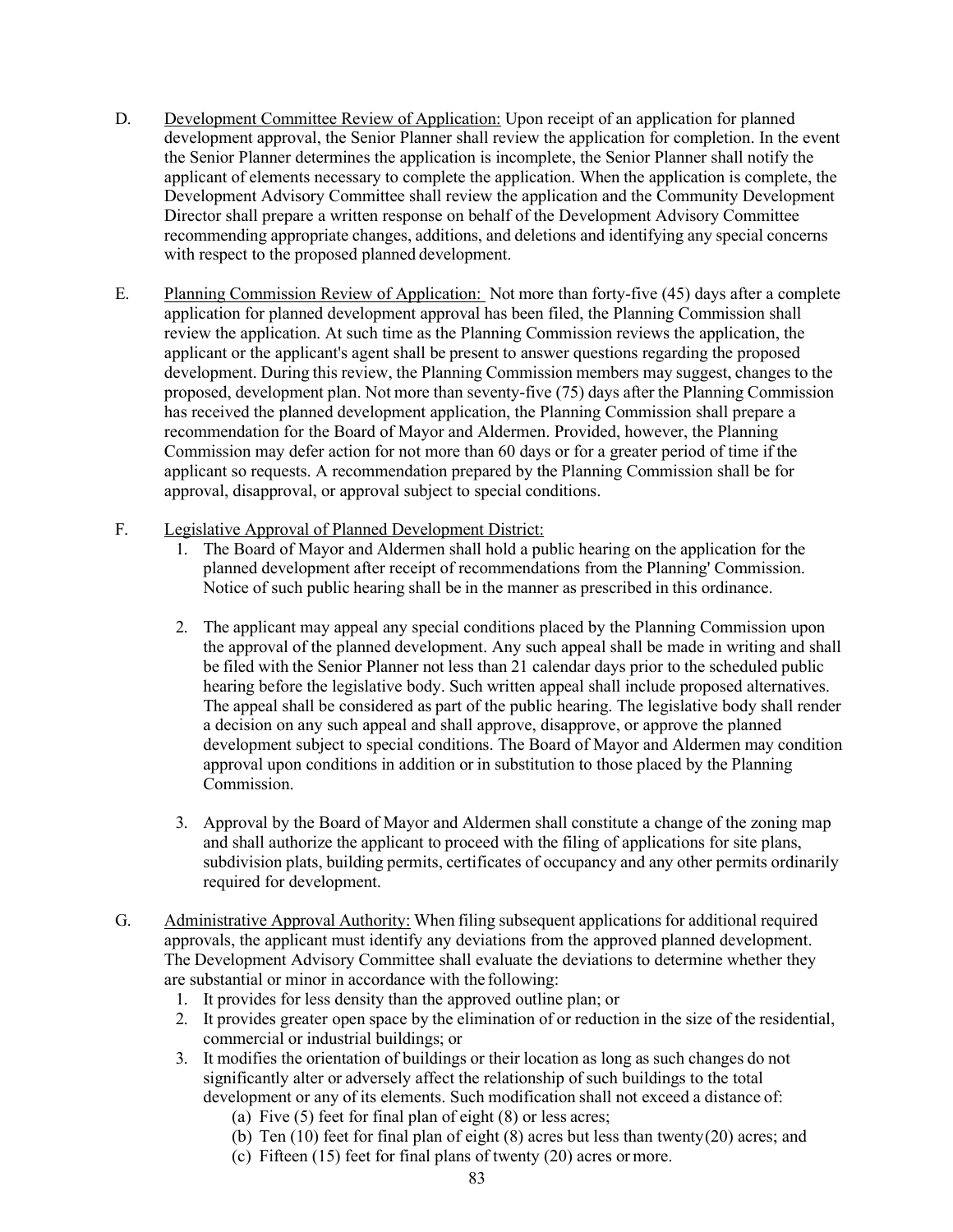If the Development Advisory Committee finds the planned development deviates substantially from the approved application, the applicant shall apply for an amendment of the planned development as provided in this section.

H. Amendments: A planned development may be amended in the accordance with the procedure which governs its approval as provided in this section. Approved plans of any type of Planned Development that are valid on the effective date of this ordinance shall remain valid until their expiration date, where applicable. Amendments to any plans of any type of Planned Development approved prior to the effective date of this ordinance shall comply with the standards and review processes of this ordinance.

### **SECTION 905 PLAN REQUIREMENTS**

The application shall be accompanied by the following:

- A. For all Planned Residential Developments:
	- 1. a map showing available utilities, easements, roadways, rail lines and public right-of-way crossing and adjacent to the subject property;
	- 2. a graphic rendering of the existing conditions and/or aerial photograph(s) showing the existing conditions and depicting all significant natural topographical and physical features of the subject property; location and extent of water courses, wetlands, floodways, and floodplains on or within one hundred feet of the subject property; existing drainage patterns; location and extent of tree cover; and community greenways and bicycle paths and routes in proximity to the subject property;
	- 3. a plot plan, aerial photograph, or combination thereof depicting the subject and adjoining properties including the location of structure on-site and within two hundred feet of the subject property and the identification of the use thereof;
	- 4. a drawing defining the general location and maximum number of lots, parcels or sites proposed to be developed or occupied by buildings in the planned development; the general location and maximum amount of area to be developed for parking; the general location and maximum amount of area to be devoted to open space and to be conveyed, dedicated, or reserved for parks, playgrounds, recreation uses, school sites, public buildings and other common use areas; the approximate location of points of ingress and egress and access streets; the approximate location of pedestrian, bicycle and vehicular ways or the restrictions pertaining thereto and the extent of proposed landscaping, planting, screening, or fencing;
	- 5. a tabulation of the maximum number of dwelling units proposed including the number of units with two or less bedrooms and the number of units with more than two bedrooms;
	- 6. a tabulation of the maximum floor area proposed to beconstructed;
	- 7. a written statement generally describing the relationship of the proposed planned development to the current policies and plans of the City and how the proposed planned development is to be designed, arranged and operated in order to permit the development and use of neighboring property in accordance with the applicable regulations of this article;
	- 8. if the planned development is proposed to be constructed in stages or units during a period extending beyond a single construction season, a development scheduleindicating:
		- (a) the approximate date when construction of the project can be expected tobegin;
		- (b) the order in which the phases of the project will bebuilt;
		- (c) the minimum area and the approximate location of common space and public improvements that will be required at each stage; and,
		- (d) a breakdown by phase for subsections [5] and [6] above;
	- 9. proposed means of assuring the continued maintenance of common space or other common elements and governing the use and continued protection of the planned development. For this purpose, the substance of any proposed restrictions or covenants shall be submitted;
	- 10. a statement setting forth in detail either (1) the exceptions which are required from the zoning and Subdivision Regulations otherwise applicable to the property to permit the development of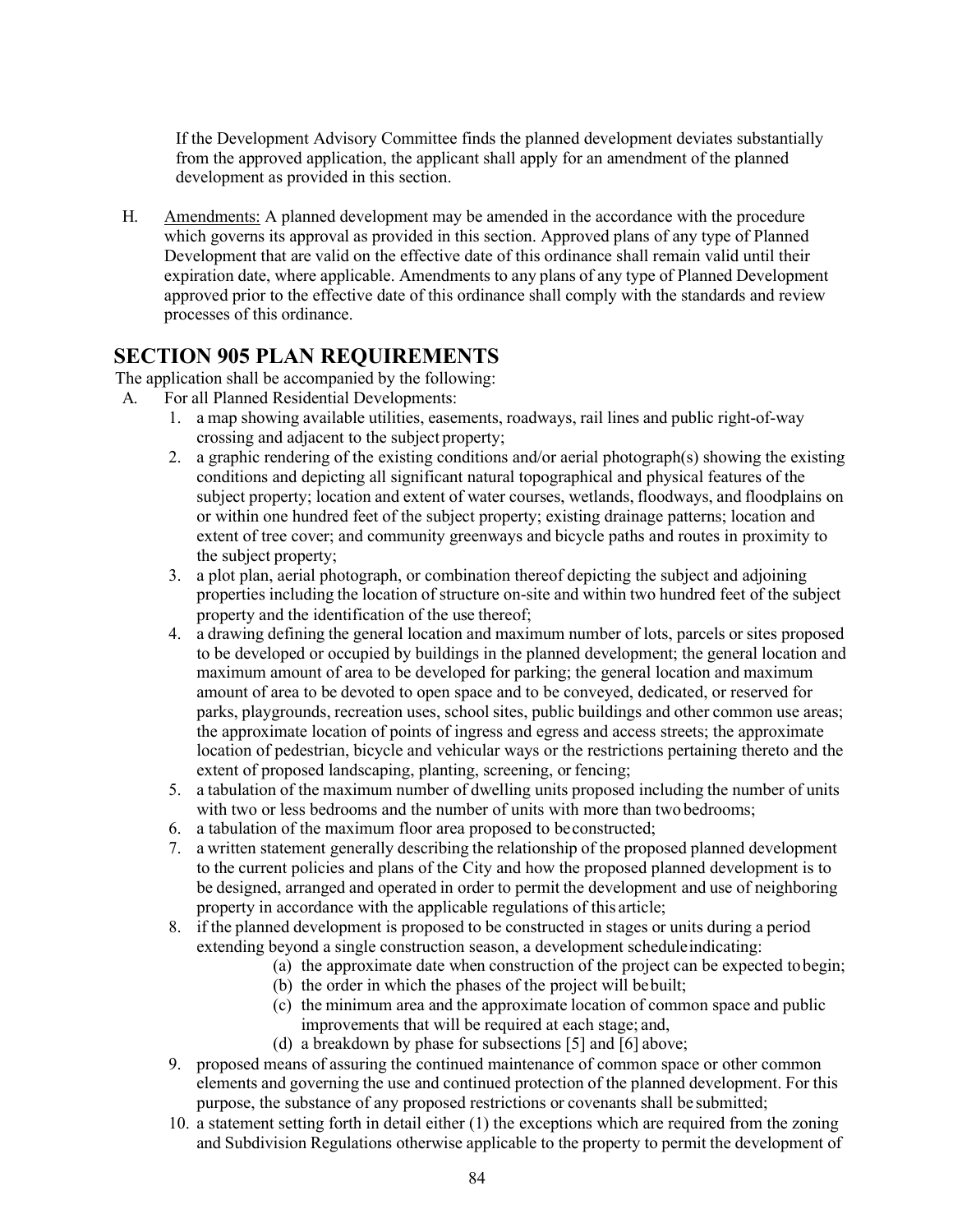the proposed planned development or (2) the bulk, use, and/or other regulations under which the planned development is proposed;

- 11. the nature and extent of any overlay zone as in this article and any special flood hazard area as described in Section 18-215(2) of the Tullahoma Municipal Code;
- 12. the location and proposed improvements of any street depicted on the Tullahoma Major Thoroughfare Plan as adopted and as it may be amended from time to time;
- 13. the name, address, and telephone number of the applicant and any professional engineer, architect, or land planner retained by the applicant to assist in the preparation of the planned development plans. A primary representative shall be designated;
- 14. architectural renderings, architectural plans or photographs of proposed structures with sufficient clarity to convey the appearance of proposed structures. The plan shall include a written description of proposed exterior building materials including the siding and roof materials, porches, and decks. The location and orientation of exterior light fixtures and of garages shall be shown if such are to be included in the structures; and,
- 15. if a development entrance sign is proposed the application shall include a description of the proposed entrance sign improvements including a description of lighting, landscaping, and construction materials.
- B. For all Planned Commercial, Planned Industrial Developments and Planned Mixed-Use Developments:
	- 1. a map showing available utilities, easements, roadways, rail lines and public rights-of-way crossing and adjacent to the subject property;
	- 2. a graphic rendering of the existing conditions and/or aerial photograph(s) showing the existing conditions and depicting all significant natural topographical and physical features of the subject property; location and extent of water courses, wetlands, floodways, and floodplains on or within one hundred feet of the subject property; existing drainage patterns; location and extent of tree cover; and, community greenways and bicycle paths and routes in proximity to the subject property;
	- 3. a plot plan, aerial photograph, or combination thereof depicting the subject and adjoining properties including the location of structures on-site or within two hundred feet of the subject property and the identification of the use thereof;
	- 4. a drawing defining the location and area to be developed for buildings and parking; standards for pedestrian and vehicular circulation; the proposed points of ingress and egress to the development; the provision of spaces for loading; proposed screening to be made in relation to abutting land uses and zoning districts; and the extent of proposed landscaping, planting and other treatment adjacent to surrounding property;
	- 5. a circulation diagram indicating the proposed principal movement of vehicles, bicycles, goods, and pedestrians within the development to and from existingthoroughfares;
	- 6. a development schedule indicating the stages in which the project will be built and when construction of the project can be expected to begin. If the planned development is proposed to be constructed in stages or units during a period extending beyond a single construction season, a development schedule indicating:
		- (a) the approximate date when construction of the project can be expected tobegin;
		- (b) the order in which the phases of theproject will be built; and,
		- (c) the minimum area and the approximate location of common space and public improvements that will be required at each phase.
	- 7. a written statement generally describing the relationship of the planned development to the current policies and plans of the City and how the proposed planned development is to be designed, arranged and operated in order to permit the development and use of neighboring property in accordance with the applicable regulations of this article;
	- 8. a statement setting forth in detail the manner in which the proposed planned development deviates from the zoning and Subdivision Regulations which would otherwise be applicable to the subject property;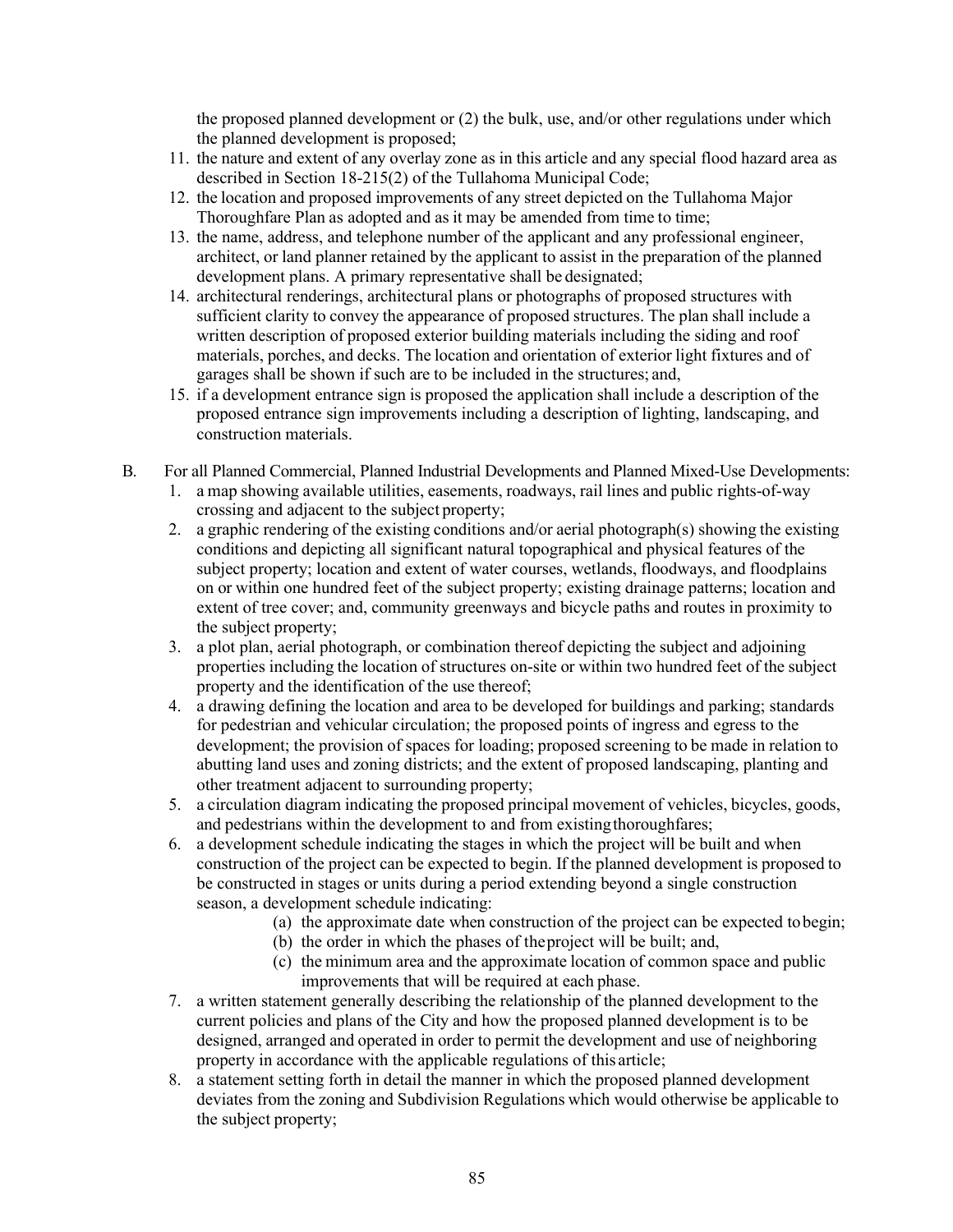- 9. a tabulation setting forth:
	- (a) maximum total square feet of building floor area proposed for commercial uses and for industrial uses, by general type of use;
	- (b) maximum total land area, expressed in acres and as a percent of the total development area, proposed to be devoted to commercial and/or industrial uses; minimum public and private open space; streets and off-street parking and loading areas; and,
	- (c) a tabulation of the maximum floor area to be constructed.
- 10. the nature and extent of any overlay zone as described in this article and any special flood hazard area as described in Section 18-215(2) of the Tullahoma MunicipalCode;
- 11. the location and proposed improvements of any street depicted on the Tullahoma Major Thoroughfare Plan as adopted and as it may be amended from time to time;
- 12. The name, address, and telephone number of the applicant and any professional engineer, architect, or land planner retained by the applicant to assist in the preparation of the planned development plans. A primary representative shall be designated;
- 13. An architectural renderings, architectural plans or photographs of proposed structures with sufficient clarity to convey the appearance of proposed structures. The plan shall include a written description of proposed exterior building materials including the siding and roof materials, porches, and decks. And an exterior lighting plan;and,
- 14. The application shall include a description of proposed signage for the development including calculations of square footage and height. If a development entrance sign is proposed the application shall include a description of the proposed entrance sign improvements including a description of lighting, landscaping, and construction materials.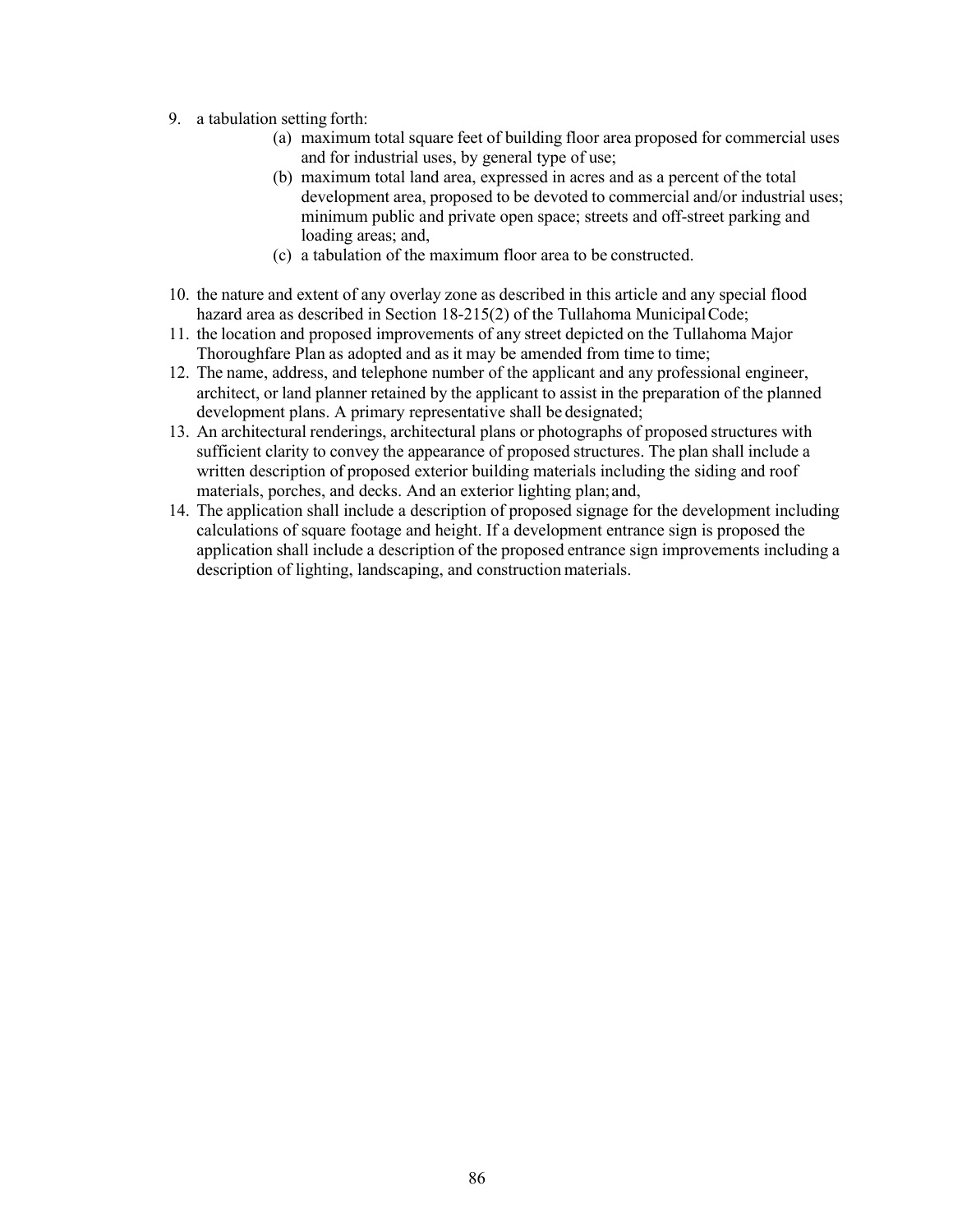# **ARTICLE X ADMINISTRATION AND ENFORCEMENT**

### **SECTION 1001 ORGANIZATION**

- A. Senior Planner (or designee). The provisions of this ordinance shall be administered by the Senior Planner. The Senior Planner shall administer and enforce this ordinance and in addition shall:
	- 1. Receive and file all applications for map amendments, text amendments, use reviews, variances or other matters on which the Planning Commission and the Board of Zoning Appeals are required to act under the provisions of thisordinance.
	- 2. Conduct onsite inspections as prescribed by this ordinance, and such other inspections as are necessary to insure compliance with the provisions of thisordinance.
	- 3. Issue and renew where applicable all sign permits and temporary use permits; make and maintain records thereof.
	- 4. Review development plans, subdivision plats, occupancy permits and building permits for compliance of this ordinance.
- B. Tullahoma Planning Commission. The Tullahoma Municipal-Regional Planning Commission, for the purposes of this ordinance shall be referred to as the Planning Commission. The Planning Commission shall:
	- 1. Establish such rules of procedure as are necessary to the performance of its functions hereunder.
	- 2. Study and report all proposed amendments to this ordinance including amendments to the official zoning map; further, review annually this ordinance and on the basis ofsuch review, suggest amendments thereto.
- C. Board of Zoning Appeals. The Tullahoma Municipal-Regional Planning Commission shall serve as the Tullahoma Board of Zoning Appeals as provided in Section 13-7-205 of Tennessee Code Annotated, and shall consist of seven (7) members whose terms shall coincide with their respective terms on the Planning Commission. The Board of Zoning Appeals shall have the following powers:
	- 1. It shall have the power to hear and decide appeals where it is alleged there is an error in any order, requirements, decision or determination made by the Senior Planner in carrying out any provision of this or any other zoning ordinance enacted by the Board of Mayor and Aldermen of the City of Tullahoma.
	- 2. To hear and decide, in accordance with the provisions of any such ordinance, a request for interpretation of the official zoning map.
	- 3. Where there is practical difficulties or unnecessary hardship in carrying out the strict letter of this ordinance, the Board of Zoning Appeals shall have the power in passing upon appeal, to authorize such variances from the terms of this ordinance as will not be contrary to the public interest in conforming with the standards set forth in Section 2 of this Article.
	- 4. Review and decide all applications for "Uses permitted on review" in accordance with Article V, Section 3, and this Article.
	- 5. To call on any department for assistance in its duties; and it shall be the duty ofsuch departments to render all such assistance as may reasonably berequired.
	- 6. To advise attendance of witnesses at hearings and to administer oaths.
	- 7. To hold at least one (1) scheduled meeting per month and give proper notice of such meeting as required by law.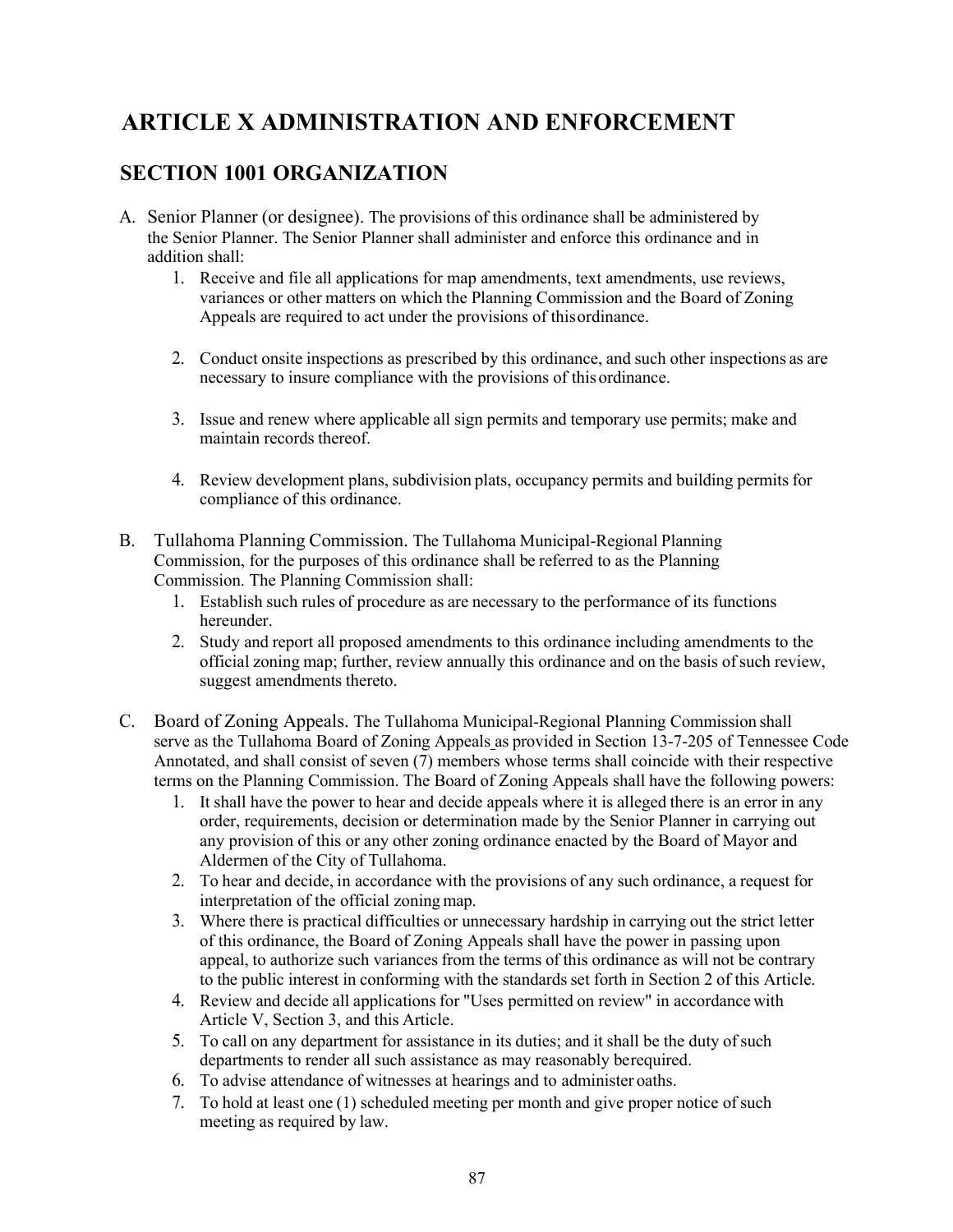## **SECTION 1002 VARIANCES**

The Board of Zoning Appeals shall have the power and authority to grant variances from the terms of this ordinance according to the procedure and under the restrictions set out in this section. The purpose of the variance is to modify the strict application of the specific requirements of this ordinance in the case of exceptionally irregular, narrow, shallow, or steep lots, or other exceptional physical conditions, whereby such strict application would result in practical difficulty or unnecessary hardship which would deprive an owner of the reasonable use of his land. The variance shall be used only where necessary to overcome some obstacle which is preventing an owner from using his property as the zoning ordinance intended.

- A. Application: After written denial of a building permit from the building inspector, a property owner may make application for a variance, using forms available in the building and planning department.
- B. Public Hearing: Upon receipt of an application and fee, the board shall hold a public hearing, having first given a ten (10) day notice. Such notice of the time and place of such hearing shall be published in a newspaper of general circulation to the City of Tullahoma. The Board of Zoning Appeals shall consider and decide all applications for variances within thirty (30) days of such public hearing and in accordance with the standards provided herein.
- C. Standards for Variances: In granting a variance, the Board of Zoning Appeals shall ascertain that the following criteria are met:
	- 1. Variances shall be granted only where special conditions or circumstances (such as exceptional narrowness, siting, or topography) fully described in the findings of the board, do not apply generally in the district.
	- 2. Variances shall not be granted to allow a use otherwise excluded from the particular district in which requested.
	- 3. For reasons fully set forth in the findings of the board, the aforesaid circumstances or conditions are such that the strict application of the provisions of this ordinance would deprive the applicant of any reasonable use of his land. Mere loss in value shall not justify a variance; there must be a deprivation of beneficial use ofland.
	- 4. Any variance granted under the provisions of this section shall be the minimum adjustment necessary for the reasonable use of the land.
	- 5. The granting of any variance is in harmony with the general purposes and intent of this ordinance and will not be injurious to the neighborhood, detrimental to the public health, safety and welfare, or in conflict with the comprehensive developmentplan.
- D. Requirements for the Granting of a Variance: Before the Board of Zoning Appeals shall have the authority to grant a variance, the person requesting the variance has the burden of showing:
	- 1. That the granting of the permit will not be contrary to the public interest.
	- 2. That the literal enforcement of the ordinance will result in unnecessaryhardship.
	- 3. That by granting the permit contrary to the provisions of the ordinance the spirit of the ordinance will be observed.
	- 4. That by granting the permit, substantial justice will be done.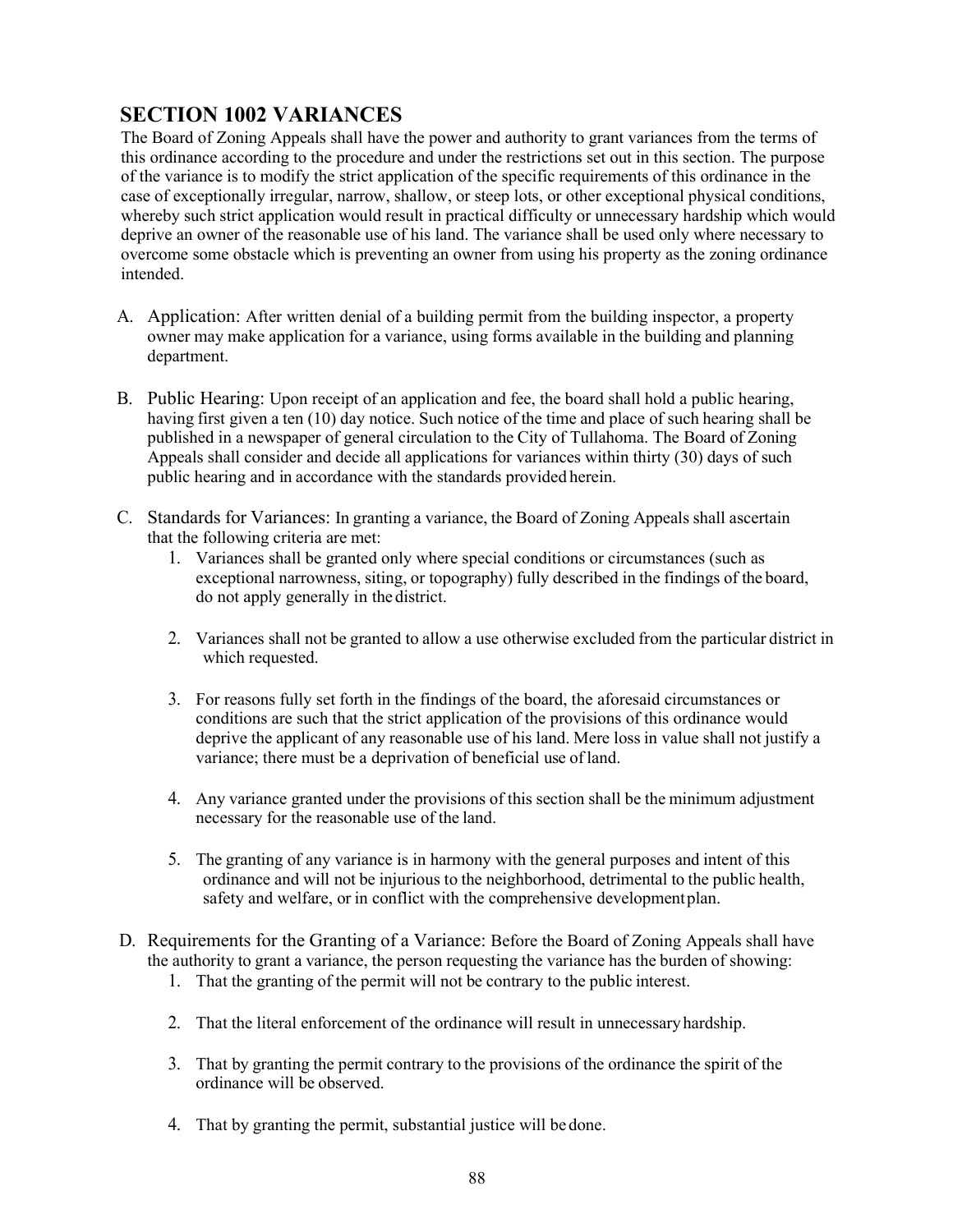# **SECTION 1003 BUILDING PERMIT**

- A. General Requirements. A building permit shall be obtained from the Building Codes Department of the City of Tullahoma, Tennessee, and shall be required for the following:
	- 1. A building permit shall be required in all instances when any new, free standing building of any type whatsoever is constructed on property within the City of Tullahoma, Tennessee.
	- 2. A building permit shall be required in all instances when an existing building or other structure is erected, located, moved, added to or altered in any manner whatsoever if the cost of said improvements and/or activities exceeds five hundred dollars(\$500.00).
	- 3. No building permit shall be issued except in conformity with the provisions of the Code of Ordinances of the City of Tullahoma, Tennessee, and the Zoning Ordinance of the City of Tullahoma, Tennessee.
	- 4. A development permit shall be submitted and approved by the Tullahoma Public Works Department before a building permit will be issued for properties within a Special Flood Hazard Area or a regulatory floodway.
- B. Specific Requirements: The Director shall require at a minimum, the following specific information to be included as part of an application for a building permit:
	- 1. Residential permits.
		- a. A detailed site plan indicating the location of present and proposed buildings, driveways, and utilities (e.g., water, sewer, power, and gas) and any other physical features affecting the development of the property.
		- b. Architectural and mechanical drawings depicting foundation, floor, wall,roofing, and mechanical plans.
		- c. All plans shall be drawn to scale and where more than one sheet isused shall be numbered sequentially.
	- 2. Commercial, industrial, and other permits.
		- a. A detailed Site Plan with the following:
			- (1) Drawn to a scale not less than one (1") inch to one hundred (100') feet.
			- (2) A north arrow; a vicinity map with a north arrow; a scalebar
			- (3) Tax map, group and parcel number(s); Address
			- (4) The plan date and plan revision number.
			- (5) Owner's name, address, and telephone number (email address);
			- (6) The name, address, telephone number and email address of the design professional and/or surveyor responsible for preparation of the site plan.
			- (7) The names of adjoining property owner(s) or subdivisions.
			- (8) Existing zoning of the site and adjoining properties.
			- (9) Shape, dimensions, and size of lot(s)( In square footage if less than one  $(1)$ acre)
			- (10) Bearings and distances of all lot lines, rights-of-way, andeasements
			- (11) Building setback lines.
			- (12) Location, size, height, and dimensions of proposed and existingbuilding(s).
			- (13) Number of units and density per an acre. (Multi-FamilyDevelopment)
			- (14) Proposed use and projected number of employees.
			- (15) All existing and proposed easements, rights-of-way, street widths and names of streets. Location, dimensions, and types of easements.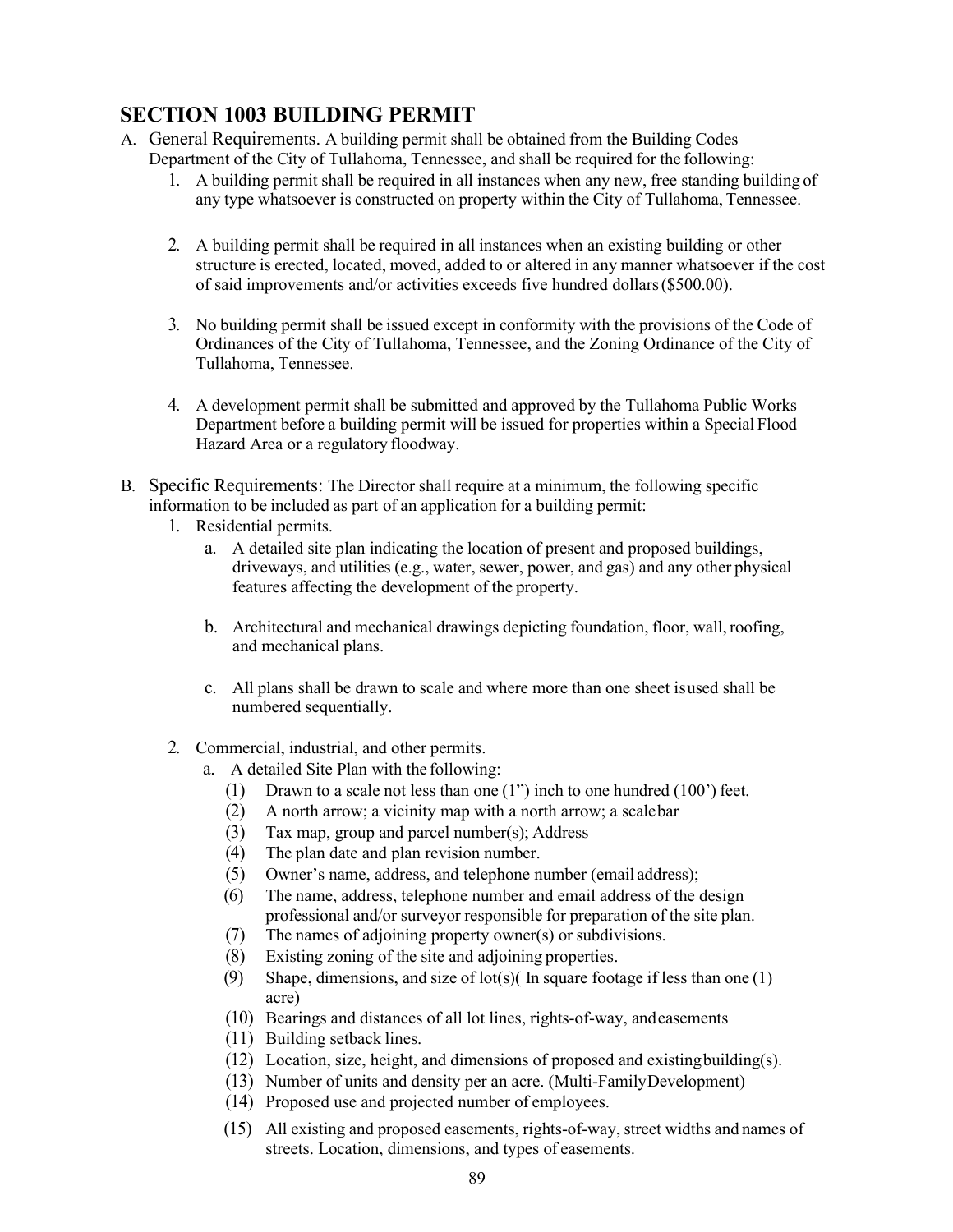- (16) Existing and proposed contours at a one-foot verticalinterval.
- (17) Location of all proposed driveways and entrances, including width and radius dimensions.
- (18) Off-street parking area layout including ADA parking spaces and loading spaces.
- (19) Provide the number of parking spaces required and provided.
- (20) The location & dimensions of required sidewalk (only collector or arterial streets).
- (21) Show percentage of impervious surface.
- (22) Location, dimensions, and sizes of all signs.
- (23) Dumpster pad location and size. (Note if carts are to be used instead).
- (24) Locations and size of all existing and proposed utilities (water, sewer, electric, telephone, cable, fiber, etc.)
- (25) Fire hydrant location(s), fire department connection, and fire lane access and dimensions (if applicable).
- (26) The location of all water courses on or adjoining the lot.
- (27) Flood Note / Floodplain information from FEMA FIRM maps andstudies.
- b. Landscaping plan meeting the minimum requirements of the Zoning Ordinance and the Stormwater Ordinance.
	- (1) Position of fences, walls, or plantings to be utilized for screening (materials specific).
- c. Stormwater management plan with drainage calculations. (Bond must beposted.)
- d. Proposed drainage detention areas with calculation, complete stormwater detention agreement form.

#### **SECTION 1004 CERTIFICATE OF OCCUPANCY**

No new building shall be occupied or given a permanent utility connection (e.g., water, sewer, electrical, gas) unless it meets the provisions of this ordinance.

#### **SECTION 1005 PROCEDURE FOR AUTHORIZING USES PERMITTED ON REVIEW**

The following procedure is established to integrate properly the "Uses permitted on review" with other land uses located in any district. These uses shall be reviewed by the Board of Zoning Appeals which is authorized by T.C.A  $\S$  13-7-207. The Board may approve or reject a request under the following procedures:

- A. Application. An application shall be filed with the Board of Zoning Appeals for review. Said application shall show the location and intended use of the site and any other material pertinent to the request which the Board of Zoning Appeals mayrequire.
- B. Public Hearing. Upon application, the Board of Zoning Appeals shall give a ten (10) day notification of a public hearing. Such notice giving time and place of such hearing shall be published in a newspaper of general circulation to the City ofTullahoma.
- C. Restrictions. In the exercise of its approval, the Board of Zoning Appeals may impose such conditions regarding the location, character, or other features of the proposed use of buildings as it may deem advisable in the furtherance of the general purposes of this ordinance.
- D. Denial. The Board of Zoning Appeals may deny a use on review where it can be shown that approval would have adverse impact on the character of the neighborhood in which the site is located. The rationale for the Board of Zoning Appeals denial including substantive, factual statements of adverse impact shall be included in the minutes of the Board of Zoning Appeals meeting where denials are made.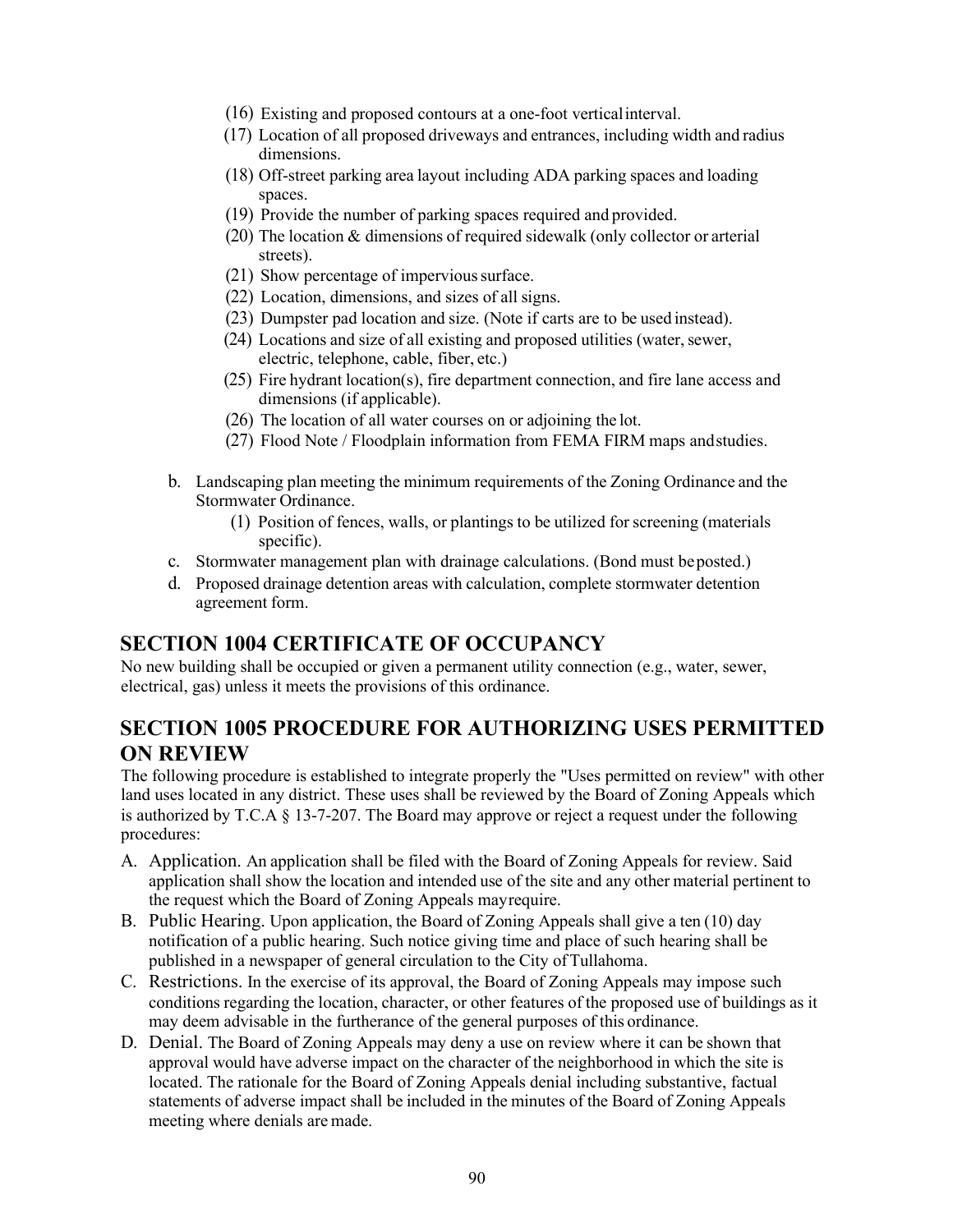- E. Effective Periods of Approval-Issuance of a Conditional UsePermit.
	- 1. Board of Zoning Appeals approval shall become effective thirty (30) days from the dateof the public hearing at which approval is granted.
	- 2. No building permit shall be issued prior to the effective date of approval.
	- 3. The building permit shall be issued subject to all conditions and requirements stipulated by the Board of Zoning Appeals.
- F. Validity of Plans. All approved plans, conditions, restrictions, and rules made part of the approval of the Board of Zoning Appeals shall constitute certification on the part of the applicant that the proposed use shall conform to such regulations at alltimes.
- G. Time Limit and Notification. All applications for "Uses permitted on review" shall be decided within forty-five (45) days of the date the application was filed, and the applicant shall be provided with a written notice of approval or denial.

#### **SECTION 1006 AMENDMENTS**

The regulations, restrictions, boundaries and options set forth in this ordinance may, upon proper application by the property owner or his designated representative or by an appropriate governmental agency, or the Board of Mayor and Aldermen, be amended, supplemented, revised or repealed from time to time as conditions warrant, as herein set forth.

- A. Application. Amendments initiated by the property owner or by his designated representative or by an authorized city agency or Board of Mayor and Aldermen shall be initiated by the filing of an application with the Senior Planner. Applications shall be available in the office of Building Codes during normal business hours.
- B. Public Hearing:
	- 1. Upon receipt of such application, the Senior Planner shall schedule a public hearing for the Planning Commission to consider and make recommendations on all such proposed amendments, taking into account the testimony at the hearing,a site inspection of the property in question, recommendations from the Senior Planner or other authorized city agencies, and the standards provided for amendments.
	- 2. Prior to holding such public hearing, the Planning Commission shall have firstgiven a five (5) day notice of such hearing by one publication in a newspaper of general circulation.
	- 3. The Planning Commission shall notify by first class mail (at the last addresses listed for such owners in the County tax records) the applicant and the owners of all properties that lie within 100 feet of any portion of the property(s) in question Mailed notice under this section shall not be required if a rezoning directly affects more than 20 properties owned by a total of at least 20 different property owners.
	- 4. The Planning Commission shall notify all property owners whose property would be rezoned and who were not a party to the request for rezoning. Such notification shall be by certified mail to the last known address of the property owner ten (10) days prior to the public hearing. Notification by mail shall not be required in cases of general amendments to the zoning map or amendments to an entire zoningdistrict.
	- 5. The Senior Planner shall post a real estate type sign on the subject property or area proposed for rezoning. The sign shall indicate the date, time, and location of the public hearing and the nature of the request for rezoning. The sign shall be posted at least five (5) days prior to the public hearing.